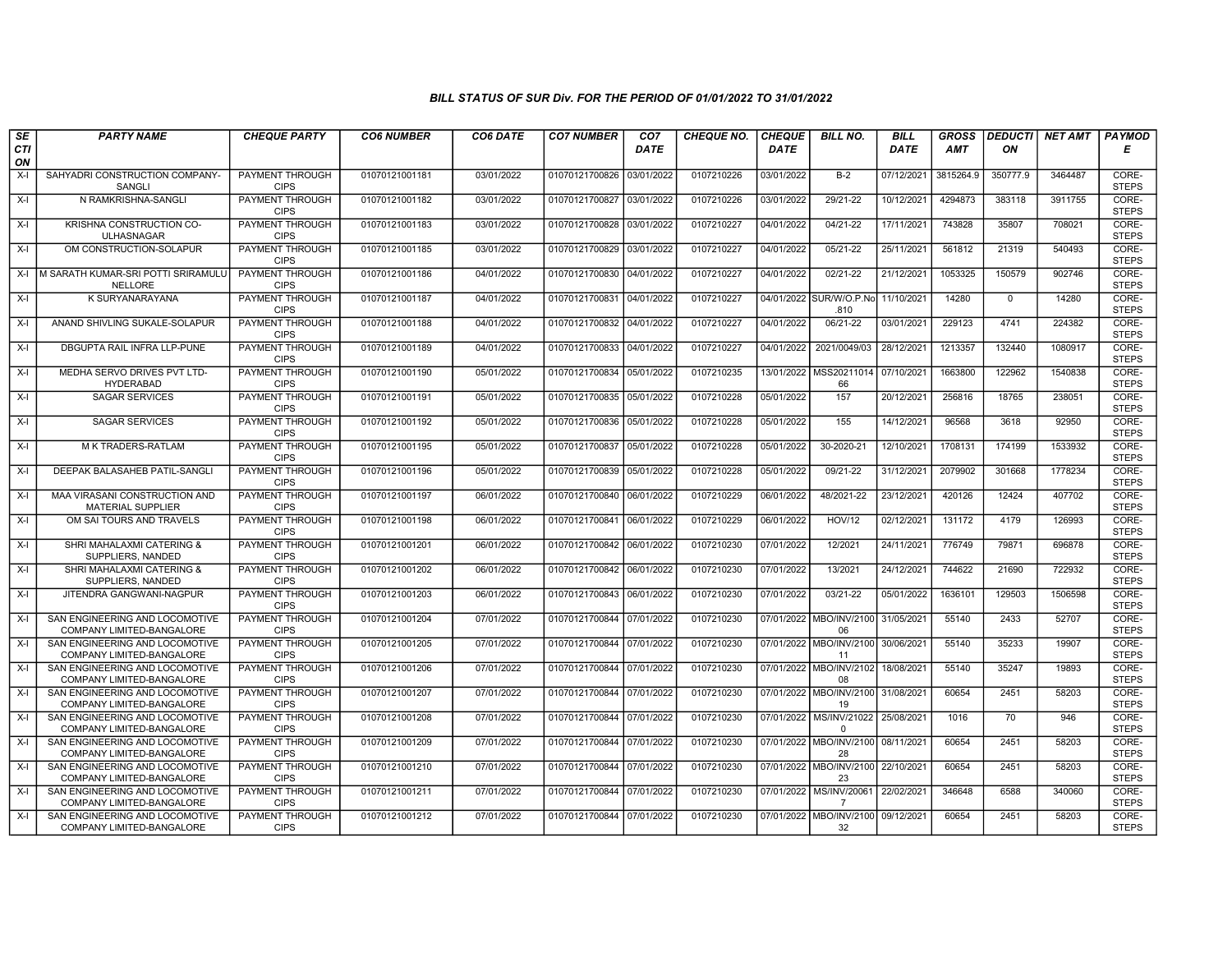| SE        | <b>PARTY NAME</b>                                  | <b>CHEQUE PARTY</b>                   | <b>CO6 NUMBER</b> | CO6 DATE   | <b>CO7 NUMBER</b>         | CO <sub>7</sub> | <b>CHEQUE NO.</b> | <b>CHEQUE</b> | <b>BILL NO.</b>                           | <b>BILL</b> | <b>GROSS</b> |              | DEDUCTI NET AMT | <b>PAYMOD</b>         |
|-----------|----------------------------------------------------|---------------------------------------|-------------------|------------|---------------------------|-----------------|-------------------|---------------|-------------------------------------------|-------------|--------------|--------------|-----------------|-----------------------|
| CTI<br>ON |                                                    |                                       |                   |            |                           | <b>DATE</b>     |                   | <b>DATE</b>   |                                           | <b>DATE</b> | <b>AMT</b>   | ON           |                 | Е                     |
| $X-I$     | SRINIVASA CONSTRUCTION AND<br>SUPPLIERS-AHMEDNAGAR | PAYMENT THROUGH<br><b>CIPS</b>        | 01070121001213    | 07/01/2022 | 01070121700845            | 07/01/2022      | 0107210230        | 07/01/2022    | 29/21-22                                  | 28/12/2021  | 2586517      | 126973       | 2459544         | CORE-<br><b>STEPS</b> |
| $X-I$     | N RAMKRISHNA-SANGLI                                | <b>PAYMENT THROUGH</b><br><b>CIPS</b> | 01070121001217    | 10/01/2022 | 01070121700846            | 10/01/2022      | 0107210231        | 11/01/2022    | 34/21-22                                  | 05/01/2022  | 5096696      | 284915       | 4811781         | CORE-<br><b>STEPS</b> |
| $X-I$     | N RAMKRISHNA-SANGLI                                | PAYMENT THROUGH<br><b>CIPS</b>        | 01070121001218    | 10/01/2022 | 01070121700847            | 10/01/2022      | 0107210231        | 11/01/2022    | 35/21-22                                  | 05/01/2021  | 1967767      | 198227       | 1769540         | CORE-<br><b>STEPS</b> |
| $X-I$     | DBGUPTA RAIL INFRA LLP-PUNE                        | <b>PAYMENT THROUGH</b><br><b>CIPS</b> | 01070121001220    | 10/01/2022 | 01070121700848            | 10/01/2022      | 0107210231        | 11/01/2022    | 2021/0034/02                              | 24/12/2021  | 1949808.99   | 213441.99    | 1736367         | CORE-<br><b>STEPS</b> |
| $X-I$     | SAHYADRI CONSTRUCTION-SATARA                       | <b>PAYMENT THROUGH</b><br><b>CIPS</b> | 01070121001221    | 10/01/2022 | 01070121700849            | 10/01/2022      | 0107210231        | 11/01/2022    | $03/21 - 22$                              | 17/12/2021  | 1036929      | 41260        | 995669          | CORE-<br><b>STEPS</b> |
| $X-I$     | CHETAN VADI-GULBARGA                               | <b>PAYMENT THROUGH</b><br><b>CIPS</b> | 01070121001222    | 10/01/2022 | 01070121700850            | 10/01/2022      | 0107210231        | 11/01/2022    | 05/2021-22                                | 20/12/2021  | 993074       | 40026        | 953048          | CORE-<br><b>STEPS</b> |
| $X-I$     | DINESH SUKHALAL MUNOT                              | PAYMENT THROUGH<br><b>CIPS</b>        | 01070121001223    | 10/01/2022 | 01070121700851            | 10/01/2022      | 0107210231        | 11/01/2022    | 16/21-22                                  | 14/12/2021  | 490758       | 48337        | 442421          | CORE-<br><b>STEPS</b> |
| $X-I$     | DINESH SUKHALAL MUNOT                              | PAYMENT THROUGH<br><b>CIPS</b>        | 01070121001224    | 10/01/2022 | 01070121700853            | 11/01/2022      | 0107210232        | 11/01/2022    | 14/21-22                                  | 14/12/2021  | 495580       | 49433        | 446147          | CORE-<br><b>STEPS</b> |
| $X-I$     | DINESH SUKHALAL MUNOT                              | <b>PAYMENT THROUGH</b><br><b>CIPS</b> | 01070121001225    | 10/01/2022 | 01070121700851            | 10/01/2022      | 0107210231        | 11/01/2022    | 15/21-22                                  | 14/12/2021  | 496818       | 49241        | 447577          | CORE-<br><b>STEPS</b> |
| $X-I$     | DINESH SUKHALAL MUNOT                              | <b>PAYMENT THROUGH</b><br><b>CIPS</b> | 01070121001226    | 10/01/2022 | 01070121700851            | 10/01/2022      | 0107210231        | 11/01/2022    | 18/21-22                                  | 14/12/2021  | 496834       | 49243        | 447591          | CORE-<br><b>STEPS</b> |
| $X-I$     | DINESH SUKHALAL MUNOT                              | PAYMENT THROUGH<br><b>CIPS</b>        | 01070121001227    | 10/01/2022 | 01070121700851            | 10/01/2022      | 0107210231        | 11/01/2022    | 17/21-22                                  | 14/12/2021  | 496625       | 49223        | 447402          | CORE-<br><b>STEPS</b> |
| $X-I$     | SAI STONE CRUSHER-PUNE                             | PAYMENT THROUGH<br><b>CIPS</b>        | 01070121001230    | 11/01/2022 | 01070121700852 11/01/2022 |                 | 0107210231        | 11/01/2022    | <b>PVR/64</b>                             | 20/12/2021  | 4662758      | 450093       | 4212665         | CORE-<br><b>STEPS</b> |
| $X-I$     | <b>HRK ENTERPRISES</b>                             | <b>PAYMENT THROUGH</b><br><b>CIPS</b> | 01070121001231    | 11/01/2022 | 01070121700854 11/01/2022 |                 | 0107210232        | 11/01/2022    | DD-CLG-05                                 | 03/11/2021  | 1533534.94   | 57944.94     | 1475590         | CORE-<br><b>STEPS</b> |
| $X-I$     | <b>D S YADAV-SOLAPUR</b>                           | <b>PAYMENT THROUGH</b><br><b>CIPS</b> | 01070121001232    | 11/01/2022 | 01070121700855 11/01/2022 |                 | 0107210232        | 11/01/2022    | $17/21 - 22$                              | 21/12/2021  | 344865       | 13842        | 331023          | CORE-<br><b>STEPS</b> |
| $X-I$     | SAI STONE CRUSHER-PUNE                             | PAYMENT THROUGH<br><b>CIPS</b>        | 01070121001233    | 11/01/2022 | 01070121700856            | 11/01/2022      | 0107210232        | 11/01/2022    | <b>BG/104</b>                             | 08/01/2022  | 3454800      | 374265       | 3080535         | CORE-<br><b>STEPS</b> |
| $X-I$     | V BRO TECH INDIA PVT LTD                           | PAYMENT THROUGH<br><b>CIPS</b>        | 01070121001234    | 11/01/2022 | 01070121700857            | 11/01/2022      | 0107210232        |               | 11/01/2022 VBT-SUR-2017-<br>06            | 22/11/2021  | 630791       | 106829       | 523962          | CORE-<br><b>STEPS</b> |
| $X-I$     | HUGHES AND HUGHES CHEM LTD.                        | <b>PAYMENT THROUGH</b><br><b>CIPS</b> | 01070121001235    | 12/01/2022 | 01070121700858 12/01/2022 |                 | 0107210233        |               | 12/01/2022 MAH/SUR/BT/<br>012             | 09/12/2021  | 375394       | 39640        | 335754          | CORE-<br><b>STEPS</b> |
| $X-I$     | ISC PROJECTS PRIVATE LIMITED-PUNE                  | <b>PAYMENT THROUGH</b><br><b>CIPS</b> | 01070121001236    | 12/01/2022 | 01070121700859            | 12/01/2022      | 0107210233        |               | 12/01/2022 FBSL/00004/21<br>22            | 10/01/2022  | 3860410      | 418709       | 3441701         | CORE-<br><b>STEPS</b> |
| $X-I$     | RAVI B JANTE ENGINEERS AND<br>CONTRACTORS-LATUR    | PAYMENT THROUGH<br><b>CIPS</b>        | 01070121001237    | 12/01/2022 | 01070121700860            | 12/01/2022      | 0107210233        | 12/01/2022    | 08/21-22                                  | 11/01/2022  | 5785003      | 226879       | 5558124         | CORE-<br><b>STEPS</b> |
| $X-I$     | SANDEEP SHRICHAND ROOPCHANDANI-<br><b>SOLAPUR</b>  | PAYMENT THROUGH<br><b>CIPS</b>        | 01070121001238    | 12/01/2022 | 01070121700861            | 12/01/2022      | 0107210233        | 12/01/2022    | 06/21-22                                  | 07/01/2022  | 3093756      | 468294       | 2625462         | CORE-<br><b>STEPS</b> |
| $X-I$     | SANDEEP SHRICHAND ROOPCHANDANI-<br><b>SOLAPUR</b>  | <b>PAYMENT THROUGH</b><br><b>CIPS</b> | 01070121001239    | 12/01/2022 | 01070121700862            | 12/01/2022      | 0107210233        | 12/01/2022    | 07/20-21                                  | 07/01/2021  | 9495990      | 725460       | 8770530         | CORE-<br><b>STEPS</b> |
| $X-I$     | SBI FOREX DIVISION NEW DELHI                       | PAYMENT THROUGH<br><b>CIPS</b>        | 01070121001242    | 12/01/2022 | 01070121700863 12/01/2022 |                 | 0107210234        | 12/01/2022    | 672291                                    | 12/01/2022  | 5072         | $\mathbf{0}$ | 5072            | CORE-<br><b>STEPS</b> |
| $X-I$     | BALASAHEB SONYABAPU BHUJBAL-<br>AHMEDNAGAR         | PAYMENT THROUGH<br><b>CIPS</b>        | 01070121001243    | 13/01/2022 | 01070121700864            | 13/01/2022      | 0107210235        | 13/01/2022    | 01/21-22                                  | 03/01/2021  | 788720       | 27746        | 760974          | CORE-<br><b>STEPS</b> |
| $X-I$     | SAI STONE CRUSHER-PUNE                             | PAYMENT THROUGH<br><b>CIPS</b>        | 01070121001244    | 13/01/2022 | 01070121700865            | 13/01/2022      | 0107210235        | 13/01/2022    | <b>BG/103</b>                             | 08/01/2022  | 650000       | 32718        | 617282          | CORE-<br><b>STEPS</b> |
| $X-I$     | TRIDENT SERVICES PVT LTD                           | PAYMENT THROUGH<br><b>CIPS</b>        | 01070121001246    | 13/01/2022 | 01070121700867            | 13/01/2022      | 0107210238        |               | 18/01/2022 ATSSW212200<br>0760            | 28/08/2021  | 24406        | 1415         | 22991           | CORE-<br><b>STEPS</b> |
| $X-I$     | TRIDENT SERVICES PVT LTD                           | <b>PAYMENT THROUGH</b><br><b>CIPS</b> | 01070121001247    | 13/01/2022 | 01070121700867            | 13/01/2022      | 0107210238        |               | 18/01/2022 ATSSW212200 07/09/2021<br>0799 |             | 79564        | 1479         | 78085           | CORE-<br><b>STEPS</b> |
| $X-I$     | TRIDENT SERVICES PVT LTD                           | PAYMENT THROUGH<br><b>CIPS</b>        | 01070121001248    | 13/01/2022 | 01070121700867            | 13/01/2022      | 0107210238        | 18/01/2022    | SHI2022JWL0<br>050                        | 29/09/2021  | 112930       | 4224         | 108706          | CORE-<br><b>STEPS</b> |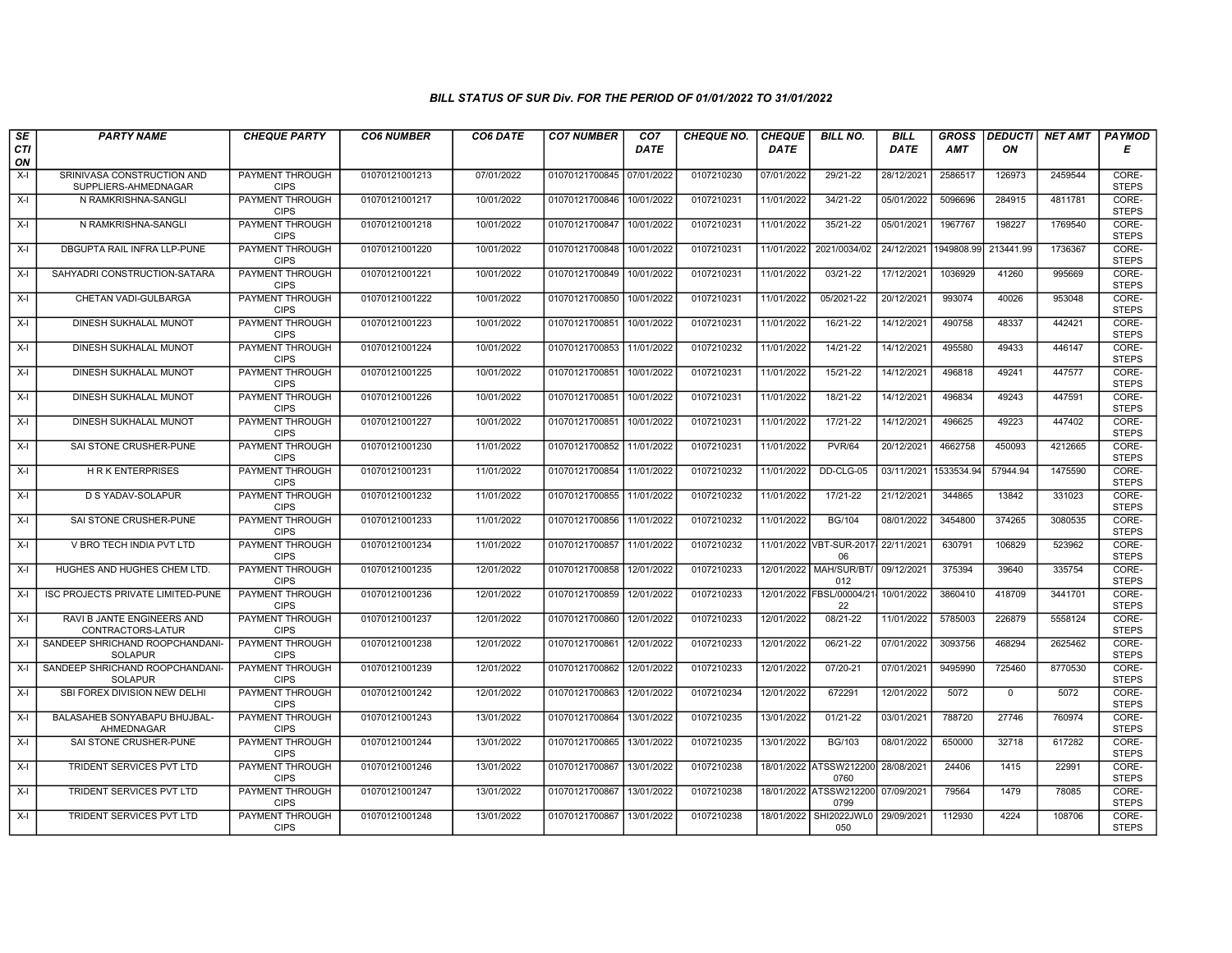| SE        | <b>PARTY NAME</b>                                   | <b>CHEQUE PARTY</b>                   | <b>CO6 NUMBER</b> | CO6 DATE   | <b>CO7 NUMBER</b>         | CO <sub>7</sub> | <b>CHEQUE NO.</b> | <b>CHEQUE</b> | <b>BILL NO.</b>                 | <b>BILL</b> | <b>GROSS</b> | <b>DEDUCTI</b> | <b>NET AMT</b> | <b>PAYMOD</b>         |
|-----------|-----------------------------------------------------|---------------------------------------|-------------------|------------|---------------------------|-----------------|-------------------|---------------|---------------------------------|-------------|--------------|----------------|----------------|-----------------------|
| CTI<br>ON |                                                     |                                       |                   |            |                           | <b>DATE</b>     |                   | <b>DATE</b>   |                                 | <b>DATE</b> | <b>AMT</b>   | ON             |                | Е                     |
| $X-I$     | TRIDENT SERVICES PVT LTD                            | <b>PAYMENT THROUGH</b><br><b>CIPS</b> | 01070121001249    | 13/01/2022 | 01070121700867            | 13/01/2022      | 0107210238        |               | 18/01/2022 ATSSW212200<br>1382  | 13/11/2021  | 24406        | 1429           | 22977          | CORE-<br><b>STEPS</b> |
| $X-I$     | <b>TRIDENT SERVICES PVT LTD</b>                     | <b>PAYMENT THROUGH</b><br><b>CIPS</b> | 01070121001250    | 13/01/2022 | 01070121700867            | 13/01/2022      | 0107210238        |               | 18/01/2022 SHI2022SP003<br>2    | 26/11/2021  | 63786        | 1121           | 62665          | CORE-<br><b>STEPS</b> |
| $X-I$     | MENGJI HOME DECOR                                   | <b>PAYMENT THROUGH</b><br><b>CIPS</b> | 01070121001251    | 13/01/2022 | 01070121700866            | 13/01/2022      | 0107210235        | 13/01/2022    | 652343                          | 12/01/2022  | 51949        | $\mathbf 0$    | 51949          | CORE-<br><b>STEPS</b> |
| $X-I$     | MIDORBIT BIZHUB PRIVATE LIMITED-<br>THANE           | <b>PAYMENT THROUGH</b><br><b>CIPS</b> | 01070121001253    | 17/01/2022 | 01070121700868            | 17/01/2022      | 0107210236        | 17/01/2022    | 006/2021                        | 27/12/2021  | 344341.53    | 34014.53       | 310327         | CORE-<br><b>STEPS</b> |
| $X-I$     | DEEPAK BALASAHEB PATIL-SANGLI                       | <b>PAYMENT THROUGH</b><br><b>CIPS</b> | 01070121001254    | 17/01/2022 | 01070121700869 17/01/2022 |                 | 0107210236        | 17/01/2022    | $10/21 - 22$                    | 06/01/2022  | 3587674      | 141077         | 3446597        | CORE-<br><b>STEPS</b> |
| $X-I$     | SUNIL CONSTRUCTION-SOLAPUR                          | <b>PAYMENT THROUGH</b><br><b>CIPS</b> | 01070121001255    | 17/01/2022 | 01070121700870 17/01/2022 |                 | 0107210236        | 17/01/2022    | $07/21 - 22$                    | 10/01/2022  | 4762891      | 1495306        | 3267585        | CORE-<br><b>STEPS</b> |
| $X-I$     | SAI STONE CRUSHER-PUNE                              | PAYMENT THROUGH<br><b>CIPS</b>        | 01070121001256    | 17/01/2022 | 01070121700871 17/01/2022 |                 | 0107210238        | 18/01/2022    | DM/21/110                       | 24/12/2021  | 2289112      | 110174         | 2178938        | CORE-<br><b>STEPS</b> |
| $X-I$     | SBI FOREX DIVISION NEW DELHI                        | <b>PAYMENT THROUGH</b><br><b>CIPS</b> | 01070121001257    | 18/01/2022 | 01070121700872 18/01/2022 |                 | 0107210238        | 18/01/2022    | 672292                          | 17/01/2022  | 5157         | $\mathsf{O}$   | 5157           | CORE-<br><b>STEPS</b> |
| $X-I$     | DINESH SUKHLAL MUNOT-NASHIK                         | <b>PAYMENT THROUGH</b><br><b>CIPS</b> | 01070121001258    | 18/01/2022 | 01070121700873            | 18/01/2022      | 0107210238        | 18/01/2022    | 33/21-22                        | 12/01/2022  | 2338330      | 90082          | 2248248        | CORE-<br><b>STEPS</b> |
| $X-I$     | HARSH CONSTRUCTIONS PVT LTD-<br><b>NASHIK</b>       | <b>PAYMENT THROUGH</b><br><b>CIPS</b> | 01070121001259    | 18/01/2022 | 01070121700874 18/01/2022 |                 | 0107210238        | 18/01/2022    | Solapur/LC-<br>46/04            | 17/01/2022  | 1887353      | 204863         | 1682490        | CORE-<br><b>STEPS</b> |
| $X-I$     | JMD RAILTECH PRIVATE LIMITED-NOIDA                  | <b>PAYMENT THROUGH</b><br><b>CIPS</b> | 01070121001260    | 18/01/2022 | 01070121700875            | 18/01/2022      | 0107210239        | 19/01/2022    | 15                              | 23/12/2021  | 5965925.98   | 586193.98      | 5379732        | CORE-<br><b>STEPS</b> |
| $X-I$     | <b>SANGEETA YADAV</b>                               | PAYMENT THROUGH<br><b>CIPS</b>        | 01070121001262    | 19/01/2022 | 01070121700899            | 28/01/2022      | 0107210247        | 29/01/2022    | 28/2021                         | 08/12/2021  | 12375        | 0              | 12375          | CORE-<br><b>STEPS</b> |
| $X-I$     | <b>HULEPPA HEROOR</b>                               | PAYMENT THROUGH<br><b>CIPS</b>        | 01070121001263    | 19/01/2022 | 01070121700899            | 28/01/2022      | 0107210247        | 29/01/2022    | Nil                             | 11/10/2021  | 11100        | $\Omega$       | 11100          | CORE-<br><b>STEPS</b> |
| $X-I$     | C. I. WARAD ADVOCATE                                | <b>PAYMENT THROUGH</b><br><b>CIPS</b> | 01070121001264    | 19/01/2022 | 01070121700899 28/01/2022 |                 | 0107210247        | 29/01/2022    | $\overline{31}$                 | 18/12/2021  | 11170        | $\mathbf 0$    | 11170          | CORE-<br><b>STEPS</b> |
| $X-I$     | ARYAN CONSTRUCTION AND SUPPLIERS-<br>AHMEDNAGAR     | <b>PAYMENT THROUGH</b><br><b>CIPS</b> | 01070121001266    | 19/01/2022 | 01070121700876            | 19/01/2022      | 0107210239        | 19/01/2022    | 12821-22                        | 14/01/2022  | 1953685      | 156772         | 1796913        | CORE-<br><b>STEPS</b> |
| $X-I$     | JAI SIDDHESH CONSTRUCTION JV-<br>AHMEDNAGAR         | PAYMENT THROUGH<br><b>CIPS</b>        | 01070121001268    | 20/01/2022 | 01070121700877 20/01/2022 |                 | 0107210240        | 20/01/2022    | 05/21-22                        | 19/01/2022  | 9287540      | 445736         | 8841804        | CORE-<br><b>STEPS</b> |
| $X-I$     | SHREE CONSTRUCTIONS-SOLAPUR                         | PAYMENT THROUGH<br><b>CIPS</b>        | 01070121001269    | 20/01/2022 | 01070121700878 20/01/2022 |                 | 0107210241        | 21/01/2022    | 019/21-22                       | 18/01/2022  | 1631852      | 230026         | 1401826        | CORE-<br><b>STEPS</b> |
| $X-I$     | SAI STONE CRUSHER-PUNE                              | <b>PAYMENT THROUGH</b><br><b>CIPS</b> | 01070121001270    | 20/01/2022 | 01070121700879            | 20/01/2022      | 0107210241        | 21/01/2022    | DM/21/111                       | 27/12/2021  | 2742111      | 131542         | 2610569        | CORE-<br><b>STEPS</b> |
| X-I       | M/S. STESALIT LIMITED                               | <b>PAYMENT THROUGH</b><br><b>CIPS</b> | 01070121001272    | 21/01/2022 | 01070121700884            | 24/01/2022      | 0107210243        |               | 25/01/2022 SL/CR/SUR/1/<br>002  | 26/11/2021  | 1685895      | 63591          | 1622304        | CORE-<br><b>STEPS</b> |
| $X-I$     | HUGHES AND HUGHES CHEM LIMITED-<br><b>NEW DELHI</b> | PAYMENT THROUGH<br><b>CIPS</b>        | 01070121001274    | 21/01/2022 | 01070121700880 21/01/2022 |                 | 0107210241        | 21/01/2022    | 268787                          | 18/01/2022  | 335754       | $\mathbf 0$    | 335754         | CORE-<br><b>STEPS</b> |
| $X-I$     | SUJOY BHOWMIK-SOLAPUR                               | PAYMENT THROUGH<br><b>CIPS</b>        | 01070121001276    | 21/01/2022 | 01070121700882 21/01/2022 |                 | 0107210241        | 21/01/2022    | 19/21-22                        | 18/01/2022  | 3029338      | 385563         | 2643775        | CORE-<br><b>STEPS</b> |
| $X-I$     | RAJENDRA ASHOK AKOLKAR-<br>AHMEDNAGAR               | <b>PAYMENT THROUGH</b><br><b>CIPS</b> | 01070121001277    | 21/01/2022 | 01070121700883            | 21/01/2022      | 0107210242        | 21/01/2022    | $05/21-22$                      | 12/01/2022  | 1532340      | 157387         | 1374953        | CORE-<br><b>STEPS</b> |
| $X-I$     | <b>D B GUPTA-PUNE</b>                               | PAYMENT THROUGH<br><b>CIPS</b>        | 01070121001278    | 24/01/2022 | 01070121700885            | 24/01/2022      | 0107210243        | 25/01/2022    | 06/21-22                        | 22/12/2021  | 1186771      | 57327          | 1129444        | CORE-<br><b>STEPS</b> |
| $X-I$     | SAI CONSTRUCTION-AHMEDNAGAR                         | PAYMENT THROUGH<br><b>CIPS</b>        | 01070121001279    | 24/01/2022 | 01070121700886            | 24/01/2022      | 0107210243        | 25/01/2022    | $05/21-22$                      | 20/01/2022  | 7791084      | 295573         | 7495511        | CORE-<br><b>STEPS</b> |
| $X-I$     | <b>MESSRS BHARTI AIRTEL LIMITED</b>                 | <b>PAYMENT THROUGH</b><br><b>CIPS</b> | 01070121001280    | 24/01/2022 | 01070121700887            | 24/01/2022      | 0107210243        |               | 25/01/2022 BM2227101502<br>3084 | 06/01/2022  | 36466        | 730            | 35736          | CORE-<br><b>STEPS</b> |
| $X-I$     | <b>H S SERVICE PROVIDERS</b>                        | <b>PAYMENT THROUGH</b><br><b>CIPS</b> | 01070121001281    | 24/01/2022 | 01070121700888 24/01/2022 |                 | 0107210243        | 25/01/2022    | GSTSUR031-<br>$21 - 22$         | 13/01/2022  | 1370737      | 106172         | 1264565        | CORE-<br><b>STEPS</b> |
| $X-I$     | N RAMKRISHNA-SANGLI                                 | PAYMENT THROUGH<br><b>CIPS</b>        | 01070121001282    | 25/01/2022 | 01070121700889            | 25/01/2022      | 0107210245        | 27/01/2022    | 38/21-22                        | 18/01/2022  | 2084027      | 81703          | 2002324        | CORE-<br><b>STEPS</b> |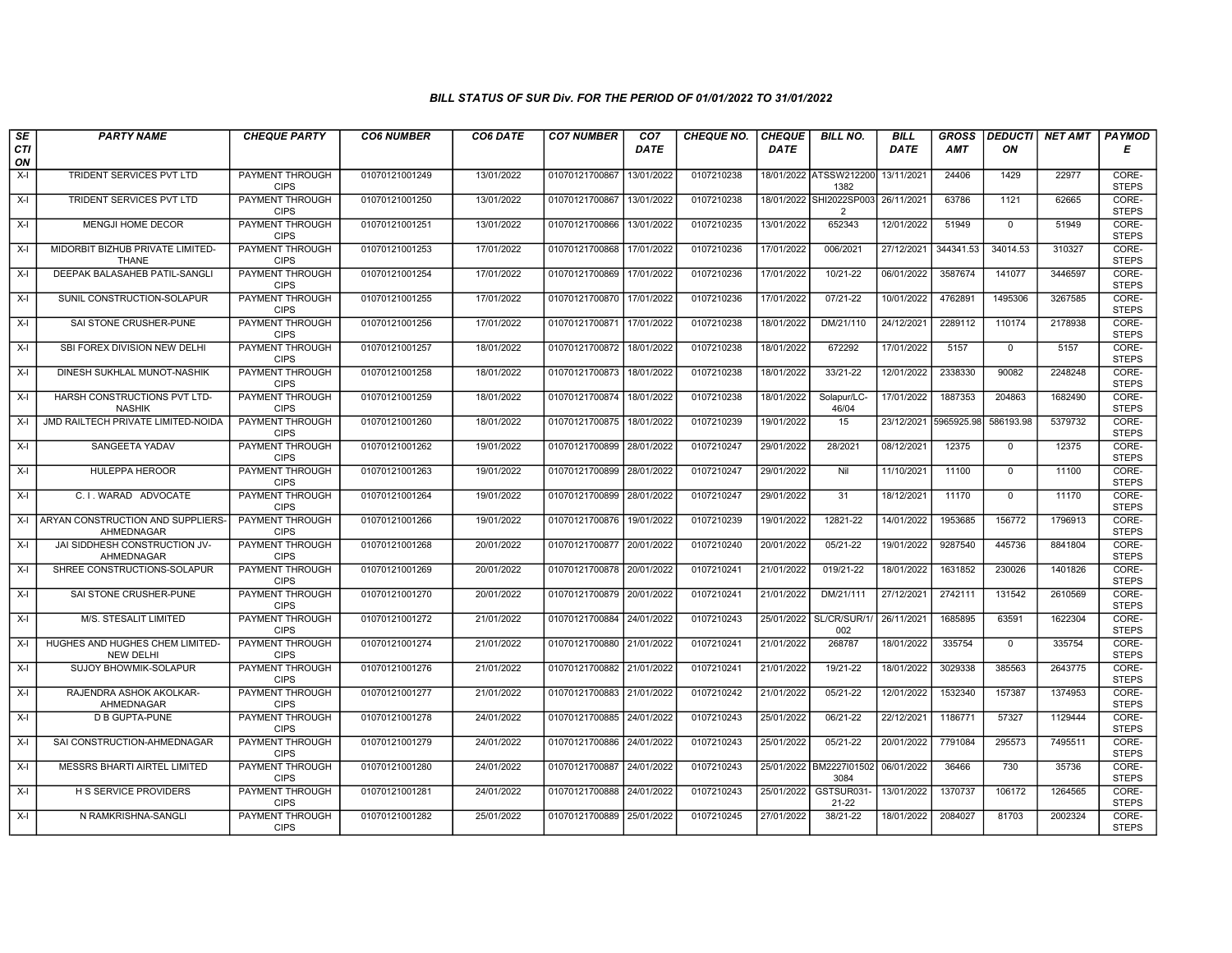| SE        | <b>PARTY NAME</b>                                  | <b>CHEQUE PARTY</b>                   | <b>CO6 NUMBER</b> | CO6 DATE   | <b>CO7 NUMBER</b>         | CO <sub>7</sub> | <b>CHEQUE NO.</b> | <b>CHEQUE</b> | <b>BILL NO.</b>           | <b>BILL</b> | <b>GROSS</b> |                | DEDUCTI NET AMT | <b>PAYMOD</b>         |
|-----------|----------------------------------------------------|---------------------------------------|-------------------|------------|---------------------------|-----------------|-------------------|---------------|---------------------------|-------------|--------------|----------------|-----------------|-----------------------|
| CTI<br>ON |                                                    |                                       |                   |            |                           | <b>DATE</b>     |                   | <b>DATE</b>   |                           | <b>DATE</b> | <b>AMT</b>   | ON             |                 | Е                     |
| $X-I$     | N RAMKRISHNA-SANGLI                                | PAYMENT THROUGH<br><b>CIPS</b>        | 01070121001283    | 25/01/2022 | 01070121700890            | 25/01/2022      | 0107210245        | 27/01/2022    | 037/21-22                 | 18/01/2022  | 7278396      | 279908         | 6998488         | CORE-<br><b>STEPS</b> |
| $X-I$     | <b>SUJOY BHOWMIK-SOLAPUR</b>                       | <b>PAYMENT THROUGH</b><br><b>CIPS</b> | 01070121001284    | 25/01/2022 | 01070121700891            | 25/01/2022      | 0107210245        | 27/01/2022    | $18/2 - 22$               | 21/01/2022  | 747693       | 28618          | 719075          | CORE-<br><b>STEPS</b> |
| $X-I$     | AMBIKA CATERERS AND DECORATORS                     | PAYMENT THROUGH<br><b>CIPS</b>        | 01070121001286    | 28/01/2022 | 01070121700892            | 28/01/2022      | 0107210246        | 28/01/2022    | RR/WD-15                  | 27/12/2021  | 1106513      | 36136          | 1070377         | CORE-<br><b>STEPS</b> |
| $X-I$     | M/S GANESH PRASAD SINGH                            | <b>PAYMENT THROUGH</b><br><b>CIPS</b> | 01070121001287    | 28/01/2022 | 01070121700893            | 28/01/2022      | 0107210247        | 29/01/2022    | WADI/TTE/RR/<br>05        | 30/12/2021  | 370812       | 19802          | 351010          | CORE-<br><b>STEPS</b> |
| $X-I$     | SRINIVASA CONSTRUCTION AND<br>SUPPLIERS-AHMEDNAGAR | <b>PAYMENT THROUGH</b><br><b>CIPS</b> | 01070121001289    | 28/01/2022 | 01070121700894            | 28/01/2022      | 0107210247        | 29/01/2022    | 037/21-22                 | 24/01/2022  | 612532       | 23813          | 588719          | CORE-<br><b>STEPS</b> |
| $X-I$     | <b>DBGUPTA RAIL INFRA LLP-PUNE</b>                 | <b>PAYMENT THROUGH</b><br><b>CIPS</b> | 01070121001290    | 28/01/2022 | 01070121700895            | 28/01/2022      | 0107210247        | 29/01/2022    | $07/21 - 22$              | 28/12/2021  | 5169849      | 248088         | 4921761         | CORE-<br><b>STEPS</b> |
| $X-I$     | NEW MAHAVIR CONSTRUCTION-<br>AURANGABAD            | PAYMENT THROUGH<br><b>CIPS</b>        | 01070121001291    | 28/01/2022 | 01070121700896            | 28/01/2022      | 0107210247        | 29/01/2022    | $02/21-22$                | 20/01/2022  | 6457038      | 637171         | 5819867         | CORE-<br><b>STEPS</b> |
| $X-I$     | PRABHUDEV STONE CRUSHING UNIT-<br><b>KALBURGI</b>  | PAYMENT THROUGH<br><b>CIPS</b>        | 01070121001292    | 28/01/2022 | 01070121700897            | 28/01/2022      | 0107210247        | 29/01/2022    | BLST-2021-<br>22/01       | 25/01/2022  | 3071015      | 776493         | 2294522         | CORE-<br><b>STEPS</b> |
| $X-I$     | <b>RELIANT BUILDERS-PUNE</b>                       | <b>PAYMENT THROUGH</b><br><b>CIPS</b> | 01070121001293    | 28/01/2022 | 01070121700898            | 28/01/2022      | 0107210247        | 29/01/2022    | $05/21-22$                | 17/01/2022  | 1995639      | 215918         | 1779721         | CORE-<br><b>STEPS</b> |
| X-I       | VINAY S. MASURKAR                                  | <b>PAYMENT THROUGH</b><br><b>CIPS</b> | 01070121001294    | 28/01/2022 | 01070121700900 28/01/2022 |                 | 0107210247        |               | 29/01/2022 CAT/Bill/10140 | 01/10/2021  | 60700        | $\mathbf 0$    | 60700           | CORE-<br><b>STEPS</b> |
| $X-I$     | JAI SIDDHESH CONSTRUCTION JV-<br>AHMEDNAGAR        | PAYMENT THROUGH<br><b>CIPS</b>        | 01070121001295    | 31/01/2022 | 01070121700901            | 31/01/2022      | 0107210251        | 01/02/2022    | 06/21-22                  | 28/01/2022  | 9906814      | 474112         | 9432702         | CORE-<br><b>STEPS</b> |
| $X-I$     | SAI STONE CRUSHER-PUNE                             | PAYMENT THROUGH<br><b>CIPS</b>        | 01070121001296    | 31/01/2022 | 01070121700902            | 31/01/2022      | 0107210251        | 01/02/2022    | <b>BG/109</b>             | 20/01/2022  | 3259869      | 160098         | 3099771         | CORE-<br><b>STEPS</b> |
| $X-I$     | YV MANE CONSTRUCTIONS PVT LTD-<br><b>PUNE</b>      | <b>PAYMENT THROUGH</b><br><b>CIPS</b> | 01070121001297    | 31/01/2022 | 01070121700903 31/01/2022 |                 | 0107210251        | 01/02/2022    | 06/21-22                  | 27/01/2022  | 2285031      | 110031         | 2175000         | CORE-<br><b>STEPS</b> |
| $X-I$     | SRINIVASA CONSTRUCTION AND<br>SUPPLIERS-AHMEDNAGAR | <b>PAYMENT THROUGH</b><br><b>CIPS</b> | 01070121001298    | 31/01/2022 | 01070121700904            | 31/01/2022      | 0107210251        | 01/02/2022    | 38/21-22                  | 31/01/2022  | 2841956      | 109995         | 2731961         | CORE-<br><b>STEPS</b> |
| X-II      | MSEDCL MOHOL 345290080468                          | PAYMENT THROUGH<br><b>CIPS</b>        | 01070221005883    | 03/01/2022 | 01070221702028            | 03/01/2022      | 0107210226        | 03/01/2022    | 1419915319                | 17/12/2021  | 25490        | $\mathbf{0}$   | 25490           | CORE-<br><b>STEPS</b> |
| $X-II$    | MSEDCL KOPARGAON R 164760000089                    | PAYMENT THROUGH<br><b>CIPS</b>        | 01070221005884    | 03/01/2022 | 01070221702028            | 03/01/2022      | 0107210226        | 03/01/2022    | 1421420359                | 17/12/2021  | 88980        | $\overline{0}$ | 88980           | CORE-<br><b>STEPS</b> |
| X-II      | MSEDCL AKKALKOT 335470402158                       | <b>PAYMENT THROUGH</b><br><b>CIPS</b> | 01070221005885    | 03/01/2022 | 01070221702029            | 03/01/2022      | 0107210226        | 03/01/2022    | 1421061422                | 18/12/2021  | 6820         | $\mathbf{0}$   | 6820            | CORE-<br><b>STEPS</b> |
| X-II      | MSEDCL K.MAHANKAL 277960130547                     | <b>PAYMENT THROUGH</b><br><b>CIPS</b> | 01070221005886    | 03/01/2022 | 01070221702029            | 03/01/2022      | 0107210226        | 03/01/2022    | 1421052306                | 18/12/2021  | 17380        | $\mathbf 0$    | 17380           | CORE-<br><b>STEPS</b> |
| X-II      | MSEDCL K.MAHANKAL 277960130555                     | PAYMENT THROUGH<br><b>CIPS</b>        | 01070221005887    | 03/01/2022 | 01070221702029            | 03/01/2022      | 0107210226        | 03/01/2022    | 1421052420                | 18/12/2021  | 1290         | $\mathbf 0$    | 1290            | CORE-<br><b>STEPS</b> |
| X-II      | MSEDCL TEMBHURNI 343020003345                      | <b>PAYMENT THROUGH</b><br><b>CIPS</b> | 01070221005888    | 03/01/2022 | 01070221702029            | 03/01/2022      | 0107210226        | 03/01/2022    | 1420655825                | 17/12/2021  | 3900         | $\mathbf{0}$   | 3900            | CORE-<br><b>STEPS</b> |
| X-II      | MSEDCL MADHA 343790810028                          | <b>PAYMENT THROUGH</b><br><b>CIPS</b> | 01070221005889    | 03/01/2022 | 01070221702029            | 03/01/2022      | 0107210226        | 03/01/2022    | 1420633076                | 17/12/2021  | 560          | $\mathbf 0$    | 560             | CORE-<br><b>STEPS</b> |
| X-II      | MSEDCL BARSHI U 333010091119                       | <b>PAYMENT THROUGH</b><br><b>CIPS</b> | 01070221005890    | 03/01/2022 | 01070221702029            | 03/01/2022      | 0107210226        | 03/01/2022    | 1418783841                | 16/12/2021  | 680          | $\mathbf 0$    | 680             | CORE-<br><b>STEPS</b> |
| X-II      | MSEDCL BARSHI R 333521037279                       | PAYMENT THROUGH<br><b>CIPS</b>        | 01070221005891    | 03/01/2022 | 01070221702029            | 03/01/2022      | 0107210226        | 03/01/2022    | 1418772147                | 16/12/2021  | 15860        | $\mathbf 0$    | 15860           | CORE-<br><b>STEPS</b> |
| X-II      | MSEDCL BARSHI R 333521037490                       | PAYMENT THROUGH<br><b>CIPS</b>        | 01070221005892    | 03/01/2022 | 01070221702029            | 03/01/2022      | 0107210226        | 03/01/2022    | 1418772319                | 16/12/2021  | 570          | $\mathbf 0$    | 570             | CORE-<br><b>STEPS</b> |
|           | X-II   MSEDCL AHMEDNAGAR R II 16235000001          | <b>PAYMENT THROUGH</b><br><b>CIPS</b> | 01070221005893    | 03/01/2022 | 01070221702029            | 03/01/2022      | 0107210226        | 03/01/2022    | 1421457943                | 17/12/2021  | 2140         | $\mathbf 0$    | 2140            | CORE-<br><b>STEPS</b> |
| X-II      | MSEDCL YEOLA U 061510777912                        | PAYMENT THROUGH<br><b>CIPS</b>        | 01070221005894    | 03/01/2022 | 01070221702030 03/01/2022 |                 | 0107210226        | 03/01/2022    | 1420785118                | 17/12/2021  | 780          | $\mathbf 0$    | 780             | CORE-<br><b>STEPS</b> |
| X-II      | MSEDCL SHRIRAMPUR 850710664017                     | PAYMENT THROUGH<br><b>CIPS</b>        | 01070221005895    | 03/01/2022 | 01070221702030 03/01/2022 |                 | 0107210226        | 03/01/2022    | 1421885751                | 18/12/2021  | 260          | $\mathbf{0}$   | 260             | CORE-<br><b>STEPS</b> |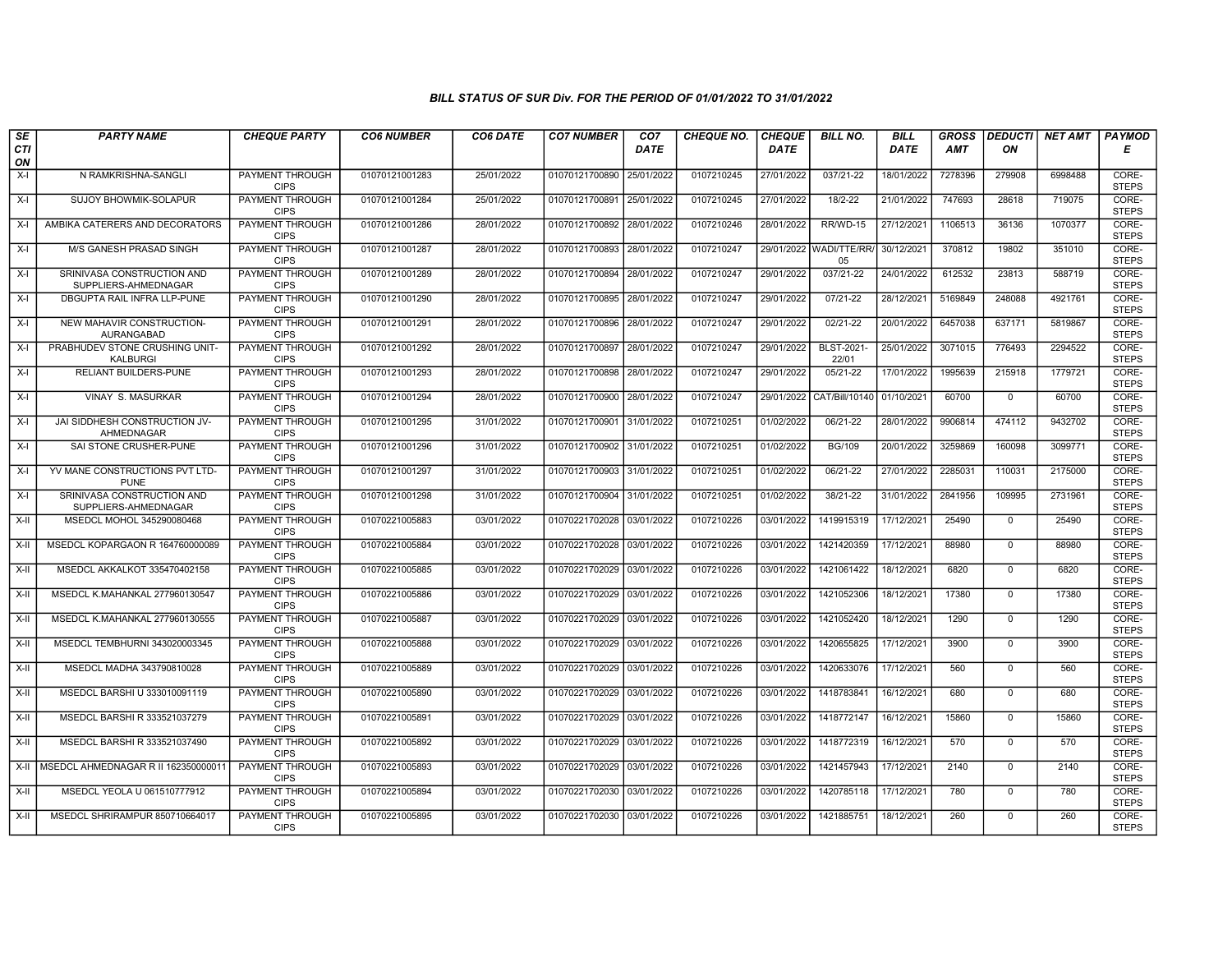| SE               | <b>PARTY NAME</b>                | <b>CHEQUE PARTY</b>                     | <b>CO6 NUMBER</b> | CO6 DATE   | <b>CO7 NUMBER</b>         | CO <sub>7</sub> | <b>CHEQUE NO.</b> | <b>CHEQUE</b> | <b>BILL NO.</b> | <b>BILL</b> | <b>GROSS</b> | <b>DEDUCTI</b> | NET AMT | <b>PAYMOD</b>         |
|------------------|----------------------------------|-----------------------------------------|-------------------|------------|---------------------------|-----------------|-------------------|---------------|-----------------|-------------|--------------|----------------|---------|-----------------------|
| <b>CTI</b><br>ON |                                  |                                         |                   |            |                           | <b>DATE</b>     |                   | <b>DATE</b>   |                 | <b>DATE</b> | <b>AMT</b>   | ON             |         | Е                     |
| $X-H$            | MSEDCL SHRIRAMPUR 850710664335   | PAYMENT THROUGH<br><b>CIPS</b>          | 01070221005896    | 03/01/2022 | 01070221702030 03/01/2022 |                 | 0107210226        | 03/01/2022    | 1421886260      | 18/12/2021  | 980          | $\mathbf 0$    | 980     | CORE-<br><b>STEPS</b> |
| $X-H$            | MSEDCL SHRIRAMPUR 850710673164   | PAYMENT THROUGH<br><b>CIPS</b>          | 01070221005897    | 03/01/2022 | 01070221702030 03/01/2022 |                 | 0107210226        | 03/01/2022    | 1421886233      | 18/12/2021  | 790          | $\Omega$       | 790     | CORE-<br><b>STEPS</b> |
| X-II             | MSEDCL SHRIRAMPUR 850710664297   | PAYMENT THROUGH<br><b>CIPS</b>          | 01070221005898    | 03/01/2022 | 01070221702030 03/01/2022 |                 | 0107210226        | 03/01/2022    | 1421886296      | 18/12/2021  | 170          | $\mathbf 0$    | 170     | CORE-<br><b>STEPS</b> |
| X-II             | MSEDCL DOUND 173542523168        | PAYMENT THROUGH<br><b>CIPS</b>          | 01070221005899    | 03/01/2022 | 01070221702030 03/01/2022 |                 | 0107210226        | 03/01/2022    | 1421956642      | 18/12/2021  | 660          | $\mathbf 0$    | 660     | CORE-<br><b>STEPS</b> |
| $X-H$            | MSEDCL DOUND 173781574882        | <b>PAYMENT THROUGH</b><br><b>CIPS</b>   | 01070221005900    | 03/01/2022 | 01070221702030 03/01/2022 |                 | 0107210226        | 03/01/2022    | 1419224056      | 16/12/2021  | 1610         | $\mathbf 0$    | 1610    | CORE-<br><b>STEPS</b> |
| $X-H$            | MSEDCL MOHOL 345290834187        | <b>PAYMENT THROUGH</b><br><b>CIPS</b>   | 01070221005901    | 03/01/2022 | 01070221702030 03/01/2022 |                 | 0107210226        | 03/01/2022    | 1419914989      | 17/12/2021  | 390          | $\Omega$       | 390     | CORE-<br><b>STEPS</b> |
| X-II             | MSEDCL TER 593580571264          | PAYMENT THROUGH<br><b>CIPS</b>          | 01070221005902    | 03/01/2022 | 01070221702030 03/01/2022 |                 | 0107210226        | 03/01/2022    | 1421201899      | 18/12/2021  | 5290         | $\mathbf{0}$   | 5290    | CORE-<br><b>STEPS</b> |
| $X-H$            | MSEDCL SHRIRAMPUR 850710198636   | PAYMENT THROUGH<br><b>CIPS</b>          | 01070221005903    | 03/01/2022 | 01070221702028 03/01/2022 |                 | 0107210226        | 03/01/2022    | 1418374067      | 15/12/2021  | 37290        | $\overline{0}$ | 37290   | CORE-<br><b>STEPS</b> |
| X-II             | SUJOY BHOWMIK-SOLAPUR            | <b>PAYMENT THROUGH</b><br><b>CIPS</b>   | 01070221005904    | 03/01/2022 | 01070221702032 03/01/2022 |                 | 0107210227        | 04/01/2022    | 279262          | 22/12/2021  | 854970       | $\mathbf 0$    | 854970  | CORE-<br><b>STEPS</b> |
| $X-H$            | <b>SUJOY BHOWMIK-SOLAPUR</b>     | <b>PAYMENT THROUGH</b><br><b>CIPS</b>   | 01070221005905    | 03/01/2022 | 01070221702032 03/01/2022 |                 | 0107210227        | 04/01/2022    | 279263          | 22/12/2021  | 1464150      | $\mathbf 0$    | 1464150 | CORE-<br><b>STEPS</b> |
| X-II             | JYOTI CONSTRUCTION-SOLAPUR       | PAYMENT THROUGH<br><b>CIPS</b>          | 01070221005906    | 03/01/2022 | 01070221702032 03/01/2022 |                 | 0107210227        | 04/01/2022    | 279307          | 28/12/2021  | 293680       | $\mathbf 0$    | 293680  | CORE-<br><b>STEPS</b> |
| X-II             | PATIL TOURS AND TRAVELS-GULBARGA | PAYMENT THROUGH<br><b>CIPS</b>          | 01070221005907    | 03/01/2022 | 01070221702031 03/01/2022 |                 | 0107210226        | 03/01/2022    | 94/21-22        | 30/11/2021  | 199497.91    | 9871.91        | 189626  | CORE-<br><b>STEPS</b> |
| $X-H$            | HPCL DT CARD (ELECT D G SET)     | PAYMENT THROUGH<br><b>CIPS</b>          | 01070221005908    | 03/01/2022 | 01070221702033 03/01/2022 |                 | 0107210227        | 04/01/2022    | 654             | 24/12/2021  | 28800        | $\mathbf 0$    | 28800   | CORE-<br><b>STEPS</b> |
| $X-H$            | STATION DIRECTOR SOLAPUR         | STATE BANK OF INDIA<br>(IMPREST)        | 01070221005909    | 03/01/2022 | 01070221702033 03/01/2022 |                 | 985484            | 04/01/2022    | 94              | 15/12/2021  | 33145        | $\mathbf 0$    | 33145   | <b>IMP</b>            |
| $X-II$           | DD/C&W/COG                       | STATE BANK OF INDIA<br>(IMPREST)        | 01070221005910    | 03/01/2022 | 01070221702034 04/01/2022 |                 | 985484            | 04/01/2022    | 532             | 05/11/2021  | 6320         | $\Omega$       | 6320    | IMP                   |
| X-II             | SR SE(C&W)/SUR                   | STATE BANK OF INDIA<br>(IMPREST)        | 01070221005911    | 03/01/2022 | 01070221702034 04/01/2022 |                 | 985484            | 04/01/2022    | 5746            | 02/12/2021  | 2000         | $\mathbf{0}$   | 2000    | <b>IMP</b>            |
| X-II             | <b>SR DME SUR</b>                | STATE BANK OF INDIA<br>(IMPREST)        | 01070221005912    | 03/01/2022 | 01070221702034 04/01/2022 |                 | 985484            | 04/01/2022    | 28471           | 17/12/2021  | 5000         | $\mathbf 0$    | 5000    | <b>IMP</b>            |
| X-II             | ADEN/ANG                         | <b>STATE BANK OF INDIA</b><br>(IMPREST) | 01070221005913    | 03/01/2022 | 01070221702034            | 04/01/2022      | 985484            | 04/01/2022    | 11850           | 03/12/2021  | 4998         | $\mathbf 0$    | 4998    | <b>IMP</b>            |
| X-II             | CCOR PB FUEL DG IMP              | STATE BANK OF INDIA<br>(IMPREST)        | 01070221005914    | 03/01/2022 | 01070221702034 04/01/2022 |                 | 985484            | 04/01/2022    | 2370            | 15/10/2021  | 7895         | $\mathbf 0$    | 7895    | IMP                   |
| $X-H$            | EA TO DRM GEN                    | STATE BANK OF INDIA<br>(IMPREST)        | 01070221005915    | 04/01/2022 | 01070221702038 04/01/2022 |                 | 985484            | 04/01/2022    | 4595            | 01/12/2021  | 9945         | $\Omega$       | 9945    | <b>IMP</b>            |
| X-II             | MSEDCL AHMEDNAGAR                | PAYMENT THROUGH<br><b>CIPS</b>          | 01070221005916    | 04/01/2022 | 01070221702037 04/01/2022 |                 | 0107210227        | 04/01/2022    | 1402713605      | 30/11/2021  | 14300        | $\mathbf{0}$   | 14300   | CORE-<br><b>STEPS</b> |
| X-II             | SR.SE/P.WAY/STORE/SUR            | <b>STATE BANK OF INDIA</b><br>(IMPREST) | 01070221005917    | 04/01/2022 | 01070221702038 04/01/2022 |                 | 985484            | 04/01/2022    | 558             | 13/11/2021  | 11936        | $\Omega$       | 11936   | <b>IMP</b>            |
| X-II             | SSE (E/M)/DD                     | STATE BANK OF INDIA<br>(IMPREST)        | 01070221005918    | 04/01/2022 | 01070221702038 04/01/2022 |                 | 985484            | 04/01/2022    | 116             | 17/12/2021  | 1800         | $\mathbf 0$    | 1800    | <b>IMP</b>            |
| $X-II$           | SSE/(ELECT/MAINT)/SUR            | STATE BANK OF INDIA<br>(IMPREST)        | 01070221005919    | 04/01/2022 | 01070221702038 04/01/2022 |                 | 985484            | 04/01/2022    | 21/03/21        | 27/12/2021  | 18000        | $\Omega$       | 18000   | IMP                   |
| X-II             | CMS/SUR/GEN                      | STATE BANK OF INDIA<br>(IMPREST)        | 01070221005920    | 04/01/2022 | 01070221702039 04/01/2022 |                 | 985484            | 04/01/2022    | MED-66          | 28/12/2021  | 40337        | $\Omega$       | 40337   | <b>IMP</b>            |
| $X-H$            | <b>CCOR PB RR</b>                | <b>STATE BANK OF INDIA</b><br>(IMPREST) | 01070221005921    | 04/01/2022 | 01070221702035 04/01/2022 |                 | 985484            | 04/01/2022    | 155             | 19/11/2021  | 9855         | $\mathbf 0$    | 9855    | <b>IMP</b>            |
| X-II             | <b>CCOR WD</b>                   | STATE BANK OF INDIA<br>(IMPREST)        | 01070221005922    | 04/01/2022 | 01070221702035 04/01/2022 |                 | 985484            | 04/01/2022    | 749             | 20/11/2021  | 5000         | $\mathbf{0}$   | 5000    | IMP                   |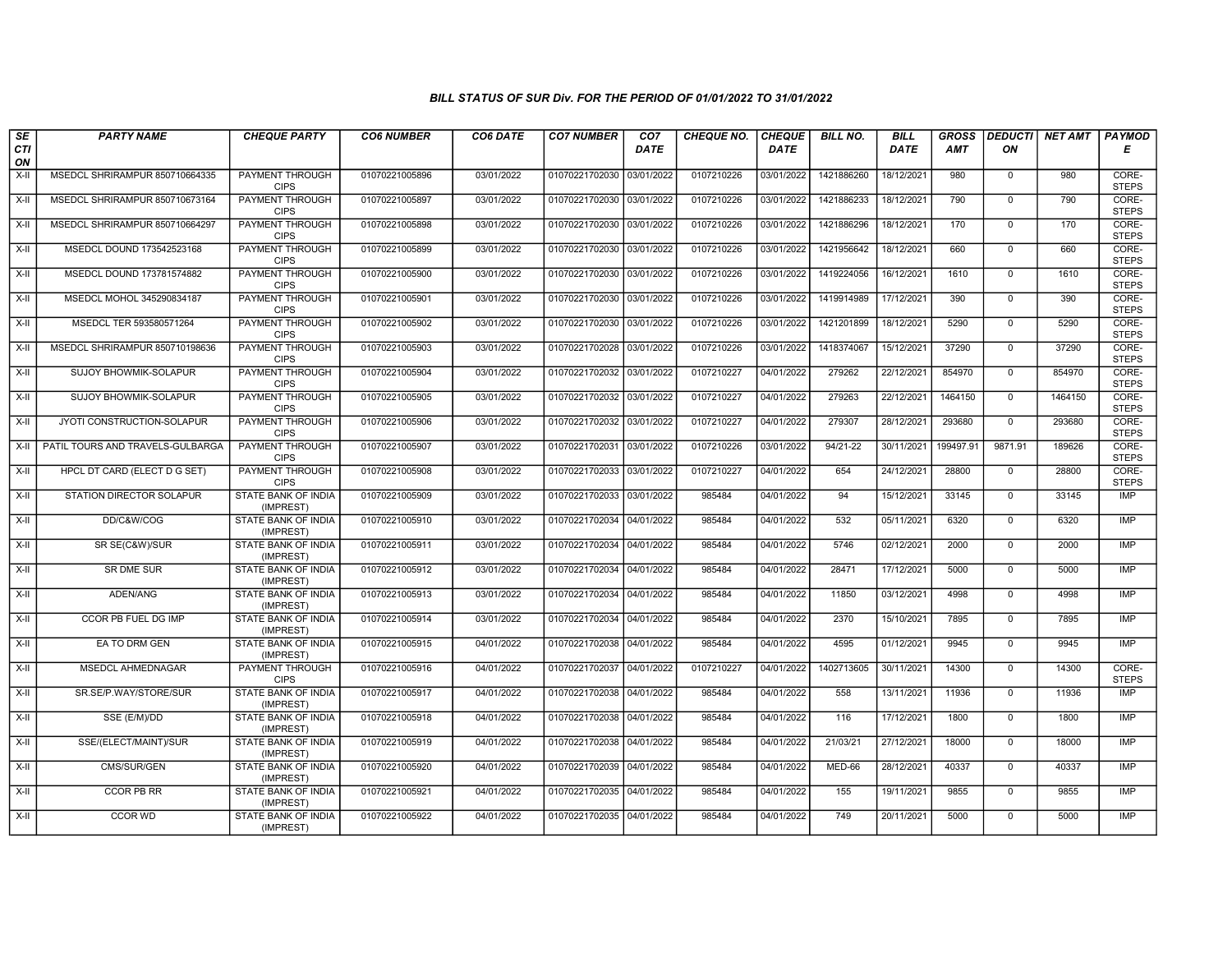| SE<br>CTI   | <b>PARTY NAME</b>                            | <b>CHEQUE PARTY</b>                                  | <b>CO6 NUMBER</b> | CO6 DATE   | <b>CO7 NUMBER</b>         | CO <sub>7</sub><br><b>DATE</b> | CHEQUE NO. | <b>CHEQUE</b><br><b>DATE</b> | <b>BILL NO.</b>               | <b>BILL</b><br>DATE | <b>GROSS</b><br><b>AMT</b> | <b>DEDUCTI</b><br>ΟN | <b>NET AMT</b> | <b>PAYMOD</b><br>Е    |
|-------------|----------------------------------------------|------------------------------------------------------|-------------------|------------|---------------------------|--------------------------------|------------|------------------------------|-------------------------------|---------------------|----------------------------|----------------------|----------------|-----------------------|
| ON<br>$X-H$ | CCOR WD RR                                   | <b>STATE BANK OF INDIA</b>                           | 01070221005923    | 04/01/2022 | 01070221702035 04/01/2022 |                                | 985484     | 04/01/2022                   | 06                            | 23/12/2021          | 22560                      | $\mathbf{0}$         | 22560          | IMP                   |
| $X-H$       | <b>DEN/S/SUR</b>                             | (IMPREST)<br><b>STATE BANK OF INDIA</b><br>(IMPREST) | 01070221005924    | 04/01/2022 | 01070221702038 04/01/2022 |                                | 985484     | 04/01/2022                   | 1390                          | 07/10/2021          | 7980                       | $\overline{0}$       | 7980           | IMP                   |
| X-II        | ADEN/SUR                                     | STATE BANK OF INDIA<br>(IMPREST)                     | 01070221005925    | 04/01/2022 | 01070221702036            | 04/01/2022                     | 985484     | 04/01/2022                   | 60                            | 04/12/2021          | 9627                       | $\mathbf 0$          | 9627           | <b>IMP</b>            |
| $X-H$       | ADEN/ANG                                     | STATE BANK OF INDIA<br>(IMPREST)                     | 01070221005926    | 04/01/2022 | 01070221702036            | 04/01/2022                     | 985484     | 04/01/2022                   | 6682                          | 25/09/2021          | 5500                       | $\mathbf 0$          | 5500           | <b>IMP</b>            |
| $X-H$       | SSE(SIG/M)/ANG                               | <b>DIVISIONAL</b><br>CASHIER(P) SHOLAPUR             | 01070221005927    | 04/01/2022 | 01070221702038 04/01/2022 |                                | 985483     | 04/01/2022                   | 6880                          | 05/06/2021          | 2000                       | $\overline{0}$       | 2000           | CASH                  |
| $X-H$       | <b>SSE WORKS SUR</b>                         | <b>STATE BANK OF INDIA</b><br>(IMPREST)              | 01070221005928    | 04/01/2022 | 01070221702039            | 04/01/2022                     | 985484     | 04/01/2022                   | 325                           | 19/11/2021          | 49649                      | $\overline{0}$       | 49649          | IMP                   |
| X-II        | AKAR ADVERTISING AND MARKETING<br>PVT., LTD. | PAYMENT THROUGH<br><b>CIPS</b>                       | 01070221005929    | 04/01/2022 | 01070221702040 04/01/2022 |                                | 0107210227 | 04/01/2022                   | 392/21-22                     | 25/09/2021          | 6018                       | $\mathbf 0$          | 6018           | CORE-<br><b>STEPS</b> |
| $X-II$      | PAMM ADVERTISING AND MARKETING               | <b>PAYMENT THROUGH</b><br><b>CIPS</b>                | 01070221005930    | 04/01/2022 | 01070221702040 04/01/2022 |                                | 0107210227 |                              | 04/01/2022 Mum/2021/09/<br>69 | 02/09/2021          | 4722                       | $\mathbf 0$          | 4722           | CORE-<br><b>STEPS</b> |
| $X-II$      | ANJ CREATIONS PVT LTD                        | PAYMENT THROUGH<br><b>CIPS</b>                       | 01070221005931    | 04/01/2022 | 01070221702043            | 04/01/2022                     | 0107210227 | 04/01/2022                   | ANJ2122573                    | 30/11/2021          | 8176                       | $\mathbf{0}$         | 8176           | CORE-<br><b>STEPS</b> |
| X-II        | <b>M/S GANESH PRASAD SINGH</b>               | PAYMENT THROUGH<br><b>CIPS</b>                       | 01070221005932    | 04/01/2022 | 01070221702041            | 04/01/2022                     | 0107210227 |                              | 04/01/2022 WADI/TTE/RR/<br>04 | 27/11/2021          | 373364                     | 15885                | 357479         | CORE-<br><b>STEPS</b> |
| X-II        | DRM/W/SUR                                    | <b>DIVISIONAL</b><br>CASHIER(P) SHOLAPUR             | 01070221005933    | 04/01/2022 | 01070221702044            | 04/01/2022                     | 985483     | 04/01/2022                   | 672288                        | 12/03/2021          | 170000                     | 0                    | 170000         | CASH                  |
| X-II        | SR.DSTE(M) SUR                               | <b>DIVISIONAL</b><br>CASHIER(P) SHOLAPUR             | 01070221005934    | 04/01/2022 | 01070221702045 04/01/2022 |                                | 985483     | 04/01/2022                   | 351598                        | 30/12/2021          | 10903                      | $\mathbf 0$          | 10903          | CASH                  |
| X-II        | <b>GESCOM SHAHABAD</b>                       | <b>PAYMENT THROUGH</b><br><b>CIPS</b>                | 01070221005935    | 04/01/2022 | 01070221702042 04/01/2022 |                                | 0107210227 | 04/01/2022                   | 135                           | 01/01/2022          | 1146402                    | $\mathbf{0}$         | 1146402        | CORE-<br><b>STEPS</b> |
| X-II        | SR.DEN/CO/SUR                                | STATE BANK OF INDIA<br>(IMPREST)                     | 01070221005936    | 04/01/2022 | 01070221702046 04/01/2022 |                                | 985486     | 05/01/2022                   | 28087                         | 16/12/2021          | 5000                       | $\mathbf{0}$         | 5000           | <b>IMP</b>            |
| $X-II$      | MH13DE8517                                   | <b>DIVISIONAL</b><br>CASHIER(P) SHOLAPUR             | 01070221005937    | 04/01/2022 | 01070221702046 04/01/2022 |                                | 985485     | 05/01/2022                   | 9011                          | 17/12/2021          | 10000                      | $\overline{0}$       | 10000          | CASH                  |
| $X-H$       | SARPANCH, GRAMPANCHYAT, KEM                  | PAYMENT THROUGH<br><b>CIPS</b>                       | 01070221005938    | 04/01/2022 | 01070221702047            | 05/01/2022                     | 0107210228 | 05/01/2022                   | 450                           | 01/10/2021          | 81260                      | $\mathbf 0$          | 81260          | CORE-<br><b>STEPS</b> |
| X-II        | RAJBHASHA ADHIKARI. SOLAPUR                  | STATE BANK OF INDIA<br>(IMPREST)                     | 01070221005939    | 05/01/2022 | 01070221702049 05/01/2022 |                                | 985486     | 05/01/2022                   | 2887                          | 24/12/2021          | 2000                       | $\mathbf 0$          | 2000           | IMP                   |
| $X-II$      | MS/DD/GEN                                    | <b>STATE BANK OF INDIA</b><br>(IMPREST)              | 01070221005940    | 05/01/2022 | 01070221702049 05/01/2022 |                                | 985486     | 05/01/2022                   | med/71                        | 30/12/2021          | 2500                       | $\overline{0}$       | 2500           | IMP                   |
| X-II        | SHRI SAI TRANSPORT.                          | <b>PAYMENT THROUGH</b><br><b>CIPS</b>                | 01070221005941    | 05/01/2022 | 01070221702056 05/01/2022 |                                | 0107210229 | 06/01/2022                   | 271687                        | 17/12/2021          | 131020                     | $\mathbf{0}$         | 131020         | CORE-<br><b>STEPS</b> |
| X-II        | SHRI SAI TRANSPORT-SOLAPUR                   | PAYMENT THROUGH<br><b>CIPS</b>                       | 01070221005942    | 05/01/2022 | 01070221702056 05/01/2022 |                                | 0107210229 | 06/01/2022                   | 278659                        | 22/12/2021          | 254014                     | $\mathbf 0$          | 254014         | CORE-<br><b>STEPS</b> |
| X-II        | RAJENDRA ASHOK AKOLKAR-<br>AHMEDNAGAR        | PAYMENT THROUGH<br><b>CIPS</b>                       | 01070221005943    | 05/01/2022 | 01070221702057            | 05/01/2022                     | 0107210229 | 06/01/2022                   | 279264                        | 29/12/2021          | 105300                     | $\overline{0}$       | 105300         | CORE-<br><b>STEPS</b> |
| $X-II$      | MS/DD/GEN                                    | STATE BANK OF INDIA<br>(IMPREST)                     | 01070221005944    | 05/01/2022 | 01070221702048            | 05/01/2022                     | 985486     | 05/01/2022                   | med/51                        | 30/12/2021          | 48741                      | $\mathbf{0}$         | 48741          | <b>IMP</b>            |
| $X-H$       | SR DEE/SUR/GEN                               | <b>STATE BANK OF INDIA</b><br>(IMPREST)              | 01070221005945    | 05/01/2022 | 01070221702049 05/01/2022 |                                | 985486     | 05/01/2022                   | 246                           | 03/01/2022          | 3600                       | 0                    | 3600           | <b>IMP</b>            |
| X-II        | PRANESH N AURANGABADKAR                      | PAYMENT THROUGH<br><b>CIPS</b>                       | 01070221005946    | 05/01/2022 | 01070221702049            | 05/01/2022                     | 0107210228 | 05/01/2022                   | 161                           | 24/12/2021          | 9741                       | $\mathbf 0$          | 9741           | CORE-<br><b>STEPS</b> |
| X-II        | SSE(SIG/M)/SUR/GEN                           | STATE BANK OF INDIA<br>(IMPREST)                     | 01070221005947    | 05/01/2022 | 01070221702049 05/01/2022 |                                | 985486     | 05/01/2022                   | 1350                          | 11/11/2021          | 3000                       | $\overline{0}$       | 3000           | IMP                   |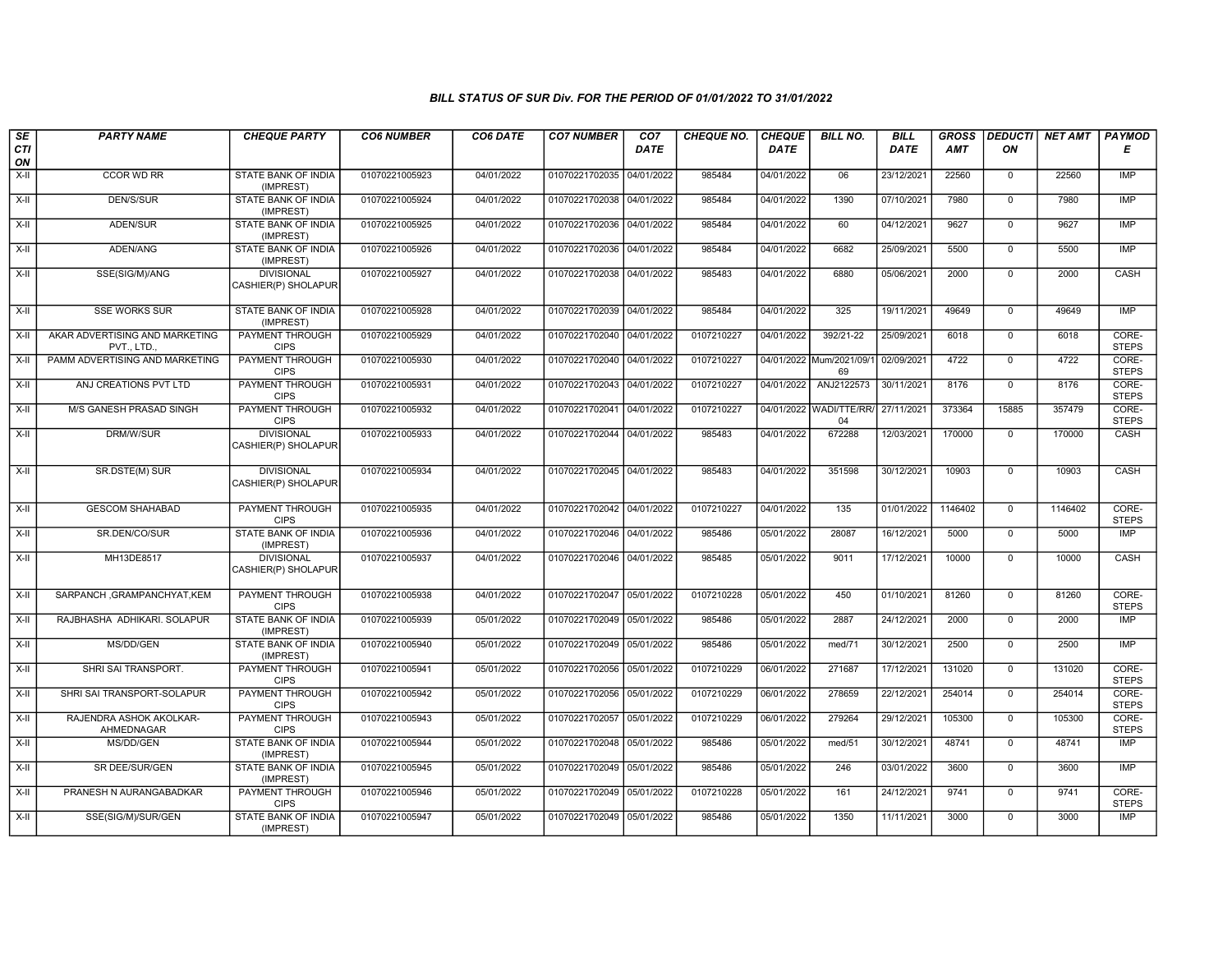| SE               | <b>PARTY NAME</b>                   | <b>CHEQUE PARTY</b>                      | <b>CO6 NUMBER</b> | CO6 DATE   | <b>CO7 NUMBER</b>         | CO7         | <b>CHEQUE NO.</b> | <b>CHEQUE</b> | <b>BILL NO.</b> | <b>BILL</b> | <b>GROSS</b> | <b>DEDUCTI</b> | <b>NET AMT</b> | PAYMOD                |
|------------------|-------------------------------------|------------------------------------------|-------------------|------------|---------------------------|-------------|-------------------|---------------|-----------------|-------------|--------------|----------------|----------------|-----------------------|
| <b>CTI</b><br>ON |                                     |                                          |                   |            |                           | <b>DATE</b> |                   | <b>DATE</b>   |                 | DATE        | AMT          | ON             |                | Е                     |
| $X-H$            | <b>SSE/P WAY/GR</b>                 | <b>STATE BANK OF INDIA</b><br>(IMPREST)  | 01070221005948    | 05/01/2022 | 01070221702049 05/01/2022 |             | 985486            | 05/01/2022    | 426             | 01/12/2021  | 7303         | $\mathbf 0$    | 7303           | <b>IMP</b>            |
| X-II             | SHREE CONSTRUCTION                  | <b>PAYMENT THROUGH</b><br><b>CIPS</b>    | 01070221005949    | 05/01/2022 | 01070221702050 05/01/2022 |             | 0107210228        | 05/01/2022    | GEM/21-22/22    | 16/12/2021  | 195105       | 6093           | 189012         | CORE-<br><b>STEPS</b> |
| X-II             | STATION MANAGER HOTGI               | <b>STATE BANK OF INDIA</b><br>(IMPREST)  | 01070221005952    | 05/01/2022 | 01070221702051 05/01/2022 |             | 985486            | 05/01/2022    | 714             | 24/05/2021  | 17372        | $\mathbf 0$    | 17372          | IMP                   |
| X-II             | <b>STATION MANAGER KULALI</b>       | <b>STATE BANK OF INDIA</b><br>(IMPREST)  | 01070221005953    | 05/01/2022 | 01070221702051            | 05/01/2022  | 985486            | 05/01/2022    | 695             | 05/10/2021  | 7522         | $\overline{0}$ | 7522           | <b>IMP</b>            |
| X-II             | <b>STATION MANAGER SAVALGI</b>      | <b>STATE BANK OF INDIA</b><br>(IMPREST)  | 01070221005954    | 05/01/2022 | 01070221702051 05/01/2022 |             | 985486            | 05/01/2022    | sw              | 13/09/2021  | 9913         | $\mathbf 0$    | 9913           | <b>IMP</b>            |
| X-II             | <b>STATION MANAGER GULBARGA</b>     | <b>STATE BANK OF INDIA</b><br>(IMPREST)  | 01070221005955    | 05/01/2022 | 01070221702051            | 05/01/2022  | 985486            | 05/01/2022    | 7333            | 16/07/2021  | 22536        | $\overline{0}$ | 22536          | <b>IMP</b>            |
| $X-I$            | STATION MANAGER SOLAPUR             | <b>STATE BANK OF INDIA</b><br>(IMPREST)  | 01070221005956    | 05/01/2022 | 01070221702052            | 05/01/2022  | 985486            | 05/01/2022    | 621             | 14/12/2021  | 23802        | $\overline{0}$ | 23802          | IMP                   |
| X-II             | STATION MANAGER KURDUWADI           | STATE BANK OF INDIA<br>(IMPREST)         | 01070221005957    | 05/01/2022 | 01070221702052 05/01/2022 |             | 985486            | 05/01/2022    | 1843            | 15/07/2021  | 24914        | $\mathbf 0$    | 24914          | <b>IMP</b>            |
| $X-H$            | STATION MANAGER DAUND               | <b>DIVISIONAL</b><br>CASHIER(P) SHOLAPUR | 01070221005958    | 05/01/2022 | 01070221702052 05/01/2022 |             | 985485            | 05/01/2022    | 2187            | 22/09/2021  | 16013        | $\Omega$       | 16013          | CASH                  |
| X-II             | STATION MANAGER BHIGVAN             | STATE BANK OF INDIA<br>(IMPREST)         | 01070221005959    | 05/01/2022 | 01070221702052 05/01/2022 |             | 985486            | 05/01/2022    | 612             | 19/09/2021  | 14858        | $\overline{0}$ | 14858          | <b>IMP</b>            |
| $X-H$            | SAI STONE CRUSHER-PUNE              | <b>PAYMENT THROUGH</b><br><b>CIPS</b>    | 01070221005960    | 05/01/2022 | 01070221702053 05/01/2022 |             | 0107210228        | 05/01/2022    | <b>PVR/63</b>   | 20/12/2021  | 1029391      | 155835         | 873556         | CORE-<br><b>STEPS</b> |
| $X-H$            | <b>JAYDEEP ENTERPRISES</b>          | <b>PAYMENT THROUGH</b><br><b>CIPS</b>    | 01070221005961    | 05/01/2022 | 01070221702054 05/01/2022 |             | 0107210228        | 05/01/2022    | 13              | 04/01/2021  | 34300        | 1206           | 33094          | CORE-<br><b>STEPS</b> |
| $X-II$           | <b>DMM/SUR</b>                      | <b>DIVISIONAL</b><br>CASHIER(P) SHOLAPUR | 01070221005962    | 05/01/2022 | 01070221702055 05/01/2022 |             | 985485            | 05/01/2022    | 733056          | 05/01/2022  | 8250         | $\mathbf 0$    | 8250           | CASH                  |
| $X-H$            | <b>HPCL DT CARD (ELECT D G SET)</b> | <b>PAYMENT THROUGH</b><br><b>CIPS</b>    | 01070221005963    | 06/01/2022 | 01070221702058 06/01/2022 |             | 0107210229        | 06/01/2022    | 1931            | 27/12/2021  | 27000        | $\overline{0}$ | 27000          | CORE-<br><b>STEPS</b> |
| $X-H$            | HPCL DT CARD (ELECT D G SET)        | <b>PAYMENT THROUGH</b><br><b>CIPS</b>    | 01070221005964    | 06/01/2022 | 01070221702058 06/01/2022 |             | 0107210229        | 06/01/2022    | 13662           | 03/01/2022  | 28800        | $\overline{0}$ | 28800          | CORE-<br><b>STEPS</b> |
| X-II             | CCOR/SUR/LOBBY                      | <b>STATE BANK OF INDIA</b><br>(IMPREST)  | 01070221005965    | 06/01/2022 | 01070221702059 06/01/2022 |             | 985490            | 06/01/2022    | 862             | 23/12/2021  | 4804         | $\mathbf 0$    | 4804           | <b>IMP</b>            |
| $X-H$            | <b>CCOR/RR/SUR</b>                  | STATE BANK OF INDIA<br>(IMPREST)         | 01070221005966    | 06/01/2022 | 01070221702059 06/01/2022 |             | 985490            | 06/01/2022    | 573             | 18/11/2021  | 24997        | $\overline{0}$ | 24997          | <b>IMP</b>            |
| X-II             | <b>CCOR/RCD/DD/DG SET</b>           | <b>STATE BANK OF INDIA</b><br>(IMPREST)  | 01070221005967    | 06/01/2022 | 01070221702059 06/01/2022 |             | 985490            | 06/01/2022    | 8498            | 23/11/2021  | 9292         | $\mathbf 0$    | 9292           | <b>IMP</b>            |
| X-II             | ADEN/ANG                            | STATE BANK OF INDIA<br>(IMPREST)         | 01070221005968    | 06/01/2022 | 01070221702059 06/01/2022 |             | 985490            | 06/01/2022    | 6727            | 29/09/2021  | 5950         | $\mathbf 0$    | 5950           | <b>IMP</b>            |
| X-II             | ADEN/SDB                            | <b>DIVISIONAL</b><br>CASHIER(P) SHOLAPUR | 01070221005969    | 06/01/2022 | 01070221702059 06/01/2022 |             | 985489            | 06/01/2022    | 3994            | 02/11/2021  | 7986         | $\Omega$       | 7986           | CASH                  |
| $X-H$            | ADEN/BG/KWV                         | <b>STATE BANK OF INDIA</b><br>(IMPREST)  | 01070221005970    | 06/01/2022 | 01070221702059 06/01/2022 |             | 985490            | 06/01/2022    | 65191           | 01/11/2021  | 10000        | $\overline{0}$ | 10000          | <b>IMP</b>            |
| X-II             | ADEN/BG/KWV                         | STATE BANK OF INDIA<br>(IMPREST)         | 01070221005971    | 06/01/2022 | 01070221702059 06/01/2022 |             | 985490            | 06/01/2022    | 29              | 04/06/2021  | 4870         | $\mathbf 0$    | 4870           | <b>IMP</b>            |
| X-II             | STATION MANAGER BARSHITOWN          | <b>DIVISIONAL</b><br>CASHIER(P) SHOLAPUR | 01070221005972    | 06/01/2022 | 01070221702060 06/01/2022 |             | 985489            | 06/01/2022    | 722             | 14/11/2021  | 14379        | $\mathbf 0$    | 14379          | CASH                  |
| $X-II$           | STATION MANAGER YEDSHI              | <b>DIVISIONAL</b><br>CASHIER(P) SHOLAPUR | 01070221005973    | 06/01/2022 | 01070221702060 06/01/2022 |             | 985489            | 06/01/2022    | 630             | 20/09/2021  | 7565         | $\mathbf 0$    | 7565           | CASH                  |
| $X-II$           | STATION MANAGER DHALGAON            | STATE BANK OF INDIA<br>(IMPREST)         | 01070221005974    | 06/01/2022 | 01070221702060 06/01/2022 |             | 985490            | 06/01/2022    | 15              | 27/10/2021  | 7415         | $\mathbf 0$    | 7415           | <b>IMP</b>            |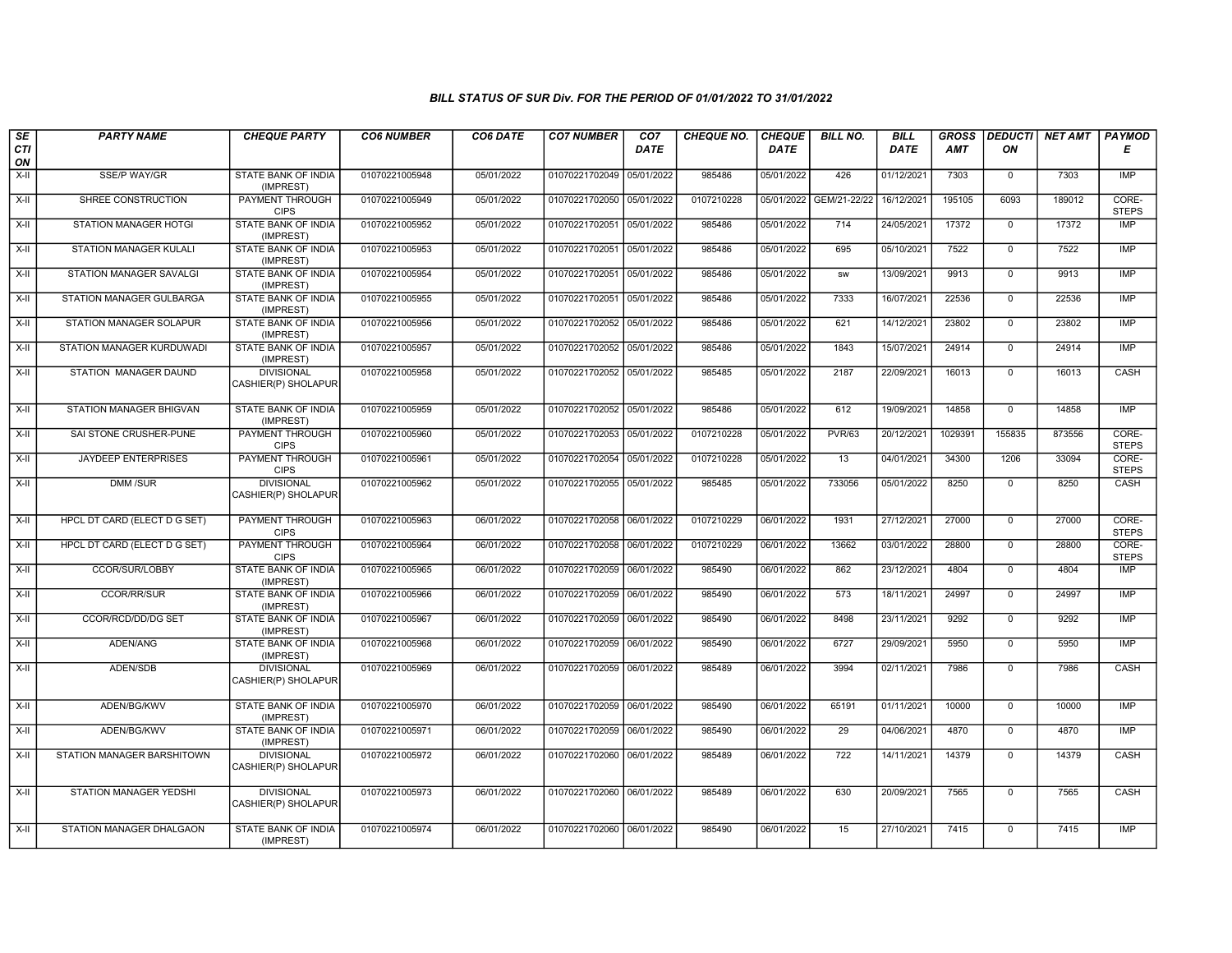| SE               | <b>PARTY NAME</b>                             | <b>CHEQUE PARTY</b>                      | <b>CO6 NUMBER</b> | CO6 DATE   | <b>CO7 NUMBER</b>         | CO7         | <b>CHEQUE NO.</b> | <b>CHEQUE</b> | <b>BILL NO.</b>     | <b>BILL</b> | <b>GROSS</b> |                | DEDUCTI NET AMT | <b>PAYMOD</b>         |
|------------------|-----------------------------------------------|------------------------------------------|-------------------|------------|---------------------------|-------------|-------------------|---------------|---------------------|-------------|--------------|----------------|-----------------|-----------------------|
| <b>CTI</b><br>ON |                                               |                                          |                   |            |                           | <b>DATE</b> |                   | <b>DATE</b>   |                     | DATE        | AMT          | ON             |                 | Е                     |
| $X-H$            | STATION MANAGER JATROAD                       | <b>STATE BANK OF INDIA</b><br>(IMPREST)  | 01070221005975    | 06/01/2022 | 01070221702060            | 06/01/2022  | 985490            | 06/01/2022    | 43                  | 20/11/2021  | 7055         | $\mathbf 0$    | 7055            | IMP                   |
| $X-H$            | <b>STATION MANAGER DHOKI</b>                  | <b>STATE BANK OF INDIA</b><br>(IMPREST)  | 01070221005976    | 06/01/2022 | 01070221702060 06/01/2022 |             | 985490            | 06/01/2022    | 259                 | 02/08/2021  | 12980        | $\mathbf 0$    | 12980           | IMP                   |
| X-II             | STATION MANAGER USMANABAD                     | STATE BANK OF INDIA<br>(IMPREST)         | 01070221005977    | 06/01/2022 | 01070221702060 06/01/2022 |             | 985490            | 06/01/2022    | 5156                | 02/09/2021  | 15618        | $\mathbf 0$    | 15618           | <b>IMP</b>            |
| $X-H$            | STATION MANAGER SANGOLA                       | <b>STATE BANK OF INDIA</b><br>(IMPREST)  | 01070221005978    | 06/01/2022 | 01070221702061            | 06/01/2022  | 985490            | 06/01/2022    | 1793                | 17/09/2021  | 15880        | $\overline{0}$ | 15880           | IMP                   |
|                  | X-II STATION MANAGER KAVATHEMAHANKAL          | STATE BANK OF INDIA<br>(IMPREST)         | 01070221005979    | 06/01/2022 | 01070221702061 06/01/2022 |             | 985490            | 06/01/2022    | 5564                | 05/11/2021  | 6550         | $\mathbf 0$    | 6550            | <b>IMP</b>            |
| X-II             | STATION MANAGER HARANGUL                      | <b>DIVISIONAL</b><br>CASHIER(P) SHOLAPUR | 01070221005980    | 06/01/2022 | 01070221702061 06/01/2022 |             | 985489            | 06/01/2022    | 8050                | 12/11/2021  | 8980         | $\mathbf 0$    | 8980            | CASH                  |
| $X-II$           | <b>STATION MANAGER SALGARE</b>                | STATE BANK OF INDIA<br>(IMPREST)         | 01070221005981    | 06/01/2022 | 01070221702061 06/01/2022 |             | 985490            | 06/01/2022    | 939                 | 25/11/2021  | 8599         | $\overline{0}$ | 8599            | <b>IMP</b>            |
| $X-H$            | <b>STATION MANAGER PANGRI</b>                 | <b>STATE BANK OF INDIA</b><br>(IMPREST)  | 01070221005982    | 06/01/2022 | 01070221702061 06/01/2022 |             | 985490            | 06/01/2022    | 1876                | 27/08/2021  | 9936         | $\overline{0}$ | 9936            | IMP                   |
| X-II             | <b>STATION MANAGER SHENDRI</b>                | STATE BANK OF INDIA<br>(IMPREST)         | 01070221005983    | 06/01/2022 | 01070221702061            | 06/01/2022  | 985490            | 06/01/2022    | <b>SW</b>           | 29/09/2021  | 9913         | $\mathbf 0$    | 9913            | IMP                   |
| $X-II$           | TTE REST HOUSE WD                             | <b>STATE BANK OF INDIA</b><br>(IMPREST)  | 01070221005984    | 06/01/2022 | 01070221702062 06/01/2022 |             | 985490            | 06/01/2022    | 194                 | 01/11/2021  | 10570        | $\overline{0}$ | 10570           | <b>IMP</b>            |
| $X-II$           | <b>DEN/S/SUR</b>                              | <b>STATE BANK OF INDIA</b><br>(IMPREST)  | 01070221005985    | 06/01/2022 | 01070221702062 06/01/2022 |             | 985490            | 06/01/2022    | 200                 | 13/12/2021  | 2950         | $\mathbf 0$    | 2950            | <b>IMP</b>            |
| $X-H$            | AKAR ADVERTISING AND MARKETING<br>PVT., LTD.  | <b>PAYMENT THROUGH</b><br><b>CIPS</b>    | 01070221005986    | 06/01/2022 | 01070221702063 06/01/2022 |             | 0107210229        | 06/01/2022    | 390/21-22           | 25/09/2021  | 9436         | $\overline{0}$ | 9436            | CORE-<br><b>STEPS</b> |
| X-II             | <b>IPF/DI/SUR</b>                             | STATE BANK OF INDIA<br>(IMPREST)         | 01070221005988    | 06/01/2022 | 01070221702065 07/01/2022 |             | 985493            | 07/01/2022    | 16528               | 29/12/2021  | 500          | $\mathbf 0$    | 500             | IMP                   |
| X-II             | SR DAUO SUR                                   | <b>DIVISIONAL</b><br>CASHIER(P) SHOLAPUR | 01070221005989    | 06/01/2022 | 01070221702065 07/01/2022 |             | 985492            | 07/01/2022    | 5252                | 17/12/2021  | 492          | $\mathbf 0$    | 492             | CASH                  |
| $X-H$            | <b>IPF/RPF/BGVN</b>                           | <b>STATE BANK OF INDIA</b><br>(IMPREST)  | 01070221005990    | 06/01/2022 | 01070221702065 07/01/2022 |             | 985493            | 07/01/2022    | 870, 21/21          | 02/11/2021  | 9000         | $\overline{0}$ | 9000            | IMP                   |
| X-II             | IPF/RPF/BGVN MH13 B 9722                      | STATE BANK OF INDIA<br>(IMPREST)         | 01070221005991    | 06/01/2022 | 01070221702065 07/01/2022 |             | 985493            | 07/01/2022    | 14506               | 25/11/2021  | 5000         | $\Omega$       | 5000            | <b>IMP</b>            |
| $X-II$           | IPF/RPF/DOG SQUAD/KWV/EMERGENCY<br><b>MED</b> | <b>DIVISIONAL</b><br>CASHIER(P) SHOLAPUR | 01070221005992    | 06/01/2022 | 01070221702065 07/01/2022 |             | 985492            | 07/01/2022    | LS-358              | 03/11/2021  | 758          | $\mathbf 0$    | 758             | CASH                  |
| $X-II$           | IPF/RPF/DOG SQUAD/KWV/GAS                     | <b>DIVISIONAL</b><br>CASHIER(P) SHOLAPUR | 01070221005993    | 06/01/2022 | 01070221702065 07/01/2022 |             | 985492            | 07/01/2022    | 111462              | 17/12/2021  | 916          | $\mathbf 0$    | 916             | CASH                  |
| X-II             | IPF RPF DOG SQUAD KWV BOBBY                   | <b>DIVISIONAL</b><br>CASHIER(P) SHOLAPUR | 01070221005994    | 06/01/2022 | 01070221702065 07/01/2022 |             | 985492            | 07/01/2022    | $42, S-8$           | 16/11/2021  | 9772         | $\mathbf 0$    | 9772            | <b>CASH</b>           |
| $X-H$            | IPF RPF DOG SQUAD KWV BOBBY                   | <b>DIVISIONAL</b><br>CASHIER(P) SHOLAPUR | 01070221005995    | 06/01/2022 | 01070221702065 07/01/2022 |             | 985492            | 07/01/2022    | LS-318              | 09/10/2021  | 540          | $\Omega$       | 540             | CASH                  |
| X-II             | IPF/RPF/SNSI/GEN/IMP                          | STATE BANK OF INDIA<br>(IMPREST)         | 01070221005996    | 06/01/2022 | 01070221702065 07/01/2022 |             | 985493            | 07/01/2022    | 074                 | 09/04/2021  | 1000         | $\mathbf 0$    | 1000            | <b>IMP</b>            |
| X-II             | IPF/RPF/SNSI/GEN/IMP                          | STATE BANK OF INDIA<br>(IMPREST)         | 01070221005997    | 06/01/2022 | 01070221702088            | 10/01/2022  | 985496            | 11/01/2022    | 4711                | 26/04/2021  | 1000         | $\mathbf 0$    | 1000            | IMP                   |
| $X-H$            | IPF/RPF/SNSI/GEN/IMP                          | STATE BANK OF INDIA<br>(IMPREST)         | 01070221005998    | 06/01/2022 | 01070221702070 07/01/2022 |             | 985493            | 07/01/2022    | 391, 687, 05,<br>38 | 12/04/2021  | 1000         | $\overline{0}$ | 1000            | <b>IMP</b>            |
| $X-H$            | IPF/RPF/SUR/OFFICE IMPREST                    | <b>STATE BANK OF INDIA</b><br>(IMPREST)  | 01070221005999    | 06/01/2022 | 01070221702065 07/01/2022 |             | 985493            | 07/01/2022    | 460, 1718           | 03/07/2021  | 1500         | $\mathbf 0$    | 1500            | IMP                   |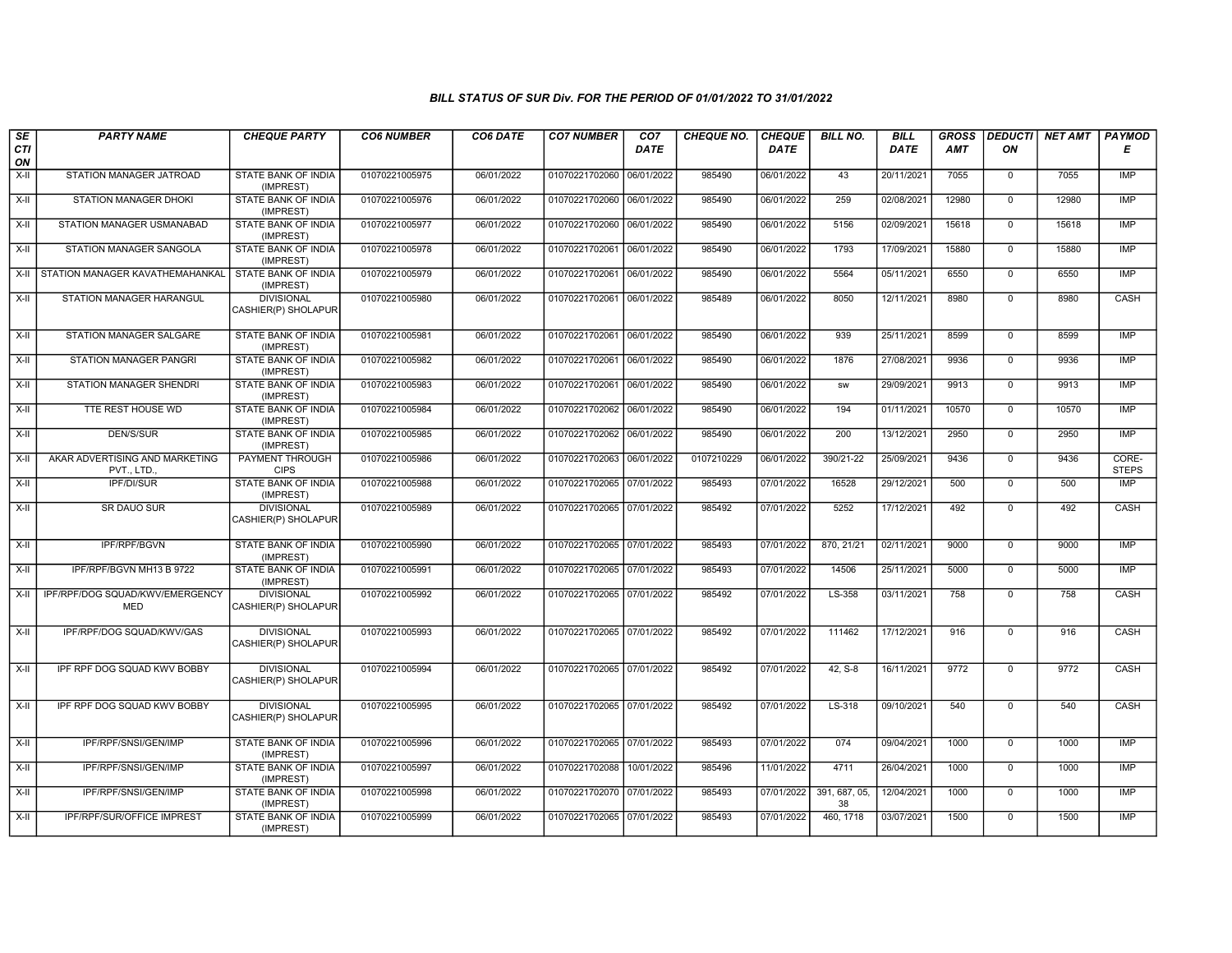| SE        | <b>PARTY NAME</b>                         | <b>CHEQUE PARTY</b>                      | <b>CO6 NUMBER</b> | CO6 DATE   | <b>CO7 NUMBER</b>         | CO <sub>7</sub> | <b>CHEQUE NO.</b> | <b>CHEQUE</b> | <b>BILL NO.</b>                         | <b>BILL</b> | <b>GROSS</b> |              | <b>DEDUCTI NET AMT</b> | <b>PAYMOD</b>         |
|-----------|-------------------------------------------|------------------------------------------|-------------------|------------|---------------------------|-----------------|-------------------|---------------|-----------------------------------------|-------------|--------------|--------------|------------------------|-----------------------|
| CTI<br>ON |                                           |                                          |                   |            |                           | <b>DATE</b>     |                   | <b>DATE</b>   |                                         | <b>DATE</b> | AMT          | ON           |                        | Е                     |
| X-II      | IPF/RPF/BGVN VEHICLE NO. MH-01 CY<br>9327 | <b>STATE BANK OF INDIA</b><br>(IMPREST)  | 01070221006000    | 06/01/2022 | 01070221702065 07/01/2022 |                 | 985493            | 07/01/2022    | 10319,31174                             | 28/09/2021  | 2500         | $\mathbf 0$  | 2500                   | IMP                   |
| $X-H$     | <b>DSC/RPF/SUR</b>                        | <b>STATE BANK OF INDIA</b><br>(IMPREST)  | 01070221006001    | 06/01/2022 | 01070221702065 07/01/2022 |                 | 985493            |               | 07/01/2022 EM558371159I 16/11/2021<br>N |             | 487          | $\Omega$     | 487                    | <b>IMP</b>            |
| X-II      | SHIVPARVATI TOURS AND TRAVELS             | PAYMENT THROUGH<br><b>CIPS</b>           | 01070221006002    | 06/01/2022 | 01070221702064 06/01/2022 |                 | 0107210230        | 07/01/2022    | GST/ENG/SUR<br>$/21-2$                  | 03/01/2022  | 181483       | 7773         | 173710                 | CORE-<br><b>STEPS</b> |
| X-II      | TUV SUD SOUTH ASIA PRIVATE LIMITED        | PAYMENT THROUGH<br><b>CIPS</b>           | 01070221006003    | 06/01/2022 | 01070221702066 07/01/2022 |                 | 0107210231        | 11/01/2022    | GG270003412<br>2                        | 07/10/2021  | 16520        | 1652         | 14868                  | CORE-<br><b>STEPS</b> |
| $X-H$     | STATION MANAGER MADHA                     | <b>STATE BANK OF INDIA</b><br>(IMPREST)  | 01070221006006    | 07/01/2022 | 01070221702067 07/01/2022 |                 | 985493            | 07/01/2022    | 101                                     | 27/11/2021  | 9599         | $\mathbf 0$  | 9599                   | <b>IMP</b>            |
| X-II      | <b>STATION MANAGER KEM</b>                | STATE BANK OF INDIA<br>(IMPREST)         | 01070221006007    | 07/01/2022 | 01070221702067 07/01/2022 |                 | 985493            | 07/01/2022    | 1998                                    | 15/10/2021  | 15942        | $\mathbf 0$  | 15942                  | <b>IMP</b>            |
| X-II      | <b>STATION MANAGER JEUR</b>               | STATE BANK OF INDIA<br>(IMPREST)         | 01070221006008    | 07/01/2022 | 01070221702067            | 07/01/2022      | 985493            | 07/01/2022    | <b>SW</b>                               | 20/12/2021  | 21550        | $\mathbf 0$  | 21550                  | IMP                   |
| $X-II$    | STATION MANAGER BHALWANI                  | STATE BANK OF INDIA<br>(IMPREST)         | 01070221006009    | 07/01/2022 | 01070221702067            | 07/01/2022      | 985493            | 07/01/2022    | 4358                                    | 21/10/2021  | 12401        | $\mathbf{0}$ | 12401                  | <b>IMP</b>            |
| $X-H$     | STATION MANAGER MUNDHEWAD                 | <b>STATE BANK OF INDIA</b><br>(IMPREST)  | 01070221006010    | 07/01/2022 | 01070221702067            | 07/01/2022      | 985493            | 07/01/2022    | 655                                     | 09/08/2021  | 9717         | $\mathbf 0$  | 9717                   | <b>IMP</b>            |
| $X-H$     | <b>STATION MANAGER WAKAV</b>              | <b>STATE BANK OF INDIA</b><br>(IMPREST)  | 01070221006011    | 07/01/2022 | 01070221702068 07/01/2022 |                 | 985493            | 07/01/2022    | <b>SW</b>                               | 30/09/2021  | 3843         | $\mathbf 0$  | 3843                   | IMP                   |
| X-II      | <b>STATION MANAGER BALE</b>               | STATE BANK OF INDIA<br>(IMPREST)         | 01070221006012    | 07/01/2022 | 01070221702068 07/01/2022 |                 | 985493            | 07/01/2022    | 209                                     | 28/09/2021  | 8928         | $\mathbf 0$  | 8928                   | <b>IMP</b>            |
| $X-II$    | STATION MANAGER PAREWADI                  | STATE BANK OF INDIA<br>(IMPREST)         | 01070221006013    | 07/01/2022 | 01070221702068 07/01/2022 |                 | 985493            | 07/01/2022    | 57                                      | 31/10/2021  | 13961        | $\mathbf 0$  | 13961                  | IMP                   |
| $X-H$     | STATION MANAGER ANGAR                     | <b>DIVISIONAL</b><br>CASHIER(P) SHOLAPUR | 01070221006014    | 07/01/2022 | 01070221702068 07/01/2022 |                 | 985492            | 07/01/2022    | 004                                     | 20/10/2021  | 8316         | $\mathbf 0$  | 8316                   | <b>CASH</b>           |
| X-II      | <b>STATION MANAGER BORIBEL</b>            | STATE BANK OF INDIA<br>(IMPREST)         | 01070221006015    | 07/01/2022 | 01070221702068 07/01/2022 |                 | 985493            | 07/01/2022    | 566                                     | 16/10/2021  | 13909        | $\mathbf 0$  | 13909                  | <b>IMP</b>            |
| X-II      | STATION MANAGER PAKANI                    | STATE BANK OF INDIA<br>(IMPREST)         | 01070221006016    | 07/01/2022 | 01070221702068 07/01/2022 |                 | 985493            | 07/01/2022    | 101                                     | 25/10/2021  | 20918        | $\mathbf 0$  | 20918                  | IMP                   |
| $X-H$     | STATION MANAGER MALTHAN                   | <b>STATE BANK OF INDIA</b><br>(IMPREST)  | 01070221006017    | 07/01/2022 | 01070221702069 07/01/2022 |                 | 985493            | 07/01/2022    | <b>SW</b>                               | 31/10/2021  | 13361        | $\mathbf{0}$ | 13361                  | IMP                   |
| X-II      | DTC/DD                                    | STATE BANK OF INDIA<br>(IMPREST)         | 01070221006018    | 07/01/2022 | 01070221702069 07/01/2022 |                 | 985493            | 07/01/2022    | SW                                      | 23/11/2021  | 9913         | $\mathbf 0$  | 9913                   | <b>IMP</b>            |
| X-II      | STATION MANAGER WADSINGE                  | STATE BANK OF INDIA<br>(IMPREST)         | 01070221006019    | 07/01/2022 | 01070221702069 07/01/2022 |                 | 985493            | 07/01/2022    | 566                                     | 16/10/2021  | 9770         | $\mathbf 0$  | 9770                   | IMP                   |
| $X-II$    | STATION MANAGER JINTIROAD                 | STATE BANK OF INDIA<br>(IMPREST)         | 01070221006020    | 07/01/2022 | 01070221702069 07/01/2022 |                 | 985493            | 07/01/2022    | <b>SW</b>                               | 15/10/2021  | 12930        | $\mathbf 0$  | 12930                  | <b>IMP</b>            |
| $X-H$     | STATION MANAGER WASHIMBE                  | STATE BANK OF INDIA<br>(IMPREST)         | 01070221006021    | 07/01/2022 | 01070221702069 07/01/2022 |                 | 985493            | 07/01/2022    | <b>SW</b>                               | 31/10/2021  | 11206        | $\mathbf 0$  | 11206                  | <b>IMP</b>            |
| $X-H$     | STATION MANAGER MALIKPETH                 | <b>STATE BANK OF INDIA</b><br>(IMPREST)  | 01070221006022    | 07/01/2022 | 01070221702069 07/01/2022 |                 | 985493            | 07/01/2022    | 683                                     | 15/09/2021  | 15125        | $\mathbf 0$  | 15125                  | IMP                   |
| X-II      | JAVED IBRAHIM KAMBLE                      | PAYMENT THROUGH<br><b>CIPS</b>           | 01070221006023    | 07/01/2022 | 01070221702077 07/01/2022 |                 | 0107210230        | 07/01/2022    | 268785                                  | 28/12/2021  | 25600        | $\mathbf 0$  | 25600                  | CORE-<br><b>STEPS</b> |
| $X-II$    | VISHWET ELECTRICALS-SOLAPUR               | <b>PAYMENT THROUGH</b><br><b>CIPS</b>    | 01070221006025    | 07/01/2022 | 01070221702077            | 07/01/2022      | 0107210230        | 07/01/2022    | 268779                                  | 08/12/2021  | 1000         | $\Omega$     | 1000                   | CORE-<br><b>STEPS</b> |
| $X-H$     | MSEDCL SOLAPUR U 330249002089             | <b>PAYMENT THROUGH</b><br><b>CIPS</b>    | 01070221006026    | 07/01/2022 | 01070221702074 07/01/2022 |                 | 0107210230        |               | 07/01/2022 202112253073<br>174          | 06/01/2022  | 1601130      | $\mathbf 0$  | 1601130                | CORE-<br><b>STEPS</b> |
| $X-H$     | MSEDCL AHMEDNAGAR U 162019000745          | <b>PAYMENT THROUGH</b><br><b>CIPS</b>    | 01070221006027    | 07/01/2022 | 01070221702072 07/01/2022 |                 | 0107210230        |               | 07/01/2022 202112257087<br>398          | 06/01/2022  | 272200       | $\mathbf 0$  | 272200                 | CORE-<br><b>STEPS</b> |
| X-II      | <b>HPCL DT CARD</b>                       | PAYMENT THROUGH<br><b>CIPS</b>           | 01070221006028    | 07/01/2022 | 01070221702071 07/01/2022 |                 | 0107210230        | 07/01/2022    | 12712                                   | 22/12/2021  | 1781446      | $\Omega$     | 1781446                | CORE-<br><b>STEPS</b> |
| $X-II$    | AEECSD II GESCOM GULBARGA U               | <b>PAYMENT THROUGH</b><br><b>CIPS</b>    | 01070221006029    | 07/01/2022 | 01070221702072 07/01/2022 |                 | 0107210230        | 07/01/2022    | 136                                     | 01/01/2022  | 565057       | $\mathbf 0$  | 565057                 | CORE-<br><b>STEPS</b> |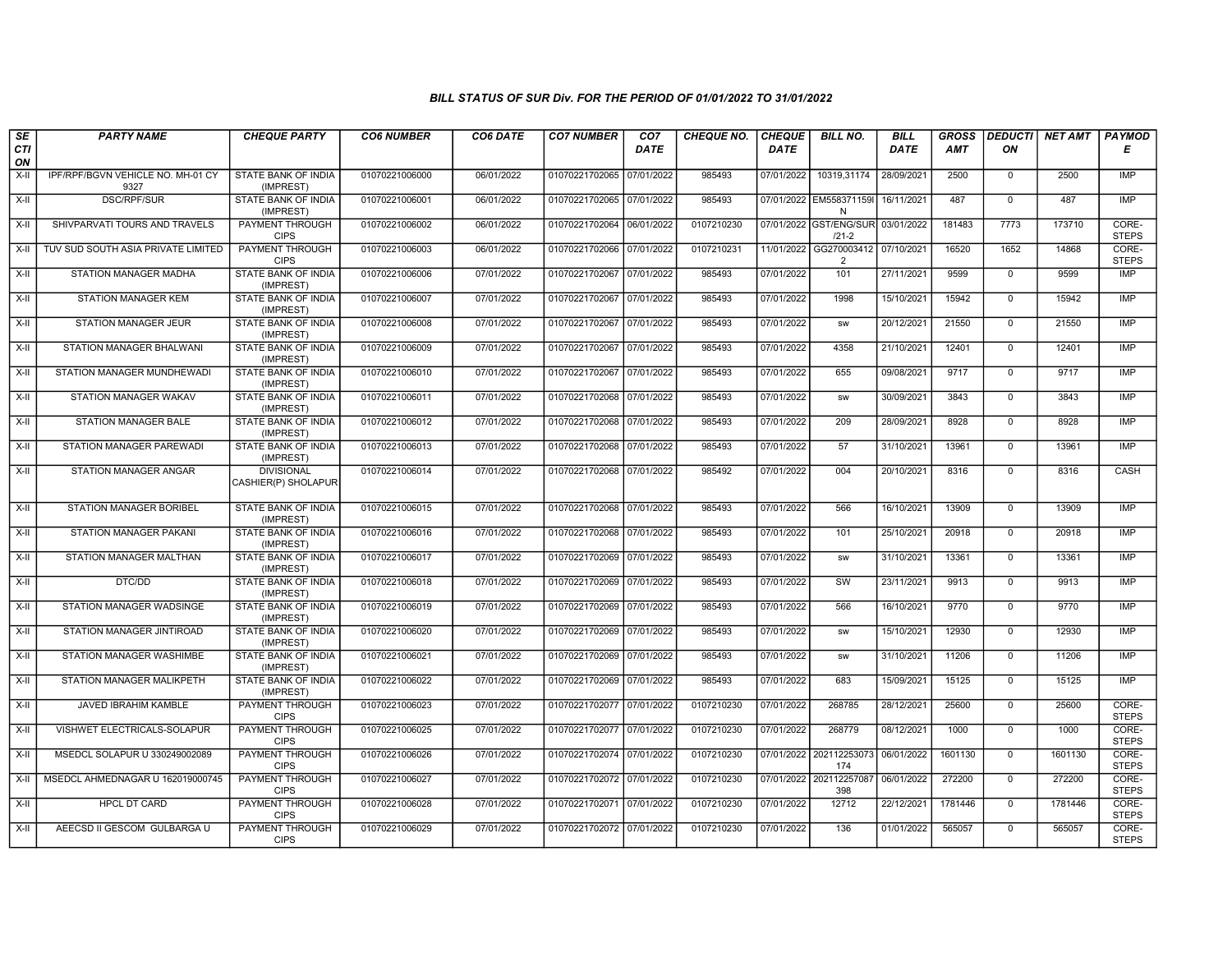| SE        | <b>PARTY NAME</b>                             | <b>CHEQUE PARTY</b>                      | <b>CO6 NUMBER</b> | CO6 DATE   | <b>CO7 NUMBER</b>         | CO <sub>7</sub> | <b>CHEQUE NO.</b> | <b>CHEQUE</b> | <b>BILL NO.</b>                           | <b>BILL</b> | <b>GROSS</b> |                | DEDUCTI NET AMT | <b>PAYMOD</b>         |
|-----------|-----------------------------------------------|------------------------------------------|-------------------|------------|---------------------------|-----------------|-------------------|---------------|-------------------------------------------|-------------|--------------|----------------|-----------------|-----------------------|
| CTI<br>ON |                                               |                                          |                   |            |                           | <b>DATE</b>     |                   | <b>DATE</b>   |                                           | DATE        | AMT          | ON             |                 | Е                     |
| $X-H$     | GESCOM LTD.CO. GULBARGA CSD II<br>GULBARGA. R | <b>PAYMENT THROUGH</b><br><b>CIPS</b>    | 01070221006030    | 07/01/2022 | 01070221702072 07/01/2022 |                 | 0107210230        |               | 07/01/2022 202201006564<br>628            | 01/01/2022  | 47204        | $^{\circ}$     | 47204           | CORE-<br><b>STEPS</b> |
| $X-H$     | MSEDCL SOLAPUR U 330249002968                 | <b>PAYMENT THROUGH</b><br><b>CIPS</b>    | 01070221006031    | 07/01/2022 | 01070221702072 07/01/2022 |                 | 0107210230        |               | 07/01/2022 202112153073<br>030            | 05/01/2022  | 221710       | $\mathbf 0$    | 221710          | CORE-<br><b>STEPS</b> |
| $X-H$     | MSEDCL SOLAPUR U 330249002135                 | PAYMENT THROUGH<br><b>CIPS</b>           | 01070221006032    | 07/01/2022 | 01070221702072 07/01/2022 |                 | 0107210230        | 07/01/2022    | 202112153073<br>022                       | 05/01/2022  | 357330       | $\mathbf 0$    | 357330          | CORE-<br><b>STEPS</b> |
| X-II      | MSEDCL SOLAPUR U 330249052840                 | <b>PAYMENT THROUGH</b><br><b>CIPS</b>    | 01070221006033    | 07/01/2022 | 01070221702072 07/01/2022 |                 | 0107210230        |               | 07/01/2022 202112153073<br>040            | 05/01/2022  | 142780       | $\mathbf{0}$   | 142780          | CORE-<br><b>STEPS</b> |
| X-II      | MSEDCL SOLAPUR U 330249054650                 | <b>PAYMENT THROUGH</b><br><b>CIPS</b>    | 01070221006034    | 07/01/2022 | 01070221702073 07/01/2022 |                 | 0107210230        |               | 07/01/2022 202112153073<br>108            | 05/01/2022  | 510390       | $\mathbf 0$    | 510390          | CORE-<br><b>STEPS</b> |
| X-II      | MSEDCL KURDUWADI 343089006117                 | <b>PAYMENT THROUGH</b><br><b>CIPS</b>    | 01070221006035    | 07/01/2022 | 01070221702073 07/01/2022 |                 | 0107210230        |               | 07/01/2022 202112153073<br>076            | 05/01/2022  | 969080       | $\Omega$       | 969080          | CORE-<br><b>STEPS</b> |
| X-II      | MSEDCL PANDHARPUR U 337019050200              | <b>PAYMENT THROUGH</b><br><b>CIPS</b>    | 01070221006036    | 07/01/2022 | 01070221702073 07/01/2022 |                 | 0107210230        | 07/01/2022    | 202112153073<br>059                       | 05/01/2022  | 208850       | $\mathbf 0$    | 208850          | CORE-<br><b>STEPS</b> |
| X-II      | MSEDCL LATUR R 611259005400                   | PAYMENT THROUGH<br><b>CIPS</b>           | 01070221006037    | 07/01/2022 | 01070221702073 07/01/2022 |                 | 0107210230        |               | 07/01/2022 202112168052<br>043            | 05/01/2022  | 136640       | $\mathbf 0$    | 136640          | CORE-<br><b>STEPS</b> |
| $X-H$     | MSEDCL DAUND 173459006577                     | <b>PAYMENT THROUGH</b><br><b>CIPS</b>    | 01070221006038    | 07/01/2022 | 01070221702073 07/01/2022 |                 | 0107210230        |               | 07/01/2022 202112151148<br>626            | 05/01/2022  | 565580       | $\overline{0}$ | 565580          | CORE-<br><b>STEPS</b> |
| X-II      | MSEDCL DAUND 173459037070                     | <b>PAYMENT THROUGH</b><br><b>CIPS</b>    | 01070221006039    | 07/01/2022 | 01070221702073 07/01/2022 |                 | 0107210230        |               | 07/01/2022 202112151148 05/01/2022<br>629 |             | 131150       | $\Omega$       | 131150          | CORE-<br><b>STEPS</b> |
| $X-H$     | RAVINDRA RENUK BIRAJDAR                       | <b>PAYMENT THROUGH</b><br><b>CIPS</b>    | 01070221006040    | 07/01/2022 | 01070221702075 07/01/2022 |                 | 0107210230        | 07/01/2022    | 02                                        | 06/01/2022  | 42000        | 629            | 41371           | CORE-<br><b>STEPS</b> |
| $X-II$    | SR DME SUR                                    | <b>STATE BANK OF INDIA</b><br>(IMPREST)  | 01070221006041    | 07/01/2022 | 01070221702076 07/01/2022 |                 | 985493            | 07/01/2022    | 2649                                      | 12/12/2021  | 4000         | $\mathbf 0$    | 4000            | <b>IMP</b>            |
| X-II      | ADEN/TM/SUR                                   | STATE BANK OF INDIA<br>(IMPREST)         | 01070221006042    | 07/01/2022 | 01070221702076 07/01/2022 |                 | 985493            | 07/01/2022    | 318                                       | 27/09/2021  | 22770        | $\mathbf{0}$   | 22770           | <b>IMP</b>            |
| X-II      | ADEN/SDB                                      | <b>DIVISIONAL</b><br>CASHIER(P) SHOLAPUR | 01070221006043    | 07/01/2022 | 01070221702076 07/01/2022 |                 | 985492            | 07/01/2022    | 52045                                     | 12/11/2021  | 7963         | $\mathbf 0$    | 7963            | CASH                  |
| $X-H$     | ADEN/BG/KWV                                   | STATE BANK OF INDIA<br>(IMPREST)         | 01070221006044    | 07/01/2022 | 01070221702076 07/01/2022 |                 | 985493            | 07/01/2022    | 11473                                     | 08/11/2021  | 9500         | $\mathbf 0$    | 9500            | <b>IMP</b>            |
| $X-H$     | ADEN/SUR                                      | <b>STATE BANK OF INDIA</b><br>(IMPREST)  | 01070221006045    | 07/01/2022 | 01070221702076 07/01/2022 |                 | 985493            | 07/01/2022    | 1046                                      | 21/12/2021  | 9642         | $\overline{0}$ | 9642            | IMP                   |
| X-II      | MSEDCL AKKALKOT 335510400765                  | PAYMENT THROUGH<br><b>CIPS</b>           | 01070221006046    | 07/01/2022 | 01070221702079 07/01/2022 |                 | 0107210230        | 07/01/2022    | 1424470558                                | 21/12/2021  | 19850        | $\mathbf 0$    | 19850           | CORE-<br><b>STEPS</b> |
| X-II      | MSEDCL AKKALKOT 335510315156                  | PAYMENT THROUGH<br><b>CIPS</b>           | 01070221006047    | 07/01/2022 | 01070221702079 07/01/2022 |                 | 0107210230        | 07/01/2022    | 1424470546                                | 21/12/2021  | 3920         | $\mathbf 0$    | 3920            | CORE-<br><b>STEPS</b> |
| $X-H$     | MSEDCL KAVATHEMAHANKAL<br>277560063158        | PAYMENT THROUGH<br><b>CIPS</b>           | 01070221006048    | 07/01/2022 | 01070221702079 07/01/2022 |                 | 0107210230        | 07/01/2022    | 1423416504                                | 21/12/2021  | 870          | $\overline{0}$ | 870             | CORE-<br><b>STEPS</b> |
| $X-H$     | MSEDCL KAVATHEMAHANKAL<br>277760002609        | <b>PAYMENT THROUGH</b><br><b>CIPS</b>    | 01070221006049    | 07/01/2022 | 01070221702079 07/01/2022 |                 | 0107210230        | 07/01/2022    | 1423419408                                | 21/12/2021  | 9020         | $\overline{0}$ | 9020            | CORE-<br><b>STEPS</b> |
| $X-H$     | MSEDCL KAVATHEMAHANKAL<br>277760002897        | <b>PAYMENT THROUGH</b><br><b>CIPS</b>    | 01070221006050    | 07/01/2022 | 01070221702079 07/01/2022 |                 | 0107210230        | 07/01/2022    | 1423419435                                | 21/12/2021  | 2620         | $\mathbf{0}$   | 2620            | CORE-<br><b>STEPS</b> |
| X-II      | MSEDCL KAVATHEMAHANKAL<br>277760408052        | PAYMENT THROUGH<br><b>CIPS</b>           | 01070221006051    | 07/01/2022 | 01070221702079 07/01/2022 |                 | 0107210230        | 07/01/2022    | 1423419713                                | 21/12/2021  | 6160         | $\Omega$       | 6160            | CORE-<br><b>STEPS</b> |
| $X-H$     | MSEDCL BARSHI U 333010523418                  | PAYMENT THROUGH<br><b>CIPS</b>           | 01070221006052    | 07/01/2022 | 01070221702078 07/01/2022 |                 | 0107210230        | 07/01/2022    | 1424482567                                | 21/12/2021  | 26140        | $\overline{0}$ | 26140           | CORE-<br><b>STEPS</b> |
| $X-H$     | MSEDCL RAHATA 165180109381                    | <b>PAYMENT THROUGH</b><br><b>CIPS</b>    | 01070221006053    | 07/01/2022 | 01070221702079 07/01/2022 |                 | 0107210230        | 07/01/2022    | 1423092476                                | 20/12/2021  | 810          | $\overline{0}$ | 810             | CORE-<br><b>STEPS</b> |
| X-II      | MSEDCL RAHURI 850360029313                    | <b>PAYMENT THROUGH</b><br><b>CIPS</b>    | 01070221006054    | 07/01/2022 | 01070221702079 07/01/2022 |                 | 0107210230        | 07/01/2022    | 1423012248                                | 20/12/2021  | 5710         | $\mathbf 0$    | 5710            | CORE-<br><b>STEPS</b> |
| X-II      | MSEDCL YEOLA R 061710002079                   | PAYMENT THROUGH<br><b>CIPS</b>           | 01070221006055    | 07/01/2022 | 01070221702080 07/01/2022 |                 | 0107210230        | 07/01/2022    | 1424177868                                | 21/12/2021  | 420          | $\mathbf 0$    | 420             | CORE-<br><b>STEPS</b> |
| $X-H$     | MSEDCL SHRIRAMPUR 850710657673                | <b>PAYMENT THROUGH</b><br><b>CIPS</b>    | 01070221006056    | 07/01/2022 | 01070221702080 07/01/2022 |                 | 0107210230        | 07/01/2022    | 1425166632                                | 21/12/2021  | 180          | $\mathbf 0$    | 180             | CORE-<br><b>STEPS</b> |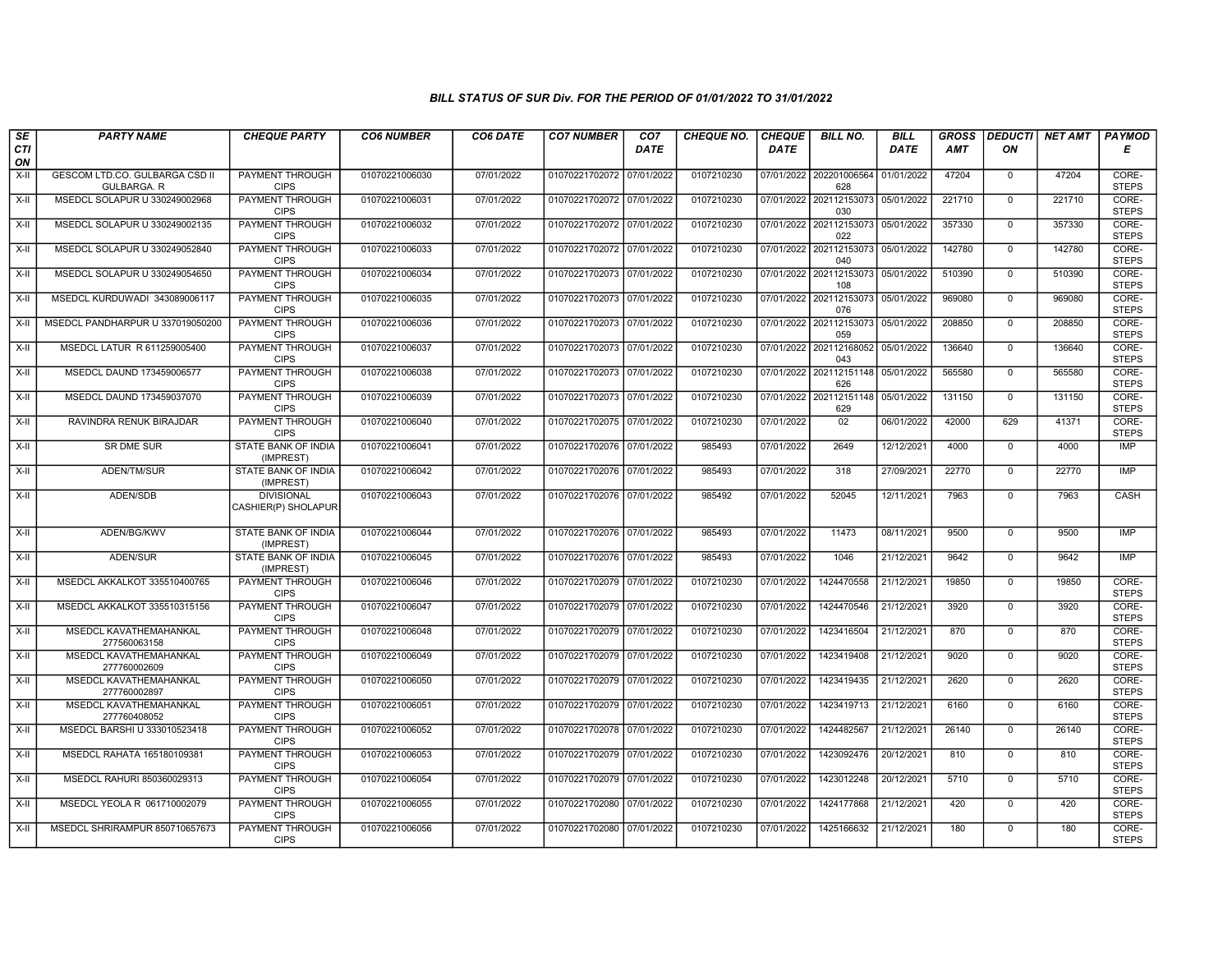| SE               | <b>PARTY NAME</b>                | <b>CHEQUE PARTY</b>                     | <b>CO6 NUMBER</b> | CO6 DATE   | <b>CO7 NUMBER</b>         | CO <sub>7</sub> | <b>CHEQUE NO.</b> | <b>CHEQUE</b> | <b>BILL NO.</b> | <b>BILL</b> | <b>GROSS</b> | <b>DEDUCTI</b> | NET AMT | <b>PAYMOD</b>         |
|------------------|----------------------------------|-----------------------------------------|-------------------|------------|---------------------------|-----------------|-------------------|---------------|-----------------|-------------|--------------|----------------|---------|-----------------------|
| <b>CTI</b><br>ON |                                  |                                         |                   |            |                           | <b>DATE</b>     |                   | <b>DATE</b>   |                 | <b>DATE</b> | <b>AMT</b>   | ON             |         | Е                     |
| $X-H$            | MSEDCL BELWANDI 153240003237     | <b>PAYMENT THROUGH</b><br><b>CIPS</b>   | 01070221006057    | 07/01/2022 | 01070221702080 07/01/2022 |                 | 0107210230        | 07/01/2022    | 1422919939      | 20/12/2021  | 15690        | $\mathbf 0$    | 15690   | CORE-<br><b>STEPS</b> |
| $X-H$            | MSEDCL BELWANDI 153240000432     | PAYMENT THROUGH<br><b>CIPS</b>          | 01070221006058    | 07/01/2022 | 01070221702080 07/01/2022 |                 | 0107210230        | 07/01/2022    | 1422919655      | 20/12/2021  | 3760         | $\Omega$       | 3760    | CORE-<br><b>STEPS</b> |
| X-II             | MSEDCL PANDHARPUR R 337100569498 | PAYMENT THROUGH<br><b>CIPS</b>          | 01070221006059    | 07/01/2022 | 01070221702080 07/01/2022 |                 | 0107210230        | 07/01/2022    | 1425297490      | 21/12/2021  | 2150         | $\mathbf 0$    | 2150    | CORE-<br><b>STEPS</b> |
| X-II             | MSEDCL LATUR U 610550010227      | PAYMENT THROUGH<br><b>CIPS</b>          | 01070221006060    | 07/01/2022 | 01070221702080 07/01/2022 |                 | 0107210230        | 07/01/2022    | 1423963533      | 21/12/2021  | 2060         | $\mathbf 0$    | 2060    | CORE-<br><b>STEPS</b> |
| $X-H$            | MSEDCL BARSHI U 333010523850     | PAYMENT THROUGH<br><b>CIPS</b>          | 01070221006061    | 07/01/2022 | 01070221702080 07/01/2022 |                 | 0107210230        | 07/01/2022    | 1424482591      | 21/12/2021  | 6040         | $\mathbf 0$    | 6040    | CORE-<br><b>STEPS</b> |
| $X-H$            | MSEDCL JEUR 347230037388         | <b>PAYMENT THROUGH</b><br><b>CIPS</b>   | 01070221006062    | 07/01/2022 | 01070221702080 07/01/2022 |                 | 0107210230        | 07/01/2022    | 1422933771      | 20/12/2021  | 13990        | $\Omega$       | 13990   | CORE-<br><b>STEPS</b> |
| $X-II$           | <b>DURGA TRANSPORT</b>           | PAYMENT THROUGH<br><b>CIPS</b>          | 01070221006063    | 10/01/2022 | 01070221702082            | 10/01/2022      | 0107210231        | 11/01/2022    | 212529          | 06/01/2022  | 97125        | 3030           | 94095   | CORE-<br><b>STEPS</b> |
| $X-H$            | STATION MANAGER BOROTI           | STATE BANK OF INDIA<br>(IMPREST)        | 01070221006064    | 10/01/2022 | 01070221702083            | 10/01/2022      | 985496            | 11/01/2022    | 57              | 04/11/2021  | 14625        | $\overline{0}$ | 14625   | <b>IMP</b>            |
| X-II             | STATION MAMAGER DUDHANI          | <b>STATE BANK OF INDIA</b><br>(IMPREST) | 01070221006065    | 10/01/2022 | 01070221702083            | 10/01/2022      | 985496            | 11/01/2022    | 105             | 17/11/2021  | 15690        | $\mathbf 0$    | 15690   | <b>IMP</b>            |
| $X-H$            | STATION MANAGER GAUDGAON         | <b>STATE BANK OF INDIA</b><br>(IMPREST) | 01070221006066    | 10/01/2022 | 01070221702083            | 10/01/2022      | 985496            | 11/01/2022    | 1066            | 08/10/2021  | 9456         | $\mathbf 0$    | 9456    | <b>IMP</b>            |
| X-II             | STATION MANAGER TIKEKARWADI      | STATE BANK OF INDIA<br>(IMPREST)        | 01070221006067    | 10/01/2022 | 01070221702083            | 10/01/2022      | 985496            | 11/01/2022    | 1111            | 21/10/2021  | 9531         | $\mathbf{0}$   | 9531    | <b>IMP</b>            |
| X-II             | <b>STATION MANAGER TILATI</b>    | STATE BANK OF INDIA<br>(IMPREST)        | 01070221006068    | 10/01/2022 | 01070221702083            | 10/01/2022      | 985496            | 11/01/2022    | 332             | 16/09/2021  | 9565         | $\mathbf 0$    | 9565    | <b>IMP</b>            |
| $X-H$            | MSEDCL KARMALA 347890030394      | PAYMENT THROUGH<br><b>CIPS</b>          | 01070221006069    | 10/01/2022 | 01070221702093            | 10/01/2022      | 0107210231        | 11/01/2022    | 1428884657      | 25/12/2021  | 65500        | $\mathbf 0$    | 65500   | CORE-<br><b>STEPS</b> |
| X-II             | STATION MANAGER GANGAPURROAD     | STATE BANK OF INDIA<br>(IMPREST)        | 01070221006070    | 10/01/2022 | 01070221702083            | 10/01/2022      | 985496            | 11/01/2022    | 022             | 25/09/2021  | 14745        | $\mathbf 0$    | 14745   | <b>IMP</b>            |
| X-II             | <b>STATION MANAGER BABLAD</b>    | STATE BANK OF INDIA<br>(IMPREST)        | 01070221006071    | 10/01/2022 | 01070221702084            | 10/01/2022      | 985496            | 11/01/2022    | 470             | 26/11/2021  | 13470        | $\Omega$       | 13470   | <b>IMP</b>            |
| X-II             | STATION MANAGER HIRENANDURL      | STATE BANK OF INDIA<br>(IMPREST)        | 01070221006072    | 10/01/2022 | 01070221702084            | 10/01/2022      | 985496            | 11/01/2022    | 5312            | 15/11/2021  | 15401        | $\mathbf{0}$   | 15401   | <b>IMP</b>            |
| $X-H$            | <b>STATION MANAGER MARTUR</b>    | STATE BANK OF INDIA<br>(IMPREST)        | 01070221006073    | 10/01/2022 | 01070221702084            | 10/01/2022      | 985496            | 11/01/2022    | 6768            | 02/10/2021  | 7173         | $\mathbf 0$    | 7173    | <b>IMP</b>            |
| X-II             | CYM/WD                           | <b>STATE BANK OF INDIA</b><br>(IMPREST) | 01070221006074    | 10/01/2022 | 01070221702084            | 10/01/2022      | 985496            | 11/01/2022    | 99              | 01/07/2021  | 4947         | $\mathbf 0$    | 4947    | <b>IMP</b>            |
| X-II             | MSEDCL BELWANDI 153060000647     | PAYMENT THROUGH<br><b>CIPS</b>          | 01070221006075    | 10/01/2022 | 01070221702090            | 10/01/2022      | 0107210231        | 11/01/2022    | 1426269002      | 22/12/2021  | 7540         | $\mathbf 0$    | 7540    | CORE-<br><b>STEPS</b> |
| $X-H$            | STATION MANAGER SULTANPUR        | STATE BANK OF INDIA<br>(IMPREST)        | 01070221006076    | 10/01/2022 | 01070221702084            | 10/01/2022      | 985496            | 11/01/2022    | 1765            | 30/12/2021  | 7136         | $\mathbf 0$    | 7136    | <b>IMP</b>            |
| X-II             | TI/GULBARGA                      | STATE BANK OF INDIA<br>(IMPREST)        | 01070221006077    | 10/01/2022 | 01070221702084            | 10/01/2022      | 985496            | 11/01/2022    | 664             | 09/11/2021  | 2746         | $\mathbf{0}$   | 2746    | <b>IMP</b>            |
| X-II             | <b>STATION MANAGER KASHTI</b>    | STATE BANK OF INDIA<br>(IMPREST)        | 01070221006078    | 10/01/2022 | 01070221702085            | 10/01/2022      | 985496            | 11/01/2022    | 459             | 12/11/2021  | 13975        | $\Omega$       | 13975   | <b>IMP</b>            |
| X-II             | STATION MANAGER CHITALI          | STATE BANK OF INDIA<br>(IMPREST)        | 01070221006079    | 10/01/2022 | 01070221702085            | 10/01/2022      | 985496            | 11/01/2022    | 925             | 25/11/2021  | 9997         | $\mathbf 0$    | 9997    | <b>IMP</b>            |
| $X-H$            | MSEDCL BELWANDI 153060002844     | PAYMENT THROUGH<br><b>CIPS</b>          | 01070221006080    | 10/01/2022 | 01070221702090            | 10/01/2022      | 0107210231        | 11/01/2022    | 1426268820      | 22/12/2021  | 8280         | $\Omega$       | 8280    | CORE-<br><b>STEPS</b> |
| X-II             | STATION MANAGER PUNTAMBA         | <b>STATE BANK OF INDIA</b><br>(IMPREST) | 01070221006081    | 10/01/2022 | 01070221702085            | 10/01/2022      | 985496            | 11/01/2022    | 1496            | 30/11/2021  | 24400        | $\Omega$       | 24400   | <b>IMP</b>            |
| $X-H$            | STATION MANAGER BELAPUR          | <b>STATE BANK OF INDIA</b><br>(IMPREST) | 01070221006082    | 10/01/2022 | 01070221702085            | 10/01/2022      | 985496            | 11/01/2022    | 266             | 26/10/2021  | 24869        | $\mathbf 0$    | 24869   | <b>IMP</b>            |
| X-II             | STATION MANAGER AKOLNER          | STATE BANK OF INDIA<br>(IMPREST)        | 01070221006083    | 10/01/2022 | 01070221702085            | 10/01/2022      | 985496            | 11/01/2022    | 968             | 29/11/2021  | 9649         | $\mathbf{0}$   | 9649    | <b>IMP</b>            |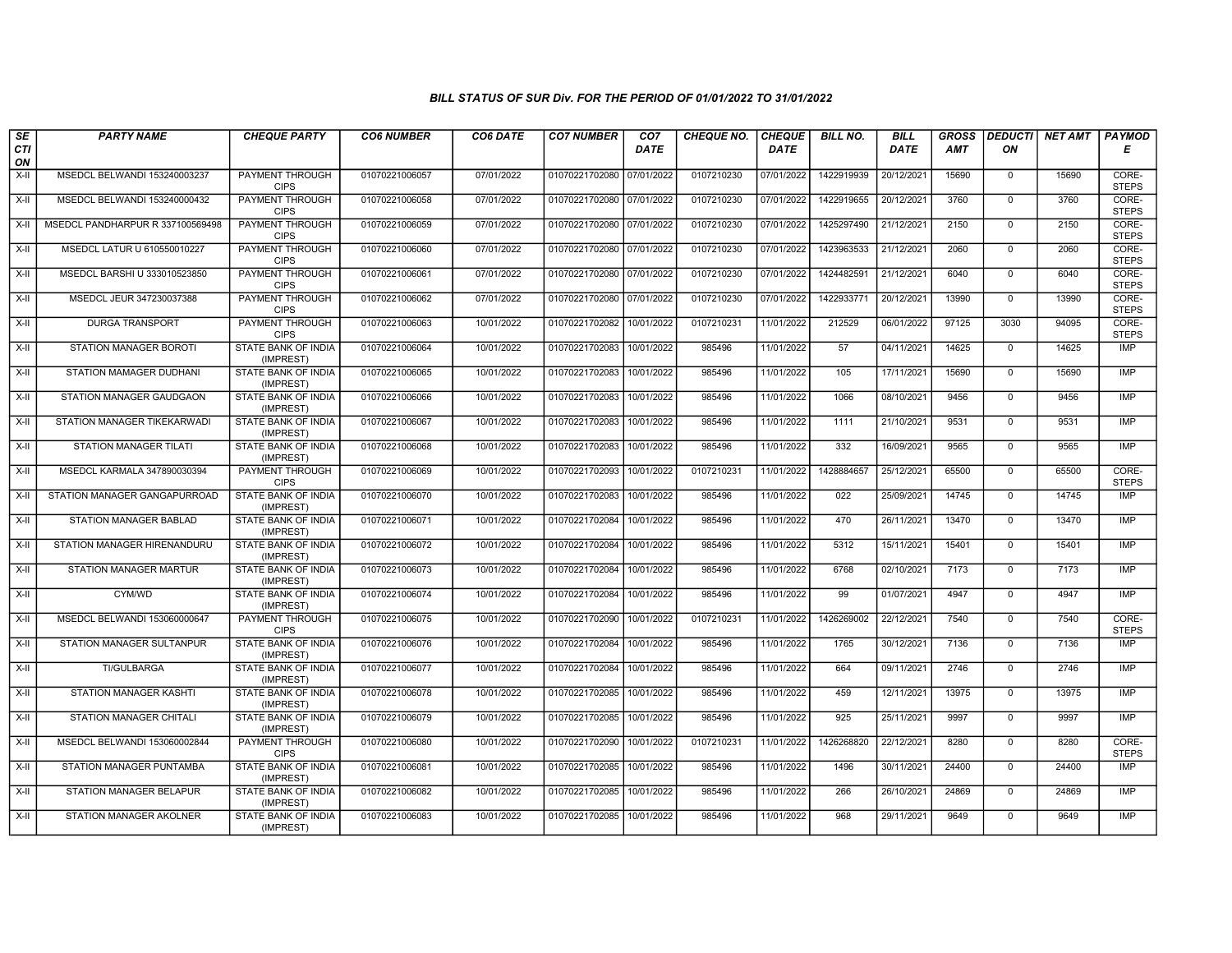| $\sqrt{SE}$ | <b>PARTY NAME</b>              | <b>CHEQUE PARTY</b>                     | <b>CO6 NUMBER</b> | CO6 DATE   | <b>CO7 NUMBER</b>         | CO <sub>7</sub> | <b>CHEQUE NO.</b> | <b>CHEQUE</b> | <b>BILL NO.</b> | <b>BILL</b> | <b>GROSS</b> | <b>DEDUCTI</b> | <b>NET AMT</b> | PAYMOD                |
|-------------|--------------------------------|-----------------------------------------|-------------------|------------|---------------------------|-----------------|-------------------|---------------|-----------------|-------------|--------------|----------------|----------------|-----------------------|
| CTI<br>ON   |                                |                                         |                   |            |                           | <b>DATE</b>     |                   | <b>DATE</b>   |                 | <b>DATE</b> | <b>AMT</b>   | ΟN             |                | Е                     |
| X-II        | MSEDCL RAHURI 850120109450     | PAYMENT THROUGH<br><b>CIPS</b>          | 01070221006084    | 10/01/2022 | 01070221702091            | 10/01/2022      | 0107210231        | 11/01/2022    | 1427458047      | 23/12/2021  | 380          | $\mathbf{0}$   | 380            | CORE-<br><b>STEPS</b> |
| X-II        | MSEDCL SHRIRAMPUR 850710106600 | PAYMENT THROUGH<br><b>CIPS</b>          | 01070221006085    | 10/01/2022 | 01070221702090            | 10/01/2022      | 0107210231        | 11/01/2022    | 1429063387      | 25/12/2021  | 400          | $\Omega$       | 400            | CORE-<br><b>STEPS</b> |
| X-II        | MSEDCL RAHATA 165188315088     | PAYMENT THROUGH<br><b>CIPS</b>          | 01070221006086    | 10/01/2022 | 01070221702090            | 10/01/2022      | 0107210231        | 11/01/2022    | 1426396396      | 22/12/2021  | 520          | $\mathbf 0$    | 520            | CORE-<br><b>STEPS</b> |
| X-II        | STATION MANAGER RANJANGAON     | STATE BANK OF INDIA<br>(IMPREST)        | 01070221006087    | 10/01/2022 | 01070221702086            | 10/01/2022      | 985496            | 11/01/2022    | 828             | 13/12/2021  | 9861         | $\overline{0}$ | 9861           | <b>IMP</b>            |
| X-II        | STATION MANAGER VAMBORI        | STATE BANK OF INDIA<br>(IMPREST)        | 01070221006088    | 10/01/2022 | 01070221702086            | 10/01/2022      | 985496            | 11/01/2022    | 2989            | 09/12/2021  | 9782         | $\mathbf{0}$   | 9782           | <b>IMP</b>            |
| X-II        | STATION MANAGER BELVANDI       | STATE BANK OF INDIA<br>(IMPREST)        | 01070221006089    | 10/01/2022 | 01070221702086            | 10/01/2022      | 985496            | 11/01/2022    | 830             | 11/11/2021  | 15535        | $\mathbf{0}$   | 15535          | <b>IMP</b>            |
| X-II        | MSEDCL RAHATA 165180316638     | PAYMENT THROUGH<br><b>CIPS</b>          | 01070221006090    | 10/01/2022 | 01070221702090            | 10/01/2022      | 0107210231        | 11/01/2022    | 1427526421      | 23/12/2021  | 1390         | $\Omega$       | 1390           | CORE-<br><b>STEPS</b> |
| X-II        | STATION MANAGER NIMBALAK       | STATE BANK OF INDIA<br>(IMPREST)        | 01070221006091    | 10/01/2022 | 01070221702086            | 10/01/2022      | 985496            | 11/01/2022    | 88              | 11/10/2021  | 8407         | $\mathbf{0}$   | 8407           | <b>IMP</b>            |
| $X-II$      | STATION MANAGER SHRIGONDAROAD  | <b>STATE BANK OF INDIA</b><br>(IMPREST) | 01070221006092    | 10/01/2022 | 01070221702086            | 10/01/2022      | 985496            | 11/01/2022    | 891             | 09/10/2021  | 17098        | $\overline{0}$ | 17098          | IMP                   |
| X-II        | <b>STATION MANAGER VILAD</b>   | STATE BANK OF INDIA<br>(IMPREST)        | 01070221006093    | 10/01/2022 | 01070221702086            | 10/01/2022      | 985496            | 11/01/2022    | 3012            | 15/11/2021  | 10000        | $\mathbf{0}$   | 10000          | <b>IMP</b>            |
| X-II        | MSEDCL SANGOLA 340030279862    | PAYMENT THROUGH<br><b>CIPS</b>          | 01070221006094    | 10/01/2022 | 01070221702090            | 10/01/2022      | 0107210231        | 11/01/2022    | 1426457501      | 22/12/2021  | 390          | $\mathbf 0$    | 390            | CORE-<br><b>STEPS</b> |
| X-II        | MSEDCL LATUR R 611250003756    | PAYMENT THROUGH<br><b>CIPS</b>          | 01070221006095    | 10/01/2022 | 01070221702090            | 10/01/2022      | 0107210231        | 11/01/2022    | 1426365895      | 22/12/2021  | 590          | $\Omega$       | 590            | CORE-<br><b>STEPS</b> |
| X-II        | MSEDCL LATUR R 611250003721    | <b>PAYMENT THROUGH</b><br><b>CIPS</b>   | 01070221006096    | 10/01/2022 | 01070221702090            | 10/01/2022      | 0107210231        | 11/01/2022    | 1426365896      | 22/12/2021  | 12930        | $\mathbf 0$    | 12930          | CORE-<br><b>STEPS</b> |
| $X-H$       | MSEDCL LATUR R 611250002750    | <b>PAYMENT THROUGH</b><br><b>CIPS</b>   | 01070221006097    | 10/01/2022 | 01070221702090            | 10/01/2022      | 0107210231        | 11/01/2022    | 1426366004      | 22/12/2021  | 980          | $\overline{0}$ | 980            | CORE-<br><b>STEPS</b> |
| X-II        | MSEDCL LATUR R 611250002741    | PAYMENT THROUGH<br><b>CIPS</b>          | 01070221006098    | 10/01/2022 | 01070221702091            | 10/01/2022      | 0107210231        | 11/01/2022    | 1426366005      | 22/12/2021  | 790          | $\Omega$       | 790            | CORE-<br><b>STEPS</b> |
| $X-H$       | MSEDCL LATUR R 611210250840    | PAYMENT THROUGH<br><b>CIPS</b>          | 01070221006099    | 10/01/2022 | 01070221702091            | 10/01/2022      | 0107210231        | 11/01/2022    | 1428589206      | 24/12/2021  | 1550         | $\overline{0}$ | 1550           | CORE-<br><b>STEPS</b> |
| X-II        | MSEDCL LATUR R 611250346921    | <b>PAYMENT THROUGH</b><br><b>CIPS</b>   | 01070221006100    | 10/01/2022 | 01070221702091            | 10/01/2022      | 0107210231        | 11/01/2022    | 1426366604      | 22/12/2021  | 570          | $\Omega$       | 570            | CORE-<br><b>STEPS</b> |
| X-II        | MSEDCL LATUR R 611250269586    | <b>PAYMENT THROUGH</b><br><b>CIPS</b>   | 01070221006101    | 10/01/2022 | 01070221702091            | 10/01/2022      | 0107210231        | 11/01/2022    | 1426366618      | 22/12/2021  | 4150         | $\mathbf{0}$   | 4150           | CORE-<br><b>STEPS</b> |
| X-II        | MSEDCL LATUR R 611250271891    | PAYMENT THROUGH<br><b>CIPS</b>          | 01070221006102    | 10/01/2022 | 01070221702091            | 10/01/2022      | 0107210231        | 11/01/2022    | 1426366617      | 22/12/2021  | 560          | $\Omega$       | 560            | CORE-<br><b>STEPS</b> |
| X-II        | MSEDCL LATUR R 611250271904    | PAYMENT THROUGH<br><b>CIPS</b>          | 01070221006103    | 10/01/2022 | 01070221702091            | 10/01/2022      | 0107210231        | 11/01/2022    | 1426366581      | 22/12/2021  | 850          | $\mathbf{0}$   | 850            | CORE-<br><b>STEPS</b> |
| X-II        | MSEDCL TER 590050002014        | <b>PAYMENT THROUGH</b><br><b>CIPS</b>   | 01070221006104    | 10/01/2022 | 01070221702091            | 10/01/2022      | 0107210231        | 11/01/2022    | 1426796191      | 23/12/2021  | 430          | $\overline{0}$ | 430            | CORE-<br><b>STEPS</b> |
| X-II        | MSEDCL BARSHI R 333011037363   | PAYMENT THROUGH<br><b>CIPS</b>          | 01070221006105    | 10/01/2022 | 01070221702091 10/01/2022 |                 | 0107210231        | 11/01/2022    | 1427851312      | 24/12/2021  | 4770         | $\Omega$       | 4770           | CORE-<br><b>STEPS</b> |
| X-II        | MSEDCL MIRAJ R II 279380015387 | PAYMENT THROUGH<br><b>CIPS</b>          | 01070221006106    | 10/01/2022 | 01070221702091            | 10/01/2022      | 0107210231        | 11/01/2022    | 1426288110      | 22/12/2021  | 9870         | $\mathbf{0}$   | 9870           | CORE-<br><b>STEPS</b> |
| X-II        | MSEDCL KURDUWADI 343290001441  | PAYMENT THROUGH<br><b>CIPS</b>          | 01070221006107    | 10/01/2022 | 01070221702092            | 10/01/2022      | 0107210231        | 11/01/2022    | 1427840942      | 24/12/2021  | 620          | $\mathbf{0}$   | 620            | CORE-<br><b>STEPS</b> |
| X-II        | MSEDCL MADHA 343090263701      | PAYMENT THROUGH<br><b>CIPS</b>          | 01070221006108    | 10/01/2022 | 01070221702092            | 10/01/2022      | 0107210231        | 11/01/2022    | 1428544768      | 24/12/2021  | 590          | $\Omega$       | 590            | CORE-<br><b>STEPS</b> |
| X-II        | MSEDCL MADHA 343090042500      | <b>PAYMENT THROUGH</b><br><b>CIPS</b>   | 01070221006109    | 10/01/2022 | 01070221702092            | 10/01/2022      | 0107210231        | 11/01/2022    | 1428544759      | 24/12/2021  | 3180         | $\mathbf 0$    | 3180           | CORE-<br><b>STEPS</b> |
| X-II        | MSEDCL MADHA 343090037646      | PAYMENT THROUGH<br><b>CIPS</b>          | 01070221006110    | 10/01/2022 | 01070221702092            | 10/01/2022      | 0107210231        | 11/01/2022    | 1428544773      | 24/12/2021  | 1430         | $\mathbf{0}$   | 1430           | CORE-<br><b>STEPS</b> |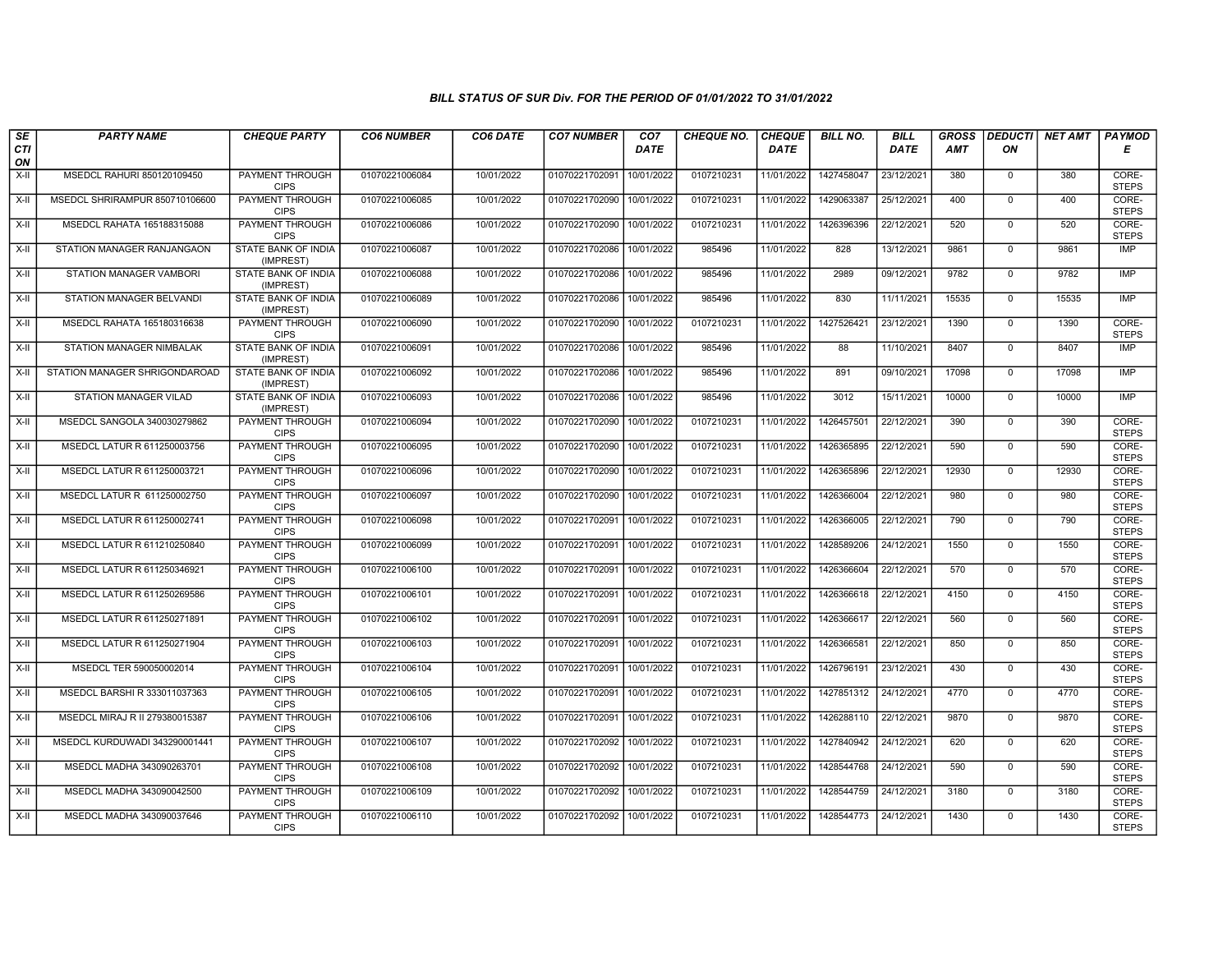| SE               | <b>PARTY NAME</b>            | <b>CHEQUE PARTY</b>                      | <b>CO6 NUMBER</b> | CO6 DATE   | <b>CO7 NUMBER</b>         | CO <sub>7</sub> | <b>CHEQUE NO.</b> | <b>CHEQUE</b> | <b>BILL NO.</b>                          | <b>BILL</b> | <b>GROSS</b> |                | DEDUCTI NET AMT | <b>PAYMOD</b>         |
|------------------|------------------------------|------------------------------------------|-------------------|------------|---------------------------|-----------------|-------------------|---------------|------------------------------------------|-------------|--------------|----------------|-----------------|-----------------------|
| <b>CTI</b><br>ON |                              |                                          |                   |            |                           | <b>DATE</b>     |                   | <b>DATE</b>   |                                          | <b>DATE</b> | AMT          | ON             |                 | Е                     |
| $X-H$            | SUR R I 330090175815         | <b>PAYMENT THROUGH</b><br><b>CIPS</b>    | 01070221006111    | 10/01/2022 | 01070221702092            | 10/01/2022      | 0107210231        | 11/01/2022    | 1425529159                               | 22/12/2021  | 5850         | $\mathbf 0$    | 5850            | CORE-<br><b>STEPS</b> |
| $X-H$            | MSEDCL SUR RI 330090024370   | <b>PAYMENT THROUGH</b><br><b>CIPS</b>    | 01070221006112    | 10/01/2022 | 01070221702093            | 10/01/2022      | 0107210231        | 11/01/2022    | 1425529133                               | 22/12/2021  | 25910        | $\Omega$       | 25910           | CORE-<br><b>STEPS</b> |
| X-II             | SHIVGANGA LAUNDRY            | PAYMENT THROUGH<br><b>CIPS</b>           | 01070221006113    | 10/01/2022 | 01070221702096            | 11/01/2022      | 0107210232        | 11/01/2022    | 01                                       | 22/07/2020  | 2157         | 826            | 1331            | CORE-<br><b>STEPS</b> |
| X-II             | <b>JAIDEEP ENTERPRISES</b>   | PAYMENT THROUGH<br><b>CIPS</b>           | 01070221006114    | 10/01/2022 | 01070221702087            | 10/01/2022      | 0107210231        | 11/01/2022    | <b>DM19</b>                              | 05/01/2022  | 32128        | 1142           | 30986           | CORE-<br><b>STEPS</b> |
| $X-H$            | <b>SR.DFM.SUR</b>            | <b>STATE BANK OF INDIA</b><br>(IMPREST)  | 01070221006115    | 10/01/2022 | 01070221702095            | 10/01/2022      | 985496            | 11/01/2022    | 566                                      | 27/12/2021  | 3958         | $\mathbf 0$    | 3958            | <b>IMP</b>            |
| X-II             | $\overline{CMS / SUB}$       | <b>DIVISIONAL</b><br>CASHIER(P) SHOLAPUR | 01070221006116    | 10/01/2022 | 01070221702094 10/01/2022 |                 | 985495            | 11/01/2022    | 746367                                   | 07/01/2022  | 7500         | $\Omega$       | 7500            | CASH                  |
| $X-H$            | CCOR/DD/LOBBY                | <b>STATE BANK OF INDIA</b><br>(IMPREST)  | 01070221006117    | 10/01/2022 | 01070221702089            | 10/01/2022      | 985496            | 11/01/2022    | 3105                                     | 07/12/2021  | 4999         | $\mathbf{0}$   | 4999            | <b>IMP</b>            |
| $X-H$            | <b>SR DME SUR</b>            | <b>STATE BANK OF INDIA</b><br>(IMPREST)  | 01070221006118    | 10/01/2022 | 01070221702089            | 10/01/2022      | 985496            | 11/01/2022    | 531                                      | 27/12/2021  | 5990         | $\mathbf 0$    | 5990            | <b>IMP</b>            |
| X-II             | <b>SR DME SUR</b>            | STATE BANK OF INDIA<br>(IMPREST)         | 01070221006119    | 10/01/2022 | 01070221702089            | 10/01/2022      | 985496            | 11/01/2022    | 2900                                     | 16/12/2021  | 4000         | $\mathbf 0$    | 4000            | IMP                   |
| $X-H$            | ADEN/PVR                     | STATE BANK OF INDIA<br>(IMPREST)         | 01070221006120    | 10/01/2022 | 01070221702089            | 10/01/2022      | 985496            | 11/01/2022    | 937                                      | 11/12/2021  | 4960         | $\mathbf 0$    | 4960            | <b>IMP</b>            |
| X-II             | SR SE(C&W)/SUR/ROAD ART      | <b>STATE BANK OF INDIA</b><br>(IMPREST)  | 01070221006121    | 10/01/2022 | 01070221702089            | 10/01/2022      | 985496            | 11/01/2022    | 2489                                     | 09/12/2021  | 3989         | $\mathbf 0$    | 3989            | <b>IMP</b>            |
| $X-H$            | <b>DMM/SUR</b>               | <b>DIVISIONAL</b><br>CASHIER(P) SHOLAPUR | 01070221006122    | 10/01/2022 | 01070221702094            | 10/01/2022      | 985495            | 11/01/2022    | 733057                                   | 06/01/2022  | 10910        | $\overline{0}$ | 10910           | CASH                  |
| $X-H$            | SHIVGANGA LAUNDRY            | <b>PAYMENT THROUGH</b><br><b>CIPS</b>    | 01070221006123    | 10/01/2022 | 01070221702096 11/01/2022 |                 | 0107210232        | 11/01/2022    | 02                                       | 06/08/2020  | 4597         | 450            | 4147            | CORE-<br><b>STEPS</b> |
| $X-H$            | SHIVGANGA LAUNDRY            | <b>PAYMENT THROUGH</b><br><b>CIPS</b>    | 01070221006124    | 10/01/2022 | 01070221702096            | 11/01/2022      | 0107210232        | 11/01/2022    | 03                                       | 06/09/2020  | 3211         | 436            | 2775            | CORE-<br><b>STEPS</b> |
| $X-H$            | SHIVGANGA LAUNDRY            | <b>PAYMENT THROUGH</b><br><b>CIPS</b>    | 01070221006125    | 10/01/2022 | 01070221702096            | 11/01/2022      | 0107210232        | 11/01/2022    | 04                                       | 04/10/2020  | 2773         | 432            | 2341            | CORE-<br><b>STEPS</b> |
| X-II             | SHIVGANGA LAUNDRY            | PAYMENT THROUGH<br><b>CIPS</b>           | 01070221006126    | 10/01/2022 | 01070221702096            | 11/01/2022      | 0107210232        | 11/01/2022    | 05                                       | 13/11/2020  | 3269         | 437            | 2832            | CORE-<br><b>STEPS</b> |
| $X-H$            | SHIVGANGA LAUNDRY            | <b>PAYMENT THROUGH</b><br><b>CIPS</b>    | 01070221006127    | 10/01/2022 | 01070221702096            | 11/01/2022      | 0107210232        | 11/01/2022    | 06                                       | 05/12/2020  | 3382         | 438            | 2944            | CORE-<br><b>STEPS</b> |
| $X-II$           | IPF/RPF/CIB/SUR MH13 DK 6578 | <b>DIVISIONAL</b><br>CASHIER(P) SHOLAPUR | 01070221006128    | 10/01/2022 | 01070221702101 11/01/2022 |                 | 985498            | 11/01/2022    | 84138                                    | 10/09/2021  | 2553         | $\mathbf{0}$   | 2553            | CASH                  |
| $X-H$            | <b>GANDHI MOTORS</b>         | PAYMENT THROUGH<br><b>CIPS</b>           | 01070221006129    | 10/01/2022 | 01070221702101 11/01/2022 |                 | 0107210232        |               | 11/01/2022 RBR22A00550<br>$\overline{7}$ | 30/12/2021  | 28352        | $\overline{0}$ | 28352           | CORE-<br><b>STEPS</b> |
| $X-II$           | <b>STERLING MOTORS</b>       | PAYMENT THROUGH<br><b>CIPS</b>           | 01070221006130    | 10/01/2022 | 01070221702101 11/01/2022 |                 | 0107210232        |               | 11/01/2022 ISE3SL212200<br>288           | 04/01/2022  | 12556        | $\mathbf 0$    | 12556           | CORE-<br><b>STEPS</b> |
| X-II             | <b>PRADIP S KASABE</b>       | <b>PAYMENT THROUGH</b><br><b>CIPS</b>    | 01070221006131    | 11/01/2022 | 01070221702097 11/01/2022 |                 | 0107210235        | 13/01/2022    | 864                                      | 15/11/2021  | 3000         | $\mathbf 0$    | 3000            | CORE-<br><b>STEPS</b> |
| X-II             | Dr VINAYAK D DESHPANDE       | PAYMENT THROUGH<br><b>CIPS</b>           | 01070221006132    | 11/01/2022 | 01070221702098            | 11/01/2022      | 0107210235        | 13/01/2022    | 881                                      | 15/12/2021  | 3000         | $\mathsf 0$    | 3000            | CORE-<br><b>STEPS</b> |
| $X-H$            | Dr VINAYAK D DESHPANDE       | PAYMENT THROUGH<br><b>CIPS</b>           | 01070221006133    | 11/01/2022 | 01070221702098            | 11/01/2022      | 0107210235        | 13/01/2022    | 882                                      | 15/12/2021  | 3000         | $\overline{0}$ | 3000            | CORE-<br><b>STEPS</b> |
| X-II             | Dr Sonai Krishnamohan Rawal  | PAYMENT THROUGH<br><b>CIPS</b>           | 01070221006134    | 11/01/2022 | 01070221702099 11/01/2022 |                 | 0107210235        | 13/01/2022    | 883                                      | 16/12/2021  | 3000         | $\mathbf 0$    | 3000            | CORE-<br><b>STEPS</b> |
| X-II             | Dr Sonai Krishnamohan Rawal  | <b>PAYMENT THROUGH</b><br><b>CIPS</b>    | 01070221006135    | 11/01/2022 | 01070221702099            | 11/01/2022      | 0107210235        | 13/01/2022    | 884                                      | 16/12/2021  | 3000         | $\mathbf 0$    | 3000            | CORE-<br><b>STEPS</b> |
| X-II             | Dr Sonai Krishnamohan Rawal  | <b>PAYMENT THROUGH</b><br><b>CIPS</b>    | 01070221006136    | 11/01/2022 | 01070221702099            | 11/01/2022      | 0107210235        | 13/01/2022    | 885                                      | 16/12/2021  | 3000         | $\mathsf{O}$   | 3000            | CORE-<br><b>STEPS</b> |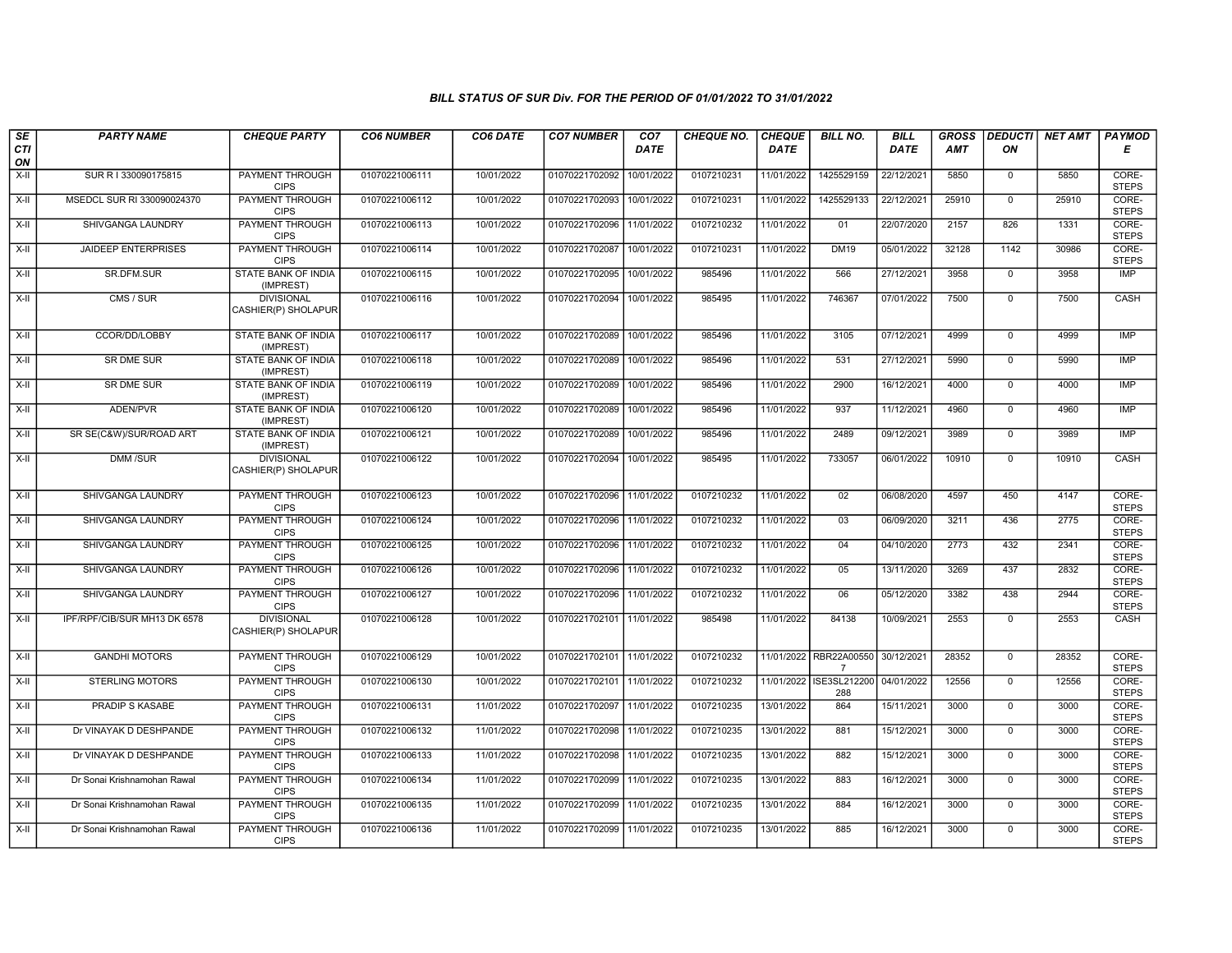| SE               | <b>PARTY NAME</b>                         | <b>CHEQUE PARTY</b>                      | <b>CO6 NUMBER</b> | CO6 DATE   | <b>CO7 NUMBER</b>         | CO <sub>7</sub> | <b>CHEQUE NO.</b> | <b>CHEQUE</b> | <b>BILL NO.</b>                | <b>BILL</b> | <b>GROSS</b> |              | <b>DEDUCTI</b> NET AMT | <b>PAYMOD</b>         |
|------------------|-------------------------------------------|------------------------------------------|-------------------|------------|---------------------------|-----------------|-------------------|---------------|--------------------------------|-------------|--------------|--------------|------------------------|-----------------------|
| <b>CTI</b><br>ON |                                           |                                          |                   |            |                           | <b>DATE</b>     |                   | <b>DATE</b>   |                                | DATE        | AMT          | ON           |                        | Е                     |
| X-II             | BIOCLEAN SYSTEMS INDIA PVT LTD            | <b>PAYMENT THROUGH</b><br><b>CIPS</b>    | 01070221006137    | 11/01/2022 | 01070221702100            | 11/01/2022      | 0107210232        | 11/01/2022    | <b>KW0099</b>                  | 30/06/2021  | 6017         | 279          | 5738                   | CORE-<br><b>STEPS</b> |
| X-II             | <b>BIOCLEAN SYSTEMS INDIA PVT LTD</b>     | <b>PAYMENT THROUGH</b><br><b>CIPS</b>    | 01070221006138    | 11/01/2022 | 01070221702100 11/01/2022 |                 | 0107210232        | 11/01/2022    | KW-0146                        | 31/07/2021  | 6017         | 279          | 5738                   | CORE-<br><b>STEPS</b> |
| $X-H$            | BIOCLEAN SYSTEMS INDIA PVT LTD            | PAYMENT THROUGH<br><b>CIPS</b>           | 01070221006139    | 11/01/2022 | 01070221702100            | 11/01/2022      | 0107210232        | 11/01/2022    | KW-0193                        | 31/08/2021  | 6017         | 279          | 5738                   | CORE-<br><b>STEPS</b> |
| X-II             | BIOCLEAN SYSTEMS INDIA PVT LTD            | PAYMENT THROUGH<br><b>CIPS</b>           | 01070221006140    | 11/01/2022 | 01070221702100            | 11/01/2022      | 0107210232        | 11/01/2022    | KW-0240                        | 30/09/2021  | 6017         | 279          | 5738                   | CORE-<br><b>STEPS</b> |
| X-II             | <b>BIOCLEAN SYSTEMS INDIA PVT LTD</b>     | <b>PAYMENT THROUGH</b><br><b>CIPS</b>    | 01070221006141    | 11/01/2022 | 01070221702100 11/01/2022 |                 | 0107210232        | 11/01/2022    | KW-0290                        | 31/10/2021  | 6017         | 279          | 5738                   | CORE-<br><b>STEPS</b> |
| X-II             | <b>BIOCLEAN SYSTEMS INDIA PVT LTD</b>     | <b>PAYMENT THROUGH</b><br><b>CIPS</b>    | 01070221006142    | 11/01/2022 | 01070221702100 11/01/2022 |                 | 0107210232        | 11/01/2022    | KW-0338                        | 30/11/2021  | 6017         | 279          | 5738                   | CORE-<br><b>STEPS</b> |
| $X-H$            | Dr Sonai Krishnamohan Rawal               | PAYMENT THROUGH<br><b>CIPS</b>           | 01070221006143    | 11/01/2022 | 01070221702099            | 11/01/2022      | 0107210235        | 13/01/2022    | 895                            | 31/12/2021  | 3000         | $\mathsf 0$  | 3000                   | CORE-<br><b>STEPS</b> |
| X-II             | Dr Sonai Krishnamohan Rawal               | PAYMENT THROUGH<br><b>CIPS</b>           | 01070221006144    | 11/01/2022 | 01070221702099            | 11/01/2022      | 0107210235        | 13/01/2022    | 896                            | 31/12/2021  | 3000         | $\mathbf{0}$ | 3000                   | CORE-<br><b>STEPS</b> |
| X-II             | <b>SSE/P WAY/YL</b>                       | <b>STATE BANK OF INDIA</b><br>(IMPREST)  | 01070221006145    | 11/01/2022 | 01070221702112 12/01/2022 |                 | 986703            | 12/01/2022    | 830                            | 03/11/2021  | 9068         | $\mathbf{0}$ | 9068                   | <b>IMP</b>            |
| X-II             | <b>SSE WORKS ANG</b>                      | <b>STATE BANK OF INDIA</b><br>(IMPREST)  | 01070221006146    | 11/01/2022 | 01070221702112 12/01/2022 |                 | 986703            | 12/01/2022    | 316                            | 16/12/2021  | 11740        | $\Omega$     | 11740                  | <b>IMP</b>            |
| $X-II$           | IPF/RPF/BGVN VEHICLE NO. MH-01 CY<br>9327 | <b>STATE BANK OF INDIA</b><br>(IMPREST)  | 01070221006147    | 11/01/2022 | 01070221702111            | 12/01/2022      | 986703            | 12/01/2022    | 15378,31898                    | 18/10/2021  | 2500         | $\mathbf{0}$ | 2500                   | <b>IMP</b>            |
| X-II             | IPF/RPF/BGVN VEHICLE NO. MH-01 CY<br>9327 | STATE BANK OF INDIA<br>(IMPREST)         | 01070221006148    | 11/01/2022 | 01070221702111            | 12/01/2022      | 986703            | 12/01/2022    | 15535,32377                    | 04/11/2021  | 2500         | $\mathbf{0}$ | 2500                   | <b>IMP</b>            |
| X-II             | IPF/RPF/KLBG MH13 DK 3767                 | <b>STATE BANK OF INDIA</b><br>(IMPREST)  | 01070221006149    | 11/01/2022 | 01070221702121            | 12/01/2022      | 986703            | 12/01/2022    | 553,40658,405<br>85            | 30/10/2021  | 3200         | $\mathbf 0$  | 3200                   | <b>IMP</b>            |
| X-II             | IPF/BGVN MH13 DN 9915                     | <b>STATE BANK OF INDIA</b><br>(IMPREST)  | 01070221006150    | 11/01/2022 | 01070221702111 12/01/2022 |                 | 986703            | 12/01/2022    | 32306,32372                    | 01/11/2021  | 2500         | $\mathbf{0}$ | 2500                   | <b>IMP</b>            |
| $X-II$           | IPF/BGVN MH13 DN 9915                     | <b>STATE BANK OF INDIA</b><br>(IMPREST)  | 01070221006151    | 11/01/2022 | 01070221702111            | 12/01/2022      | 986703            | 12/01/2022    | 61664,10332                    | 05/10/2021  | 2500         | $\mathbf{0}$ | 2500                   | IMP                   |
| X-II             | <b>DSC/RPF/SUR</b>                        | STATE BANK OF INDIA<br>(IMPREST)         | 01070221006152    | 11/01/2022 | 01070221702111            | 12/01/2022      | 986703            |               | 12/01/2022 2065,5189,270<br>41 | 12/11/2021  | 12000        | $\mathbf 0$  | 12000                  | <b>IMP</b>            |
| $X-II$           | IPF/RPF/DOG SQUAD/SUR                     | STATE BANK OF INDIA<br>(IMPREST)         | 01070221006153    | 11/01/2022 | 01070221702111 12/01/2022 |                 | 986703            | 12/01/2022    | 106.<br>105, 104, 107          | 11/12/2021  | 2150         | $\mathbf 0$  | 2150                   | <b>IMP</b>            |
| X-II             | IPF/RPF/BGVN                              | STATE BANK OF INDIA<br>(IMPREST)         | 01070221006154    | 11/01/2022 | 01070221702127 12/01/2022 |                 | 986703            | 12/01/2022    | 968                            | 18/10/2021  | 500          | $\mathbf 0$  | 500                    | <b>IMP</b>            |
| X-II             | IPF/RPF/BGVN                              | <b>STATE BANK OF INDIA</b><br>(IMPREST)  | 01070221006155    | 11/01/2022 | 01070221702111            | 12/01/2022      | 986703            | 12/01/2022    | 953                            | 06/10/2021  | 500          | $\mathbf{0}$ | 500                    | IMP                   |
| X-II             | IPF.RPF.GULBARGA                          | STATE BANK OF INDIA<br>(IMPREST)         | 01070221006156    | 11/01/2022 | 01070221702111            | 12/01/2022      | 986703            | 12/01/2022    | 11047,203,292<br>8             | 04/09/2021  | 1000         | $\mathbf{0}$ | 1000                   | <b>IMP</b>            |
| X-II             | IPF/RPF/DR/SUR/FUEL                       | <b>DIVISIONAL</b><br>CASHIER(P) SHOLAPUR | 01070221006157    | 11/01/2022 | 01070221702111 12/01/2022 |                 | 986702            | 12/01/2022    | 016,242                        | 02/01/2021  | 980          | $\mathbf 0$  | 980                    | <b>CASH</b>           |
| X-II             | IPF.RPF.GULBARGA                          | STATE BANK OF INDIA<br>(IMPREST)         | 01070221006158    | 11/01/2022 | 01070221702111 12/01/2022 |                 | 986703            | 12/01/2022    | 303,351                        | 08/11/2021  | 9000         | $\mathbf 0$  | 9000                   | <b>IMP</b>            |
| X-II             | ADEN/ANG                                  | STATE BANK OF INDIA<br>(IMPREST)         | 01070221006159    | 11/01/2022 | 01070221702102            | 11/01/2022      | 985499            | 11/01/2022    | 6814                           | 08/10/2021  | 5900         | $\mathbf 0$  | 5900                   | <b>IMP</b>            |
| X-II             | ADEN/NG/KWV                               | <b>STATE BANK OF INDIA</b><br>(IMPREST)  | 01070221006160    | 11/01/2022 | 01070221702102 11/01/2022 |                 | 985499            | 11/01/2022    | 3158                           | 23/03/2021  | 2700         | $\mathbf 0$  | 2700                   | <b>IMP</b>            |
| X-II             | ADEN/NG/KWV                               | STATE BANK OF INDIA<br>(IMPREST)         | 01070221006161    | 11/01/2022 | 01070221702102 11/01/2022 |                 | 985499            | 11/01/2022    | 186                            | 04/08/2021  | 4665         | $\mathbf 0$  | 4665                   | <b>IMP</b>            |
| X-II             | TTE REST HOUSE WD                         | STATE BANK OF INDIA<br>(IMPREST)         | 01070221006162    | 11/01/2022 | 01070221702110 11/01/2022 |                 | 986703            | 12/01/2022    | 541                            | 01/12/2021  | 9770         | $\mathbf 0$  | 9770                   | <b>IMP</b>            |
| $X-H$            | SR DSO SUR HIRING VEH                     | STATE BANK OF INDIA<br>(IMPREST)         | 01070221006163    | 11/01/2022 | 01070221702110 11/01/2022 |                 | 986703            | 12/01/2022    | 117                            | 28/10/2021  | 3600         | $\mathbf 0$  | 3600                   | <b>IMP</b>            |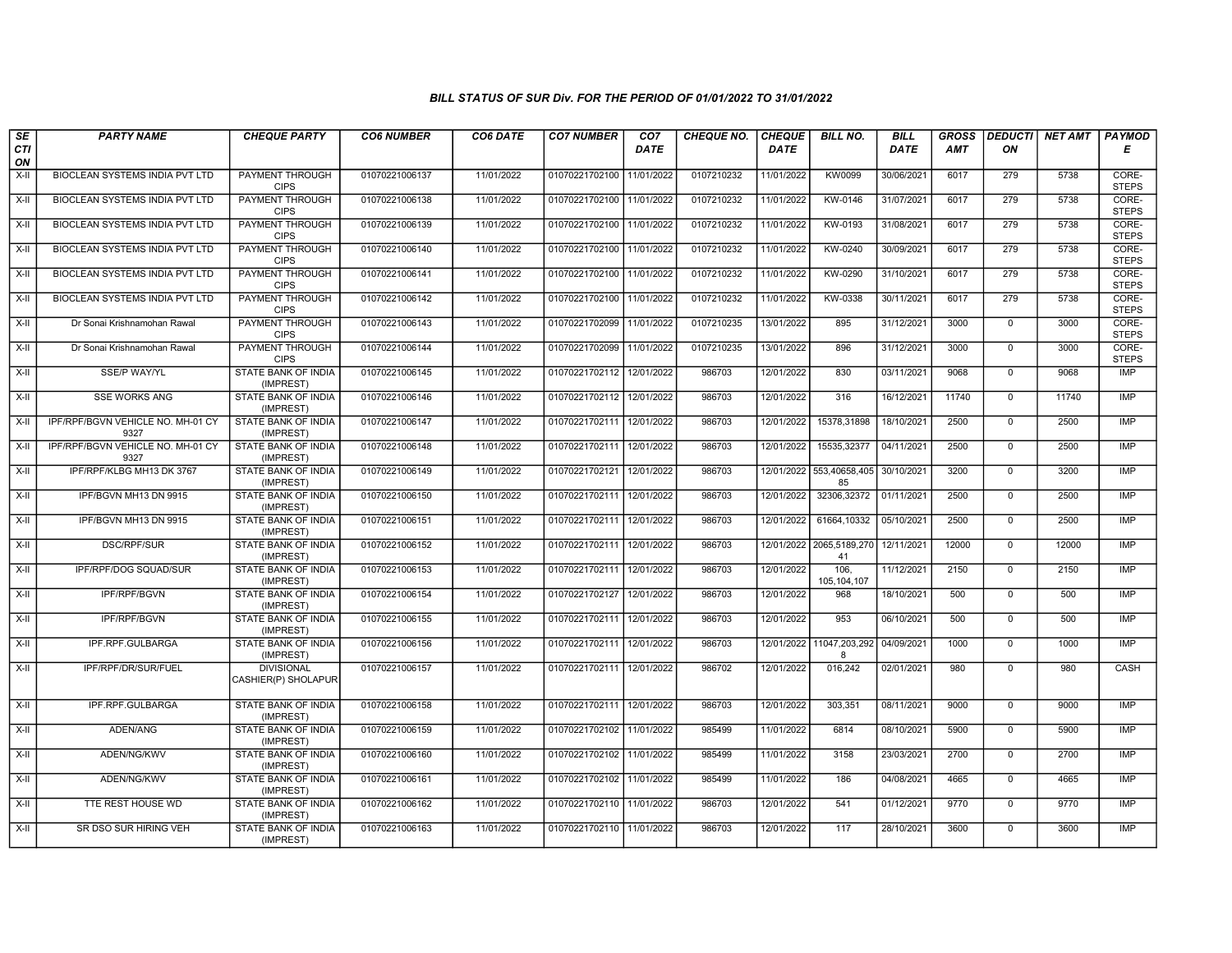| SE<br><b>CTI</b>   | <b>PARTY NAME</b>                          | <b>CHEQUE PARTY</b>                     | <b>CO6 NUMBER</b> | CO6 DATE   | <b>CO7 NUMBER</b>         | CO <sub>7</sub><br><b>DATE</b> | <b>CHEQUE NO.</b> | <b>CHEQUE</b><br><b>DATE</b> | <b>BILL NO.</b>                 | <b>BILL</b><br><b>DATE</b> | <b>GROSS</b><br><b>AMT</b> | <b>DEDUCTI</b><br>ΟN | NET AMT | <b>PAYMOD</b><br>Е    |
|--------------------|--------------------------------------------|-----------------------------------------|-------------------|------------|---------------------------|--------------------------------|-------------------|------------------------------|---------------------------------|----------------------------|----------------------------|----------------------|---------|-----------------------|
| ON                 |                                            |                                         |                   |            |                           |                                |                   |                              |                                 |                            |                            |                      |         |                       |
| X-II               | SR.DCM.SUR                                 | STATE BANK OF INDIA<br>(IMPREST)        | 01070221006164    | 11/01/2022 | 01070221702110 11/01/2022 |                                | 986703            | 12/01/2022                   | 3212                            | 01/11/2021                 | 14568                      | $\mathbf 0$          | 14568   | IMP                   |
| $X-H$              | SR.DSO.SUR                                 | <b>STATE BANK OF INDIA</b><br>(IMPREST) | 01070221006165    | 11/01/2022 | 01070221702110 11/01/2022 |                                | 986703            | 12/01/2022                   | 1793                            | 31/08/2021                 | 4890                       | $\overline{0}$       | 4890    | <b>IMP</b>            |
| X-II               | MS/DD/GEN                                  | STATE BANK OF INDIA<br>(IMPREST)        | 01070221006166    | 11/01/2022 | 01070221702110 11/01/2022 |                                | 986703            | 12/01/2022                   | med/72                          | 30/12/2021                 | 2500                       | $\mathbf 0$          | 2500    | <b>IMP</b>            |
| $X-H$              | JAYDEEP ENTERPRISES                        | PAYMENT THROUGH<br><b>CIPS</b>          | 01070221006167    | 11/01/2022 | 01070221702103 11/01/2022 |                                | 0107210232        | 11/01/2022                   | <b>B7</b>                       | 10/01/2022                 | 175719                     | 5098                 | 170621  | CORE-<br><b>STEPS</b> |
| $X-H$              | <b>JAYDEEP ENTERPRISES</b>                 | <b>PAYMENT THROUGH</b><br><b>CIPS</b>   | 01070221006169    | 11/01/2022 | 01070221702104 11/01/2022 |                                | 0107210232        | 11/01/2022                   | A7                              | 10/01/2022                 | 136214                     | 4033                 | 132181  | CORE-<br><b>STEPS</b> |
| $X-H$              | <b>SR DPO/SUR</b>                          | <b>STATE BANK OF INDIA</b><br>(IMPREST) | 01070221006170    | 11/01/2022 | 01070221702110 11/01/2022 |                                | 986703            | 12/01/2022                   | 6836                            | 09/12/2021                 | 11994                      | $\overline{0}$       | 11994   | <b>IMP</b>            |
| $X-II$             | <b>SSE/P WAY/GR</b>                        | STATE BANK OF INDIA<br>(IMPREST)        | 01070221006171    | 11/01/2022 | 01070221702110 11/01/2022 |                                | 986703            | 12/01/2022                   | 426                             | 04/12/2021                 | 7135                       | $\mathbf{0}$         | 7135    | IMP                   |
| X-II               | <b>MS/PVR/GEN</b>                          | STATE BANK OF INDIA<br>(IMPREST)        | 01070221006172    | 11/01/2022 | 01070221702110 11/01/2022 |                                | 986703            | 12/01/2022                   | 10869                           | 03/12/2021                 | 3987                       | $\mathbf 0$          | 3987    | <b>IMP</b>            |
| X-II               | MSEDCL SOLAPUR R 330030027710              | PAYMENT THROUGH<br><b>CIPS</b>          | 01070221006173    | 11/01/2022 | 01070221702109 11/01/2022 |                                | 0107210233        | 12/01/2022                   | 1439444888                      | 06/01/2022                 | 25650                      | $\mathbf 0$          | 25650   | CORE-<br><b>STEPS</b> |
| $\overline{x}$ -II | MSEDCL SOLAPUR R I 330030539443            | <b>PAYMENT THROUGH</b><br><b>CIPS</b>   | 01070221006174    | 11/01/2022 | 01070221702106 11/01/2022 |                                | 0107210232        | 11/01/2022                   | 1439445246                      | 06/01/2022                 | 790                        | $\mathbf 0$          | 790     | CORE-<br><b>STEPS</b> |
| X-II               | LAXMI AUTO SERVICES PVT LTD                | PAYMENT THROUGH<br><b>CIPS</b>          | 01070221006175    | 11/01/2022 | 01070221702118            | 12/01/2022                     | 0107210233        |                              | 12/01/2022 ILAASO212200<br>5192 | 07/01/2022                 | 94007                      | $\mathsf 0$          | 94007   | CORE-<br><b>STEPS</b> |
| $X-H$              | MSEDCL SOLAPUR R II 331900035256           | PAYMENT THROUGH<br><b>CIPS</b>          | 01070221006176    | 11/01/2022 | 01070221702106 11/01/2022 |                                | 0107210232        | 11/01/2022                   | 1440491964                      | 07/01/2022                 | 2030                       | $\mathbf{0}$         | 2030    | CORE-<br><b>STEPS</b> |
| X-II               | MSEDCL SOLAPUR R II 331900302637           | <b>PAYMENT THROUGH</b><br><b>CIPS</b>   | 01070221006177    | 11/01/2022 | 01070221702106 11/01/2022 |                                | 0107210232        | 11/01/2022                   | 1440492010                      | 07/01/2022                 | 650                        | $\mathbf 0$          | 650     | CORE-<br><b>STEPS</b> |
| X-II               | MSEDCL SOLAPUR A 330241523276              | <b>PAYMENT THROUGH</b><br><b>CIPS</b>   | 01070221006178    | 11/01/2022 | 01070221702109 11/01/2022 |                                | 0107210233        | 12/01/2022                   | 1439190114                      | 06/01/2022                 | 31150                      | $\mathbf{0}$         | 31150   | CORE-<br><b>STEPS</b> |
| $X-II$             | MSEDCL SOLAPUR A 330246021937              | PAYMENT THROUGH<br><b>CIPS</b>          | 01070221006179    | 11/01/2022 | 01070221702106 11/01/2022 |                                | 0107210232        | 11/01/2022                   | 1439190009                      | 06/01/2022                 | 10310                      | $\mathbf{0}$         | 10310   | CORE-<br><b>STEPS</b> |
| X-II               | MSEDCL SOLAPUR E 330240062330              | PAYMENT THROUGH<br><b>CIPS</b>          | 01070221006180    | 11/01/2022 | 01070221702106 11/01/2022 |                                | 0107210232        | 11/01/2022                   | 1439215786                      | 06/01/2022                 | 23770                      | $\overline{0}$       | 23770   | CORE-<br><b>STEPS</b> |
| $X-H$              | MSEDCL SOLAPUR C 330240016800              | PAYMENT THROUGH<br><b>CIPS</b>          | 01070221006181    | 11/01/2022 | 01070221702106 11/01/2022 |                                | 0107210232        | 11/01/2022                   | 1440686635                      | 07/01/2022                 | 5700                       | $\overline{0}$       | 5700    | CORE-<br><b>STEPS</b> |
| X-II               | MSEDCL SOLAPUR C 330240063484              | <b>PAYMENT THROUGH</b><br><b>CIPS</b>   | 01070221006182    | 11/01/2022 | 01070221702106 11/01/2022 |                                | 0107210232        | 11/01/2022                   | 1440686700                      | 07/01/2022                 | 3680                       | $\mathbf 0$          | 3680    | CORE-<br><b>STEPS</b> |
| X-II               | MSEDCL JEUR 347130030700                   | PAYMENT THROUGH<br><b>CIPS</b>          | 01070221006183    | 11/01/2022 | 01070221702106 11/01/2022 |                                | 0107210232        | 11/01/2022                   | 1440147249                      | 06/01/2022                 | 3570                       | $\mathbf 0$          | 3570    | CORE-<br><b>STEPS</b> |
| X-II               | MSEDCL JEUR 347130036643                   | PAYMENT THROUGH<br><b>CIPS</b>          | 01070221006184    | 11/01/2022 | 01070221702106 11/01/2022 |                                | 0107210232        | 11/01/2022                   | 1440147385                      | 06/01/2022                 | 2190                       | $\mathbf{0}$         | 2190    | CORE-<br><b>STEPS</b> |
| $X-H$              | MSEDCL TER 590320528447                    | <b>PAYMENT THROUGH</b><br><b>CIPS</b>   | 01070221006185    | 11/01/2022 | 01070221702106 11/01/2022 |                                | 0107210232        | 11/01/2022                   | 1440629306                      | 07/01/2022                 | 680                        | $\overline{0}$       | 680     | CORE-<br><b>STEPS</b> |
| X-II               | MSEDCL PANDHARPUR U 337010160477           | <b>PAYMENT THROUGH</b><br><b>CIPS</b>   | 01070221006186    | 11/01/2022 | 01070221702109 11/01/2022 |                                | 0107210233        | 12/01/2022                   | 1439230486                      | 06/01/2022                 | 58170                      | $\mathbf 0$          | 58170   | CORE-<br><b>STEPS</b> |
| X-II               | MSEDCL AHMEDNAGAR U 162011347657           | PAYMENT THROUGH<br><b>CIPS</b>          | 01070221006187    | 11/01/2022 | 01070221702107            | 11/01/2022                     | 0107210232        | 11/01/2022                   | 1439516030                      | 06/01/2022                 | 8910                       | $\mathbf 0$          | 8910    | CORE-<br><b>STEPS</b> |
| $X-II$             | I MSEDCL AHMEDNAGAR R II 162330009608      | PAYMENT THROUGH<br><b>CIPS</b>          | 01070221006188    | 11/01/2022 | 01070221702107            | 11/01/2022                     | 0107210232        | 11/01/2022                   | 1441357113                      | 07/01/2022                 | 970                        | $\mathbf{0}$         | 970     | CORE-<br><b>STEPS</b> |
|                    | X-II   MSEDCL AHMEDNAGAR R II 162330005319 | <b>PAYMENT THROUGH</b><br><b>CIPS</b>   | 01070221006189    | 11/01/2022 | 01070221702107 11/01/2022 |                                | 0107210232        | 11/01/2022                   | 1439734702                      | 06/01/2022                 | 840                        | $\mathbf 0$          | 840     | CORE-<br><b>STEPS</b> |
| $X-I$              | MSEDCL AHMEDNAGAR R II 162330000686        | <b>PAYMENT THROUGH</b><br><b>CIPS</b>   | 01070221006190    | 11/01/2022 | 01070221702107 11/01/2022 |                                | 0107210232        | 11/01/2022                   | 1439734734                      | 06/01/2022                 | 600                        | $\mathbf{0}$         | 600     | CORE-<br><b>STEPS</b> |
|                    | X-II   MSEDCL BABHALESHWAR 850500000311    | PAYMENT THROUGH<br><b>CIPS</b>          | 01070221006191    | 11/01/2022 | 01070221702107 11/01/2022 |                                | 0107210232        | 11/01/2022                   | 1441255589                      | 07/01/2022                 | 280                        | $\mathbf 0$          | 280     | CORE-<br><b>STEPS</b> |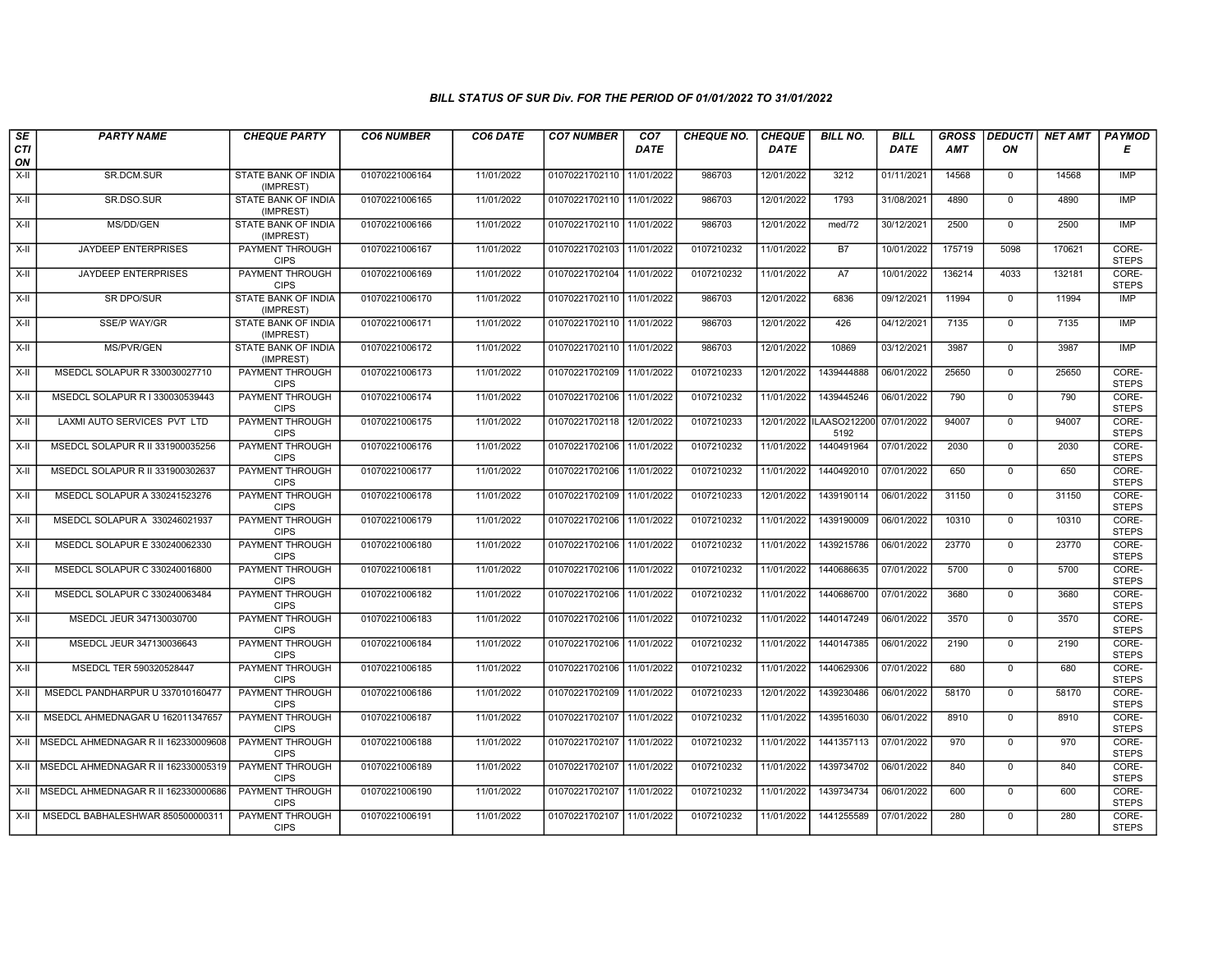| SE               | <b>PARTY NAME</b>                        | <b>CHEQUE PARTY</b>                     | <b>CO6 NUMBER</b> | CO6 DATE   | <b>CO7 NUMBER</b>         | CO <sub>7</sub> | <b>CHEQUE NO.</b> | <b>CHEQUE</b> | <b>BILL NO.</b>                | <b>BILL</b> | <b>GROSS</b> | <b>DEDUCTI</b> | NET AMT | <b>PAYMOD</b>         |
|------------------|------------------------------------------|-----------------------------------------|-------------------|------------|---------------------------|-----------------|-------------------|---------------|--------------------------------|-------------|--------------|----------------|---------|-----------------------|
| <b>CTI</b><br>ON |                                          |                                         |                   |            |                           | <b>DATE</b>     |                   | <b>DATE</b>   |                                | <b>DATE</b> | <b>AMT</b>   | ON             |         | Е                     |
| $X-H$            | MSEDCL BELWANDI 153110001666             | <b>PAYMENT THROUGH</b><br><b>CIPS</b>   | 01070221006192    | 11/01/2022 | 01070221702107            | 11/01/2022      | 0107210232        | 11/01/2022    | 1440131532                     | 06/01/2022  | 1990         | $\mathbf 0$    | 1990    | CORE-<br><b>STEPS</b> |
| $X-H$            | MSEDCL BELWANDI 153110015411             | PAYMENT THROUGH<br><b>CIPS</b>          | 01070221006193    | 11/01/2022 | 01070221702109            | 11/01/2022      | 0107210233        | 12/01/2022    | 1440131926                     | 06/01/2022  | 27440        | $\Omega$       | 27440   | CORE-<br><b>STEPS</b> |
| X-II             | MSEDCL BELWANDI 153110015969             | PAYMENT THROUGH<br><b>CIPS</b>          | 01070221006194    | 11/01/2022 | 01070221702107            | 11/01/2022      | 0107210232        | 11/01/2022    | 1440131511                     | 06/01/2022  | 380          | $\mathbf 0$    | 380     | CORE-<br><b>STEPS</b> |
| $X-H$            | MSEDCL BELWANDI 153110107812             | PAYMENT THROUGH<br><b>CIPS</b>          | 01070221006195    | 11/01/2022 | 01070221702107            | 11/01/2022      | 0107210232        | 11/01/2022    | 1440130899                     | 06/01/2022  | 240          | $\mathbf 0$    | 240     | CORE-<br><b>STEPS</b> |
| $X-H$            | MSEDCL BELWANDI 153110107791             | PAYMENT THROUGH<br><b>CIPS</b>          | 01070221006196    | 11/01/2022 | 01070221702107 11/01/2022 |                 | 0107210232        | 11/01/2022    | 1440131361                     | 06/01/2022  | 390          | $\mathbf 0$    | 390     | CORE-<br><b>STEPS</b> |
| $X-H$            | MSEDCL PARNER 150790001364               | <b>PAYMENT THROUGH</b><br><b>CIPS</b>   | 01070221006197    | 11/01/2022 | 01070221702107            | 11/01/2022      | 0107210232        | 11/01/2022    | 1441363251                     | 07/01/2022  | 4110         | $\Omega$       | 4110    | CORE-<br><b>STEPS</b> |
| X-II             | MSEDCL PARNER 150790001372               | PAYMENT THROUGH<br><b>CIPS</b>          | 01070221006198    | 11/01/2022 | 01070221702107            | 11/01/2022      | 0107210232        | 11/01/2022    | 1441362960                     | 07/01/2022  | 9200         | $\mathbf{0}$   | 9200    | CORE-<br><b>STEPS</b> |
| $X-H$            | MSEDCL PARNER 150790006536               | PAYMENT THROUGH<br><b>CIPS</b>          | 01070221006199    | 11/01/2022 | 01070221702108            | 11/01/2022      | 0107210232        | 11/01/2022    | 1441362228                     | 07/01/2022  | 410          | $\overline{0}$ | 410     | CORE-<br><b>STEPS</b> |
|                  | X-II   MSEDCL WALCHANDNAGAR 174021577659 | <b>PAYMENT THROUGH</b><br><b>CIPS</b>   | 01070221006200    | 11/01/2022 | 01070221702109            | 11/01/2022      | 0107210233        | 12/01/2022    | 1440079195                     | 06/01/2022  | 42650        | $\mathbf 0$    | 42650   | CORE-<br><b>STEPS</b> |
|                  | X-II MSEDCL WALCHANDNAGAR 174020235266   | <b>PAYMENT THROUGH</b><br><b>CIPS</b>   | 01070221006201    | 11/01/2022 | 01070221702108            | 11/01/2022      | 0107210232        | 11/01/2022    | 1440079125                     | 06/01/2022  | 21280        | $\mathbf 0$    | 21280   | CORE-<br><b>STEPS</b> |
| $X-II$           | MSEDCL TER 590140622747                  | PAYMENT THROUGH<br><b>CIPS</b>          | 01070221006202    | 11/01/2022 | 01070221702109            | 11/01/2022      | 0107210233        | 12/01/2022    | 1439164297                     | 06/01/2022  | 45280        | $\mathbf{0}$   | 45280   | CORE-<br><b>STEPS</b> |
| X-II             | MSEDCL LATUR R 611250003730              | PAYMENT THROUGH<br><b>CIPS</b>          | 01070221006203    | 11/01/2022 | 01070221702108            | 11/01/2022      | 0107210232        | 11/01/2022    | 1439290240                     | 06/01/2022  | 1920         | $\mathbf 0$    | 1920    | CORE-<br><b>STEPS</b> |
| $X-H$            | <b>STATION MANAGER NAGANSUR</b>          | <b>STATE BANK OF INDIA</b><br>(IMPREST) | 01070221006204    | 11/01/2022 | 01070221702105            | 11/01/2022      | 985499            | 11/01/2022    | 161                            | 04/10/2021  | 7470         | $\mathbf 0$    | 7470    | <b>IMP</b>            |
| $X-H$            | SSTATION MANAGER SHAHABAD                | STATE BANK OF INDIA<br>(IMPREST)        | 01070221006205    | 11/01/2022 | 01070221702105            | 11/01/2022      | 985499            | 11/01/2022    | 147                            | 01/10/2021  | 14654        | $\mathbf 0$    | 14654   | IMP                   |
| X-II             | STATION MANAGER PADHEGAON                | STATE BANK OF INDIA<br>(IMPREST)        | 01070221006206    | 11/01/2022 | 01070221702105            | 11/01/2022      | 985499            | 11/01/2022    | 2315                           | 10/10/2021  | 14747        | $\Omega$       | 14747   | <b>IMP</b>            |
| $X-II$           | STATION MANAGER WADI                     | STATE BANK OF INDIA<br>(IMPREST)        | 01070221006207    | 11/01/2022 | 01070221702105            | 11/01/2022      | 985499            | 11/01/2022    | 3532                           | 28/05/2021  | 16700        | $\mathbf{0}$   | 16700   | <b>IMP</b>            |
| X-II             | <b>SSE/P WAY/DUD</b>                     | STATE BANK OF INDIA<br>(IMPREST)        | 01070221006208    | 12/01/2022 | 01070221702139            | 13/01/2022      | 986705            | 13/01/2022    | 05                             | 11/11/2021  | 14807        | $\mathbf 0$    | 14807   | <b>IMP</b>            |
| X-II             | PRAKASH KAIYYAWALE                       | <b>PAYMENT THROUGH</b><br><b>CIPS</b>   | 01070221006209    | 12/01/2022 | 01070221702114            | 12/01/2022      | 0107210233        | 12/01/2022    | GST-2021<br>22/06              | 01/01/2022  | 31990        | 1409           | 30581   | CORE-<br><b>STEPS</b> |
| $X-II$           | NIKHIL ROADLINES-NAGPUR                  | <b>PAYMENT THROUGH</b><br><b>CIPS</b>   | 01070221006210    | 12/01/2022 | 01070221702115            | 12/01/2022      | 0107210233        | 12/01/2022    | NR/638/2021-<br>22             | 20/12/2021  | 408410       | 12506          | 395904  | CORE-<br><b>STEPS</b> |
| $X-H$            | MSEDCL DAUND 173459004019                | PAYMENT THROUGH<br><b>CIPS</b>          | 01070221006211    | 12/01/2022 | 01070221702117            | 12/01/2022      | 0107210233        |               | 12/01/2022 202112551149<br>382 | 10/01/2022  | 856560       | $\mathbf 0$    | 856560  | CORE-<br><b>STEPS</b> |
| X-II             | MSEDCL RAHATA 165189002130               | PAYMENT THROUGH<br><b>CIPS</b>          | 01070221006212    | 12/01/2022 | 01070221702117            | 12/01/2022      | 0107210233        |               | 12/01/2022 202112557087<br>628 | 10/01/2022  | 136540       | $\mathbf{0}$   | 136540  | CORE-<br><b>STEPS</b> |
| X-II             | VISHWET ELECTRICALS-SOLAPUR              | PAYMENT THROUGH<br><b>CIPS</b>          | 01070221006213    | 12/01/2022 | 01070221702116            | 12/01/2022      | 0107210233        | 12/01/2022    | PVR/21-22/04                   | 14/12/2021  | 29654        | 1071           | 28583   | CORE-<br><b>STEPS</b> |
| X-II             | MSEDCL RAHATA 164819006780               | PAYMENT THROUGH<br><b>CIPS</b>          | 01070221006214    | 12/01/2022 | 01070221702117            | 12/01/2022      | 0107210233        |               | 12/01/2022 202112557087<br>625 | 10/01/2022  | 209960       | $\mathbf 0$    | 209960  | CORE-<br><b>STEPS</b> |
| $X-H$            | CCOR WD                                  | STATE BANK OF INDIA<br>(IMPREST)        | 01070221006215    | 12/01/2022 | 01070221702119            | 12/01/2022      | 986703            | 12/01/2022    | 4744                           | 07/12/2021  | 4978         | $\Omega$       | 4978    | <b>IMP</b>            |
| X-II             | <b>CCOR WD RR</b>                        | <b>STATE BANK OF INDIA</b><br>(IMPREST) | 01070221006216    | 12/01/2022 | 01070221702119            | 12/01/2022      | 986703            | 12/01/2022    | 07                             | 08/01/2022  | 18048        | $\Omega$       | 18048   | <b>IMP</b>            |
| $X-H$            | ADEN/NG/KWV                              | <b>STATE BANK OF INDIA</b><br>(IMPREST) | 01070221006217    | 12/01/2022 | 01070221702119            | 12/01/2022      | 986703            | 12/01/2022    | 99049                          | 03/04/2021  | 2600         | $\mathbf 0$    | 2600    | <b>IMP</b>            |
| X-II             | ADEN/ANG                                 | STATE BANK OF INDIA<br>(IMPREST)        | 01070221006218    | 12/01/2022 | 01070221702119 12/01/2022 |                 | 986703            | 12/01/2022    | 1282                           | 15/10/2021  | 5600         | $\mathbf{0}$   | 5600    | <b>IMP</b>            |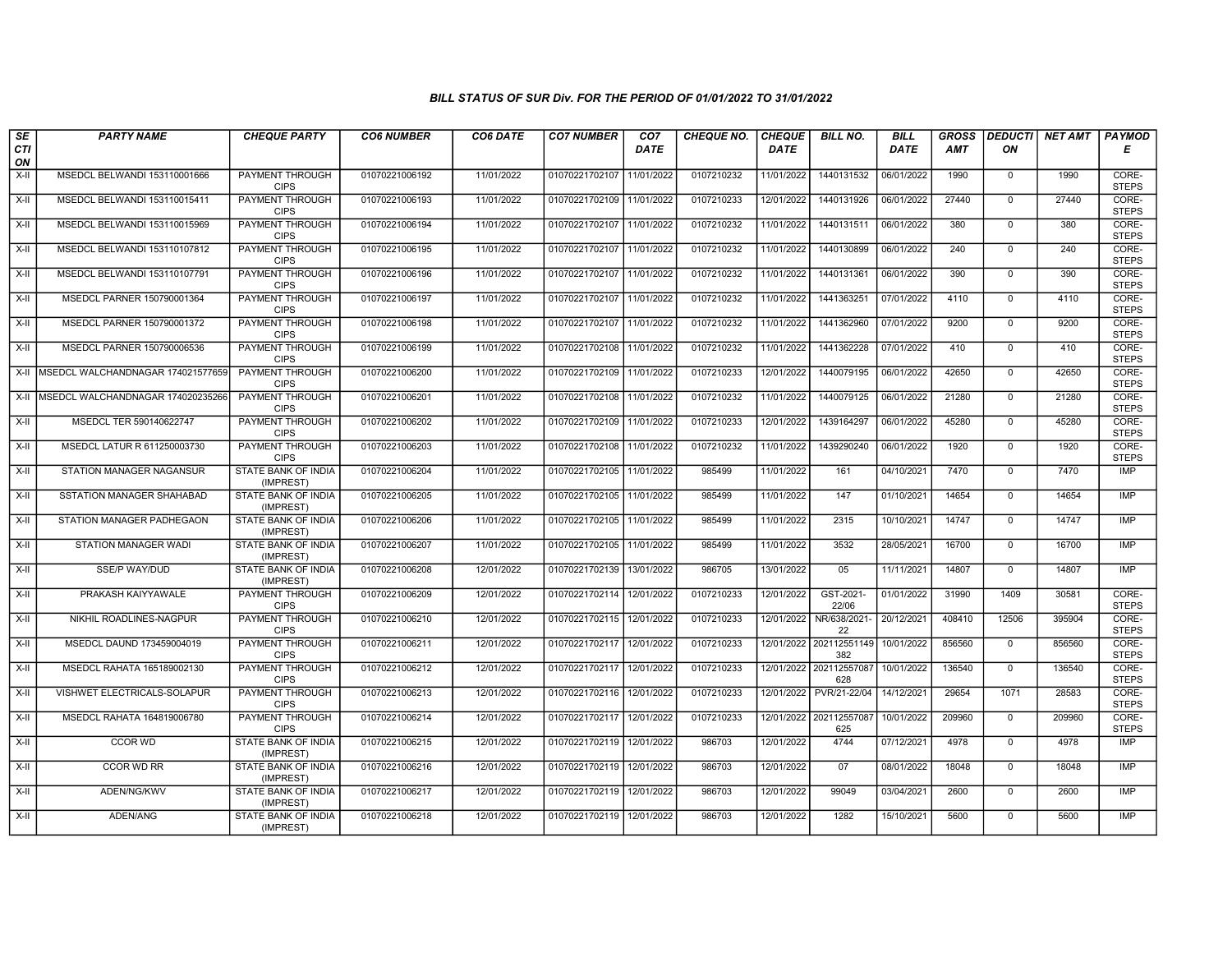| SE        | <b>PARTY NAME</b>                             | <b>CHEQUE PARTY</b>                                           | <b>CO6 NUMBER</b> | CO6 DATE   | <b>CO7 NUMBER</b>         | CO <sub>7</sub> | CHEQUE NO. | <b>CHEQUE</b> | <b>BILL NO.</b>               | <b>BILL</b> | <b>GROSS</b> | <b>DEDUCTI</b> | NET AMT | PAYMOD                |
|-----------|-----------------------------------------------|---------------------------------------------------------------|-------------------|------------|---------------------------|-----------------|------------|---------------|-------------------------------|-------------|--------------|----------------|---------|-----------------------|
| CTI<br>ON |                                               |                                                               |                   |            |                           | <b>DATE</b>     |            | <b>DATE</b>   |                               | DATE        | AMT          | ON             |         | Е                     |
| $X-II$    | SR SE(C&W)/WD/GEN                             | <b>STATE BANK OF INDIA</b><br>(IMPREST)                       | 01070221006219    | 12/01/2022 | 01070221702120            | 12/01/2022      | 986703     | 12/01/2022    | 12978                         | 10/01/2022  | 1999         | $\mathsf{O}$   | 1999    | <b>IMP</b>            |
| $X-H$     | SR SE(C&W)/WD/ARME                            | STATE BANK OF INDIA<br>(IMPREST)                              | 01070221006220    | 12/01/2022 | 01070221702120 12/01/2022 |                 | 986703     |               | 12/01/2022 VIPL 21-22/833     | 14/12/2021  | 9920         | $\overline{0}$ | 9920    | <b>IMP</b>            |
| X-II      | ADEN/TRACK/SUR                                | STATE BANK OF INDIA<br>(IMPREST)                              | 01070221006221    | 12/01/2022 | 01070221702120            | 12/01/2022      | 986703     | 12/01/2022    | 3662                          | 18/11/2021  | 9490         | $\mathbf{0}$   | 9490    | IMP                   |
| X-II      | <b>CCOR PB LOBBY</b>                          | STATE BANK OF INDIA<br>(IMPREST)                              | 01070221006222    | 12/01/2022 | 01070221702120 12/01/2022 |                 | 986703     | 12/01/2022    | 214                           | 27/12/2021  | 980          | $\overline{0}$ | 980     | <b>IMP</b>            |
| $X-H$     | IPF/RPF/DOG SQUAD/DD/RANA                     | <b>STATE BANK OF INDIA</b><br>(IMPREST)                       | 01070221006223    | 12/01/2022 | 01070221702127 12/01/2022 |                 | 986703     | 12/01/2022    | OT0001707                     | 24/11/2021  | 10333        | $\overline{0}$ | 10333   | IMP                   |
| X-II      | IPF/RPF/DOG SQUAD/DD/SAMRAT                   | <b>STATE BANK OF INDIA</b><br>(IMPREST)                       | 01070221006224    | 12/01/2022 | 01070221702127 12/01/2022 |                 | 986703     | 12/01/2022    | OT0001706                     | 24/11/2021  | 10333        | $\overline{0}$ | 10333   | <b>IMP</b>            |
| X-II      | <b>IPF ANG</b>                                | <b>DIVISIONAL</b><br>CASHIER(P) SHOLAPUR                      | 01070221006226    | 12/01/2022 | 01070221702138 13/01/2022 |                 | 986704     | 13/01/2022    | 97/2021                       | 02/09/2021  | 8880         | $\mathbf 0$    | 8880    | CASH                  |
| $X-H$     | <b>IPF/RPF/PS</b>                             | <b>DIVISIONAL</b><br>CASHIER(P) SHOLAPUR                      | 01070221006229    | 12/01/2022 | 01070221702127 12/01/2022 |                 | 986702     | 12/01/2022    | 2209                          | 02/07/2021  | 290          | $\mathbf{0}$   | 290     | CASH                  |
| $X-H$     | <b>IPF/RPF/PS</b>                             | <b>DIVISIONAL</b><br>CASHIER(P) SHOLAPUR                      | 01070221006230    | 12/01/2022 | 01070221702127 12/01/2022 |                 | 986702     | 12/01/2022    | 1231                          | 02/08/2021  | 290          | $\overline{0}$ | 290     | CASH                  |
| X-II      | IPF/RPF/PS                                    | <b>DIVISIONAL</b><br>CASHIER(P) SHOLAPUR                      | 01070221006231    | 12/01/2022 | 01070221702138 13/01/2022 |                 | 986704     | 13/01/2022    | 214,81                        | 10/09/2021  | 284          | $\mathbf 0$    | 284     | CASH                  |
| $X-H$     | <b>IPF/RPF/PS</b>                             | <b>DIVISIONAL</b><br>CASHIER(P) SHOLAPUR                      | 01070221006232    | 12/01/2022 | 01070221702138 13/01/2022 |                 | 986704     | 13/01/2022    | 1236                          | 19/08/2021  | 284          | $\mathbf 0$    | 284     | CASH                  |
| $X-H$     | <b>IPF/RPF/PS</b>                             | <b>DIVISIONAL</b><br>CASHIER(P) SHOLAPUR                      | 01070221006233    | 12/01/2022 | 01070221702159            | 18/01/2022      | 986712     | 18/01/2022    | $\overline{028}$              | 14/10/2021  | 300          | $\overline{0}$ | 300     | CASH                  |
| X-II      | IPF/RPF/PS                                    | <b>DIVISIONAL</b><br>CASHIER(P) SHOLAPUR                      | 01070221006234    | 12/01/2022 | 01070221702159            | 18/01/2022      | 986712     | 18/01/2022    | 070                           | 15/11/2021  | 300          | $\overline{0}$ | 300     | CASH                  |
| $X-H$     | <b>JAYDEEP ENTERPRISES</b>                    | PAYMENT THROUGH<br><b>CIPS</b>                                | 01070221006235    | 12/01/2022 | 01070221702122 12/01/2022 |                 | 0107210233 | 12/01/2022    | Q1                            | 10/01/2022  | 461156       | 14049          | 447107  | CORE-<br><b>STEPS</b> |
| X-II      | THARU & SONS                                  | PAYMENT THROUGH<br><b>CIPS</b>                                | 01070221006236    | 12/01/2022 | 01070221702129            | 12/01/2022      | 0107210233 |               | 12/01/2022 TS/WADI/BOX-<br>03 | 29/12/2021  | 212838       | 12700          | 200138  | CORE-<br><b>STEPS</b> |
| X-II      | THARU & SONS                                  | <b>PAYMENT THROUGH</b><br><b>CIPS</b>                         | 01070221006237    | 12/01/2022 | 01070221702124            | 12/01/2022      | 0107210233 |               | 12/01/2022 TS/DD/BOX-02       | 29/12/2021  | 212838       | 9200           | 203638  | CORE-<br><b>STEPS</b> |
| $X-H$     | GESCOM LTD.CO. GULBARGA CSD II<br>GULBARGA. R | PAYMENT THROUGH<br><b>CIPS</b>                                | 01070221006238    | 12/01/2022 | 01070221702128 12/01/2022 |                 | 0107210233 | 12/01/2022    | 137                           | 03/01/2022  | 18945        | $\overline{0}$ | 18945   | CORE-<br><b>STEPS</b> |
| $X-H$     | ASST.ENGG ELECT CSDIV GESCOM<br>KALABURAGI U  | <b>ASST.ENGG ELECT</b><br><b>CSDIV GESCOM</b><br>KALABURAGI U | 01070221006239    | 12/01/2022 | 01070221702125 12/01/2022 |                 | 986701     |               | 12/01/2022 867899583230       | 01/01/2022  | 35045        | $\overline{0}$ | 35045   | <b>BANK</b><br>CHEQUE |
| $X-II$    | ASST. EXE ENGGI EL GESCOM<br>CHOWDAPUR        | PAYMENT THROUGH<br><b>CIPS</b>                                | 01070221006240    | 12/01/2022 | 01070221702125 12/01/2022 |                 | 0107210233 | 12/01/2022    | 138                           | 03/01/2022  | 81429        | $\overline{0}$ | 81429   | CORE-<br><b>STEPS</b> |
| $X-H$     | <b>GESCOM SHAHABAD</b>                        | <b>PAYMENT THROUGH</b><br><b>CIPS</b>                         | 01070221006241    | 12/01/2022 | 01070221702125 12/01/2022 |                 | 0107210233 | 12/01/2022    | 139                           | 06/01/2022  | 146499       | $\overline{0}$ | 146499  | CORE-<br><b>STEPS</b> |
| $X-II$    | <b>GESCOM WADI</b>                            | PAYMENT THROUGH<br><b>CIPS</b>                                | 01070221006242    | 12/01/2022 | 01070221702126            | 12/01/2022      | 0107210233 |               | 12/01/2022 835804036503       | 01/01/2022  | 1516         | $\mathbf 0$    | 1516    | CORE-<br><b>STEPS</b> |
| X-II      | SSE/P WAY/N/SUR                               | STATE BANK OF INDIA<br>(IMPREST)                              | 01070221006243    | 12/01/2022 | 01070221702130 12/01/2022 |                 | 986703     | 12/01/2022    | 102                           | 27/11/2021  | 14985        | $\overline{0}$ | 14985   | <b>IMP</b>            |
| X-II      | SE/WORKS/DAUND                                | STATE BANK OF INDIA<br>(IMPREST)                              | 01070221006244    | 12/01/2022 | 01070221702130 12/01/2022 |                 | 986703     | 12/01/2022    | 19                            | 01/10/2021  | 4263         | $\mathbf{0}$   | 4263    | IMP                   |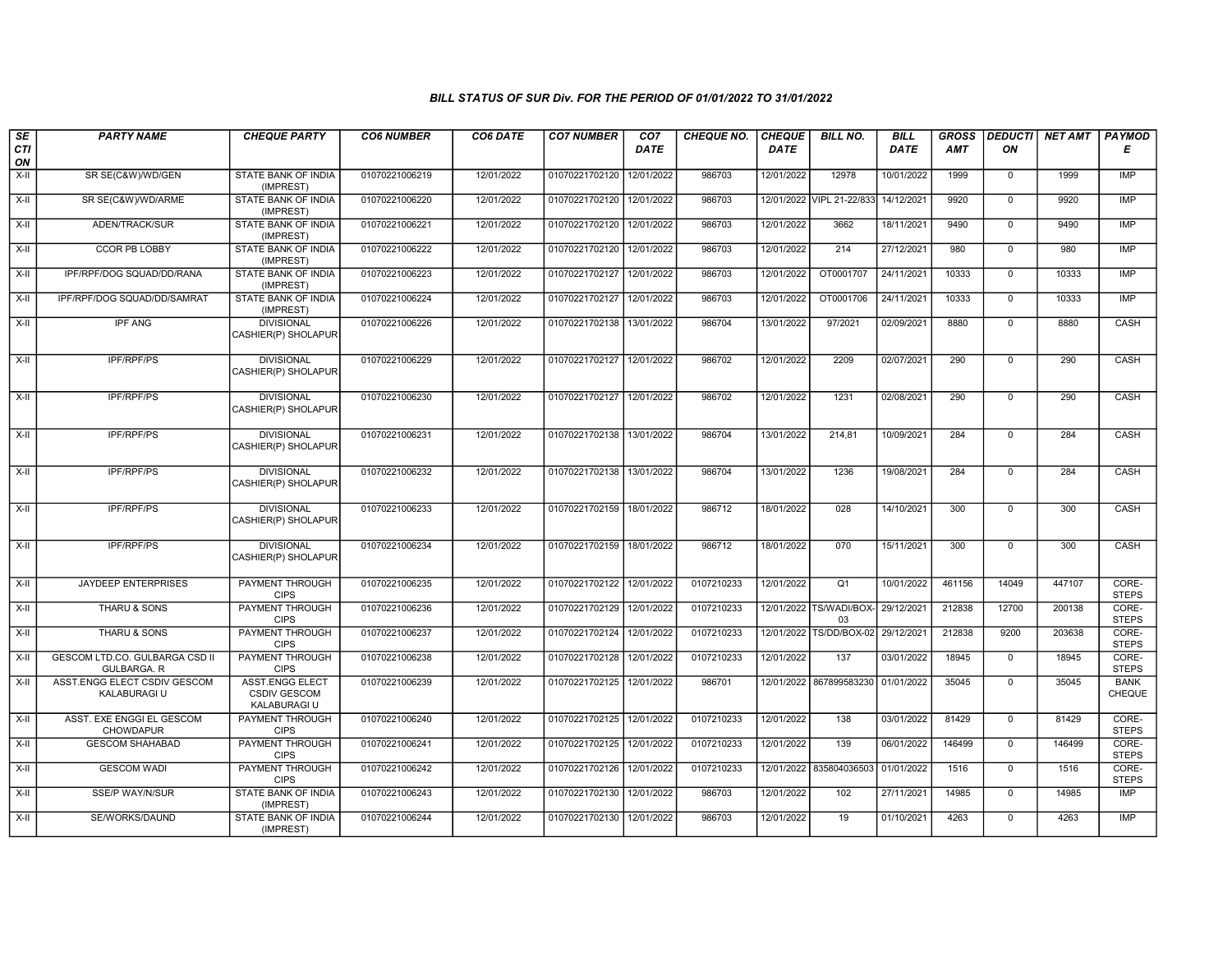| SE               | <b>PARTY NAME</b>                | <b>CHEQUE PARTY</b>                     | <b>CO6 NUMBER</b> | CO6 DATE   | <b>CO7 NUMBER</b>         | CO <sub>7</sub> | <b>CHEQUE NO.</b> | <b>CHEQUE</b> | <b>BILL NO.</b> | <b>BILL</b> | <b>GROSS</b> | <b>DEDUCTI</b> | NET AMT | <b>PAYMOD</b>         |
|------------------|----------------------------------|-----------------------------------------|-------------------|------------|---------------------------|-----------------|-------------------|---------------|-----------------|-------------|--------------|----------------|---------|-----------------------|
| <b>CTI</b><br>ON |                                  |                                         |                   |            |                           | <b>DATE</b>     |                   | <b>DATE</b>   |                 | <b>DATE</b> | <b>AMT</b>   | ΟN             |         | Е                     |
| X-II             | <b>SSE WORKS SUR</b>             | STATE BANK OF INDIA<br>(IMPREST)        | 01070221006245    | 12/01/2022 | 01070221702130            | 12/01/2022      | 986703            | 12/01/2022    | 1898            | 01/12/2021  | 49449        | $\mathbf{0}$   | 49449   | IMP                   |
| $X-H$            | <b>SSE/P WAY/SDB</b>             | <b>STATE BANK OF INDIA</b><br>(IMPREST) | 01070221006246    | 12/01/2022 | 01070221702139 13/01/2022 |                 | 986705            | 13/01/2022    | 402             | 25/11/2021  | 7966         | $\overline{0}$ | 7966    | IMP                   |
| X-II             | MSEDCL TEMBHURNI 343020031047    | PAYMENT THROUGH<br><b>CIPS</b>          | 01070221006247    | 13/01/2022 | 01070221702131            | 13/01/2022      | 0107210235        | 13/01/2022    | 1442476617      | 08/01/2022  | 7550         | $\mathbf 0$    | 7550    | CORE-<br><b>STEPS</b> |
| $X-H$            | MSEDCL MURUD 610716336703        | PAYMENT THROUGH<br><b>CIPS</b>          | 01070221006248    | 13/01/2022 | 01070221702131            | 13/01/2022      | 0107210235        | 13/01/2022    | 1442323129      | 08/01/2022  | 21030        | $\overline{0}$ | 21030   | CORE-<br><b>STEPS</b> |
| $X-H$            | MSEDCL DAUND 173664533059        | <b>PAYMENT THROUGH</b><br><b>CIPS</b>   | 01070221006249    | 13/01/2022 | 01070221702131            | 13/01/2022      | 0107210235        | 13/01/2022    | 1442478665      | 08/01/2022  | 7420         | $\overline{0}$ | 7420    | CORE-<br><b>STEPS</b> |
| $X-H$            | MSEDCL KARMALA 347210003738      | <b>PAYMENT THROUGH</b><br><b>CIPS</b>   | 01070221006250    | 13/01/2022 | 01070221702131            | 13/01/2022      | 0107210235        | 13/01/2022    | 1442463728      | 08/01/2022  | 3930         | $\overline{0}$ | 3930    | CORE-<br><b>STEPS</b> |
| X-II             | MSEDCL KARMALA 347280031411      | PAYMENT THROUGH<br><b>CIPS</b>          | 01070221006251    | 13/01/2022 | 01070221702131            | 13/01/2022      | 0107210235        | 13/01/2022    | 1442463683      | 08/01/2022  | 6320         | $\mathbf{0}$   | 6320    | CORE-<br><b>STEPS</b> |
| X-II             | MSEDCL KARMALA 348140032367      | PAYMENT THROUGH<br><b>CIPS</b>          | 01070221006252    | 13/01/2022 | 01070221702131            | 13/01/2022      | 0107210235        | 13/01/2022    | 1442463678      | 08/01/2022  | 15650        | $\mathbf 0$    | 15650   | CORE-<br><b>STEPS</b> |
| $X-H$            | MSEDCL JEUR 347360031179         | <b>PAYMENT THROUGH</b><br><b>CIPS</b>   | 01070221006253    | 13/01/2022 | 01070221702131            | 13/01/2022      | 0107210235        | 13/01/2022    | 1442238960      | 08/01/2022  | 14940        | $\Omega$       | 14940   | CORE-<br><b>STEPS</b> |
| $X-H$            | MSEDCL SOLAPUR R II 331560020968 | <b>PAYMENT THROUGH</b><br><b>CIPS</b>   | 01070221006254    | 13/01/2022 | 01070221702131            | 13/01/2022      | 0107210235        | 13/01/2022    | 1443692564      | 10/01/2022  | 21020        | $\mathbf 0$    | 21020   | CORE-<br><b>STEPS</b> |
| X-II             | MSEDCL SOLAPUR R II 331560925707 | PAYMENT THROUGH<br><b>CIPS</b>          | 01070221006255    | 13/01/2022 | 01070221702134            | 13/01/2022      | 0107210235        | 13/01/2022    | 1443692579      | 10/01/2022  | 52720        | $\mathbf 0$    | 52720   | CORE-<br><b>STEPS</b> |
| $X-H$            | MSEDCL MOHOL 345370016477        | PAYMENT THROUGH<br><b>CIPS</b>          | 01070221006256    | 13/01/2022 | 01070221702131            | 13/01/2022      | 0107210235        | 13/01/2022    | 1443701838      | 10/01/2022  | 5730         | $\overline{0}$ | 5730    | CORE-<br><b>STEPS</b> |
| X-II             | MSEDCL MOHOL 345710015969        | <b>PAYMENT THROUGH</b><br><b>CIPS</b>   | 01070221006257    | 13/01/2022 | 01070221702131 13/01/2022 |                 | 0107210235        | 13/01/2022    | 1442688675      | 10/01/2022  | 23410        | $\mathbf 0$    | 23410   | CORE-<br><b>STEPS</b> |
| $X-H$            | MSEDCL MOHOL 345060169087        | <b>PAYMENT THROUGH</b><br><b>CIPS</b>   | 01070221006258    | 13/01/2022 | 01070221702134            | 13/01/2022      | 0107210235        | 13/01/2022    | 1437721274      | 28/12/2021  | 28570        | $\mathbf{0}$   | 28570   | CORE-<br><b>STEPS</b> |
| X-II             | MSEDCL AKKALKOT 335480400404     | PAYMENT THROUGH<br><b>CIPS</b>          | 01070221006259    | 13/01/2022 | 01070221702131            | 13/01/2022      | 0107210235        | 13/01/2022    | 1429841008      | 27/12/2021  | 11040        | $\mathbf{0}$   | 11040   | CORE-<br><b>STEPS</b> |
| X-II             | MSEDCL AKKALKOT 335480312009     | PAYMENT THROUGH<br><b>CIPS</b>          | 01070221006260    | 13/01/2022 | 01070221702134 13/01/2022 |                 | 0107210235        | 13/01/2022    | 1429841124      | 27/12/2021  | 31300        | $\overline{0}$ | 31300   | CORE-<br><b>STEPS</b> |
| $X-H$            | MSEDCL AKKALKOT 336270399591     | PAYMENT THROUGH<br><b>CIPS</b>          | 01070221006261    | 13/01/2022 | 01070221702132            | 13/01/2022      | 0107210235        | 13/01/2022    | 1441524873      | 08/01/2022  | 1330         | $\mathbf{0}$   | 1330    | CORE-<br><b>STEPS</b> |
| X-II             | MSEDCL AKKALKOT 335270560425     | <b>PAYMENT THROUGH</b><br><b>CIPS</b>   | 01070221006262    | 13/01/2022 | 01070221702132 13/01/2022 |                 | 0107210235        | 13/01/2022    | 1443696867      | 10/01/2022  | 17890        | $\mathbf 0$    | 17890   | CORE-<br><b>STEPS</b> |
| X-II             | MSEDCL SOLAPUR A 330241442250    | PAYMENT THROUGH<br><b>CIPS</b>          | 01070221006263    | 13/01/2022 | 01070221702132 13/01/2022 |                 | 0107210235        | 13/01/2022    | 1429974023      | 27/12/2021  | 640          | $\Omega$       | 640     | CORE-<br><b>STEPS</b> |
| $X-II$           | MSEDCL SOLAPUR C 330241043631    | PAYMENT THROUGH<br><b>CIPS</b>          | 01070221006264    | 13/01/2022 | 01070221702132            | 13/01/2022      | 0107210235        | 13/01/2022    | 1441753305      | 08/01/2022  | 2670         | $\mathbf{0}$   | 2670    | CORE-<br><b>STEPS</b> |
| $X-H$            | MSEDCL K.MAHANKAL 277960102241   | <b>PAYMENT THROUGH</b><br><b>CIPS</b>   | 01070221006265    | 13/01/2022 | 01070221702132            | 13/01/2022      | 0107210235        | 13/01/2022    | 1444676015      | 10/01/2022  | 360          | $\overline{0}$ | 360     | CORE-<br><b>STEPS</b> |
| X-II             | MSEDCL JATH 270320478437         | <b>PAYMENT THROUGH</b><br><b>CIPS</b>   | 01070221006266    | 13/01/2022 | 01070221702132            | 13/01/2022      | 0107210235        | 13/01/2022    | 1437729120      | 28/12/2021  | 820          | $\Omega$       | 820     | CORE-<br><b>STEPS</b> |
| X-II             | MSEDCL JATH 270320040598         | PAYMENT THROUGH<br><b>CIPS</b>          | 01070221006267    | 13/01/2022 | 01070221702132            | 13/01/2022      | 0107210235        | 13/01/2022    | 1437728464      | 28/12/2021  | 9800         | $\mathbf 0$    | 9800    | CORE-<br><b>STEPS</b> |
| $X-H$            | MSEDCL MIRAJ R II 279250002526   | PAYMENT THROUGH<br><b>CIPS</b>          | 01070221006268    | 13/01/2022 | 01070221702132 13/01/2022 |                 | 0107210235        | 13/01/2022    | 1430413827      | 27/12/2021  | 570          | $\mathbf{0}$   | 570     | CORE-<br><b>STEPS</b> |
| $X-H$            | MSEDCL OSMANABAD 590010317322    | <b>PAYMENT THROUGH</b><br><b>CIPS</b>   | 01070221006269    | 13/01/2022 | 01070221702132 13/01/2022 |                 | 0107210235        | 13/01/2022    | 1439285991      | 06/01/2022  | 1150         | $\mathbf 0$    | 1150    | CORE-<br><b>STEPS</b> |
| $X-H$            | MSEDCL LATUR R 611210269621      | <b>PAYMENT THROUGH</b><br><b>CIPS</b>   | 01070221006270    | 13/01/2022 | 01070221702132 13/01/2022 |                 | 0107210235        | 13/01/2022    | 1430497788      | 27/12/2021  | 410          | $\mathbf{0}$   | 410     | CORE-<br><b>STEPS</b> |
| X-II             | MSEDCL LATUR R 610720247588      | PAYMENT THROUGH<br><b>CIPS</b>          | 01070221006271    | 13/01/2022 | 01070221702132 13/01/2022 |                 | 0107210235        | 13/01/2022    | 1437533226      | 27/12/2021  | 4970         | $\mathbf 0$    | 4970    | CORE-<br><b>STEPS</b> |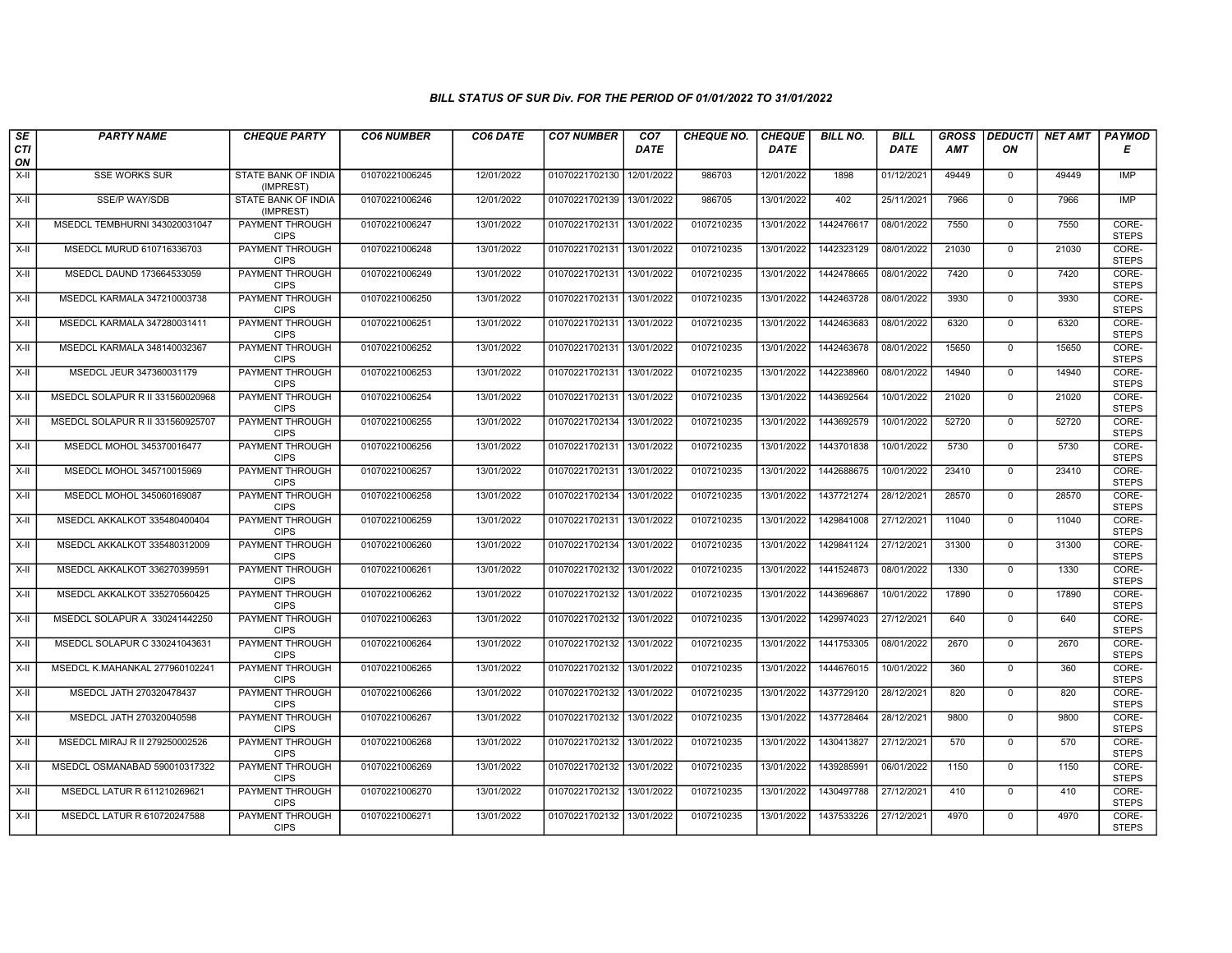| SE                 | <b>PARTY NAME</b>                   | <b>CHEQUE PARTY</b>                     | <b>CO6 NUMBER</b> | CO6 DATE   | <b>CO7 NUMBER</b>         | CO <sub>7</sub> | <b>CHEQUE NO.</b> | <b>CHEQUE</b> | <b>BILL NO.</b> | <b>BILL</b> | <b>GROSS</b> |                | <b>DEDUCTI</b> NET AMT | <b>PAYMOD</b>         |
|--------------------|-------------------------------------|-----------------------------------------|-------------------|------------|---------------------------|-----------------|-------------------|---------------|-----------------|-------------|--------------|----------------|------------------------|-----------------------|
| <b>CTI</b><br>ON   |                                     |                                         |                   |            |                           | <b>DATE</b>     |                   | <b>DATE</b>   |                 | <b>DATE</b> | <b>AMT</b>   | ON             |                        | Е                     |
| $X-H$              | MSEDCL LATUR R 610760247599         | PAYMENT THROUGH<br><b>CIPS</b>          | 01070221006272    | 13/01/2022 | 01070221702132            | 13/01/2022      | 0107210235        | 13/01/2022    | 1444480149      | 10/01/2022  | 6490         | $\mathbf 0$    | 6490                   | CORE-<br><b>STEPS</b> |
| $X-H$              | MSEDCL AHMEDNAGAR U 162020093072    | PAYMENT THROUGH<br><b>CIPS</b>          | 01070221006273    | 13/01/2022 | 01070221702132            | 13/01/2022      | 0107210235        | 13/01/2022    | 1430094517      | 27/12/2021  | 670          | $\Omega$       | 670                    | CORE-<br><b>STEPS</b> |
| X-II               | MSEDCL AHMEDNAGAR U 162011347126    | <b>PAYMENT THROUGH</b><br><b>CIPS</b>   | 01070221006274    | 13/01/2022 | 01070221702133            | 13/01/2022      | 0107210235        | 13/01/2022    | 1430093888      | 27/12/2021  | 6730         | $\mathbf 0$    | 6730                   | CORE-<br><b>STEPS</b> |
| X-II               | MSEDCL AHMEDNAGAR U 162024948218    | PAYMENT THROUGH<br><b>CIPS</b>          | 01070221006275    | 13/01/2022 | 01070221702133            | 13/01/2022      | 0107210235        | 13/01/2022    | 1430094809      | 27/12/2021  | 2090         | $\mathbf 0$    | 2090                   | CORE-<br><b>STEPS</b> |
| $X-H$              | MSEDCL AHMEDNAGAR U 162023058499    | <b>PAYMENT THROUGH</b><br><b>CIPS</b>   | 01070221006276    | 13/01/2022 | 01070221702133            | 13/01/2022      | 0107210235        | 13/01/2022    | 1438489757      | 29/12/2021  | 5750         | $\mathbf 0$    | 5750                   | CORE-<br><b>STEPS</b> |
| $X-II$             | MSEDCL AHMEDNAGAR U 162024948021    | <b>PAYMENT THROUGH</b><br><b>CIPS</b>   | 01070221006277    | 13/01/2022 | 01070221702133            | 13/01/2022      | 0107210235        | 13/01/2022    | 1430093692      | 27/12/2021  | 430          | $\Omega$       | 430                    | CORE-<br><b>STEPS</b> |
| $X-H$              | MSEDCL AHMEDNAGAR U 162028961561    | PAYMENT THROUGH<br><b>CIPS</b>          | 01070221006278    | 13/01/2022 | 01070221702133            | 13/01/2022      | 0107210235        | 13/01/2022    | 1430093654      | 27/12/2021  | 1770         | $\mathbf{0}$   | 1770                   | CORE-<br><b>STEPS</b> |
| $X-H$              | MSEDCL AHMEDNAGAR 162048001769      | <b>PAYMENT THROUGH</b><br><b>CIPS</b>   | 01070221006279    | 13/01/2022 | 01070221702133            | 13/01/2022      | 0107210235        | 13/01/2022    | 1444800895      | 10/01/2022  | 3250         | $\overline{0}$ | 3250                   | CORE-<br><b>STEPS</b> |
| X-II               | MSEDCL AHMEDNAGAR R II 162350006745 | <b>PAYMENT THROUGH</b><br><b>CIPS</b>   | 01070221006280    | 13/01/2022 | 01070221702133            | 13/01/2022      | 0107210235        | 13/01/2022    | 1442430821      | 08/01/2022  | 1100         | $\mathbf 0$    | 1100                   | CORE-<br><b>STEPS</b> |
| $\overline{x}$ -II | MSEDCL YEOLA U 061510001175         | <b>PAYMENT THROUGH</b><br><b>CIPS</b>   | 01070221006281    | 13/01/2022 | 01070221702133 13/01/2022 |                 | 0107210235        | 13/01/2022    | 1444800206      | 10/01/2022  | 10690        | $\mathbf 0$    | 10690                  | CORE-<br><b>STEPS</b> |
| X-II               | MSEDCL YEOLA R 061900003152         | PAYMENT THROUGH<br><b>CIPS</b>          | 01070221006282    | 13/01/2022 | 01070221702133            | 13/01/2022      | 0107210235        | 13/01/2022    | 1442987506      | 10/01/2022  | 650          | $\mathbf{0}$   | 650                    | CORE-<br><b>STEPS</b> |
| X-II               | MSEDCL SHRIRAMPUR 850710198628      | PAYMENT THROUGH<br><b>CIPS</b>          | 01070221006283    | 13/01/2022 | 01070221702133            | 13/01/2022      | 0107210235        | 13/01/2022    | 1444787073      | 10/01/2022  | 1830         | $\mathbf 0$    | 1830                   | CORE-<br><b>STEPS</b> |
| $X-H$              | MSEDCL DOUND 173781572375           | <b>PAYMENT THROUGH</b><br><b>CIPS</b>   | 01070221006284    | 13/01/2022 | 01070221702133            | 13/01/2022      | 0107210235        | 13/01/2022    | 1444654100      | 10/01/2022  | 3930         | $\mathbf 0$    | 3930                   | CORE-<br><b>STEPS</b> |
| $X-H$              | MSEDCL KARMALA 347570030141         | PAYMENT THROUGH<br><b>CIPS</b>          | 01070221006285    | 13/01/2022 | 01070221702134            | 13/01/2022      | 0107210235        | 13/01/2022    | 1436893463      | 27/12/2021  | 36640        | $\mathbf 0$    | 36640                  | CORE-<br><b>STEPS</b> |
| X-II               | MSEDCL SHRIGONDA 153030005563       | PAYMENT THROUGH<br><b>CIPS</b>          | 01070221006286    | 13/01/2022 | 01070221702133            | 13/01/2022      | 0107210235        | 13/01/2022    | 1443487299      | 10/01/2022  | 520          | $\Omega$       | 520                    | CORE-<br><b>STEPS</b> |
| $X-II$             | MSEDCL JEUR 347360030415            | PAYMENT THROUGH<br><b>CIPS</b>          | 01070221006287    | 13/01/2022 | 01070221702133            | 13/01/2022      | 0107210235        | 13/01/2022    | 1442238864      | 08/01/2022  | 21350        | $\mathbf{0}$   | 21350                  | CORE-<br><b>STEPS</b> |
| $X-II$             | <b>SSE/P WAY/YL</b>                 | <b>STATE BANK OF INDIA</b><br>(IMPREST) | 01070221006288    | 13/01/2022 | 01070221702139            | 13/01/2022      | 986705            | 13/01/2022    | 40              | 16/11/2021  | 9935         | $\mathbf 0$    | 9935                   | IMP                   |
| X-II               | <b>SSE WORKS SUR</b>                | <b>STATE BANK OF INDIA</b><br>(IMPREST) | 01070221006289    | 13/01/2022 | 01070221702139            | 13/01/2022      | 986705            | 13/01/2022    | 1037            | 11/12/2021  | 49560        | $\mathbf 0$    | 49560                  | <b>IMP</b>            |
| X-II               | <b>SSE WORKS KWV</b>                | STATE BANK OF INDIA<br>(IMPREST)        | 01070221006290    | 13/01/2022 | 01070221702139            | 13/01/2022      | 986705            | 13/01/2022    | 188             | 28/07/2021  | 4610         | $\mathbf 0$    | 4610                   | IMP                   |
| $X-H$              | DD/C&W/ART IMP                      | STATE BANK OF INDIA<br>(IMPREST)        | 01070221006291    | 13/01/2022 | 01070221702135            | 13/01/2022      | 986705            | 13/01/2022    | 3276            | 02/12/2021  | 21123        | $\Omega$       | 21123                  | <b>IMP</b>            |
| X-II               | DD/C&W/HYDRA MOB CRANE(FUEL)        | STATE BANK OF INDIA<br>(IMPREST)        | 01070221006292    | 13/01/2022 | 01070221702135            | 13/01/2022      | 986705            | 13/01/2022    | L1928           | 23/12/2021  | 3000         | $\mathbf{0}$   | 3000                   | <b>IMP</b>            |
| X-II               | DD/C&W/FUEL/IMP                     | STATE BANK OF INDIA<br>(IMPREST)        | 01070221006293    | 13/01/2022 | 01070221702135 13/01/2022 |                 | 986705            | 13/01/2022    | 1102            | 18/12/2021  | 4000         | $\Omega$       | 4000                   | <b>IMP</b>            |
| $X-II$             | DD/ C&W/GEN                         | STATE BANK OF INDIA<br>(IMPREST)        | 01070221006294    | 13/01/2022 | 01070221702135            | 13/01/2022      | 986705            | 13/01/2022    | 2107            | 18/12/2021  | 7937         | $\mathbf 0$    | 7937                   | <b>IMP</b>            |
| $X-II$             | SSE/TRD/BAP                         | STATE BANK OF INDIA<br>(IMPREST)        | 01070221006295    | 13/01/2022 | 01070221702135            | 13/01/2022      | 986705            | 13/01/2022    | 1775            | 04/09/2021  | 1800         | $\Omega$       | 1800                   | <b>IMP</b>            |
| X-II               | <b>SSETRDGR</b>                     | STATE BANK OF INDIA<br>(IMPREST)        | 01070221006296    | 13/01/2022 | 01070221702135            | 13/01/2022      | 986705            | 13/01/2022    | 20823           | 09/11/2021  | 1800         | $\Omega$       | 1800                   | IMP                   |
| $X-H$              | ADEN/SUR                            | <b>STATE BANK OF INDIA</b><br>(IMPREST) | 01070221006297    | 13/01/2022 | 01070221702136            | 13/01/2022      | 986705            | 13/01/2022    | 11975           | 22/11/2021  | 9538         | $\mathbf 0$    | 9538                   | <b>IMP</b>            |
| X-II               | <b>CCOR/KWV</b>                     | STATE BANK OF INDIA<br>(IMPREST)        | 01070221006298    | 13/01/2022 | 01070221702136 13/01/2022 |                 | 986705            | 13/01/2022    | 112572          | 20/12/2021  | 23444        | $\mathbf 0$    | 23444                  | IMP                   |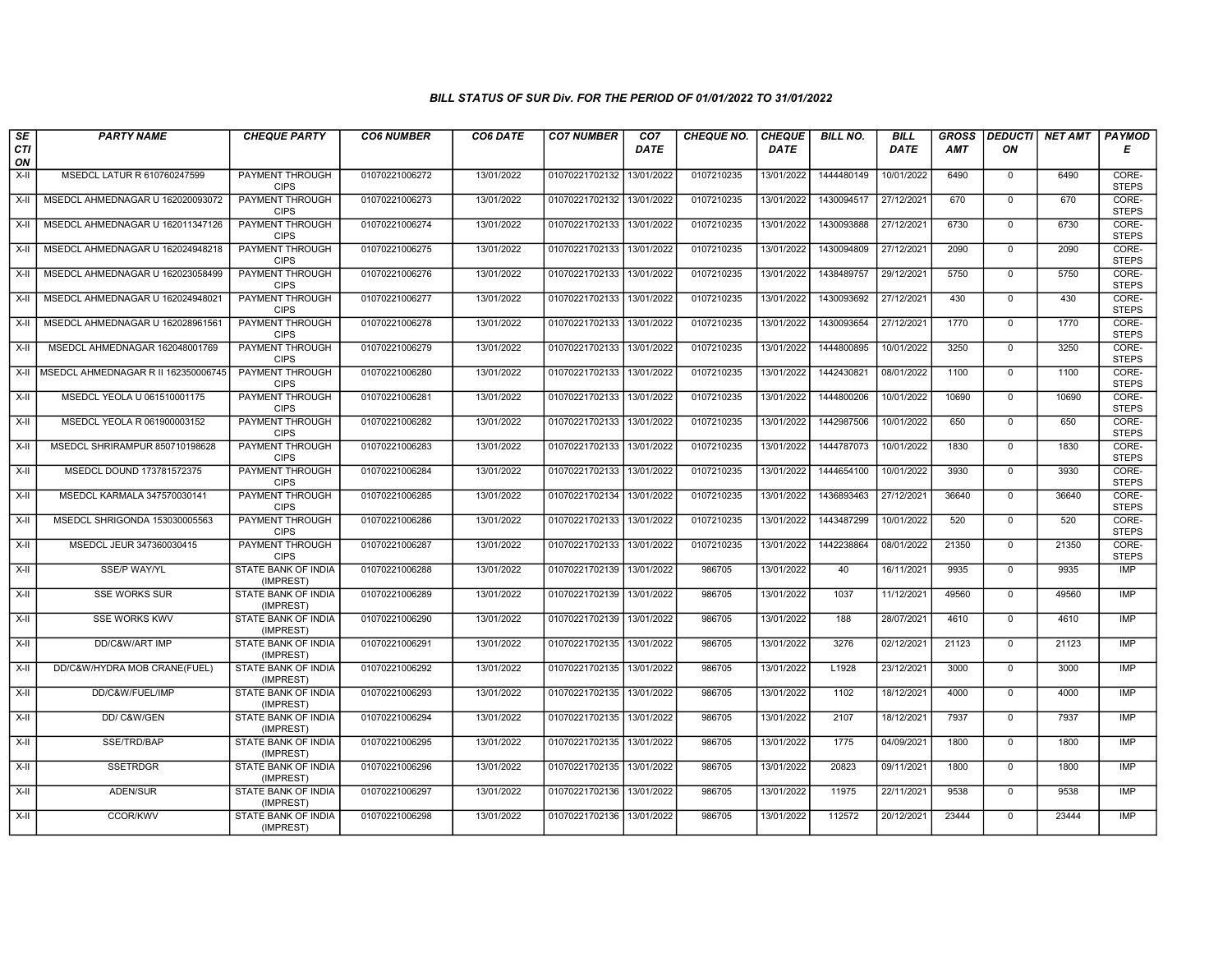| SE<br>CTI | <b>PARTY NAME</b>                                              | <b>CHEQUE PARTY</b>                      | <b>CO6 NUMBER</b> | CO6 DATE   | <b>CO7 NUMBER</b>         | CO <sub>7</sub><br><b>DATE</b> | <b>CHEQUE NO.</b> | <b>CHEQUE</b><br><b>DATE</b> | <b>BILL NO.</b>                 | <b>BILL</b><br>DATE | <b>GROSS</b><br>AMT | <b>DEDUCTI</b><br>ON | <b>NET AMT</b> | <b>PAYMOD</b><br>Е    |
|-----------|----------------------------------------------------------------|------------------------------------------|-------------------|------------|---------------------------|--------------------------------|-------------------|------------------------------|---------------------------------|---------------------|---------------------|----------------------|----------------|-----------------------|
| ON        |                                                                |                                          |                   |            |                           |                                |                   |                              |                                 |                     |                     |                      |                |                       |
| X-II      | SSE(C&W)ARME/SPART/SUR                                         | <b>STATE BANK OF INDIA</b><br>(IMPREST)  | 01070221006299    | 13/01/2022 | 01070221702136            | 13/01/2022                     | 986705            | 13/01/2022                   | 865                             | 23/12/2021          | 18517               | $\mathbf 0$          | 18517          | IMP                   |
| $X-H$     | <b>SSE TRD BWD</b>                                             | <b>STATE BANK OF INDIA</b><br>(IMPREST)  | 01070221006300    | 13/01/2022 | 01070221702136            | 13/01/2022                     | 986705            | 13/01/2022                   | 17                              | 15/09/2021          | 2700                | $\mathbf{0}$         | 2700           | <b>IMP</b>            |
| X-II      | SR SE(TRD)/YL                                                  | STATE BANK OF INDIA<br>(IMPREST)         | 01070221006301    | 13/01/2022 | 01070221702136            | 13/01/2022                     | 986705            | 13/01/2022                   | 729                             | 10/01/2022          | 1800                | $\mathbf 0$          | 1800           | <b>IMP</b>            |
| X-II      | <b>CCOR PB RR</b>                                              | STATE BANK OF INDIA<br>(IMPREST)         | 01070221006302    | 13/01/2022 | 01070221702136            | 13/01/2022                     | 986705            | 13/01/2022                   | 178                             | 02/12/2021          | 9980                | $\mathbf{0}$         | 9980           | <b>IMP</b>            |
| $X-H$     | MSEDCL YEOLA U 061510001183                                    | <b>PAYMENT THROUGH</b><br><b>CIPS</b>    | 01070221006303    | 13/01/2022 | 01070221702137 13/01/2022 |                                | 0107210235        | 13/01/2022                   | 1444800205                      | 10/01/2022          | 6290                | $\mathbf{0}$         | 6290           | CORE-<br><b>STEPS</b> |
| X-II      | CMS/SUR/ARME                                                   | <b>DIVISIONAL</b><br>CASHIER(P) SHOLAPUR | 01070221006304    | 13/01/2022 | 01070221702142            | 13/01/2022                     | 986704            | 13/01/2022                   | 985                             | 10/07/2021          | 3932                | $\mathbf 0$          | 3932           | CASH                  |
| $X-H$     | SR DFM SUR (PAY ORDER)                                         | <b>DIVISIONAL</b><br>CASHIER(P) SHOLAPUR | 01070221006305    | 13/01/2022 | 01070221702142 13/01/2022 |                                | 986704            | 13/01/2022                   | 255286                          | 12/01/2022          | 1000                | $\mathbf 0$          | 1000           | CASH                  |
| $X-II$    | HPCL DT CARD (ELECT D G SET)                                   | PAYMENT THROUGH<br><b>CIPS</b>           | 01070221006306    | 13/01/2022 | 01070221702140 13/01/2022 |                                | 0107210235        | 13/01/2022                   | 15749                           | 07/01/2022          | 31500               | $\mathbf 0$          | 31500          | CORE-<br><b>STEPS</b> |
| X-II      | HPCL DT CARD (ELECT D G SET)                                   | PAYMENT THROUGH<br><b>CIPS</b>           | 01070221006307    | 13/01/2022 | 01070221702140            | 13/01/2022                     | 0107210235        | 13/01/2022                   | 10264                           | 04/01/2022          | 28800               | $\mathbf{0}$         | 28800          | CORE-<br><b>STEPS</b> |
| X-II      | <b>CMS/SUR/GEN</b>                                             | <b>STATE BANK OF INDIA</b><br>(IMPREST)  | 01070221006308    | 13/01/2022 | 01070221702143            | 13/01/2022                     | 986705            | 13/01/2022                   | <b>GEN-54</b>                   | 03/01/2022          | 36730               | $\overline{0}$       | 36730          | IMP                   |
| X-II      | CCOR/RCD/DD/DG SET                                             | <b>STATE BANK OF INDIA</b><br>(IMPREST)  | 01070221006309    | 13/01/2022 | 01070221702141            | 13/01/2022                     | 986705            | 13/01/2022                   | 9932                            | 13/12/2021          | 9269                | $\mathbf 0$          | 9269           | <b>IMP</b>            |
| X-II      | SR SE(C&W)/WD/GEN                                              | STATE BANK OF INDIA<br>(IMPREST)         | 01070221006310    | 13/01/2022 | 01070221702141            | 13/01/2022                     | 986705            | 13/01/2022                   | VD/5510/21-22                   | 07/12/2021          | 1996                | $\mathbf 0$          | 1996           | <b>IMP</b>            |
| $X-II$    | RAMESHWAR AUSEKAR AND COMPANY                                  | PAYMENT THROUGH<br><b>CIPS</b>           | 01070221006311    | 13/01/2022 | 01070221702144            | 13/01/2022                     | 0107210235        | 13/01/2022                   | 108                             | 07/01/2022          | 29681               | 1098                 | 28583          | CORE-<br><b>STEPS</b> |
| $X-H$     | SHEKH MOIN AKTAR                                               | <b>PAYMENT THROUGH</b><br><b>CIPS</b>    | 01070221006312    | 13/01/2022 | 01070221702145 13/01/2022 |                                | 0107210236        |                              | 17/01/2022 GST-KPG-21-<br>22/01 | 04/01/2022          | 122997              | 4100                 | 118897         | CORE-<br><b>STEPS</b> |
| X-II      | MS/KWV/GEN                                                     | <b>STATE BANK OF INDIA</b><br>(IMPREST)  | 01070221006313    | 13/01/2022 | 01070221702146            | 13/01/2022                     | 986705            | 13/01/2022                   | 778                             | 08/09/2021          | 9960                | $\mathbf{0}$         | 9960           | IMP                   |
| $X-II$    | ASHWINI SAHAKARI RUGNALAYA AND<br>RESEARCH CENTRE NYT. SOLAPUR | PAYMENT THROUGH<br><b>CIPS</b>           | 01070221006315    | 15/01/2022 | 01070221702147            | 15/01/2022                     | 0107210236        | 17/01/2022                   | 19072021                        | 19/07/2021          | 19166               | 1917                 | 17249          | CORE-<br><b>STEPS</b> |
| $X-II$    | ASHWINI SAHAKARI RUGNALAYA AND<br>RESEARCH CENTRE NYT. SOLAPUR | PAYMENT THROUGH<br><b>CIPS</b>           | 01070221006316    | 16/01/2022 | 01070221702149            | 17/01/2022                     | 0107210236        | 17/01/2022                   | 91/21-22                        | 19/07/2021          | 16281               | 1628                 | 14653          | CORE-<br><b>STEPS</b> |
| X-II      | ASHWINI SAHAKARI RUGNALAYA AND<br>RESEARCH CENTRE NYT. SOLAPUR | <b>PAYMENT THROUGH</b><br><b>CIPS</b>    | 01070221006317    | 16/01/2022 | 01070221702149 17/01/2022 |                                | 0107210236        | 17/01/2022                   | 86/21-22                        | 19/07/2021          | 13316               | 1332                 | 11984          | CORE-<br><b>STEPS</b> |
| $X-H$     | ASHWINI SAHAKARI RUGNALAYA AND<br>RESEARCH CENTRE NYT. SOLAPUR | <b>PAYMENT THROUGH</b><br><b>CIPS</b>    | 01070221006318    | 16/01/2022 | 01070221702149 17/01/2022 |                                | 0107210236        | 17/01/2022                   | 81/21-22                        | 19/07/2021          | 12134               | 1213                 | 10921          | CORE-<br><b>STEPS</b> |
| $X-II$    | ASHWINI SAHAKARI RUGNALAYA AND<br>RESEARCH CENTRE NYT. SOLAPUR | PAYMENT THROUGH<br><b>CIPS</b>           | 01070221006319    | 16/01/2022 | 01070221702149            | 17/01/2022                     | 0107210236        | 17/01/2022                   | 50/21-22                        | 17/05/2021          | 20924               | 2092                 | 18832          | CORE-<br><b>STEPS</b> |
| X-II      | ASHWINI SAHAKARI RUGNALAYA AND<br>RESEARCH CENTRE NYT. SOLAPUR | PAYMENT THROUGH<br><b>CIPS</b>           | 01070221006320    | 16/01/2022 | 01070221702149 17/01/2022 |                                | 0107210236        | 17/01/2022                   | 94/21-22                        | 19/07/2021          | 117315              | 11731                | 105584         | CORE-<br><b>STEPS</b> |
| X-II      | ASHWINI SAHAKARI RUGNALAYA AND<br>RESEARCH CENTRE NYT. SOLAPUR | PAYMENT THROUGH<br><b>CIPS</b>           | 01070221006321    | 16/01/2022 | 01070221702149 17/01/2022 |                                | 0107210236        | 17/01/2022                   | 157/20-21                       | 02/01/2021          | 48836               | 4884                 | 43952          | CORE-<br><b>STEPS</b> |
| $X-II$    | SMT. GOPABAI DAMANI BLOOD BANKAND<br>INDIAN RED CROSS SOCIETY  | <b>PAYMENT THROUGH</b><br><b>CIPS</b>    | 01070221006322    | 16/01/2022 | 01070221702148 17/01/2022 |                                | 0107210238        | 18/01/2022                   | BC/65/2021                      | 01/12/2021          | 14800               | $\mathbf{0}$         | 14800          | CORE-<br><b>STEPS</b> |
| X-II      | SMT. GOPABAI DAMANI BLOOD BANKAND<br>INDIAN RED CROSS SOCIETY  | PAYMENT THROUGH<br><b>CIPS</b>           | 01070221006323    | 16/01/2022 | 01070221702148 17/01/2022 |                                | 0107210238        | 18/01/2022                   | BC/66/2021                      | 01/12/2021          | 3600                | $\mathbf{0}$         | 3600           | CORE-<br><b>STEPS</b> |
| $X-II$    | ASHWINI SAHAKARI RUGNALAYA AND<br>RESEARCH CENTRE NYT. SOLAPUR | PAYMENT THROUGH<br><b>CIPS</b>           | 01070221006324    | 16/01/2022 | 01070221702149 17/01/2022 |                                | 0107210236        | 17/01/2022                   | 82/21-22                        | 19/07/2021          | 20218               | 2022                 | 18196          | CORE-<br><b>STEPS</b> |
| X-II      | RELIANCE JIO INFOCOMM LTD                                      | <b>PAYMENT THROUGH</b><br><b>CIPS</b>    | 01070221006325    | 17/01/2022 | 01070221702152 17/01/2022 |                                | 0107210236        | 17/01/2022                   | C27E21220018<br>9487            | 01/01/2022          | 269388              | 9954                 | 259434         | CORE-<br><b>STEPS</b> |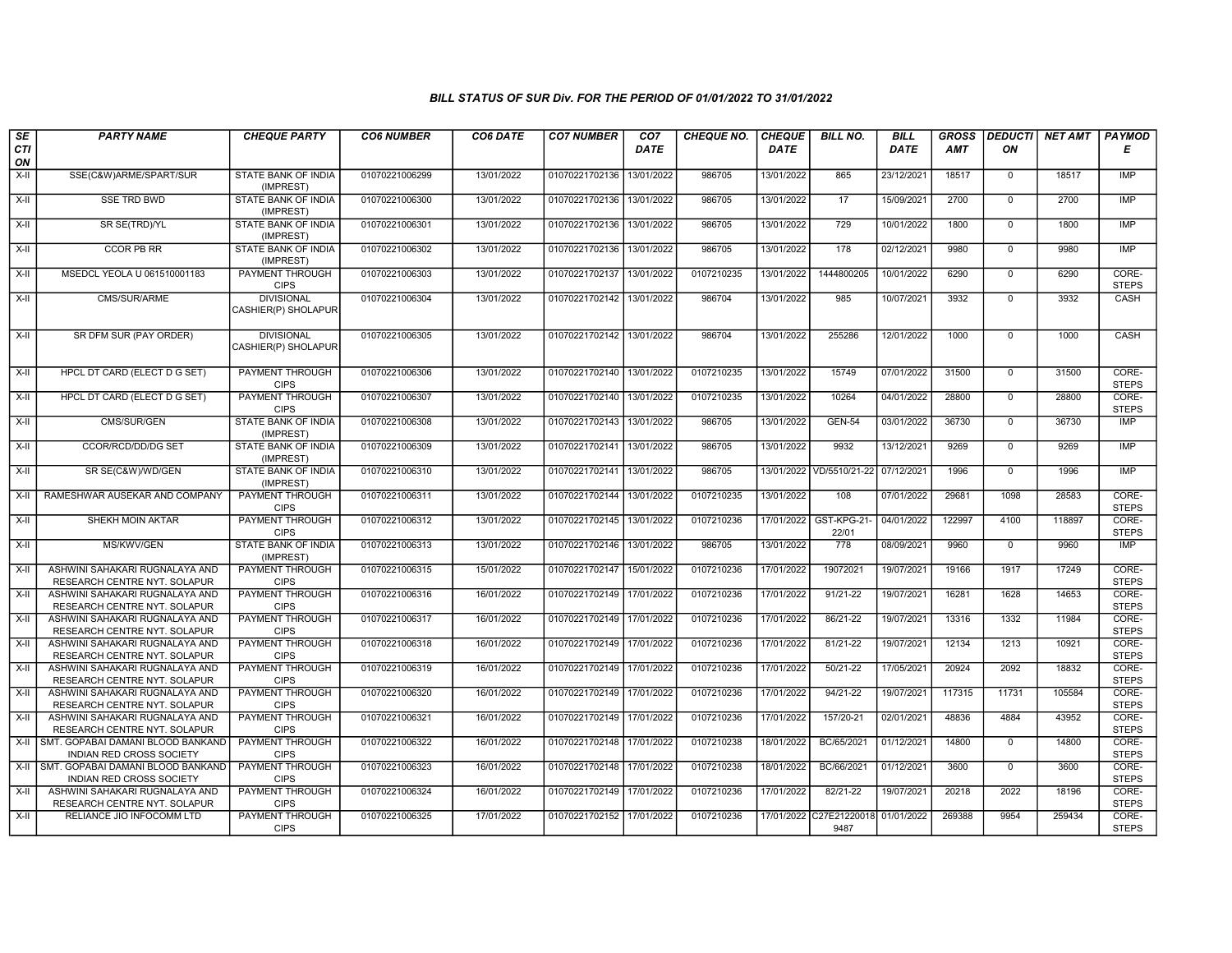| SE        | <b>PARTY NAME</b>                                                     | <b>CHEQUE PARTY</b>                      | <b>CO6 NUMBER</b> | CO6 DATE   | <b>CO7 NUMBER</b>         | CO7         | <b>CHEQUE NO.</b> | <b>CHEQUE</b> | <b>BILL NO.</b>      | <b>BILL</b> | <b>GROSS</b> | <b>DEDUCTI</b> | <b>NET AMT</b> | <b>PAYMOD</b>         |
|-----------|-----------------------------------------------------------------------|------------------------------------------|-------------------|------------|---------------------------|-------------|-------------------|---------------|----------------------|-------------|--------------|----------------|----------------|-----------------------|
| CTI<br>ON |                                                                       |                                          |                   |            |                           | <b>DATE</b> |                   | <b>DATE</b>   |                      | DATE        | AMT          | ON             |                | Е                     |
| $X-II$    | MAHARASHTRA POLLUTION CONTROL<br><b>BOARD</b>                         | <b>PAYMENT THROUGH</b><br><b>CIPS</b>    | 01070221006326    | 17/01/2022 | 01070221702153            | 17/01/2022  | 0107210236        | 17/01/2022    | 770695               | 11/01/2022  | 15000        | $\mathbf 0$    | 15000          | CORE-<br><b>STEPS</b> |
| $X-H$     | <b>DEN/S/SUR</b>                                                      | <b>STATE BANK OF INDIA</b><br>(IMPREST)  | 01070221006328    | 17/01/2022 | 01070221702153 17/01/2022 |             | 986707            | 17/01/2022    | 201                  | 14/12/2021  | 2920         | $\overline{0}$ | 2920           | IMP                   |
| X-II      | ASHWINI SAHAKARI RUGNALAYA AND<br>RESEARCH CENTRE NYT. SOLAPUR        | PAYMENT THROUGH<br><b>CIPS</b>           | 01070221006329    | 17/01/2022 | 01070221702154 17/01/2022 |             | 0107210238        | 18/01/2022    | 371/20-21            | 26/04/2021  | 33527        | 3353           | 30174          | CORE-<br><b>STEPS</b> |
| X-II      | SR DSTE(M)/SUR                                                        | STATE BANK OF INDIA<br>(IMPREST)         | 01070221006330    | 17/01/2022 | 01070221702153            | 17/01/2022  | 986707            | 17/01/2022    | 035                  | 01/12/2021  | 13428        | $\mathbf{0}$   | 13428          | IMP                   |
| $X-H$     | ASHWINI SAHAKARI RUGNALAYA AND<br><b>RESEARCH CENTRE NYT. SOLAPUR</b> | <b>PAYMENT THROUGH</b><br><b>CIPS</b>    | 01070221006331    | 17/01/2022 | 01070221702154 17/01/2022 |             | 0107210238        | 18/01/2022    | 388/20-21            | 26/04/2021  | 125275       | 12528          | 112747         | CORE-<br><b>STEPS</b> |
| $X-H$     | ASHWINI SAHAKARI RUGNALAYA AND<br>RESEARCH CENTRE NYT. SOLAPUR        | <b>PAYMENT THROUGH</b><br><b>CIPS</b>    | 01070221006332    | 17/01/2022 | 01070221702154 17/01/2022 |             | 0107210238        | 18/01/2022    | 375/20-21            | 26/04/2021  | 15471        | 1547           | 13924          | CORE-<br><b>STEPS</b> |
| X-II      | ASHWINI SAHAKARI RUGNALAYA AND<br>RESEARCH CENTRE NYT. SOLAPUR        | PAYMENT THROUGH<br><b>CIPS</b>           | 01070221006333    | 17/01/2022 | 01070221702154            | 17/01/2022  | 0107210238        | 18/01/2022    | 387/20-21            | 26/04/2021  | 36696        | 3670           | 33026          | CORE-<br><b>STEPS</b> |
| $X-II$    | ASHWINI SAHAKARI RUGNALAYA AND<br>RESEARCH CENTRE NYT. SOLAPUR        | PAYMENT THROUGH<br><b>CIPS</b>           | 01070221006334    | 17/01/2022 | 01070221702154 17/01/2022 |             | 0107210238        | 18/01/2022    | 277/20-21            | 11/02/2021  | 19545        | 1955           | 17590          | CORE-<br><b>STEPS</b> |
| $X-H$     | <b>JAYDEEP ENTERPRISES</b>                                            | <b>PAYMENT THROUGH</b><br><b>CIPS</b>    | 01070221006335    | 17/01/2022 | 01070221702150 17/01/2022 |             | 0107210236        | 17/01/2022    | GEM/C/2021-<br>22/15 | 13/01/2022  | 45796        | 1394           | 44402          | CORE-<br><b>STEPS</b> |
| $X-H$     | ASHWINI SAHAKARI RUGNALAYA AND<br>RESEARCH CENTRE NYT. SOLAPUR        | <b>PAYMENT THROUGH</b><br><b>CIPS</b>    | 01070221006336    | 17/01/2022 | 01070221702154            | 17/01/2022  | 0107210238        | 18/01/2022    | 381/20-21            | 26/04/2021  | 33646        | 3365           | 30281          | CORE-<br><b>STEPS</b> |
| X-II      | ASHWINI SAHAKARI RUGNALAYA AND<br>RESEARCH CENTRE NYT. SOLAPUR        | PAYMENT THROUGH<br><b>CIPS</b>           | 01070221006337    | 17/01/2022 | 01070221702154            | 17/01/2022  | 0107210238        | 18/01/2022    | 372/20-21            | 26/04/2021  | 46024        | 4602           | 41422          | CORE-<br><b>STEPS</b> |
| $X-II$    | ASHWINI SAHAKARI RUGNALAYA AND<br>RESEARCH CENTRE NYT. SOLAPUR        | <b>PAYMENT THROUGH</b><br><b>CIPS</b>    | 01070221006338    | 17/01/2022 | 01070221702154            | 17/01/2022  | 0107210238        | 18/01/2022    | 278/20-21            | 11/02/2021  | 78116        | 7812           | 70304          | CORE-<br><b>STEPS</b> |
| $X-H$     | CMS/SUR/GEN                                                           | <b>STATE BANK OF INDIA</b><br>(IMPREST)  | 01070221006339    | 17/01/2022 | 01070221702153 17/01/2022 |             | 986707            | 17/01/2022    | MED-67               | 10/01/2022  | 26004        | $\mathbf 0$    | 26004          | IMP                   |
| $X-II$    | ASHWINI SAHAKARI RUGNALAYA AND<br>RESEARCH CENTRE NYT. SOLAPUR        | <b>PAYMENT THROUGH</b><br><b>CIPS</b>    | 01070221006340    | 17/01/2022 | 01070221702154 17/01/2022 |             | 0107210238        | 18/01/2022    | 377/20-21            | 26/04/2021  | 69314        | 6931           | 62383          | CORE-<br><b>STEPS</b> |
| $X-II$    | ASHWINI SAHAKARI RUGNALAYA AND<br>RESEARCH CENTRE NYT. SOLAPUR        | PAYMENT THROUGH<br><b>CIPS</b>           | 01070221006341    | 17/01/2022 | 01070221702154            | 17/01/2022  | 0107210238        | 18/01/2022    | 376/20-21            | 26/04/2021  | 11209        | 1121           | 10088          | CORE-<br><b>STEPS</b> |
| $X-II$    | ASHWINI SAHAKARI RUGNALAYA AND<br>RESEARCH CENTRE NYT. SOLAPUR        | <b>PAYMENT THROUGH</b><br><b>CIPS</b>    | 01070221006342    | 17/01/2022 | 01070221702154            | 17/01/2022  | 0107210238        | 18/01/2022    | 374/20-21            | 26/04/2021  | 37805        | 3781           | 34024          | CORE-<br><b>STEPS</b> |
| $X-H$     | ASHWINI SAHAKARI RUGNALAYA AND<br>RESEARCH CENTRE NYT. SOLAPUR        | PAYMENT THROUGH<br><b>CIPS</b>           | 01070221006343    | 17/01/2022 | 01070221702154 17/01/2022 |             | 0107210238        | 18/01/2022    | 347/20-21            | 26/04/2021  | 28901        | 2890           | 26011          | CORE-<br><b>STEPS</b> |
| X-II      | SR SE(C&W)/SUR                                                        | <b>STATE BANK OF INDIA</b><br>(IMPREST)  | 01070221006344    | 17/01/2022 | 01070221702151 17/01/2022 |             | 986707            | 17/01/2022    | 733                  | 20/11/2021  | 1640         | $\mathbf{0}$   | 1640           | <b>IMP</b>            |
| $X-II$    | SR SE(C&W)/SUR                                                        | STATE BANK OF INDIA<br>(IMPREST)         | 01070221006345    | 17/01/2022 | 01070221702151            | 17/01/2022  | 986707            | 17/01/2022    | 1941                 | 27/12/2021  | 3000         | $\mathbf 0$    | 3000           | IMP                   |
| X-II      | SR SE(SIG/M)/GR                                                       | <b>DIVISIONAL</b><br>CASHIER(P) SHOLAPUR | 01070221006346    | 17/01/2022 | 01070221702153 17/01/2022 |             | 986706            | 17/01/2022    | 2214                 | 11/10/2021  | 2000         | $\overline{0}$ | 2000           | CASH                  |
| $X-H$     | SSE(C&W)SUR/COACHING                                                  | <b>STATE BANK OF INDIA</b><br>(IMPREST)  | 01070221006347    | 17/01/2022 | 01070221702151 17/01/2022 |             | 986707            | 17/01/2022    | 419                  | 27/12/2021  | 23200        | $\mathbf{0}$   | 23200          | <b>IMP</b>            |
| X-II      | SR DME SUR                                                            | STATE BANK OF INDIA<br>(IMPREST)         | 01070221006348    | 17/01/2022 | 01070221702151            | 17/01/2022  | 986707            | 17/01/2022    | $C-270$              | 28/12/2022  | 3500         | $\mathbf 0$    | 3500           | <b>IMP</b>            |
| X-II      | MS/DD/GEN                                                             | STATE BANK OF INDIA<br>(IMPREST)         | 01070221006349    | 17/01/2022 | 01070221702153 17/01/2022 |             | 986707            | 17/01/2022    | ARME/1               | 11/01/2022  | 4217         | $\overline{0}$ | 4217           | <b>IMP</b>            |
| $X-H$     | SSE(TL/AC)/SUR                                                        | <b>STATE BANK OF INDIA</b><br>(IMPREST)  | 01070221006350    | 17/01/2022 | 01070221702153 17/01/2022 |             | 986707            | 17/01/2022    | 69                   | 05/01/2022  | 3600         | $\overline{0}$ | 3600           | IMP                   |
| X-II      | SSE (E/M)/DD                                                          | STATE BANK OF INDIA<br>(IMPREST)         | 01070221006351    | 17/01/2022 | 01070221702153 17/01/2022 |             | 986707            | 17/01/2022    | 117                  | 31/12/2021  | 1800         | $\mathbf 0$    | 1800           | <b>IMP</b>            |
| X-II      | SSE(ELECT/M)/WD                                                       | STATE BANK OF INDIA<br>(IMPREST)         | 01070221006352    | 17/01/2022 | 01070221702153 17/01/2022 |             | 986707            | 17/01/2022    | 08                   | 04/01/2022  | 8854         | $\Omega$       | 8854           | <b>IMP</b>            |
| $X-II$    | YOJNA ELECTRICALS                                                     | PAYMENT THROUGH<br><b>CIPS</b>           | 01070221006353    | 17/01/2022 | 01070221702157 18/01/2022 |             | 0107210238        | 18/01/2022    | 07                   | 20/10/2021  | 11200        | $\overline{0}$ | 11200          | CORE-<br><b>STEPS</b> |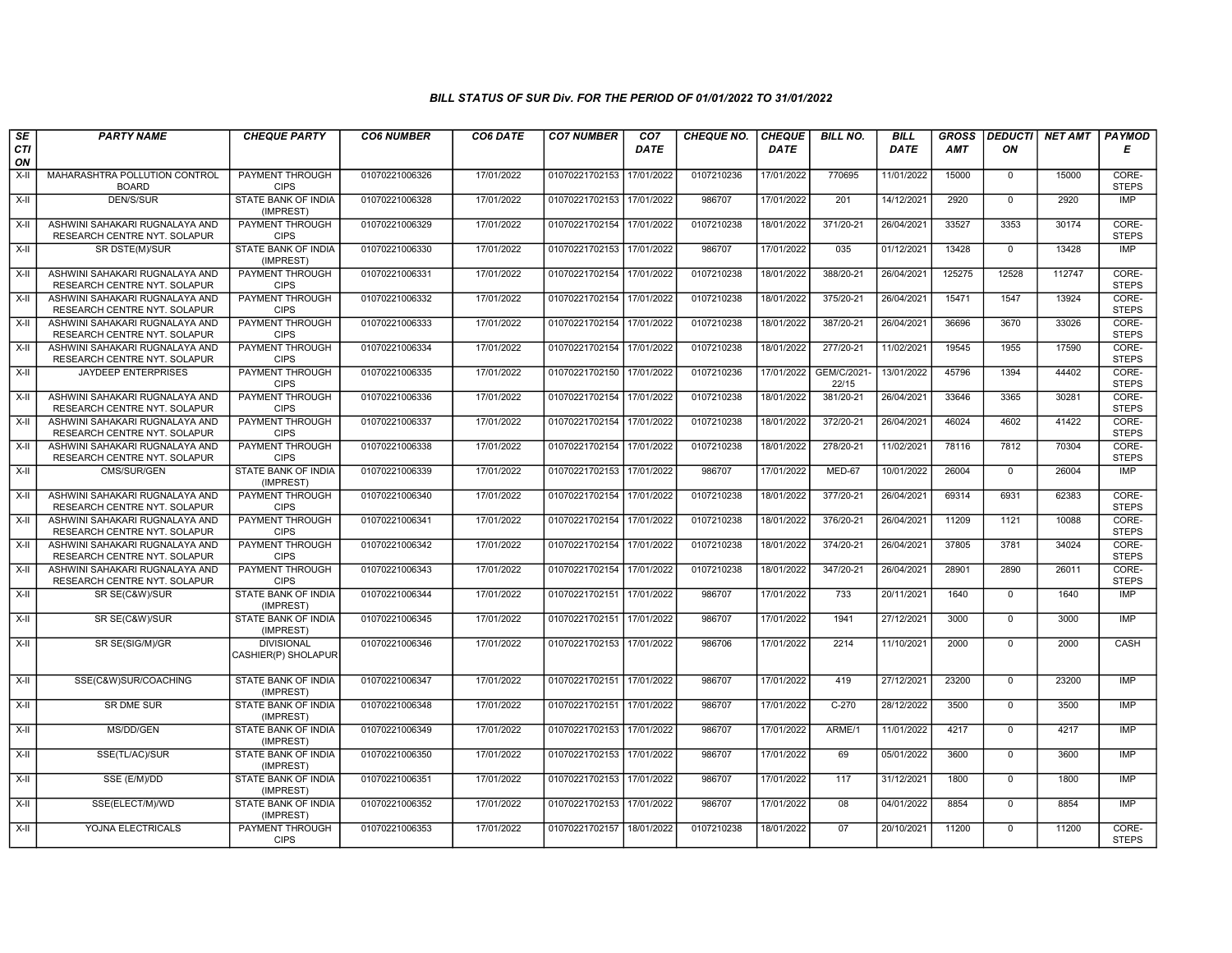| SE        | <b>PARTY NAME</b>                                              | <b>CHEQUE PARTY</b>                      | <b>CO6 NUMBER</b> | CO6 DATE   | <b>CO7 NUMBER</b>         | CO <sub>7</sub> | <b>CHEQUE NO.</b> | <b>CHEQUE</b> | <b>BILL NO.</b>    | <b>BILL</b> | <b>GROSS</b> | <b>DEDUCTI</b> | <b>NET AMT</b> | <b>PAYMOD</b>                |
|-----------|----------------------------------------------------------------|------------------------------------------|-------------------|------------|---------------------------|-----------------|-------------------|---------------|--------------------|-------------|--------------|----------------|----------------|------------------------------|
| CTI<br>ON |                                                                |                                          |                   |            |                           | <b>DATE</b>     |                   | <b>DATE</b>   |                    | <b>DATE</b> | AMT          | ON             |                | E                            |
| $X-H$     | <b>TAHASILDAR INDAPUR</b>                                      | <b>TAHASILDAR INDAPUR</b>                | 01070221006354    | 18/01/2022 | 01070221702163            | 18/01/2022      | 986710            | 18/01/2022    | 271693             | 04/01/2022  | 726945       | $\Omega$       | 726945         | <b>BANK</b><br>CHEQUE        |
| $X-H$     | SSE/(ELECT/MAINT)/SUR                                          | <b>STATE BANK OF INDIA</b><br>(IMPREST)  | 01070221006355    | 18/01/2022 | 01070221702157            | 18/01/2022      | 986713            | 18/01/2022    | 23                 | 07/01/2022  | 18000        | $\mathbf 0$    | 18000          | <b>IMP</b>                   |
| X-II      | TAHASILDAR SHRIRAMPUR                                          | TAHASILDAR<br><b>SHRIRAMPUR</b>          | 01070221006356    | 18/01/2022 | 01070221702163            | 18/01/2022      | 986711            | 18/01/2022    | 271692             | 04/01/2022  | 688040       | $\mathbf{0}$   | 688040         | <b>BANK</b><br><b>CHEQUE</b> |
| $X-H$     | M/S PINNACLE ENGINEERING SOLUTIONS<br><b>INDIA PVT LTD</b>     | PAYMENT THROUGH<br><b>CIPS</b>           | 01070221006357    | 18/01/2022 | 01070221702164 18/01/2022 |                 | 0107210238        | 18/01/2022    | 278657             | 02/11/2021  | 64900        | $\mathbf{0}$   | 64900          | CORE-<br><b>STEPS</b>        |
| X-II      | SSE(SIG/M)/DD/GEN                                              | <b>DIVISIONAL</b><br>CASHIER(P) SHOLAPUR | 01070221006358    | 18/01/2022 | 01070221702157            | 18/01/2022      | 986712            | 18/01/2022    | 54                 | 01/11/2021  | 2500         | $\Omega$       | 2500           | CASH                         |
| $X-II$    | <b>DEN/S/SUR</b>                                               | STATE BANK OF INDIA<br>(IMPREST)         | 01070221006359    | 18/01/2022 | 01070221702157            | 18/01/2022      | 986713            | 18/01/2022    | 202                | 15/12/2021  | 2900         | $\Omega$       | 2900           | <b>IMP</b>                   |
| $X-H$     | <b>JAYDEEP ENTERPRISES</b>                                     | <b>PAYMENT THROUGH</b><br><b>CIPS</b>    | 01070221006360    | 18/01/2022 | 01070221702155 18/01/2022 |                 | 0107210238        | 18/01/2022    | CUB/2021/14        | 17/01/2022  | 29200        | 1008           | 28192          | CORE-<br><b>STEPS</b>        |
| $X-II$    | K. P. POWER ELECTRICAL CONTRACTOR                              | <b>PAYMENT THROUGH</b><br><b>CIPS</b>    | 01070221006361    | 18/01/2022 | 01070221702164 18/01/2022 |                 | 0107210238        | 18/01/2022    | 252846             | 10/01/2022  | 31000        | $\mathbf 0$    | 31000          | CORE-<br><b>STEPS</b>        |
| X-II      | MSEDCL SOLAPUR R II 331560897894                               | PAYMENT THROUGH<br><b>CIPS</b>           | 01070221006362    | 18/01/2022 | 01070221702156            | 18/01/2022      | 0107210238        | 18/01/2022    | 1443692574         | 10/01/2022  | 32610        | $\Omega$       | 32610          | CORE-<br><b>STEPS</b>        |
| X-II      | MSEDCL MOHOL 345370063181                                      | PAYMENT THROUGH<br><b>CIPS</b>           | 01070221006363    | 18/01/2022 | 01070221702156            | 18/01/2022      | 0107210238        | 18/01/2022    | 1443701776         | 10/01/2022  | 13080        | $\mathbf 0$    | 13080          | CORE-<br><b>STEPS</b>        |
| $X-H$     | MSEDCL AKKALKOT 335270260693                                   | <b>PAYMENT THROUGH</b><br><b>CIPS</b>    | 01070221006364    | 18/01/2022 | 01070221702156            | 18/01/2022      | 0107210238        | 18/01/2022    | 1443696877         | 10/01/2020  | 28170        | $\overline{0}$ | 28170          | CORE-<br><b>STEPS</b>        |
|           | X-II M/S UDHAS NATH BABA SERICES PVT LTD                       | <b>PAYMENT THROUGH</b><br><b>CIPS</b>    | 01070221006365    | 18/01/2022 | 01070221702164            | 18/01/2022      | 0107210238        | 18/01/2022    | 222542             | 14/12/2021  | 36102        | $\mathbf 0$    | 36102          | CORE-<br><b>STEPS</b>        |
| X-II      | CCOR/DD/LOBBY                                                  | STATE BANK OF INDIA<br>(IMPREST)         | 01070221006366    | 18/01/2022 | 01070221702158            | 18/01/2022      | 986713            | 18/01/2022    | 3111               | 19/12/2021  | 4994         | $\Omega$       | 4994           | <b>IMP</b>                   |
| X-II      | CCOR/DD/LOBBY                                                  | STATE BANK OF INDIA<br>(IMPREST)         | 01070221006367    | 18/01/2022 | 01070221702158            | 18/01/2022      | 986713            | 18/01/2022    | 679                | 14/12/2021  | 9960         | $\overline{0}$ | 9960           | <b>IMP</b>                   |
| X-II      | SR SE(C&W)/PVR                                                 | STATE BANK OF INDIA<br>(IMPREST)         | 01070221006368    | 18/01/2022 | 01070221702158            | 18/01/2022      | 986713            | 18/01/2022    | 13350              | 06/12/2021  | 4702         | $\mathbf{0}$   | 4702           | <b>IMP</b>                   |
| X-II      | <b>SR DME SUR</b>                                              | STATE BANK OF INDIA<br>(IMPREST)         | 01070221006369    | 18/01/2022 | 01070221702158            | 18/01/2022      | 986713            | 18/01/2022    | 3072               | 29/12/2021  | 5000         | $\mathbf{0}$   | 5000           | <b>IMP</b>                   |
| X-II      | SR SE(C&W)/SUR                                                 | <b>STATE BANK OF INDIA</b><br>(IMPREST)  | 01070221006370    | 18/01/2022 | 01070221702158            | 18/01/2022      | 986713            | 18/01/2022    | 01190              | 02/12/2021  | 1960         | $\mathbf 0$    | 1960           | <b>IMP</b>                   |
| X-II      | SR SE(C&W)/WD/ART                                              | STATE BANK OF INDIA<br>(IMPREST)         | 01070221006371    | 18/01/2022 | 01070221702158            | 18/01/2022      | 986713            | 18/01/2022    | 305970561970<br>92 | 15/12/2021  | 17553        | $\mathbf 0$    | 17553          | <b>IMP</b>                   |
| $X-II$    | ASHWINI SAHAKARI RUGNALAYA AND<br>RESEARCH CENTRE NYT. SOLAPUR | PAYMENT THROUGH<br><b>CIPS</b>           | 01070221006372    | 18/01/2022 | 01070221702161            | 18/01/2022      | 0107210238        | 18/01/2022    | 23/20-21           | 12/03/2021  | 47583        | 4758           | 42825          | CORE-<br><b>STEPS</b>        |
| $X-H$     | ASHWINI SAHAKARI RUGNALAYA AND<br>RESEARCH CENTRE NYT. SOLAPUR | <b>PAYMENT THROUGH</b><br><b>CIPS</b>    | 01070221006373    | 18/01/2022 | 01070221702160            | 18/01/2022      | 0107210238        | 18/01/2022    | 96/21-22           | 22/08/2021  | 14915        | 1492           | 13423          | CORE-<br><b>STEPS</b>        |
| $X-H$     | ASHWINI SAHAKARI RUGNALAYA AND<br>RESEARCH CENTRE NYT. SOLAPUR | <b>PAYMENT THROUGH</b><br><b>CIPS</b>    | 01070221006374    | 18/01/2022 | 01070221702160            | 18/01/2022      | 0107210238        | 18/01/2022    | 47/21-21           | 17/05/2021  | 15206        | 1521           | 13685          | CORE-<br><b>STEPS</b>        |
| $X-II$    | ASHWINI SAHAKARI RUGNALAYA AND<br>RESEARCH CENTRE NYT. SOLAPUR | PAYMENT THROUGH<br><b>CIPS</b>           | 01070221006375    | 18/01/2022 | 01070221702160            | 18/01/2022      | 0107210238        | 18/01/2022    | 97/21-22           | 22/08/2021  | 15404        | 1540           | 13864          | CORE-<br><b>STEPS</b>        |
| X-II      | ASHWINI SAHAKARI RUGNALAYA AND<br>RESEARCH CENTRE NYT. SOLAPUR | PAYMENT THROUGH<br><b>CIPS</b>           | 01070221006376    | 18/01/2022 | 01070221702160            | 18/01/2022      | 0107210238        | 18/01/2022    | 95/21-22           | 22/08/2021  | 17693        | 1769           | 15924          | CORE-<br><b>STEPS</b>        |
| $X-H$     | ASHWINI SAHAKARI RUGNALAYA AND<br>RESEARCH CENTRE NYT. SOLAPUR | <b>PAYMENT THROUGH</b><br><b>CIPS</b>    | 01070221006377    | 18/01/2022 | 01070221702160            | 18/01/2022      | 0107210238        | 18/01/2022    | $64/21-22$         | 17/05/2021  | 16139        | 1614           | 14525          | CORE-<br><b>STEPS</b>        |
| X-II      | SSE/P WAY/S/DD                                                 | STATE BANK OF INDIA<br>(IMPREST)         | 01070221006378    | 18/01/2022 | 01070221702166 18/01/2022 |                 | 986713            | 18/01/2022    | 2691               | 05/11/2021  | 9288         | $\mathbf{0}$   | 9288           | <b>IMP</b>                   |
| X-II      | <b>SSE/P WAY/JH</b>                                            | STATE BANK OF INDIA<br>(IMPREST)         | 01070221006379    | 18/01/2022 | 01070221702166 18/01/2022 |                 | 986713            | 18/01/2022    | 527                | 02/11/2021  | 6861         | $\mathbf 0$    | 6861           | <b>IMP</b>                   |
| $X-II$    | SSE/P WAY/YL                                                   | STATE BANK OF INDIA<br>(IMPREST)         | 01070221006380    | 18/01/2022 | 01070221702166 18/01/2022 |                 | 986713            | 18/01/2022    | 48935              | 28/11/2021  | 9998         | $\mathbf 0$    | 9998           | <b>IMP</b>                   |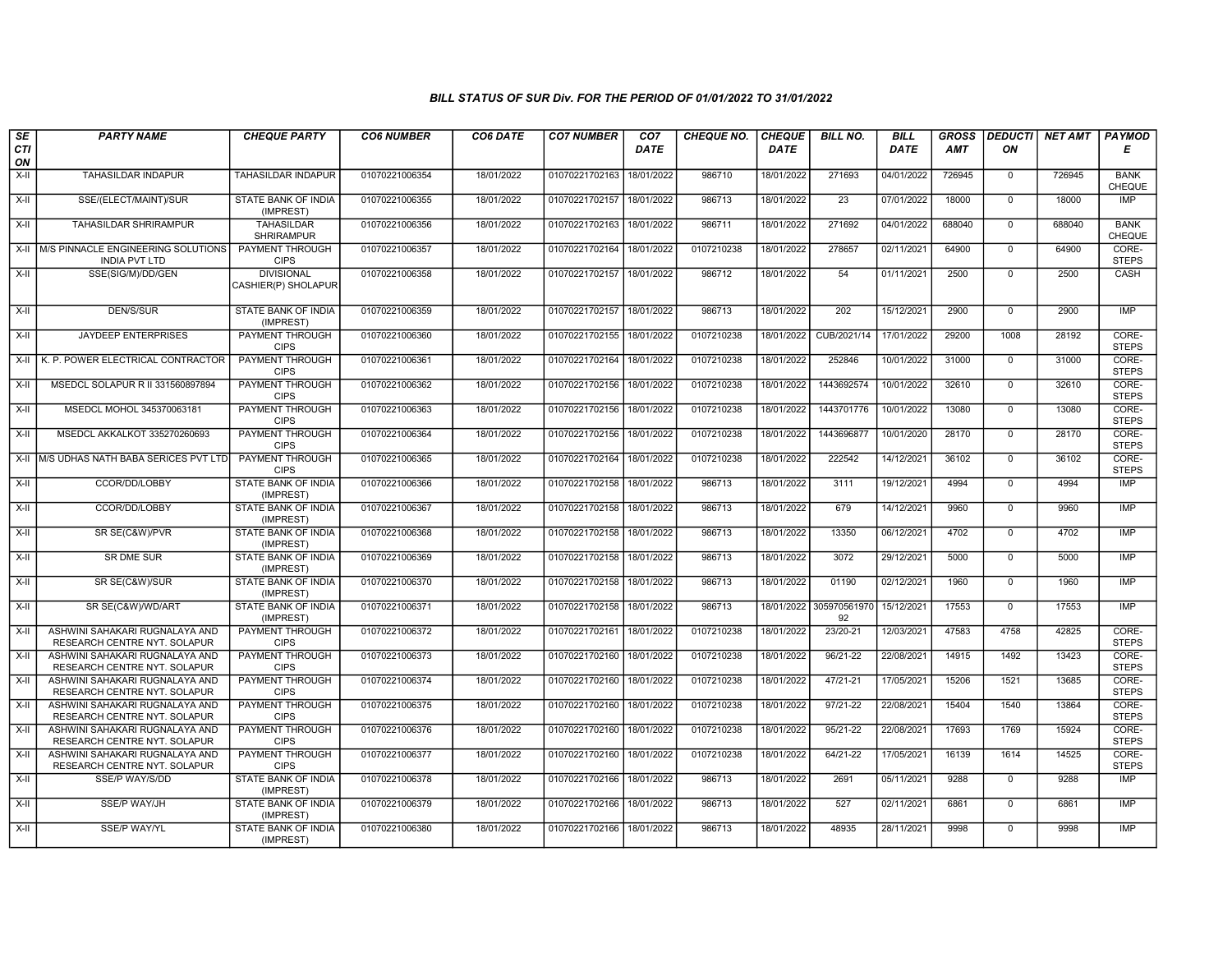| SE        | <b>PARTY NAME</b>                | <b>CHEQUE PARTY</b>                      | <b>CO6 NUMBER</b> | CO6 DATE   | <b>CO7 NUMBER</b>         | CO7         | <b>CHEQUE NO.</b> | <b>CHEQUE</b> | <b>BILL NO.</b> | <b>BILL</b> | <b>GROSS</b> | <b>DEDUCTI</b> | <b>NET AMT</b> | PAYMOD                |
|-----------|----------------------------------|------------------------------------------|-------------------|------------|---------------------------|-------------|-------------------|---------------|-----------------|-------------|--------------|----------------|----------------|-----------------------|
| CTI<br>ON |                                  |                                          |                   |            |                           | <b>DATE</b> |                   | <b>DATE</b>   |                 | DATE        | <b>AMT</b>   | ON             |                | Е                     |
| $X-H$     | SSE/P WAY/ANG                    | <b>STATE BANK OF INDIA</b><br>(IMPREST)  | 01070221006381    | 18/01/2022 | 01070221702166            | 18/01/2022  | 986713            | 18/01/2022    | 1361            | 18/10/2021  | 10315        | $\mathbf 0$    | 10315          | IMP                   |
| $X-H$     | <b>SSE/P WAY/GR</b>              | <b>STATE BANK OF INDIA</b><br>(IMPREST)  | 01070221006382    | 18/01/2022 | 01070221702166            | 18/01/2022  | 986713            | 18/01/2022    | 517             | 14/12/2021  | 7893         | $\mathbf 0$    | 7893           | <b>IMP</b>            |
| X-II      | <b>HPCL DT CARD</b>              | PAYMENT THROUGH<br><b>CIPS</b>           | 01070221006383    | 18/01/2022 | 01070221702162            | 18/01/2022  | 0107210238        | 18/01/2022    | 21588           | 02/01/2022  | 1787538      | $\mathbf 0$    | 1787538        | CORE-<br><b>STEPS</b> |
| $X-II$    | DIGAMBAR KUNDLIK JADHAV          | <b>PAYMENT THROUGH</b><br><b>CIPS</b>    | 01070221006384    | 18/01/2022 | 01070221702165            | 18/01/2022  | 0107210238        | 18/01/2022    | $\sim$          | 01/01/2022  | 455          | $\mathbf 0$    | 455            | CORE-<br><b>STEPS</b> |
| $X-H$     | IPF/RPF/CIB/SUR MH13 DK 6578     | <b>DIVISIONAL</b><br>CASHIER(P) SHOLAPUR | 01070221006385    | 18/01/2022 | 01070221702165 18/01/2022 |             | 986712            | 18/01/2022    | 2195            | 03/10/2021  | 2500         | $\mathsf{O}$   | 2500           | CASH                  |
| $X-H$     | <b>IPF/RPF/PS</b>                | <b>DIVISIONAL</b><br>CASHIER(P) SHOLAPUR | 01070221006386    | 18/01/2022 | 01070221702165            | 18/01/2022  | 986712            | 18/01/2022    | 089             | 20/12/2021  | 300          | $\overline{0}$ | 300            | CASH                  |
| $X-II$    | <b>IPF ANG</b>                   | <b>DIVISIONAL</b><br>CASHIER(P) SHOLAPUR | 01070221006387    | 18/01/2022 | 01070221702165            | 18/01/2022  | 986712            | 18/01/2022    | 121/2021        | 02/11/2021  | 8880         | $\mathbf 0$    | 8880           | CASH                  |
| $X-H$     | <b>IPF ANG</b>                   | <b>DIVISIONAL</b><br>CASHIER(P) SHOLAPUR | 01070221006388    | 18/01/2022 | 01070221702165 18/01/2022 |             | 986712            | 18/01/2022    | 109/2021        | 02/10/2021  | 8880         | $\mathbf 0$    | 8880           | CASH                  |
| $X-H$     | <b>IPF/DI/SUR</b>                | STATE BANK OF INDIA<br>(IMPREST)         | 01070221006389    | 18/01/2022 | 01070221702168 18/01/2022 |             | 986715            | 19/01/2022    | 028             | 13/01/2022  | 500          | $\overline{0}$ | 500            | IMP                   |
| X-II      | <b>SAI ADVERTISERS</b>           | <b>PAYMENT THROUGH</b><br><b>CIPS</b>    | 01070221006390    | 18/01/2022 | 01070221702167            | 18/01/2022  | 0107210238        | 18/01/2022    | 30550           | 23/12/2021  | 4071         | $\mathbf 0$    | 4071           | CORE-<br><b>STEPS</b> |
| X-II      | SAI ADVERTISERS                  | <b>PAYMENT THROUGH</b><br><b>CIPS</b>    | 01070221006391    | 18/01/2022 | 01070221702167            | 18/01/2022  | 0107210238        | 18/01/2022    | 30552           | 23/12/2021  | 4181         | $\mathbf 0$    | 4181           | CORE-<br><b>STEPS</b> |
| $X-H$     | MSEDCL SOLAPUR R II 331560020305 | <b>PAYMENT THROUGH</b><br><b>CIPS</b>    | 01070221006392    | 18/01/2022 | 01070221702175            | 19/01/2022  | 0107210239        | 19/01/2022    | 1443692547      | 10/01/2022  | 620          | $\mathbf 0$    | 620            | CORE-<br><b>STEPS</b> |
| $X-II$    | MSEDCL SOLAPUR R II 332060000819 | PAYMENT THROUGH<br><b>CIPS</b>           | 01070221006393    | 18/01/2022 | 01070221702175            | 19/01/2022  | 0107210239        | 19/01/2022    | 1442463572      | 08/01/2022  | 9210         | $\Omega$       | 9210           | CORE-<br><b>STEPS</b> |
| X-II      | <b>IPF ANG</b>                   | <b>DIVISIONAL</b><br>CASHIER(P) SHOLAPUR | 01070221006394    | 18/01/2022 | 01070221702168            | 18/01/2022  | 986714            | 19/01/2022    | 133/2021        | 02/12/2021  | 8880         | $\mathsf{O}$   | 8880           | CASH                  |
| X-II      | STATION MANAGER DAUND            | <b>DIVISIONAL</b><br>CASHIER(P) SHOLAPUR | 01070221006395    | 18/01/2022 | 01070221702169            | 18/01/2022  | 986714            | 19/01/2022    | 2824            | 15/10/2021  | 15669        | $\mathbf 0$    | 15669          | CASH                  |
| X-II      | STATION MANAGER KURDUWADI        | STATE BANK OF INDIA<br>(IMPREST)         | 01070221006396    | 18/01/2022 | 01070221702169 18/01/2022 |             | 986715            | 19/01/2022    | 2193            | 05/08/2021  | 24874        | 0              | 24874          | IMP                   |
| X-II      | <b>STATION MANAGER SOLAPUR</b>   | STATE BANK OF INDIA<br>(IMPREST)         | 01070221006397    | 18/01/2022 | 01070221702169            | 18/01/2022  | 986715            | 19/01/2022    | 625             | 14/12/2021  | 24660        | $\mathbf 0$    | 24660          | <b>IMP</b>            |
| $X-II$    | <b>STATION MANAGER HOTGI</b>     | <b>STATE BANK OF INDIA</b><br>(IMPREST)  | 01070221006398    | 18/01/2022 | 01070221702169            | 18/01/2022  | 986715            | 19/01/2022    | 054             | 07/06/2021  | 17494        | $\mathbf 0$    | 17494          | <b>IMP</b>            |
| X-II      | STATION MANAGER WADI             | STATE BANK OF INDIA<br>(IMPREST)         | 01070221006399    | 18/01/2022 | 01070221702169            | 18/01/2022  | 986715            | 19/01/2022    | 3533            | 29/05/2021  | 19532        | $\mathbf 0$    | 19532          | IMP                   |
| $X-H$     | <b>STATION MANAGER KULALI</b>    | <b>STATE BANK OF INDIA</b><br>(IMPREST)  | 01070221006400    | 18/01/2022 | 01070221702169            | 18/01/2022  | 986715            | 19/01/2022    | 519             | 19/10/2021  | 7974         | $\overline{0}$ | 7974           | <b>IMP</b>            |
| X-II      | STATION MANAGER SAVALGI          | STATE BANK OF INDIA<br>(IMPREST)         | 01070221006401    | 18/01/2022 | 01070221702169            | 18/01/2022  | 986715            | 19/01/2022    | <b>SW</b>       | 04/10/2021  | 9949         | $\mathbf 0$    | 9949           | <b>IMP</b>            |
| X-II      | MSEDCL 345290016212              | PAYMENT THROUGH<br><b>CIPS</b>           | 01070221006402    | 18/01/2022 | 01070221702175            | 19/01/2022  | 0107210239        | 19/01/2022    | 1444817143      | 11/01/2022  | 360          | $\mathbf 0$    | 360            | CORE-<br><b>STEPS</b> |
| $X-H$     | MSEDCL MOHOL 345710059125        | <b>PAYMENT THROUGH</b><br><b>CIPS</b>    | 01070221006403    | 18/01/2022 | 01070221702175            | 19/01/2022  | 0107210239        | 19/01/2022    | 1442688673      | 10/01/2022  | 610          | $\mathbf 0$    | 610            | CORE-<br><b>STEPS</b> |
| X-II      | MSEDCL MOHOL 345370696214        | PAYMENT THROUGH<br><b>CIPS</b>           | 01070221006404    | 18/01/2022 | 01070221702175 19/01/2022 |             | 0107210239        | 19/01/2022    | 1443701797      | 10/01/2022  | 450          | $\mathbf 0$    | 450            | CORE-<br><b>STEPS</b> |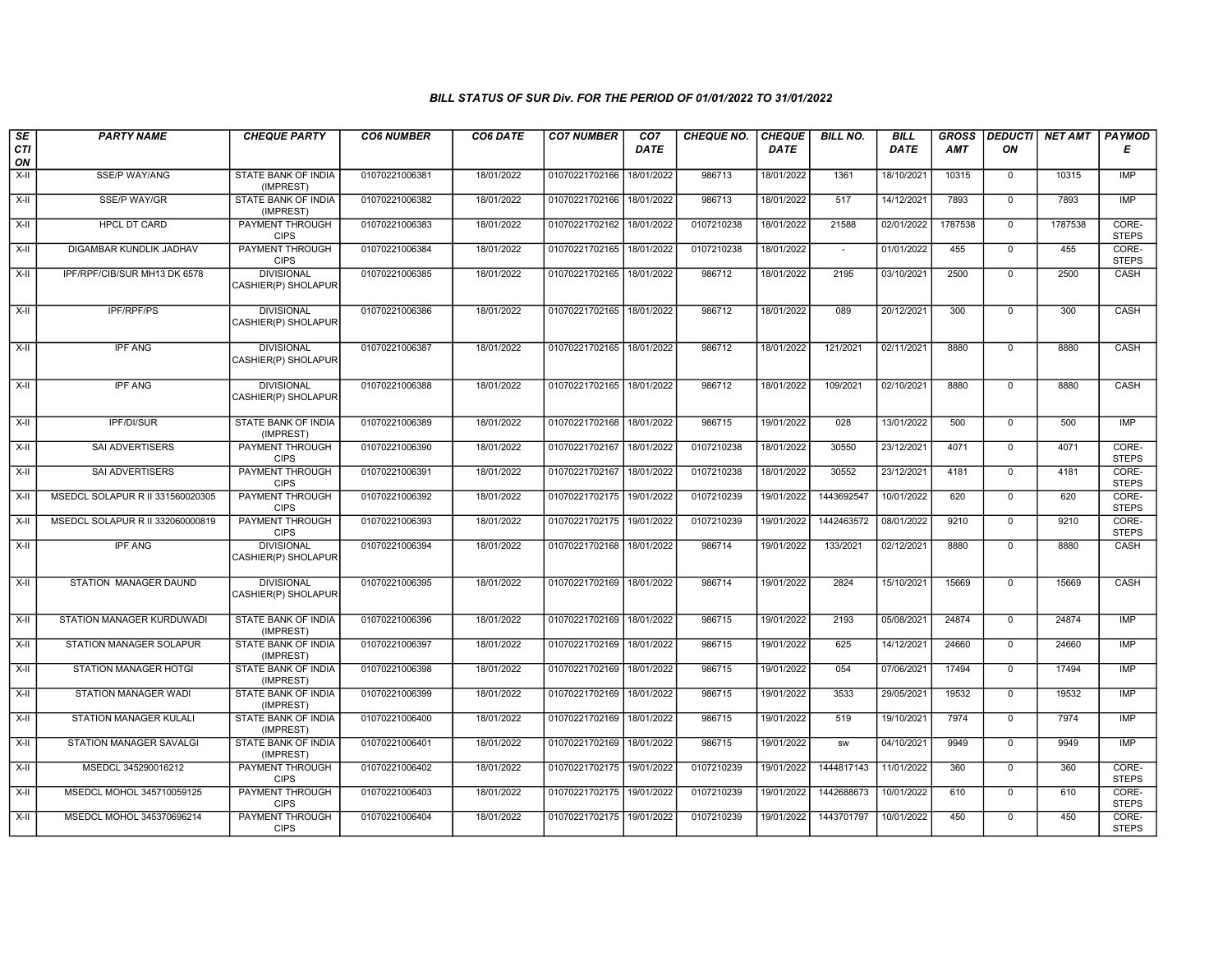| $\sqrt{SE}$ | <b>PARTY NAME</b>                           | <b>CHEQUE PARTY</b>                     | <b>CO6 NUMBER</b> | CO6 DATE   | <b>CO7 NUMBER</b>         | CO <sub>7</sub> | <b>CHEQUE NO.</b> | <b>CHEQUE</b> | <b>BILL NO.</b> | <b>BILL</b> | <b>GROSS</b> |                | <b>DEDUCTI NET AMT</b> | <b>PAYMOD</b>         |
|-------------|---------------------------------------------|-----------------------------------------|-------------------|------------|---------------------------|-----------------|-------------------|---------------|-----------------|-------------|--------------|----------------|------------------------|-----------------------|
| CTI<br>ON   |                                             |                                         |                   |            |                           | <b>DATE</b>     |                   | <b>DATE</b>   |                 | <b>DATE</b> | <b>AMT</b>   | ON             |                        | Е                     |
| $X-H$       | MSEDCL MOHOL 345060000708                   | <b>PAYMENT THROUGH</b><br><b>CIPS</b>   | 01070221006405    | 18/01/2022 | 01070221702175            | 19/01/2022      | 0107210239        | 19/01/2022    | 1444817520      | 11/01/2022  | 4580         | $\mathbf{0}$   | 4580                   | CORE-<br><b>STEPS</b> |
| X-II        | MSEDCL MOHOL 345060014644                   | <b>PAYMENT THROUGH</b><br><b>CIPS</b>   | 01070221006406    | 18/01/2022 | 01070221702175            | 19/01/2022      | 0107210239        | 19/01/2022    | 1444817483      | 11/01/2022  | 3360         | $\Omega$       | 3360                   | CORE-<br><b>STEPS</b> |
| X-II        | MSEDCL AKKALKOT 335270001698                | PAYMENT THROUGH<br><b>CIPS</b>          | 01070221006407    | 18/01/2022 | 01070221702175            | 19/01/2022      | 0107210239        | 19/01/2022    | 1444815406      | 11/01/2022  | 3930         | $\mathbf 0$    | 3930                   | CORE-<br><b>STEPS</b> |
| X-II        | MSEDCL SOLAPUR E 330240749441               | <b>PAYMENT THROUGH</b><br><b>CIPS</b>   | 01070221006408    | 18/01/2022 | 01070221702175            | 19/01/2022      | 0107210239        | 19/01/2022    | 1445325025      | 11/01/2022  | 15840        | $\mathbf{0}$   | 15840                  | CORE-<br><b>STEPS</b> |
| X-II        | MSEDCL SOLAPUR C 330241027023               | <b>PAYMENT THROUGH</b><br><b>CIPS</b>   | 01070221006409    | 18/01/2022 | 01070221702175            | 19/01/2022      | 0107210239        | 19/01/2022    | 1441752625      | 08/01/2022  | 260          | $\mathbf 0$    | 260                    | CORE-<br><b>STEPS</b> |
| X-II        | MSEDCL JATH 270320044569                    | <b>PAYMENT THROUGH</b><br><b>CIPS</b>   | 01070221006410    | 18/01/2022 | 01070221702176            | 19/01/2022      | 0107210239        | 19/01/2022    | 370             | 11/01/2022  | 370          | $\Omega$       | 370                    | CORE-<br><b>STEPS</b> |
| X-II        | MSEDCL MIRAJ R II 279380009131              | <b>PAYMENT THROUGH</b><br><b>CIPS</b>   | 01070221006411    | 18/01/2022 | 01070221702176            | 19/01/2022      | 0107210239        | 19/01/2022    | 1442524113      | 08/01/2022  | 370          | $\mathbf 0$    | 370                    | CORE-<br><b>STEPS</b> |
| X-II        | <b>GANGAMAI HOSPITAL</b>                    | <b>PAYMENT THROUGH</b><br><b>CIPS</b>   | 01070221006412    | 18/01/2022 | 01070221702170            | 18/01/2022      | 0107210239        | 19/01/2022    | ipd42           | 23/01/2021  | 1449375      | 144938         | 1304437                | CORE-<br><b>STEPS</b> |
| X-II        | MSEDCL MURUD 610710184898                   | <b>PAYMENT THROUGH</b><br><b>CIPS</b>   | 01070221006413    | 18/01/2022 | 01070221702176            | 19/01/2022      | 0107210239        | 19/01/2022    | 1442323123      | 08/01/2022  | 1530         | $\mathbf{0}$   | 1530                   | CORE-<br><b>STEPS</b> |
| X-II        | MSEDCL SOLAPUR E 330240750139               | <b>PAYMENT THROUGH</b><br><b>CIPS</b>   | 01070221006414    | 18/01/2022 | 01070221702176            | 19/01/2022      | 0107210239        | 19/01/2022    | 1445324918      | 11/01/2022  | 4670         | $\overline{0}$ | 4670                   | CORE-<br><b>STEPS</b> |
| X-II        | MSEDCL SOLAPUR C 330245760094               | <b>PAYMENT THROUGH</b><br><b>CIPS</b>   | 01070221006415    | 18/01/2022 | 01070221702176            | 19/01/2022      | 0107210239        | 19/01/2022    | 1442835686      | 10/01/2022  | 5670         | $\mathbf 0$    | 5670                   | CORE-<br><b>STEPS</b> |
| X-II        | MSEDCL MADHA 343760030214                   | PAYMENT THROUGH<br><b>CIPS</b>          | 01070221006416    | 18/01/2022 | 01070221702176            | 19/01/2022      | 0107210239        | 19/01/2022    | 1448061715      | 13/01/2022  | 8060         | $\mathbf 0$    | 8060                   | CORE-<br><b>STEPS</b> |
| $X-H$       | MSEDCL JEUR 347820031032                    | <b>PAYMENT THROUGH</b><br><b>CIPS</b>   | 01070221006417    | 18/01/2022 | 01070221702176            | 19/01/2022      | 0107210239        | 19/01/2022    | 1449119872      | 14/01/2022  | 18710        | $\Omega$       | 18710                  | CORE-<br><b>STEPS</b> |
| X-II        | MSEDCL JEUR 347820030150                    | <b>PAYMENT THROUGH</b><br><b>CIPS</b>   | 01070221006418    | 18/01/2022 | 01070221702176            | 19/01/2022      | 0107210239        | 19/01/2022    | 1449119908      | 14/01/2022  | 4080         | $\mathbf{0}$   | 4080                   | CORE-<br><b>STEPS</b> |
| X-II        | MSEDCL LATUR R 611214092963                 | PAYMENT THROUGH<br><b>CIPS</b>          | 01070221006419    | 18/01/2022 | 01070221702177            | 19/01/2022      | 0107210239        | 19/01/2022    | 1444778724      | 10/01/2022  | 65460        | $\Omega$       | 65460                  | CORE-<br><b>STEPS</b> |
| X-II        | MSEDCL AHMEDNAGAR R II                      | PAYMENT THROUGH<br><b>CIPS</b>          | 01070221006420    | 18/01/2022 | 01070221702176            | 19/01/2022      | 0107210239        | 19/01/2022    | 1447125347      | 13/01/2022  | 4290         | $\mathbf 0$    | 4290                   | CORE-<br><b>STEPS</b> |
| X-II        | MSEDCL KOPARGAON R 164770012646             | PAYMENT THROUGH<br><b>CIPS</b>          | 01070221006421    | 18/01/2022 | 01070221702176            | 19/01/2022      | 0107210239        | 19/01/2022    | 1447218001      | 13/01/2022  | 4060         | $\mathbf 0$    | 4060                   | CORE-<br><b>STEPS</b> |
| X-II        | MSEDCL BABHALESHWAR 850710137378            | <b>PAYMENT THROUGH</b><br><b>CIPS</b>   | 01070221006422    | 18/01/2022 | 01070221702178            | 19/01/2022      | 0107210239        | 19/01/2022    | 1447114617      | 13/01/2022  | 8430         | $\mathbf 0$    | 8430                   | CORE-<br><b>STEPS</b> |
| X-II        | MSEDCL RAHURI 850120086298                  | <b>PAYMENT THROUGH</b><br><b>CIPS</b>   | 01070221006423    | 18/01/2022 | 01070221702178            | 19/01/2022      | 0107210239        | 19/01/2022    | 1447115090      | 13/01/2022  | 20700        | $\mathbf 0$    | 20700                  | CORE-<br><b>STEPS</b> |
| X-II        | MSEDCL SHRIGONDA 153010005443               | PAYMENT THROUGH<br><b>CIPS</b>          | 01070221006424    | 18/01/2022 | 01070221702178            | 19/01/2022      | 0107210239        | 19/01/2022    | 1447444815      | 13/01/2022  | 4820         | $\Omega$       | 4820                   | CORE-<br><b>STEPS</b> |
| X-II        | MSEDCL JEUR 347360031195                    | <b>PAYMENT THROUGH</b><br><b>CIPS</b>   | 01070221006425    | 18/01/2022 | 01070221702178            | 19/01/2022      | 0107210239        | 19/01/2022    | 1442239035      | 08/01/2022  | 720          | $\mathbf 0$    | 720                    | CORE-<br><b>STEPS</b> |
| X-II        | MSEDCL JEUR 348100291378                    | PAYMENT THROUGH<br><b>CIPS</b>          | 01070221006426    | 18/01/2022 | 01070221702178            | 19/01/2022      | 0107210239        | 19/01/2022    | 1442238719      | 08/01/2022  | 100          | $\Omega$       | 100                    | CORE-<br><b>STEPS</b> |
| X-II        | SANTOSH CONSTRUCTION                        | PAYMENT THROUGH<br><b>CIPS</b>          | 01070221006427    | 19/01/2022 | 01070221702173            | 19/01/2022      | 0107210239        | 19/01/2022    | 222543          | 20/12/2021  | 47700        | $\mathbf 0$    | 47700                  | CORE-<br><b>STEPS</b> |
| X-II        | AKSHAY RAJENDRA MORDEKAR-<br><b>SOLAPUR</b> | PAYMENT THROUGH<br><b>CIPS</b>          | 01070221006428    | 19/01/2022 | 01070221702174            | 19/01/2022      | 0107210239        | 19/01/2022    | 281583          | 18/01/2022  | 137889       | $\Omega$       | 137889                 | CORE-<br><b>STEPS</b> |
| X-II        | HPCL DT CARD (ELECT D G SET)                | <b>PAYMENT THROUGH</b><br><b>CIPS</b>   | 01070221006429    | 19/01/2022 | 01070221702171            | 19/01/2022      | 0107210239        | 19/01/2022    | 2076            | 11/01/2022  | 27000        | $\Omega$       | 27000                  | CORE-<br><b>STEPS</b> |
| X-II        | HPCL DT CARD (ELECT D G SET)                | <b>PAYMENT THROUGH</b><br><b>CIPS</b>   | 01070221006430    | 19/01/2022 | 01070221702171 19/01/2022 |                 | 0107210239        | 19/01/2022    | 13689           | 12/01/2022  | 28800        | $\mathsf{O}$   | 28800                  | CORE-<br><b>STEPS</b> |
| X-II        | SSTATION MANAGER SHAHABAD                   | <b>STATE BANK OF INDIA</b><br>(IMPREST) | 01070221006431    | 19/01/2022 | 01070221702172            | 19/01/2022      | 986715            | 19/01/2022    | 148             | 11/10/2021  | 14714        | $\mathbf 0$    | 14714                  | IMP                   |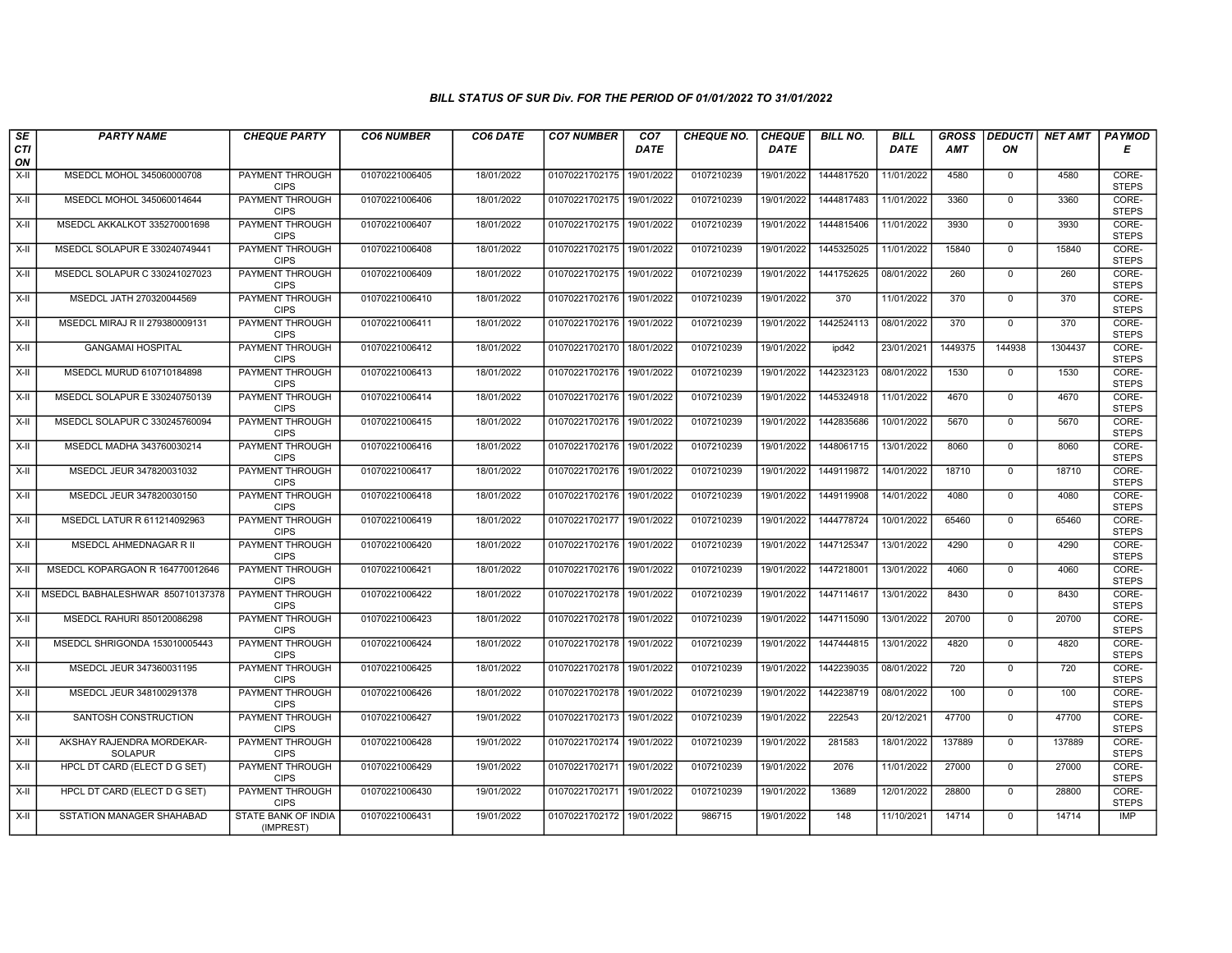| SE        | <b>PARTY NAME</b>                                              | <b>CHEQUE PARTY</b>                      | <b>CO6 NUMBER</b> | CO6 DATE   | <b>CO7 NUMBER</b>         | CO <sub>7</sub> | <b>CHEQUE NO.</b> | <b>CHEQUE</b> | <b>BILL NO.</b>      | <b>BILL</b> | <b>GROSS</b> | <b>DEDUCTI</b> | <b>NET AMT</b> | <b>PAYMOD</b>         |
|-----------|----------------------------------------------------------------|------------------------------------------|-------------------|------------|---------------------------|-----------------|-------------------|---------------|----------------------|-------------|--------------|----------------|----------------|-----------------------|
| CTI<br>ON |                                                                |                                          |                   |            |                           | <b>DATE</b>     |                   | DATE          |                      | <b>DATE</b> | <b>AMT</b>   | ON             |                | Е                     |
| X-II      | CCOR/SUR/LOBBY                                                 | STATE BANK OF INDIA<br>(IMPREST)         | 01070221006432    | 19/01/2022 | 01070221702172            | 19/01/2022      | 986715            | 19/01/2022    | 65                   | 10/01/2022  | 4598         | $\mathbf{0}$   | 4598           | IMP                   |
| $X-H$     | <b>ADEN/TRACK/SUR</b>                                          | STATE BANK OF INDIA<br>(IMPREST)         | 01070221006433    | 19/01/2022 | 01070221702172 19/01/2022 |                 | 986715            | 19/01/2022    | 4272                 | 24/11/2021  | 9620         | $\Omega$       | 9620           | <b>IMP</b>            |
| X-II      | <b>SSETRDGR</b>                                                | STATE BANK OF INDIA<br>(IMPREST)         | 01070221006434    | 19/01/2022 | 01070221702172            | 19/01/2022      | 986715            | 19/01/2022    | 884                  | 07/01/2022  | 1800         | 0              | 1800           | <b>IMP</b>            |
| $X-H$     | ADEE/TRD/ANG                                                   | <b>DIVISIONAL</b><br>CASHIER(P) SHOLAPUR | 01070221006435    | 19/01/2022 | 01070221702172 19/01/2022 |                 | 986714            | 19/01/2022    | 1630                 | 08/01/2022  | 2700         | $\overline{0}$ | 2700           | CASH                  |
| X-II      | SSE/TRD/ANG/DEPOT                                              | STATE BANK OF INDIA<br>(IMPREST)         | 01070221006436    | 19/01/2022 | 01070221702172 19/01/2022 |                 | 986715            | 19/01/2022    | 3093                 | 05/01/2022  | 2698         | $\mathbf 0$    | 2698           | IMP                   |
| $X-II$    | ASHWINI SAHAKARI RUGNALAYA AND<br>RESEARCH CENTRE NYT. SOLAPUR | <b>PAYMENT THROUGH</b><br><b>CIPS</b>    | 01070221006437    | 19/01/2022 | 01070221702179            | 19/01/2022      | 0107210239        | 19/01/2022    | 84/21-22             | 19/07/2021  | 16911        | 1691           | 15220          | CORE-<br><b>STEPS</b> |
| X-II      | <b>GANGAMAI HOSPITAL</b>                                       | PAYMENT THROUGH<br><b>CIPS</b>           | 01070221006438    | 19/01/2022 | 01070221702181            | 19/01/2022      | 0107210239        | 19/01/2022    | IPD/72               | 22/10/2021  | 10702        | 1070           | 9632           | CORE-<br><b>STEPS</b> |
| X-II      | <b>GANGAMAI HOSPITAL</b>                                       | <b>PAYMENT THROUGH</b><br><b>CIPS</b>    | 01070221006439    | 19/01/2022 | 01070221702181            | 19/01/2022      | 0107210239        | 19/01/2022    | IPD/71               | 08/10/2021  | 12602        | 1260           | 11342          | CORE-<br><b>STEPS</b> |
| X-II      | ASHWINI SAHAKARI RUGNALAYA AND<br>RESEARCH CENTRE NYT. SOLAPUR | PAYMENT THROUGH<br><b>CIPS</b>           | 01070221006440    | 19/01/2022 | 01070221702179            | 19/01/2022      | 0107210239        | 19/01/2022    | 62/21-22             | 17/05/2021  | 13838        | 1384           | 12454          | CORE-<br><b>STEPS</b> |
| $X-II$    | ASHWINI SAHAKARI RUGNALAYA AND<br>RESEARCH CENTRE NYT. SOLAPUR | <b>PAYMENT THROUGH</b><br><b>CIPS</b>    | 01070221006441    | 19/01/2022 | 01070221702179            | 19/01/2022      | 0107210239        | 19/01/2022    | 63/21-22             | 17/05/2021  | 17255        | 1726           | 15529          | CORE-<br><b>STEPS</b> |
| X-II      | ASHWINI SAHAKARI RUGNALAYA AND<br>RESEARCH CENTRE NYT. SOLAPUR | <b>PAYMENT THROUGH</b><br><b>CIPS</b>    | 01070221006442    | 19/01/2022 | 01070221702179 19/01/2022 |                 | 0107210239        | 19/01/2022    | 77/21-22             | 19/07/2021  | 21753        | 2175           | 19578          | CORE-<br><b>STEPS</b> |
| X-II      | ASHWINI SAHAKARI RUGNALAYA AND<br>RESEARCH CENTRE NYT. SOLAPUR | <b>PAYMENT THROUGH</b><br><b>CIPS</b>    | 01070221006443    | 19/01/2022 | 01070221702179            | 19/01/2022      | 0107210239        | 19/01/2022    | 65/21-22             | 17/05/2021  | 12407        | 1241           | 11166          | CORE-<br><b>STEPS</b> |
| $X-II$    | ASHWINI SAHAKARI RUGNALAYA AND<br>RESEARCH CENTRE NYT. SOLAPUR | PAYMENT THROUGH<br><b>CIPS</b>           | 01070221006444    | 19/01/2022 | 01070221702179            | 19/01/2022      | 0107210239        | 19/01/2022    | 46/21-22             | 17/05/2021  | 20063        | 2006           | 18057          | CORE-<br><b>STEPS</b> |
| X-II      | ASHWINI SAHAKARI RUGNALAYA AND<br>RESEARCH CENTRE NYT. SOLAPUR | PAYMENT THROUGH<br><b>CIPS</b>           | 01070221006445    | 19/01/2022 | 01070221702179            | 19/01/2022      | 0107210239        | 19/01/2022    | 45/21-22             | 17/05/2021  | 22968        | 2297           | 20671          | CORE-<br><b>STEPS</b> |
| X-II      | ASHWINI SAHAKARI RUGNALAYA AND<br>RESEARCH CENTRE NYT. SOLAPUR | <b>PAYMENT THROUGH</b><br><b>CIPS</b>    | 01070221006446    | 19/01/2022 | 01070221702180            | 19/01/2022      | 0107210239        | 19/01/2022    | 83/21-22             | 19/07/2021  | 21251        | 105            | 21146          | CORE-<br><b>STEPS</b> |
| X-II      | ASHWINI SAHAKARI RUGNALAYA AND<br>RESEARCH CENTRE NYT. SOLAPUR | PAYMENT THROUGH<br><b>CIPS</b>           | 01070221006447    | 19/01/2022 | 01070221702180            | 19/01/2022      | 0107210239        | 19/01/2022    | $8/20 - 21$          | 12/03/2021  | 16834        | 1683           | 15151          | CORE-<br><b>STEPS</b> |
| X-II      | ASHWINI SAHAKARI RUGNALAYA AND<br>RESEARCH CENTRE NYT. SOLAPUR | PAYMENT THROUGH<br><b>CIPS</b>           | 01070221006448    | 19/01/2022 | 01070221702180            | 19/01/2022      | 0107210239        | 19/01/2022    | 79/21-22             | 19/07/2021  | 15130        | 1513           | 13617          | CORE-<br><b>STEPS</b> |
| $X-II$    | ASHWINI SAHAKARI RUGNALAYA AND<br>RESEARCH CENTRE NYT. SOLAPUR | PAYMENT THROUGH<br><b>CIPS</b>           | 01070221006449    | 19/01/2022 | 01070221702180            | 19/01/2022      | 0107210239        | 19/01/2022    | 80/21-22             | 19/07/2021  | 13721        | 1372           | 12349          | CORE-<br><b>STEPS</b> |
| $X-II$    | ASHWINI SAHAKARI RUGNALAYA AND<br>RESEARCH CENTRE NYT. SOLAPUR | <b>PAYMENT THROUGH</b><br><b>CIPS</b>    | 01070221006450    | 19/01/2022 | 01070221702180            | 19/01/2022      | 0107210239        | 19/01/2022    | 78/21-22             | 19/07/2021  | 23306        | 2331           | 20975          | CORE-<br><b>STEPS</b> |
| X-II      | ASHWINI SAHAKARI RUGNALAYA AND<br>RESEARCH CENTRE NYT. SOLAPUR | PAYMENT THROUGH<br><b>CIPS</b>           | 01070221006451    | 19/01/2022 | 01070221702180            | 19/01/2022      | 0107210239        | 19/01/2022    | 98/21-22             | 22/08/2021  | 22727        | 2273           | 20454          | CORE-<br><b>STEPS</b> |
| X-II      | CONFEDERATION OF INDIAN INDUSTRY                               | <b>PAYMENT THROUGH</b><br><b>CIPS</b>    | 01070221006452    | 19/01/2022 | 01070221702182            | 19/01/2022      | 0107210239        | 19/01/2022    | 36GB21-<br>22SL03181 | 10/12/2021  | 424800       | 7200           | 417600         | CORE-<br><b>STEPS</b> |
| X-II      | IPF/RPF/DOG SQUAD/DD/SAMRAT                                    | STATE BANK OF INDIA<br>(IMPREST)         | 01070221006453    | 19/01/2022 | 01070221702185            | 19/01/2022      | 986715            | 19/01/2022    | OT0001760            | 24/10/2021  | 750          | $\mathsf 0$    | 750            | <b>IMP</b>            |
| $X-II$    | IPF/RPF/DQM/SUR                                                | STATE BANK OF INDIA<br>(IMPREST)         | 01070221006454    | 19/01/2022 | 01070221702185            | 19/01/2022      | 986715            | 19/01/2022    | 003                  | 03/08/2021  | 939          | $\overline{0}$ | 939            | IMP                   |
| X-II      | TI/S/DD                                                        | STATE BANK OF INDIA<br>(IMPREST)         | 01070221006455    | 19/01/2022 | 01070221702183            | 19/01/2022      | 986715            | 19/01/2022    | 211                  | 13/08/2021  | 2888         | $\mathbf{0}$   | 2888           | <b>IMP</b>            |
| $X-H$     | <b>STATION MANAGER BALE</b>                                    | STATE BANK OF INDIA<br>(IMPREST)         | 01070221006456    | 19/01/2022 | 01070221702183 19/01/2022 |                 | 986715            | 19/01/2022    | 650                  | 12/10/2021  | 8930         | $\mathbf{0}$   | 8930           | IMP                   |
| $X-II$    | STATION MANAGER WAKAV                                          | STATE BANK OF INDIA<br>(IMPREST)         | 01070221006457    | 19/01/2022 | 01070221702183            | 19/01/2022      | 986715            | 19/01/2022    | <b>SW</b>            | 16/10/2021  | 6832         | $\mathbf 0$    | 6832           | IMP                   |
| $X-II$    | <b>STATION MANAGER KEM</b>                                     | STATE BANK OF INDIA<br>(IMPREST)         | 01070221006458    | 19/01/2022 | 01070221702183 19/01/2022 |                 | 986715            | 19/01/2022    | 730                  | 01/11/2021  | 15933        | $\overline{0}$ | 15933          | IMP                   |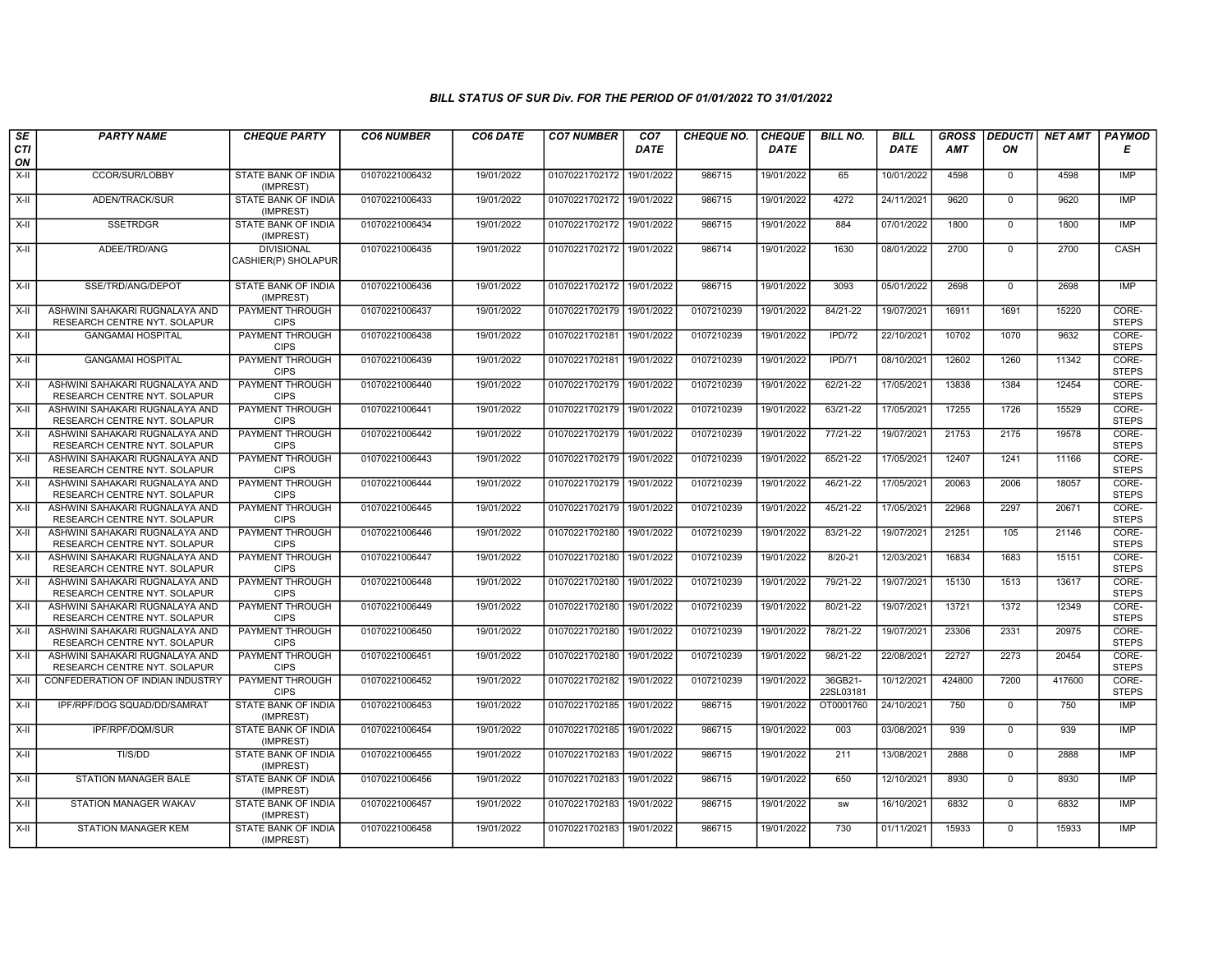| SE               | <b>PARTY NAME</b>               | <b>CHEQUE PARTY</b>                      | <b>CO6 NUMBER</b> | CO6 DATE   | <b>CO7 NUMBER</b>         | CO7         | <b>CHEQUE NO.</b> | <b>CHEQUE</b> | <b>BILL NO.</b>               | <b>BILL</b> | <b>GROSS</b> |                | <b>DEDUCTI NET AMT</b> | <b>PAYMOD</b>                |
|------------------|---------------------------------|------------------------------------------|-------------------|------------|---------------------------|-------------|-------------------|---------------|-------------------------------|-------------|--------------|----------------|------------------------|------------------------------|
| <b>CTI</b><br>ON |                                 |                                          |                   |            |                           | <b>DATE</b> |                   | <b>DATE</b>   |                               | DATE        | AMT          | ON             |                        | Е                            |
| $X-H$            | STATION MANAGER MALIKPETH       | <b>STATE BANK OF INDIA</b><br>(IMPREST)  | 01070221006459    | 19/01/2022 | 01070221702183            | 19/01/2022  | 986715            | 19/01/2022    | 329                           | 09/10/2021  | 14329        | $\mathbf 0$    | 14329                  | IMP                          |
| $X-H$            | <b>STATION MANAGER DHAVALAS</b> | <b>STATE BANK OF INDIA</b><br>(IMPREST)  | 01070221006460    | 19/01/2022 | 01070221702183            | 19/01/2022  | 986715            | 19/01/2022    | SW                            | 09/10/2021  | 9821         | $\Omega$       | 9821                   | IMP                          |
| X-II             | STATION MANAGER WADSINGE        | STATE BANK OF INDIA<br>(IMPREST)         | 01070221006461    | 19/01/2022 | 01070221702183            | 19/01/2022  | 986715            | 19/01/2022    | 827                           | 27/11/2021  | 9548         | $\mathbf 0$    | 9548                   | <b>IMP</b>                   |
| $X-H$            | STATION MANAGER ANGAR           | <b>DIVISIONAL</b><br>CASHIER(P) SHOLAPUR | 01070221006462    | 19/01/2022 | 01070221702184            | 19/01/2022  | 986714            | 19/01/2022    | 305                           | 07/11/2021  | 8249         | $\overline{0}$ | 8249                   | CASH                         |
| $X-H$            | <b>STATION MANAGER BORIBEL</b>  | <b>STATE BANK OF INDIA</b><br>(IMPREST)  | 01070221006463    | 19/01/2022 | 01070221702184            | 19/01/2022  | 986715            | 19/01/2022    | 544                           | 20/11/2021  | 13938        | $\Omega$       | 13938                  | <b>IMP</b>                   |
| $X-II$           | <b>SSE WORKS PVR</b>            | STATE BANK OF INDIA<br>(IMPREST)         | 01070221006464    | 19/01/2022 | 01070221702185            | 19/01/2022  | 986715            | 19/01/2022    | 095                           | 04/10/2021  | 4817         | $\overline{0}$ | 4817                   | IMP                          |
| $X-II$           | STATION MANAGER MOHOL           | <b>STATE BANK OF INDIA</b><br>(IMPREST)  | 01070221006465    | 19/01/2022 | 01070221702184 19/01/2022 |             | 986715            | 19/01/2022    | 10                            | 05/12/2021  | 15397        | $\overline{0}$ | 15397                  | <b>IMP</b>                   |
| $X-H$            | DTC/DD                          | <b>STATE BANK OF INDIA</b><br>(IMPREST)  | 01070221006466    | 19/01/2022 | 01070221702184            | 19/01/2022  | 986715            | 19/01/2022    | $\overline{\text{sw}}$        | 16/12/2021  | 9997         | $\overline{0}$ | 9997                   | IMP                          |
| X-II             | STATION MANAGER BHIGVAN         | <b>STATE BANK OF INDIA</b><br>(IMPREST)  | 01070221006467    | 19/01/2022 | 01070221702184 19/01/2022 |             | 986715            | 19/01/2022    | 11                            | 12/10/2021  | 14950        | $\mathbf 0$    | 14950                  | <b>IMP</b>                   |
| $X-II$           | STATION MANAGER MALTHAN         | <b>STATE BANK OF INDIA</b><br>(IMPREST)  | 01070221006468    | 19/01/2022 | 01070221702184            | 19/01/2022  | 986715            | 19/01/2022    | 928                           | 08/11/2021  | 14326        | $\overline{0}$ | 14326                  | <b>IMP</b>                   |
| $X-II$           | STATION MANAGER POPHLAJ         | <b>STATE BANK OF INDIA</b><br>(IMPREST)  | 01070221006469    | 19/01/2022 | 01070221702184            | 19/01/2022  | 986715            | 19/01/2022    | 111                           | 06/11/2021  | 14645        | $\mathbf 0$    | 14645                  | <b>IMP</b>                   |
| $X-H$            | <b>SSE WORKS SUR</b>            | <b>STATE BANK OF INDIA</b><br>(IMPREST)  | 01070221006470    | 19/01/2022 | 01070221702185 19/01/2022 |             | 986715            | 19/01/2022    | 3984                          | 25/12/2021  | 49548        | $\overline{0}$ | 49548                  | IMP                          |
| $X-H$            | <b>VIJAY CONSTRUCTION</b>       | <b>PAYMENT THROUGH</b><br><b>CIPS</b>    | 01070221006471    | 19/01/2022 | 01070221702207 21/01/2022 |             | 0107210241        | 21/01/2022    | 252845                        | 31/12/2021  | 369910       | $\Omega$       | 369910                 | CORE-<br><b>STEPS</b>        |
| X-II             | AO/ CASH/ BSNL GULBARGA         | <b>AO/ CASH/ BSNL</b><br><b>GULBARGA</b> | 01070221006472    | 19/01/2022 | 01070221702188 20/01/2022 |             | 986718            | 20/01/2022    | 820091446                     | 08/01/2022  | 5498         | $\mathbf 0$    | 5498                   | <b>BANK</b><br>CHEQUE        |
| $X-II$           | A O (CASH) BSNL SOLAPUR         | A O (CASH) BSNL<br>SOLAPUR               | 01070221006473    | 19/01/2022 | 01070221702188 20/01/2022 |             | 986716            | 20/01/2022    | 101837128501<br>19            | 06/01/2022  | 858          | $\overline{0}$ | 858                    | <b>BANK</b><br>CHEQUE        |
| $X-H$            | A O (CASH) BSNL SOLAPUR         | A O (CASH) BSNL<br><b>SOLAPUR</b>        | 01070221006474    | 19/01/2022 | 01070221702188 20/01/2022 |             | 986716            |               | 20/01/2022 100966397601<br>37 | 06/01/2022  | 1869         | $\overline{0}$ | 1869                   | <b>BANK</b><br><b>CHEQUE</b> |
| $X-H$            | A O (CASH) BSNL SOLAPUR         | A O (CASH) BSNL<br><b>SOLAPUR</b>        | 01070221006475    | 19/01/2022 | 01070221702188 20/01/2022 |             | 986716            | 20/01/2022    | 101087083101<br>36            | 06/01/2022  | 1034         | $\Omega$       | 1034                   | <b>BANK</b><br><b>CHEQUE</b> |
| X-II             | A O (CASH) BSNL SOLAPUR         | A O (CASH) BSNL<br><b>SOLAPUR</b>        | 01070221006476    | 19/01/2022 | 01070221702188 20/01/2022 |             | 986716            | 20/01/2022    | 101538383701<br>33            | 06/01/2022  | 10548        | $\mathbf{0}$   | 10548                  | <b>BANK</b><br><b>CHEQUE</b> |
| $X-II$           | A.O. [CASH] BSNL SOLAPUR        | A.O.[CASH] BSNL<br><b>SOLAPUR</b>        | 01070221006477    | 19/01/2022 | 01070221702188 20/01/2022 |             | 986717            | 20/01/2022    | 468574025                     | 09/01/2022  | 12479        | $\overline{0}$ | 12479                  | <b>BANK</b><br><b>CHEQUE</b> |
| $X-H$            | A O (CASH) BSNL SOLAPUR         | A O (CASH) BSNL<br>SOLAPUR               | 01070221006478    | 19/01/2022 | 01070221702189 20/01/2022 |             | 986716            | 20/01/2022    | 101212094101<br>35            | 06/01/2022  | 56828        | $\mathbf 0$    | 56828                  | <b>BANK</b><br>CHEQUE        |
| $X-H$            | <b>IPF/RPF/DQM/SUR</b>          | <b>STATE BANK OF INDIA</b><br>(IMPREST)  | 01070221006479    | 20/01/2022 | 01070221702192 20/01/2022 |             | 986720            | 20/01/2022    | 004                           | 25/08/2021  | 960          | $\overline{0}$ | 960                    | IMP                          |
| X-II             | IPF/RPF/DQM/SUR                 | <b>STATE BANK OF INDIA</b><br>(IMPREST)  | 01070221006480    | 20/01/2022 | 01070221702192 20/01/2022 |             | 986720            | 20/01/2022    | 013                           | 05/09/2021  | 980          | $\Omega$       | 980                    | <b>IMP</b>                   |
| $X-II$           | <b>TTE REST HOUSE SUR</b>       | STATE BANK OF INDIA<br>(IMPREST)         | 01070221006481    | 20/01/2022 | 01070221702192 20/01/2022 |             | 986720            | 20/01/2022    | 525                           | 26/08/2021  | 4909         | $\mathbf 0$    | 4909                   | <b>IMP</b>                   |
| $X-H$            | <b>TTE REST HOUSE SUR</b>       | <b>STATE BANK OF INDIA</b><br>(IMPREST)  | 01070221006482    | 20/01/2022 | 01070221702192 20/01/2022 |             | 986720            | 20/01/2022    | 6790                          | 13/08/2021  | 4842         | $\overline{0}$ | 4842                   | IMP                          |
| $X-H$            | <b>SR DCM SUR</b>               | <b>DIVISIONAL</b><br>CASHIER(P) SHOLAPUR | 01070221006483    | 20/01/2022 | 01070221702190 20/01/2022 |             | 986719            | 20/01/2022    | 756633                        | 17/01/2022  | 11399        | $\mathbf{0}$   | 11399                  | <b>CASH</b>                  |
| $X-H$            | <b>SR DOM SUR</b>               | <b>STATE BANK OF INDIA</b><br>(IMPREST)  | 01070221006484    | 20/01/2022 | 01070221702190 20/01/2022 |             | 986720            | 20/01/2022    | $\overline{20}$               | 12/11/2021  | 13489        | $\mathbf 0$    | 13489                  | <b>IMP</b>                   |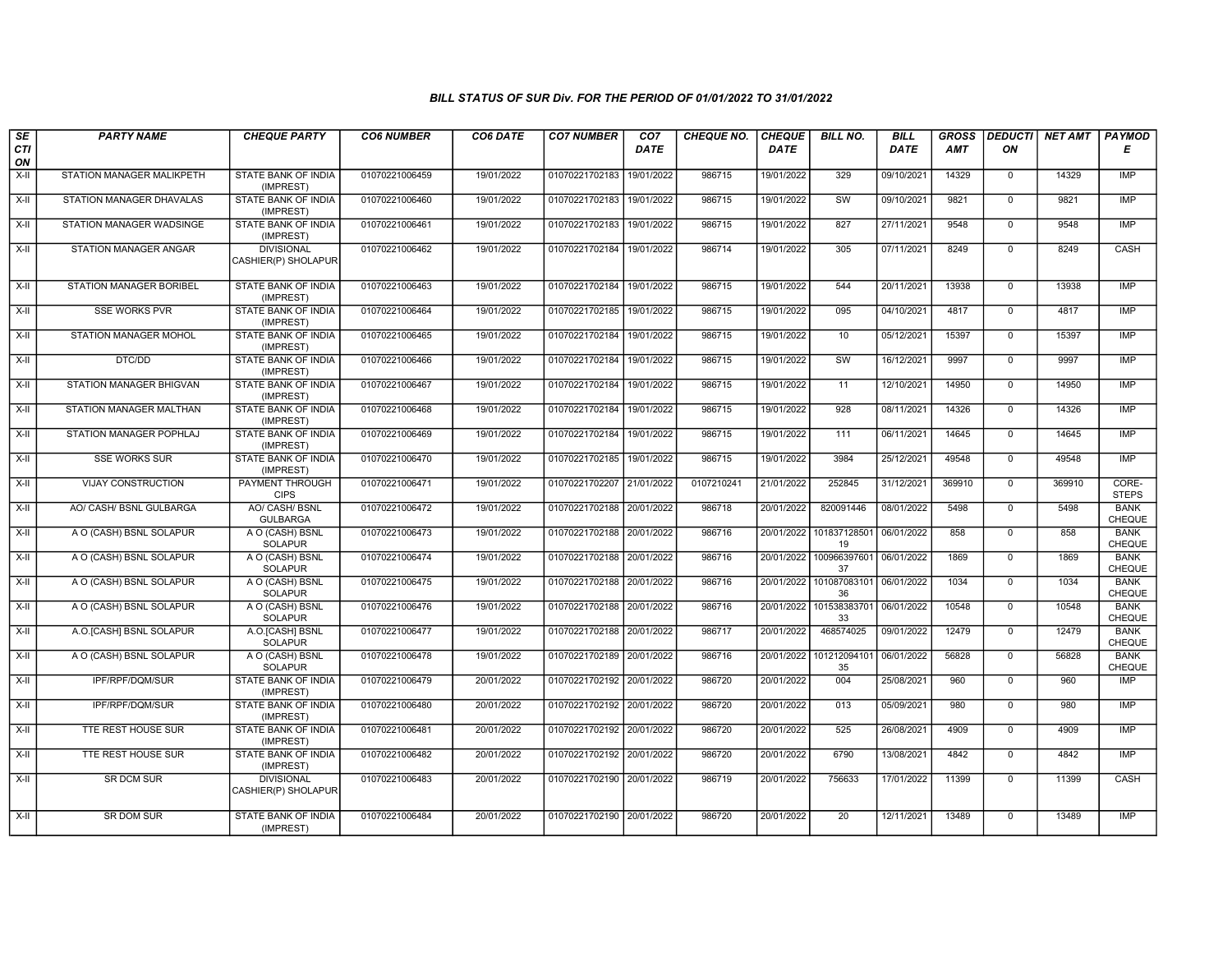| SE        | <b>PARTY NAME</b>                                | <b>CHEQUE PARTY</b>                      | <b>CO6 NUMBER</b> | CO6 DATE   | <b>CO7 NUMBER</b>         | CO7         | <b>CHEQUE NO.</b> | <b>CHEQUE</b> | <b>BILL NO.</b>    | <b>BILL</b> | <b>GROSS</b> | <b>DEDUCTI</b> | <b>NET AMT</b> | <b>PAYMOD</b>                |
|-----------|--------------------------------------------------|------------------------------------------|-------------------|------------|---------------------------|-------------|-------------------|---------------|--------------------|-------------|--------------|----------------|----------------|------------------------------|
| CTI<br>ON |                                                  |                                          |                   |            |                           | <b>DATE</b> |                   | <b>DATE</b>   |                    | <b>DATE</b> | <b>AMT</b>   | ON             |                | Е                            |
| $X-H$     | MAHADEV GOMU RATHOD                              | <b>PAYMENT THROUGH</b><br><b>CIPS</b>    | 01070221006485    | 20/01/2022 | 01070221702207 21/01/2022 |             | 0107210241        | 21/01/2022    | 252844             | 31/12/2021  | 82110        | $\Omega$       | 82110          | CORE-<br><b>STEPS</b>        |
| $X-H$     | N RAMKRISHNA-SANGLI                              | <b>PAYMENT THROUGH</b><br><b>CIPS</b>    | 01070221006486    | 20/01/2022 | 01070221702207 21/01/2022 |             | 0107210241        | 21/01/2022    | 271695             | 18/01/2022  | 402280       | $\overline{0}$ | 402280         | CORE-<br><b>STEPS</b>        |
| X-II      | SSE(SIG/M)/SUR/GEN                               | STATE BANK OF INDIA<br>(IMPREST)         | 01070221006487    | 20/01/2022 | 01070221702190 20/01/2022 |             | 986720            | 20/01/2022    | 284                | 20/12/0021  | 3000         | $\mathbf{0}$   | 3000           | IMP                          |
| X-II      | MH13DE8517                                       | <b>DIVISIONAL</b><br>CASHIER(P) SHOLAPUR | 01070221006488    | 20/01/2022 | 01070221702188 20/01/2022 |             | 986719            | 20/01/2022    | 29133              | 07/01/2022  | 10000        | $\mathbf 0$    | 10000          | CASH                         |
| X-II      | A O (CASH) BSNL SOLAPUR                          | A O (CASH) BSNL<br><b>SOLAPUR</b>        | 01070221006489    | 20/01/2022 | 01070221702191 20/01/2022 |             | 986716            | 20/01/2022    | 101946922001<br>20 | 06/01/2022  | 8306         | $\mathbf 0$    | 8306           | <b>BANK</b><br><b>CHEQUE</b> |
| $X-II$    | HPCL DT CARD (ELECT D G SET)                     | <b>PAYMENT THROUGH</b><br><b>CIPS</b>    | 01070221006491    | 20/01/2022 | 01070221702186 20/01/2022 |             | 0107210240        | 20/01/2022    | 3020               | 15/01/2022  | 27000        | $\mathbf{0}$   | 27000          | CORE-<br><b>STEPS</b>        |
| $X-H$     | ADEN/ANG                                         | <b>STATE BANK OF INDIA</b><br>(IMPREST)  | 01070221006492    | 20/01/2022 | 01070221702187 20/01/2022 |             | 986720            | 20/01/2022    | 2871               | 18/12/2021  | 4944         | $\overline{0}$ | 4944           | IMP                          |
| X-II      | ADEN/SUR                                         | <b>STATE BANK OF INDIA</b><br>(IMPREST)  | 01070221006493    | 20/01/2022 | 01070221702187 20/01/2022 |             | 986720            | 20/01/2022    | 1726               | 29/12/2021  | 9693         | $\mathbf 0$    | 9693           | <b>IMP</b>                   |
| X-II      | ADEN/BG/KWV                                      | STATE BANK OF INDIA<br>(IMPREST)         | 01070221006494    | 20/01/2022 | 01070221702187 20/01/2022 |             | 986720            | 20/01/2022    | 11526              | 15/11/2021  | 9900         | $\Omega$       | 9900           | <b>IMP</b>                   |
| $X-II$    | DEN/S/SUR                                        | STATE BANK OF INDIA<br>(IMPREST)         | 01070221006495    | 20/01/2022 | 01070221702190 20/01/2022 |             | 986720            | 20/01/2022    | 203                | 16/12/2021  | 3000         | $\mathbf 0$    | 3000           | <b>IMP</b>                   |
| $X-II$    | <b>IPF RPF SIB SUR</b>                           | <b>STATE BANK OF INDIA</b><br>(IMPREST)  | 01070221006496    | 20/01/2022 | 01070221702199 20/01/2022 |             | 986722            | 21/01/2022    | 24564              | 22/09/2021  | 2500         | $\overline{0}$ | 2500           | IMP                          |
| $X-H$     | TTE REST HOUSE SUR                               | <b>STATE BANK OF INDIA</b><br>(IMPREST)  | 01070221006497    | 20/01/2022 | 01070221702199 20/01/2022 |             | 986722            | 21/01/2022    | 1416               | 10/09/2021  | 4918         | $\mathbf 0$    | 4918           | <b>IMP</b>                   |
| $X-II$    | TTE REST HOUSE SUR                               | STATE BANK OF INDIA<br>(IMPREST)         | 01070221006498    | 20/01/2022 | 01070221702203 21/01/2022 |             | 986722            | 21/01/2022    | 624                | 30/09/2021  | 4924         | $\Omega$       | 4924           | <b>IMP</b>                   |
| X-II      | IPF/RPF/DQM/SUR                                  | <b>STATE BANK OF INDIA</b><br>(IMPREST)  | 01070221006499    | 20/01/2022 | 01070221702203 21/01/2022 |             | 986722            | 21/01/2022    | 035                | 12/10/2021  | 1000         | $\overline{0}$ | 1000           | <b>IMP</b>                   |
| X-II      | IPF/RPF/DQM/SUR                                  | STATE BANK OF INDIA<br>(IMPREST)         | 01070221006500    | 20/01/2022 | 01070221702199 20/01/2022 |             | 986722            | 21/01/2022    | 026                | 21/09/2021  | 975          | $\mathbf{0}$   | 975            | <b>IMP</b>                   |
| $X-H$     | SHIVPARVATI TOURS AND TRAVELS-<br><b>SOLAPUR</b> | <b>PAYMENT THROUGH</b><br><b>CIPS</b>    | 01070221006501    | 20/01/2022 | 01070221702193 20/01/2022 |             | 0107210240        | 20/01/2022    | 21-22/01           | 06/01/2022  | 49900        | 908            | 48992          | CORE-<br><b>STEPS</b>        |
| $X-II$    | RAMESH S CHINCHKAR.                              | <b>PAYMENT THROUGH</b><br><b>CIPS</b>    | 01070221006502    | 20/01/2022 | 01070221702194 20/01/2022 |             | 0107210240        | 20/01/2022    | 31                 | 03/01/2022  | 86725        | 2546           | 84179          | CORE-<br><b>STEPS</b>        |
| X-II      | HPCL DT CARD (ELECT D G SET)                     | PAYMENT THROUGH<br><b>CIPS</b>           | 01070221006503    | 20/01/2022 | 01070221702195 20/01/2022 |             | 0107210240        | 20/01/2022    | 13182              | 19/01/2022  | 193739       | $\mathbf 0$    | 193739         | CORE-<br><b>STEPS</b>        |
| $X-II$    | STATION MANAGER PAKANI                           | <b>STATE BANK OF INDIA</b><br>(IMPREST)  | 01070221006504    | 20/01/2022 | 01070221702196 20/01/2022 |             | 986720            | 20/01/2022    | 286                | 02/12/2021  | 19481        | $\mathbf 0$    | 19481          | <b>IMP</b>                   |
| $X-H$     | STATION MANAGER BHALWANI                         | <b>STATE BANK OF INDIA</b><br>(IMPREST)  | 01070221006505    | 20/01/2022 | 01070221702196 20/01/2022 |             | 986720            | 20/01/2022    | <b>SW</b>          | 30/11/2021  | 11206        | $\overline{0}$ | 11206          | <b>IMP</b>                   |
| $X-H$     | <b>STATION MANAGER TILATI</b>                    | <b>STATE BANK OF INDIA</b><br>(IMPREST)  | 01070221006506    | 20/01/2022 | 01070221702196 20/01/2022 |             | 986720            | 20/01/2022    | 810                | 18/09/2021  | 9325         | $\mathbf 0$    | 9325           | IMP                          |
| X-II      | STATION MANAGER NAGANSUR                         | STATE BANK OF INDIA<br>(IMPREST)         | 01070221006507    | 20/01/2022 | 01070221702196 20/01/2022 |             | 986720            | 20/01/2022    | 1125               | 05/10/2021  | 7694         | $\Omega$       | 7694           | <b>IMP</b>                   |
| X-II      | STATION MANAGER GANGAPURROAD                     | STATE BANK OF INDIA<br>(IMPREST)         | 01070221006508    | 20/01/2022 | 01070221702196 20/01/2022 |             | 986720            | 20/01/2022    | 296                | 13/10/2021  | 14370        | $\overline{0}$ | 14370          | <b>IMP</b>                   |
| $X-H$     | STATION MANAGER MARTUR                           | <b>STATE BANK OF INDIA</b><br>(IMPREST)  | 01070221006509    | 20/01/2022 | 01070221702197 20/01/2022 |             | 986720            | 20/01/2022    | 319                | 11/10/2021  | 8616         | $\overline{0}$ | 8616           | IMP                          |
| X-II      | STATION MANAGER TIKEKARWAD                       | STATE BANK OF INDIA<br>(IMPREST)         | 01070221006510    | 20/01/2022 | 01070221702197 20/01/2022 |             | 986720            | 20/01/2022    | 403                | 05/11/2021  | 8940         | $\mathbf{0}$   | 8940           | <b>IMP</b>                   |
| X-II      | STATION MANAGER GAUDGAON                         | STATE BANK OF INDIA<br>(IMPREST)         | 01070221006511    | 20/01/2022 | 01070221702197 20/01/2022 |             | 986720            | 20/01/2022    | 4289               | 14/10/2021  | 9890         | $\Omega$       | 9890           | <b>IMP</b>                   |
| $X-II$    | CYM/WD                                           | STATE BANK OF INDIA<br>(IMPREST)         | 01070221006512    | 20/01/2022 | 01070221702197 20/01/2022 |             | 986720            | 20/01/2022    | 184                | 16/07/2021  | 4573         | $\mathbf 0$    | 4573           | <b>IMP</b>                   |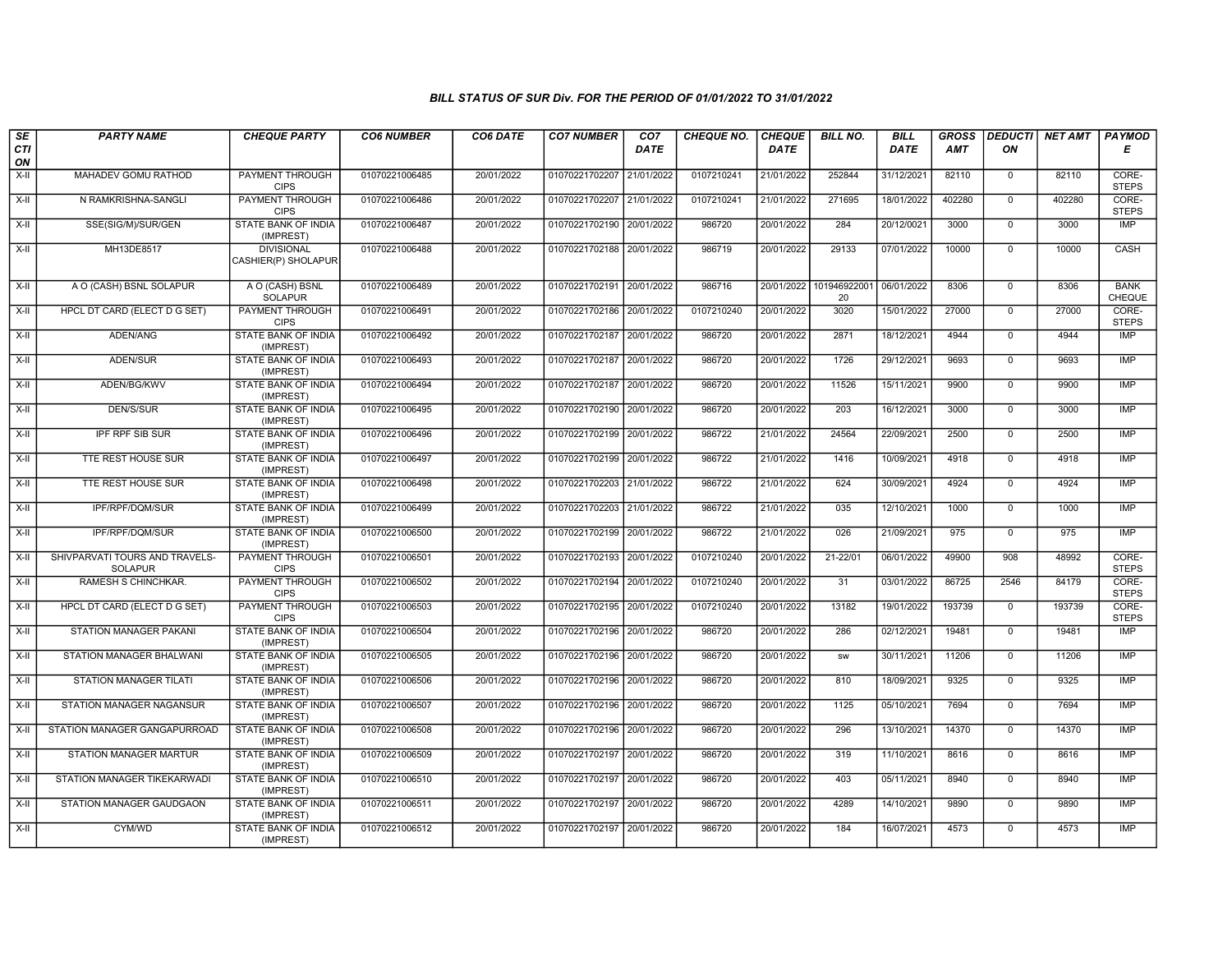| SE               | <b>PARTY NAME</b>                                      | <b>CHEQUE PARTY</b>                      | <b>CO6 NUMBER</b> | CO6 DATE   | <b>CO7 NUMBER</b>         | CO7         | <b>CHEQUE NO.</b> | <b>CHEQUE</b> | <b>BILL NO.</b> | <b>BILL</b> | <b>GROSS</b> | <b>DEDUCTI</b> | <b>NET AMT</b> | PAYMOD                |
|------------------|--------------------------------------------------------|------------------------------------------|-------------------|------------|---------------------------|-------------|-------------------|---------------|-----------------|-------------|--------------|----------------|----------------|-----------------------|
| <b>CTI</b><br>ON |                                                        |                                          |                   |            |                           | <b>DATE</b> |                   | <b>DATE</b>   |                 | DATE        | <b>AMT</b>   | ON             |                | Е                     |
| X-II             | STATION MAMAGER DUDHANI                                | <b>STATE BANK OF INDIA</b><br>(IMPREST)  | 01070221006513    | 20/01/2022 | 01070221702197            | 20/01/2022  | 986720            | 20/01/2022    | 765             | 02/12/2021  | 15286        | $\mathbf{0}$   | 15286          | <b>IMP</b>            |
| $X-H$            | SR DFM SUR (PAY ORDER)                                 | <b>DIVISIONAL</b><br>CASHIER(P) SHOLAPUR | 01070221006514    | 20/01/2022 | 01070221702198 20/01/2022 |             | 986719            | 20/01/2022    | 255361          | 20/01/2022  | 23000        | $\mathbf 0$    | 23000          | CASH                  |
| $X-II$           | ASTRAL ADVERTISING & MARKETING<br><b>INDIA PVT LAD</b> | <b>PAYMENT THROUGH</b><br><b>CIPS</b>    | 01070221006515    | 20/01/2022 | 01070221702201 20/01/2022 |             | 0107210241        | 21/01/2022    | 21-22/0220      | 17/12/2021  | 31615        | $\mathbf{0}$   | 31615          | CORE-<br><b>STEPS</b> |
| $X-H$            | ASTRAL ADVERTISING & MARKETING<br><b>INDIA PVT LAD</b> | <b>PAYMENT THROUGH</b><br><b>CIPS</b>    | 01070221006516    | 20/01/2022 | 01070221702202 20/01/2022 |             | 0107210241        | 21/01/2022    | 21-22/0229      | 25/12/2021  | 22761        | $\mathbf 0$    | 22761          | CORE-<br><b>STEPS</b> |
| $X-II$           | ASTRAL ADVERTISING & MARKETING<br><b>INDIA PVT LAD</b> | PAYMENT THROUGH<br><b>CIPS</b>           | 01070221006517    | 20/01/2022 | 01070221702202            | 20/01/2022  | 0107210241        | 21/01/2022    | 21-11/0131      | 03/11/2021  | 13882        | $\mathbf{0}$   | 13882          | CORE-<br><b>STEPS</b> |
| $X-II$           | ASTRAL ADVERTISING & MARKETING<br><b>INDIA PVT LAD</b> | <b>PAYMENT THROUGH</b><br><b>CIPS</b>    | 01070221006518    | 20/01/2022 | 01070221702202 20/01/2022 |             | 0107210241        | 21/01/2022    | 21-22/0211      | 10/12/2021  | 7688         | $\overline{0}$ | 7688           | CORE-<br><b>STEPS</b> |
| X-II             | ASTRAL ADVERTISING & MARKETING<br><b>INDIA PVT LAD</b> | <b>PAYMENT THROUGH</b><br><b>CIPS</b>    | 01070221006519    | 20/01/2022 | 01070221702201 20/01/2022 |             | 0107210241        | 21/01/2022    | 19-20/02421     | 30/12/2021  | 47492        | $\mathbf 0$    | 47492          | CORE-<br><b>STEPS</b> |
| X-II             | <b>SR.DME SOLAPUR</b>                                  | <b>DIVISIONAL</b><br>CASHIER(P) SHOLAPUR | 01070221006520    | 20/01/2022 | 01070221702200 20/01/2022 |             | 986721            | 21/01/2022    | 770696          | 13/01/2022  | 6000         | $\mathbf{0}$   | 6000           | <b>CASH</b>           |
| X-II             | ROHAN MANDAL                                           | PAYMENT THROUGH<br><b>CIPS</b>           | 01070221006521    | 20/01/2022 | 01070221702207 21/01/2022 |             | 0107210241        | 21/01/2022    | 279265          | 30/12/2021  | 38640        | $\mathbf{0}$   | 38640          | CORE-<br><b>STEPS</b> |
| X-II             | MSEDCL KURDUWADI 343880810019                          | <b>PAYMENT THROUGH</b><br><b>CIPS</b>    | 01070221006522    | 21/01/2022 | 01070221702212 21/01/2022 |             | 0107210241        | 21/01/2022    | 1444995254      | 11/01/2022  | 380          | $\overline{0}$ | 380            | CORE-<br><b>STEPS</b> |
| $X-H$            | MSEDCL MIRAJ U 279010293337                            | PAYMENT THROUGH<br><b>CIPS</b>           | 01070221006523    | 21/01/2022 | 01070221702212            | 21/01/2022  | 0107210241        | 21/01/2022    | 1444977480      | 11/01/2022  | 1750         | $\mathbf{0}$   | 1750           | CORE-<br><b>STEPS</b> |
| X-II             | MSEDCL JEUR 348370305702                               | PAYMENT THROUGH<br><b>CIPS</b>           | 01070221006524    | 21/01/2022 | 01070221702212 21/01/2022 |             | 0107210241        | 21/01/2022    | 1442238604      | 08/01/2022  | 670          | $\mathbf{0}$   | 670            | CORE-<br><b>STEPS</b> |
| $X-H$            | MSEDCL TER 590320254550                                | <b>PAYMENT THROUGH</b><br><b>CIPS</b>    | 01070221006525    | 21/01/2022 | 01070221702212 21/01/2022 |             | 0107210241        | 21/01/2022    | 1444835720      | 11/01/2022  | 16350        | $\overline{0}$ | 16350          | CORE-<br><b>STEPS</b> |
| $X-H$            | MSEDCL TER 590420616769                                | <b>PAYMENT THROUGH</b><br><b>CIPS</b>    | 01070221006526    | 21/01/2022 | 01070221702212 21/01/2022 |             | 0107210241        | 21/01/2022    | 1444835651      | 11/01/2022  | 18850        | $\Omega$       | 18850          | CORE-<br><b>STEPS</b> |
| X-II             | MSEDCL TER 591146005215                                | <b>PAYMENT THROUGH</b><br><b>CIPS</b>    | 01070221006527    | 21/01/2022 | 01070221702212 21/01/2022 |             | 0107210241        | 21/01/2022    | 1444835489      | 11/01/2022  | 1920         | $\mathbf 0$    | 1920           | CORE-<br><b>STEPS</b> |
| $X-H$            | MSEDCL TER 591140621682                                | PAYMENT THROUGH<br><b>CIPS</b>           | 01070221006528    | 21/01/2022 | 01070221702212 21/01/2022 |             | 0107210241        | 21/01/2022    | 1444835524      | 11/01/2022  | 3570         | $\Omega$       | 3570           | CORE-<br><b>STEPS</b> |
| $X-H$            | MSEDCL PANDHARPUR R II 337140385306                    | PAYMENT THROUGH<br><b>CIPS</b>           | 01070221006529    | 21/01/2022 | 01070221702212 21/01/2022 |             | 0107210241        | 21/01/2022    | 1445600411      | 11/01/2022  | 1470         | $\mathbf{0}$   | 1470           | CORE-<br><b>STEPS</b> |
| X-II             | MSEDCL SANGOLA 340010310585                            | <b>PAYMENT THROUGH</b><br><b>CIPS</b>    | 01070221006530    | 21/01/2022 | 01070221702212 21/01/2022 |             | 0107210241        | 21/01/2022    | 1442484605      | 08/01/2022  | 15000        | $\mathbf 0$    | 15000          | CORE-<br><b>STEPS</b> |
| $X-H$            | MSEDCL MOHOL 345310147505                              | <b>PAYMENT THROUGH</b><br><b>CIPS</b>    | 01070221006531    | 21/01/2022 | 01070221702212 21/01/2022 |             | 0107210241        | 21/01/2022    | 1442695664      | 10/01/2022  | 330          | $\Omega$       | 330            | CORE-<br><b>STEPS</b> |
| X-II             | MSEDCL AHMEDNAGAR R II 162100009137                    | PAYMENT THROUGH<br><b>CIPS</b>           | 01070221006532    | 21/01/2022 | 01070221702213 21/01/2022 |             | 0107210241        | 21/01/2022    | 1444861182      | 11/01/2022  | 3470         | $\mathbf{0}$   | 3470           | CORE-<br><b>STEPS</b> |
| X-II             | MSEDCL AHMEDNAGAR R II 16235000001                     | PAYMENT THROUGH<br><b>CIPS</b>           | 01070221006533    | 21/01/2022 | 01070221702213 21/01/2022 |             | 0107210241        | 21/01/2022    | 1444801087      | 10/01/2022  | 5130         | $\mathbf{0}$   | 5130           | CORE-<br><b>STEPS</b> |
| $X-H$            | MSEDCL KOPARGAON R 164760000089                        | PAYMENT THROUGH<br><b>CIPS</b>           | 01070221006534    | 21/01/2022 | 01070221702211 21/01/2022 |             | 0107210241        | 21/01/2022    | 1444668807      | 10/01/2022  | 96790        | $\Omega$       | 96790          | CORE-<br><b>STEPS</b> |
| X-II             | MSEDCL KOPARGAON R 165330902930                        | <b>PAYMENT THROUGH</b><br><b>CIPS</b>    | 01070221006535    | 21/01/2022 | 01070221702213 21/01/2022 |             | 0107210241        | 21/01/2022    | 1442593721      | 10/01/2022  | 1360         | $\mathbf 0$    | 1360           | CORE-<br><b>STEPS</b> |
| X-II             | MSEDCL BABHALESHWAR 850080001979                       | <b>PAYMENT THROUGH</b><br><b>CIPS</b>    | 01070221006536    | 21/01/2022 | 01070221702213 21/01/2022 |             | 0107210241        | 21/01/2022    | 1443437223      | 10/01/2022  | 620          | $\mathbf{0}$   | 620            | CORE-<br><b>STEPS</b> |
| X-II             | MSEDCL DOUND 173660191641                              | PAYMENT THROUGH<br><b>CIPS</b>           | 01070221006537    | 21/01/2022 | 01070221702213 21/01/2022 |             | 0107210241        | 21/01/2022    | 1449284054      | 14/01/2022  | 460          | $\mathbf 0$    | 460            | CORE-<br><b>STEPS</b> |
| X-II             | MSEDCL BELWANDI 153110107731                           | PAYMENT THROUGH<br><b>CIPS</b>           | 01070221006538    | 21/01/2022 | 01070221702213 21/01/2022 |             | 0107210241        | 21/01/2022    | 1442522072      | 08/01/2022  | 2020         | 0              | 2020           | CORE-<br><b>STEPS</b> |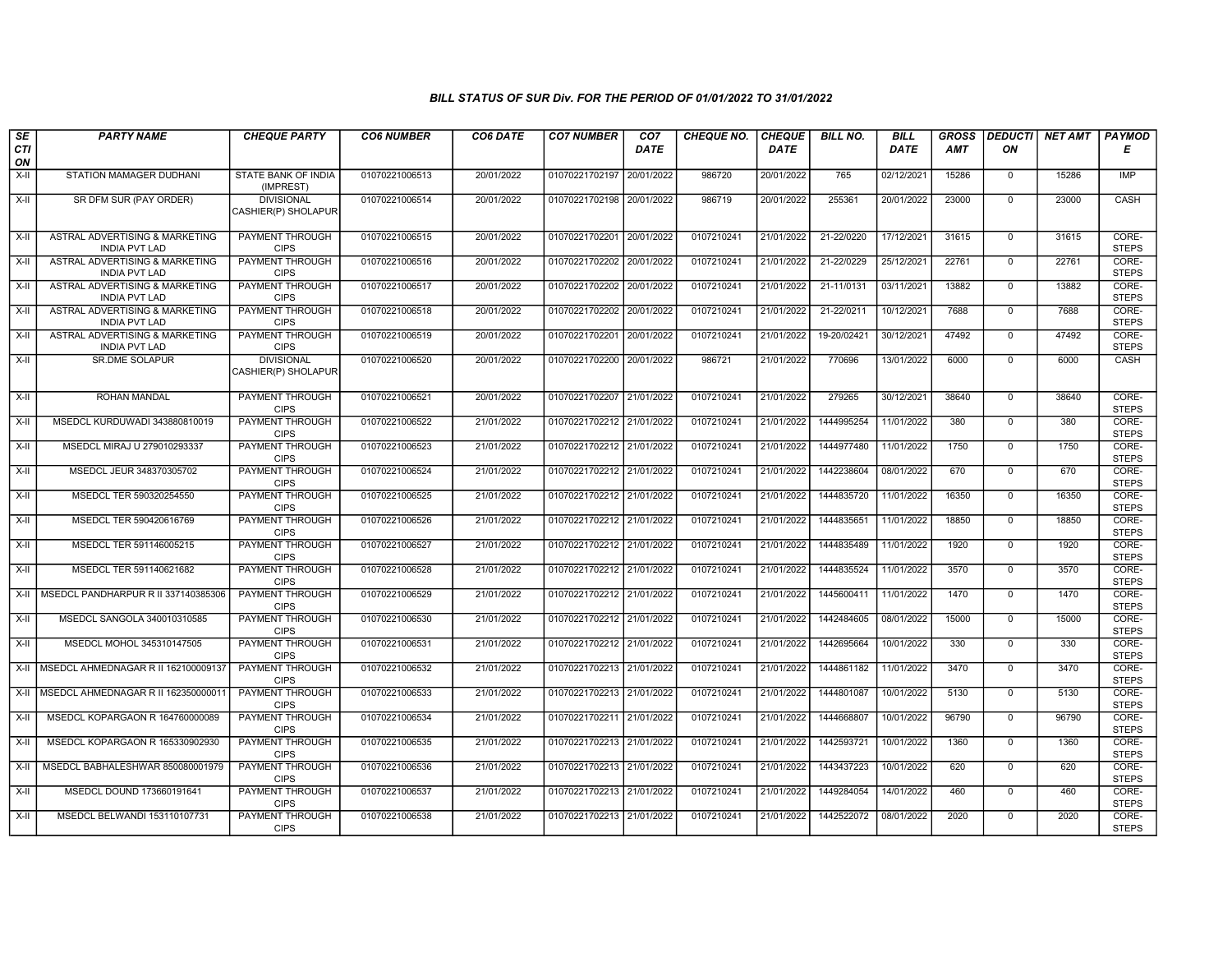| SE                 | <b>PARTY NAME</b>               | <b>CHEQUE PARTY</b>                     | <b>CO6 NUMBER</b> | CO6 DATE   | <b>CO7 NUMBER</b>         | CO <sub>7</sub> | <b>CHEQUE NO.</b> | <b>CHEQUE</b> | <b>BILL NO.</b>               | <b>BILL</b> | <b>GROSS</b> |                | DEDUCTI  NET AMT | <b>PAYMOD</b>         |
|--------------------|---------------------------------|-----------------------------------------|-------------------|------------|---------------------------|-----------------|-------------------|---------------|-------------------------------|-------------|--------------|----------------|------------------|-----------------------|
| <b>CTI</b><br>ON   |                                 |                                         |                   |            |                           | <b>DATE</b>     |                   | <b>DATE</b>   |                               | <b>DATE</b> | AMT          | ON             |                  | Е                     |
| X-II               | MSEDCL KARMALA 347890030904     | <b>PAYMENT THROUGH</b><br><b>CIPS</b>   | 01070221006539    | 21/01/2022 | 01070221702213            | 21/01/2022      | 0107210241        | 21/01/2022    | 1442463676                    | 08/01/2022  | 760          | $\mathbf 0$    | 760              | CORE-<br><b>STEPS</b> |
| X-II               | MSEDCL SHRIGONDA 153030207263   | PAYMENT THROUGH<br><b>CIPS</b>          | 01070221006540    | 21/01/2022 | 01070221702213 21/01/2022 |                 | 0107210241        | 21/01/2022    | 1445661060                    | 11/01/2022  | 700          | $\mathbf{0}$   | 700              | CORE-<br><b>STEPS</b> |
| $X-II$             | MSEDCL SHRIGONDA 153010007306   | PAYMENT THROUGH<br><b>CIPS</b>          | 01070221006541    | 21/01/2022 | 01070221702211 21/01/2022 |                 | 0107210241        | 21/01/2022    | 1447444571                    | 13/01/2022  | 41940        | $\mathbf 0$    | 41940            | CORE-<br><b>STEPS</b> |
| $X-H$              | TTE REST HOUSE SUR              | <b>STATE BANK OF INDIA</b><br>(IMPREST) | 01070221006542    | 21/01/2022 | 01070221702208            | 21/01/2022      | 986722            | 21/01/2022    | 790                           | 14/10/2021  | 4918         | $\mathbf{0}$   | 4918             | <b>IMP</b>            |
| $X-II$             | TTE REST HOUSE SUR              | STATE BANK OF INDIA<br>(IMPREST)        | 01070221006543    | 21/01/2022 | 01070221702208 21/01/2022 |                 | 986722            | 21/01/2022    | 1469                          | 26/10/2021  | 4922         | $\mathbf 0$    | 4922             | IMP                   |
| $X-H$              | IPF/RPF/DQM/SUR                 | <b>STATE BANK OF INDIA</b><br>(IMPREST) | 01070221006544    | 21/01/2022 | 01070221702226 24/01/2022 |                 | 986724            | 25/01/2022    | 955                           | 18/11/2021  | 1000         | $\Omega$       | 1000             | IMP                   |
| X-II               | IPF/RPF/DQM/SUR                 | <b>STATE BANK OF INDIA</b><br>(IMPREST) | 01070221006545    | 21/01/2022 | 01070221702208            | 21/01/2022      | 986722            | 21/01/2022    | 052                           | 12/11/2021  | 990          | $\Omega$       | 990              | IMP                   |
| $X-H$              | STATION MANAGER PADHEGAON       | STATE BANK OF INDIA<br>(IMPREST)        | 01070221006546    | 21/01/2022 | 01070221702204            | 21/01/2022      | 986722            | 21/01/2022    | 171                           | 04/11/2021  | 15630        | $\overline{0}$ | 15630            | <b>IMP</b>            |
| $X-H$              | STATION MANAGER BELVANDI        | STATE BANK OF INDIA<br>(IMPREST)        | 01070221006547    | 21/01/2022 | 01070221702204 21/01/2022 |                 | 986722            | 21/01/2022    | 830                           | 11/11/2021  | 15459        | $\Omega$       | 15459            | <b>IMP</b>            |
| X-II               | STATION MANAGER KANEGAON        | STATE BANK OF INDIA<br>(IMPREST)        | 01070221006548    | 21/01/2022 | 01070221702204 21/01/2022 |                 | 986722            | 21/01/2022    | 927                           | 13/11/2021  | 15430        | $\mathbf 0$    | 15430            | IMP                   |
| $\overline{X}$ -II | <b>TI/BELAPUR</b>               | STATE BANK OF INDIA<br>(IMPREST)        | 01070221006549    | 21/01/2022 | 01070221702204 21/01/2022 |                 | 986722            | 21/01/2022    | 1333                          | 30/11/2021  | 2410         | $\mathbf 0$    | 2410             | <b>IMP</b>            |
| X-II               | STATION MANAGER PUNTAMBA        | STATE BANK OF INDIA<br>(IMPREST)        | 01070221006550    | 21/01/2022 | 01070221702204 21/01/2022 |                 | 986722            | 21/01/2022    | 1749                          | 11/12/2021  | 24504        | $\mathbf 0$    | 24504            | IMP                   |
| $X-II$             | STATION MANAGER SAINAGAR SHIRDI | <b>STATE BANK OF INDIA</b><br>(IMPREST) | 01070221006551    | 21/01/2022 | 01070221702205 21/01/2022 |                 | 986722            | 21/01/2022    | 924                           | 03/12/2021  | 16891        | $\mathbf 0$    | 16891            | <b>IMP</b>            |
| $\overline{X}$ -II | STATION MANAGER SAROLA          | STATE BANK OF INDIA<br>(IMPREST)        | 01070221006552    | 21/01/2022 | 01070221702205 21/01/2022 |                 | 986722            | 21/01/2022    | 409                           | 08/12/2021  | 14215        | $^{\circ}$     | 14215            | IMP                   |
| X-II               | STATION MANAGER AHMEDNAGAR      | STATE BANK OF INDIA<br>(IMPREST)        | 01070221006553    | 21/01/2022 | 01070221702205            | 21/01/2022      | 986722            | 21/01/2022    | 2985                          | 08/12/2021  | 9820         | $\Omega$       | 9820             | <b>IMP</b>            |
| $X-II$             | <b>STATION MANAGER BELAPUR</b>  | STATE BANK OF INDIA<br>(IMPREST)        | 01070221006554    | 21/01/2022 | 01070221702205 21/01/2022 |                 | 986722            | 21/01/2022    | 1320                          | 02/11/2021  | 24914        | $\mathbf 0$    | 24914            | IMP                   |
| X-II               | STATION MANAGER SHRIGONDAROAD   | STATE BANK OF INDIA<br>(IMPREST)        | 01070221006555    | 21/01/2022 | 01070221702205 21/01/2022 |                 | 986722            | 21/01/2022    | 891                           | 09/10/2021  | 17693        | $\overline{0}$ | 17693            | <b>IMP</b>            |
| $X-H$              | <b>STATION MANAGER CHITALI</b>  | <b>STATE BANK OF INDIA</b><br>(IMPREST) | 01070221006556    | 21/01/2022 | 01070221702206 21/01/2022 |                 | 986722            | 21/01/2022    | 273                           | 20/12/2021  | 10000        | $\mathbf 0$    | 10000            | IMP                   |
| X-II               | STATION MANAGER RAHURI          | STATE BANK OF INDIA<br>(IMPREST)        | 01070221006557    | 21/01/2022 | 01070221702206 21/01/2022 |                 | 986722            | 21/01/2022    | 43                            | 22/12/2021  | 17637        | $\mathbf{0}$   | 17637            | IMP                   |
| $X-H$              | STATION MANAGER VISAPUR         | STATE BANK OF INDIA<br>(IMPREST)        | 01070221006558    | 21/01/2022 | 01070221702206 21/01/2022 |                 | 986722            | 21/01/2022    | 4723                          | 10/11/2021  | 14305        | $\mathbf 0$    | 14305            | <b>IMP</b>            |
| X-II               | STATION MANAGER KOPARGAON       | STATE BANK OF INDIA<br>(IMPREST)        | 01070221006559    | 21/01/2022 | 01070221702206 21/01/2022 |                 | 986722            | 21/01/2022    | 9170                          | 19/12/2021  | 8607         | $\mathbf 0$    | 8607             | IMP                   |
| X-II               | STATION MANAGER YEOLA           | <b>STATE BANK OF INDIA</b><br>(IMPREST) | 01070221006560    | 21/01/2022 | 01070221702206 21/01/2022 |                 | 986722            | 21/01/2022    | 2002                          | 02/11/2021  | 18104        | $\Omega$       | 18104            | IMP                   |
| $X-II$             | PAMM ADVERTISING AND MARKETING  | PAYMENT THROUGH<br><b>CIPS</b>          | 01070221006562    | 21/01/2022 | 01070221702214            | 21/01/2022      | 0107210241        |               | 21/01/2022 Mum/2021/09/<br>65 | 02/09/2021  | 10852        | $\mathbf 0$    | 10852            | CORE-<br><b>STEPS</b> |
| $X-II$             | SAI ADVERTISERS                 | PAYMENT THROUGH<br><b>CIPS</b>          | 01070221006563    | 21/01/2022 | 01070221702214 21/01/2022 |                 | 0107210241        | 21/01/2022    | 30549                         | 23/12/2021  | 13122        | $\Omega$       | 13122            | CORE-<br><b>STEPS</b> |
| $X-II$             | SAI ADVERTISERS                 | PAYMENT THROUGH<br><b>CIPS</b>          | 01070221006564    | 21/01/2022 | 01070221702214 21/01/2022 |                 | 0107210241        | 21/01/2022    | 30425                         | 09/11/2021  | 6969         | $\mathbf{0}$   | 6969             | CORE-<br><b>STEPS</b> |
| X-II               | ANJ CREATIONS PVT LTD           | <b>PAYMENT THROUGH</b><br><b>CIPS</b>   | 01070221006565    | 21/01/2022 | 01070221702214 21/01/2022 |                 | 0107210241        | 21/01/2022    | ANJ/2122574                   | 30/11/2021  | 7570         | $\mathbf 0$    | 7570             | CORE-<br><b>STEPS</b> |
| X-II               | ANJ CREATIONS PVT LTD           | <b>PAYMENT THROUGH</b><br><b>CIPS</b>   | 01070221006566    | 21/01/2022 | 01070221702214 21/01/2022 |                 | 0107210241        | 21/01/2022    | ANJ2122570                    | 30/11/2021  | 7004         | $\mathbf 0$    | 7004             | CORE-<br><b>STEPS</b> |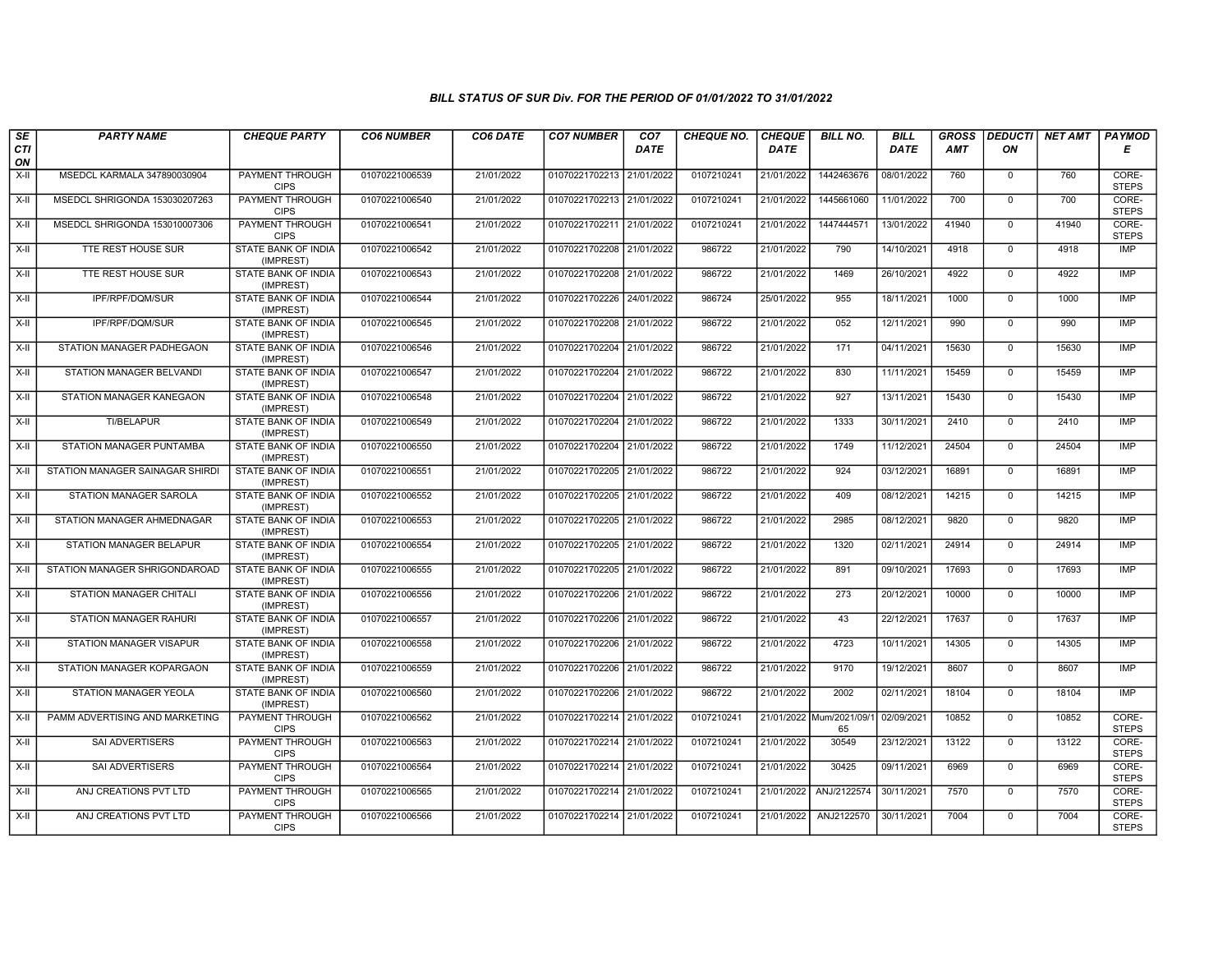| SE        | <b>PARTY NAME</b>                                              | <b>CHEQUE PARTY</b>                   | <b>CO6 NUMBER</b> | CO6 DATE   | <b>CO7 NUMBER</b>         | CO <sub>7</sub> | <b>CHEQUE NO.</b> | <b>CHEQUE</b> | <b>BILL NO.</b>                 | <b>BILL</b> | <b>GROSS</b> | <b>DEDUCTI</b> | NET AMT | <b>PAYMOD</b>         |
|-----------|----------------------------------------------------------------|---------------------------------------|-------------------|------------|---------------------------|-----------------|-------------------|---------------|---------------------------------|-------------|--------------|----------------|---------|-----------------------|
| CTI<br>ON |                                                                |                                       |                   |            |                           | <b>DATE</b>     |                   | <b>DATE</b>   |                                 | <b>DATE</b> | <b>AMT</b>   | ΟN             |         | Е                     |
| X-II      | SSE/P WAY/N/SUR                                                | STATE BANK OF INDIA<br>(IMPREST)      | 01070221006567    | 21/01/2022 | 01070221702209            | 21/01/2022      | 986722            | 21/01/2022    | <b>KSC/2803</b>                 | 11/12/2021  | 14917        | $\mathbf{0}$   | 14917   | <b>IMP</b>            |
| X-II      | ANJ CREATIONS PVT LTD                                          | PAYMENT THROUGH<br><b>CIPS</b>        | 01070221006568    | 21/01/2022 | 01070221702214 21/01/2022 |                 | 0107210241        | 21/01/2022    | ANJ/2122571                     | 30/11/2021  | 4496         | $\overline{0}$ | 4496    | CORE-<br><b>STEPS</b> |
| X-II      | SAI ADVERTISERS                                                | PAYMENT THROUGH<br><b>CIPS</b>        | 01070221006569    | 21/01/2022 | 01070221702214 21/01/2022 |                 | 0107210241        | 21/01/2022    | 30424                           | 09/11/2021  | 16457        | $\mathbf{0}$   | 16457   | CORE-<br><b>STEPS</b> |
| X-II      | <b>SRISHTI SANCHAR</b>                                         | <b>PAYMENT THROUGH</b><br><b>CIPS</b> | 01070221006570    | 21/01/2022 | 01070221702210            | 21/01/2022      | 0107210241        | 21/01/2022    | 084/2020-21                     | 05/10/2020  | 10753        | $\overline{0}$ | 10753   | CORE-<br><b>STEPS</b> |
| X-II      | ANJ CREATIONS PVT LTD                                          | PAYMENT THROUGH<br><b>CIPS</b>        | 01070221006571    | 21/01/2022 | 01070221702214 21/01/2022 |                 | 0107210241        | 21/01/2022    | ANJ/2122569                     | 30/11/2021  | 4496         | $\overline{0}$ | 4496    | CORE-<br><b>STEPS</b> |
| X-II      | <b>SAI ADVERTISERS</b>                                         | PAYMENT THROUGH<br><b>CIPS</b>        | 01070221006572    | 21/01/2022 | 01070221702214 21/01/2022 |                 | 0107210241        | 21/01/2022    | 30427                           | 09/11/2021  | 12544        | $\overline{0}$ | 12544   | CORE-<br><b>STEPS</b> |
| X-II      | SAI ADVERTISERS                                                | PAYMENT THROUGH<br><b>CIPS</b>        | 01070221006573    | 21/01/2022 | 01070221702214            | 21/01/2022      | 0107210241        | 21/01/2022    | 30551                           | 23/12/2021  | 5994         | $\Omega$       | 5994    | CORE-<br><b>STEPS</b> |
| X-II      | PAMM ADVERTISING AND MARKETING                                 | PAYMENT THROUGH<br><b>CIPS</b>        | 01070221006574    | 21/01/2022 | 01070221702214 21/01/2022 |                 | 0107210241        |               | 21/01/2022 Mum/2021/09/<br>68   | 02/09/2021  | 9610         | $\mathbf{0}$   | 9610    | CORE-<br><b>STEPS</b> |
| X-II      | INTER PUBLICITY PRIVATE LTD                                    | PAYMENT THROUGH<br><b>CIPS</b>        | 01070221006575    | 21/01/2022 | 01070221702215 21/01/2022 |                 | 0107210242        |               | 21/01/2022 PR/N136/06/21-<br>22 | 30/06/2021  | 9550         | $\mathbf 0$    | 9550    | CORE-<br><b>STEPS</b> |
| X-II      | ANJ CREATIONS PVT LTD                                          | <b>PAYMENT THROUGH</b><br><b>CIPS</b> | 01070221006576    | 21/01/2022 | 01070221702216            | 21/01/2022      | 0107210242        |               | 21/01/2022 ANJ/2021100          | 31/08/2020  | 11461        | $\overline{0}$ | 11461   | CORE-<br><b>STEPS</b> |
| $X-H$     | PATIL TOURS AND TRAVELS                                        | PAYMENT THROUGH<br><b>CIPS</b>        | 01070221006577    | 21/01/2022 | 01070221702250            | 28/01/2022      | 0107210247        | 29/01/2022    | 252847                          | 12/01/2022  | 90351        | $\mathbf{0}$   | 90351   | CORE-<br><b>STEPS</b> |
| X-II      | ASHWINI SAHAKARI RUGNALAYA AND<br>RESEARCH CENTRE NYT. SOLAPUR | PAYMENT THROUGH<br><b>CIPS</b>        | 01070221006578    | 22/01/2022 | 01070221702217 24/01/2022 |                 | 0107210243        | 25/01/2022    | 199/20-21                       | 02/01/2021  | 161000       | 16100          | 144900  | CORE-<br><b>STEPS</b> |
| X-II      | ASHWINI SAHAKARI RUGNALAYA AND<br>RESEARCH CENTRE NYT. SOLAPUR | PAYMENT THROUGH<br><b>CIPS</b>        | 01070221006579    | 22/01/2022 | 01070221702217            | 24/01/2022      | 0107210243        | 25/01/2022    | 143/20-21                       | 02/01/2021  | 7450         | 745            | 6705    | CORE-<br><b>STEPS</b> |
| X-II      | ASHWINI SAHAKARI RUGNALAYA AND<br>RESEARCH CENTRE NYT. SOLAPUR | PAYMENT THROUGH<br><b>CIPS</b>        | 01070221006580    | 22/01/2022 | 01070221702217            | 24/01/2022      | 0107210243        | 25/01/2022    | 160/20-21                       | 02/01/2021  | 21477        | 2148           | 19329   | CORE-<br><b>STEPS</b> |
| X-II      | ASHWINI SAHAKARI RUGNALAYA AND<br>RESEARCH CENTRE NYT. SOLAPUR | PAYMENT THROUGH<br><b>CIPS</b>        | 01070221006581    | 22/01/2022 | 01070221702217 24/01/2022 |                 | 0107210243        | 25/01/2022    | 167/20-21                       | 02/01/2021  | 13980        | 1398           | 12582   | CORE-<br><b>STEPS</b> |
| X-II      | ASHWINI SAHAKARI RUGNALAYA AND<br>RESEARCH CENTRE NYT. SOLAPUR | PAYMENT THROUGH<br><b>CIPS</b>        | 01070221006582    | 22/01/2022 | 01070221702217            | 24/01/2022      | 0107210243        | 25/01/2022    | 162/20-21                       | 02/01/2021  | 2024         | 202            | 1822    | CORE-<br><b>STEPS</b> |
| X-II      | ASHWINI SAHAKARI RUGNALAYA AND<br>RESEARCH CENTRE NYT. SOLAPUR | PAYMENT THROUGH<br><b>CIPS</b>        | 01070221006583    | 22/01/2022 | 01070221702217 24/01/2022 |                 | 0107210243        | 25/01/2022    | 166/20-21                       | 02/01/2021  | 24154        | 2415           | 21739   | CORE-<br><b>STEPS</b> |
| X-II      | ASHWINI SAHAKARI RUGNALAYA AND<br>RESEARCH CENTRE NYT. SOLAPUR | <b>PAYMENT THROUGH</b><br><b>CIPS</b> | 01070221006584    | 22/01/2022 | 01070221702217            | 24/01/2022      | 0107210243        | 25/01/2022    | 181/20-21                       | 08/01/2021  | 40873        | 4087           | 36786   | CORE-<br><b>STEPS</b> |
| X-II      | ASHWINI SAHAKARI RUGNALAYA AND<br>RESEARCH CENTRE NYT. SOLAPUR | PAYMENT THROUGH<br><b>CIPS</b>        | 01070221006585    | 22/01/2022 | 01070221702217            | 24/01/2022      | 0107210243        | 25/01/2022    | 386/20-21                       | 26/04/2021  | 130000       | 13000          | 117000  | CORE-<br><b>STEPS</b> |
| X-II      | ASHWINI SAHAKARI RUGNALAYA AND<br>RESEARCH CENTRE NYT. SOLAPUR | PAYMENT THROUGH<br><b>CIPS</b>        | 01070221006586    | 22/01/2022 | 01070221702217 24/01/2022 |                 | 0107210243        | 25/01/2022    | 385/20-21                       | 26/04/2021  | 11500        | 1150           | 10350   | CORE-<br><b>STEPS</b> |
| X-II      | ASHWINI SAHAKARI RUGNALAYA AND<br>RESEARCH CENTRE NYT. SOLAPUR | PAYMENT THROUGH<br><b>CIPS</b>        | 01070221006587    | 22/01/2022 | 01070221702218            | 24/01/2022      | 0107210243        | 25/01/2022    | 93/21-22                        | 19/07/2021  | 105570       | 10557          | 95013   | CORE-<br><b>STEPS</b> |
| X-II      | ASHWINI SAHAKARI RUGNALAYA AND<br>RESEARCH CENTRE NYT. SOLAPUR | PAYMENT THROUGH<br><b>CIPS</b>        | 01070221006588    | 22/01/2022 | 01070221702218 24/01/2022 |                 | 0107210243        | 25/01/2022    | 210/20-21                       | 08/01/2021  | 83214        | 8321           | 74893   | CORE-<br><b>STEPS</b> |
| X-II      | ASHWINI SAHAKARI RUGNALAYA AND<br>RESEARCH CENTRE NYT. SOLAPUR | PAYMENT THROUGH<br><b>CIPS</b>        | 01070221006589    | 22/01/2022 | 01070221702218            | 24/01/2022      | 0107210243        | 25/01/2022    | 184/20-21                       | 08/01/2021  | 94974        | 9497           | 85477   | CORE-<br><b>STEPS</b> |
| X-II      | ASHWINI SAHAKARI RUGNALAYA AND<br>RESEARCH CENTRE NYT. SOLAPUR | PAYMENT THROUGH<br><b>CIPS</b>        | 01070221006590    | 22/01/2022 | 01070221702218            | 24/01/2022      | 0107210243        | 25/01/2022    | 209/20-21                       | 08/01/2021  | 27356        | 2736           | 24620   | CORE-<br><b>STEPS</b> |
| X-II      | ASHWINI SAHAKARI RUGNALAYA AND<br>RESEARCH CENTRE NYT. SOLAPUR | PAYMENT THROUGH<br><b>CIPS</b>        | 01070221006591    | 22/01/2022 | 01070221702218 24/01/2022 |                 | 0107210243        | 25/01/2022    | 191/20-21                       | 08/01/2021  | 102428       | 10243          | 92185   | CORE-<br><b>STEPS</b> |
| X-II      | ASHWINI SAHAKARI RUGNALAYA AND<br>RESEARCH CENTRE NYT. SOLAPUR | PAYMENT THROUGH<br><b>CIPS</b>        | 01070221006592    | 22/01/2022 | 01070221702218 24/01/2022 |                 | 0107210243        | 25/01/2022    | 202/20-21                       | 08/01/2021  | 90274        | 9027           | 81247   | CORE-<br><b>STEPS</b> |
| X-II      | ASHWINI SAHAKARI RUGNALAYA AND<br>RESEARCH CENTRE NYT. SOLAPUR | PAYMENT THROUGH<br><b>CIPS</b>        | 01070221006593    | 22/01/2022 | 01070221702218 24/01/2022 |                 | 0107210243        | 25/01/2022    | 188/20-21                       | 08/01/2021  | 41989        | 4199           | 37790   | CORE-<br><b>STEPS</b> |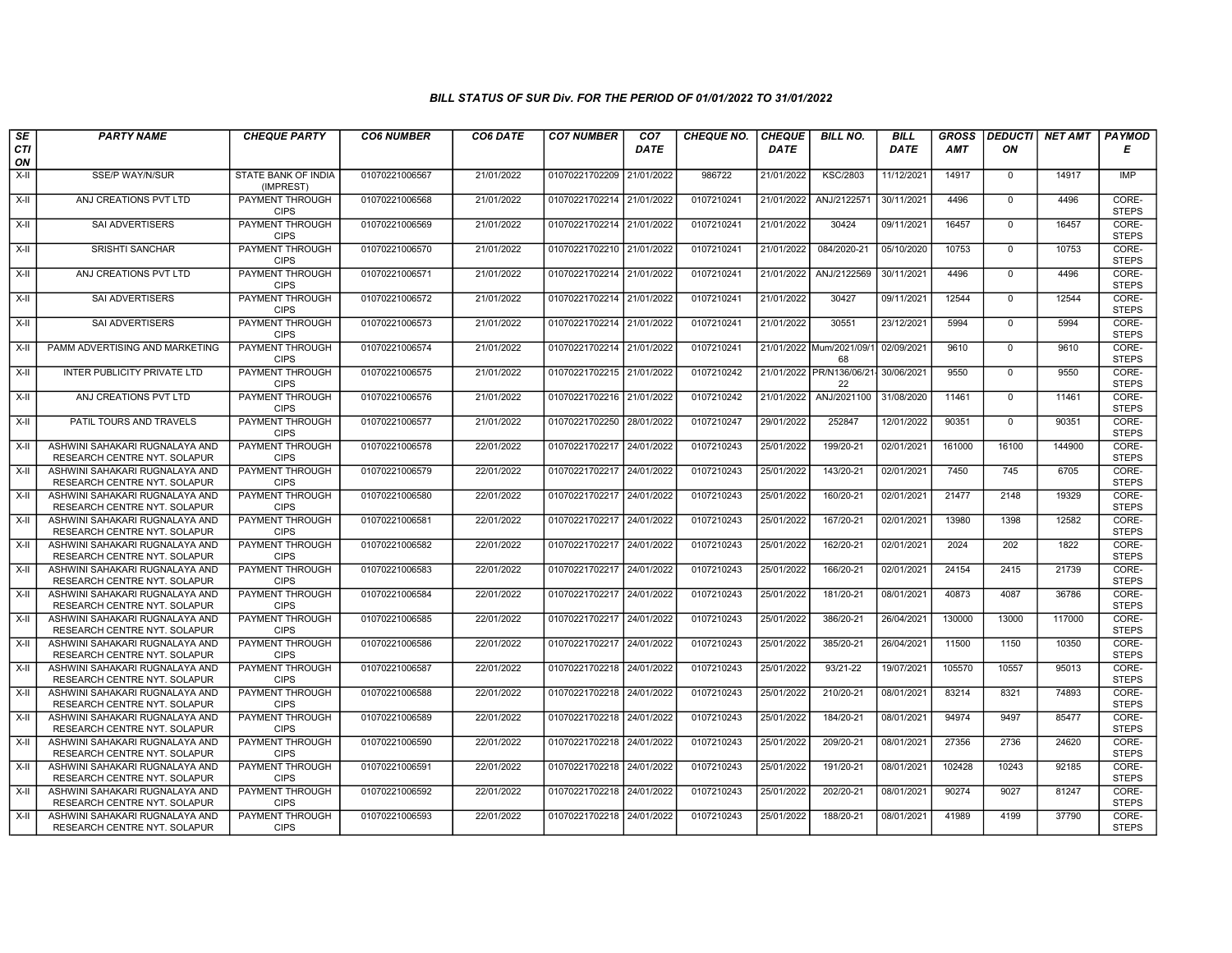| $\overline{\mathsf{SE}}$ | <b>PARTY NAME</b>                                              | <b>CHEQUE PARTY</b>                      | <b>CO6 NUMBER</b> | CO6 DATE   | <b>CO7 NUMBER</b>         | CO7         | <b>CHEQUE NO.</b> | <b>CHEQUE</b> | <b>BILL NO.</b> | <b>BILL</b> | <b>GROSS</b> |                | <b>DEDUCTI NET AMT</b> | <b>PAYMOD</b>         |
|--------------------------|----------------------------------------------------------------|------------------------------------------|-------------------|------------|---------------------------|-------------|-------------------|---------------|-----------------|-------------|--------------|----------------|------------------------|-----------------------|
| <b>CTI</b><br>ON         |                                                                |                                          |                   |            |                           | <b>DATE</b> |                   | DATE          |                 | DATE        | <b>AMT</b>   | ON             |                        | E                     |
| $X-H$                    | ASHWINI SAHAKARI RUGNALAYA AND<br>RESEARCH CENTRE NYT. SOLAPUR | <b>PAYMENT THROUGH</b><br><b>CIPS</b>    | 01070221006594    | 22/01/2022 | 01070221702218 24/01/2022 |             | 0107210243        | 25/01/2022    | 37/20-21        | 12/03/2021  | 147725       | 14773          | 132952                 | CORE-<br><b>STEPS</b> |
| X-II                     | ASHWINI SAHAKARI RUGNALAYA AND<br>RESEARCH CENTRE NYT. SOLAPUR | <b>PAYMENT THROUGH</b><br><b>CIPS</b>    | 01070221006595    | 24/01/2022 | 01070221702222 24/01/2022 |             | 0107210243        | 25/01/2022    | 59/20-21        | 08/12/2020  | 132407       | 13240          | 119167                 | CORE-<br><b>STEPS</b> |
| X-II                     | ASHWINI SAHAKARI RUGNALAYA AND<br>RESEARCH CENTRE NYT. SOLAPUR | PAYMENT THROUGH<br><b>CIPS</b>           | 01070221006596    | 24/01/2022 | 01070221702222 24/01/2022 |             | 0107210243        | 25/01/2022    | 36/20-21        | 08/12/2020  | 227803       | 22780          | 205023                 | CORE-<br><b>STEPS</b> |
| $X-II$                   | ASHWINI SAHAKARI RUGNALAYA AND<br>RESEARCH CENTRE NYT. SOLAPUR | <b>PAYMENT THROUGH</b><br><b>CIPS</b>    | 01070221006597    | 24/01/2022 | 01070221702222 24/01/2022 |             | 0107210243        | 25/01/2022    | 46/20-21        | 08/12/2020  | 51199        | 5120           | 46079                  | CORE-<br><b>STEPS</b> |
| X-II                     | STATION MANAGER MODLIMB                                        | STATE BANK OF INDIA<br>(IMPREST)         | 01070221006598    | 24/01/2022 | 01070221702219 24/01/2022 |             | 986724            | 25/01/2022    | 089             | 25/12/2021  | 8689         | $\mathbf{0}$   | 8689                   | <b>IMP</b>            |
| $X-H$                    | ASHWINI SAHAKARI RUGNALAYA AND<br>RESEARCH CENTRE NYT. SOLAPUR | <b>PAYMENT THROUGH</b><br><b>CIPS</b>    | 01070221006599    | 24/01/2022 | 01070221702222 24/01/2022 |             | 0107210243        | 25/01/2022    | 56/20-21        | 08/12/2020  | 198229       | 19823          | 178406                 | CORE-<br><b>STEPS</b> |
| X-II                     | ASHWINI SAHAKARI RUGNALAYA AND<br>RESEARCH CENTRE NYT. SOLAPUR | PAYMENT THROUGH<br><b>CIPS</b>           | 01070221006600    | 24/01/2022 | 01070221702222 24/01/2022 |             | 0107210243        | 25/01/2022    | 44/20-21        | 08/12/2020  | 228759       | 22876          | 205883                 | CORE-<br><b>STEPS</b> |
| $X-II$                   | STATION MANAGER PANDHARPUR                                     | STATE BANK OF INDIA<br>(IMPREST)         | 01070221006601    | 24/01/2022 | 01070221702219 24/01/2022 |             | 986724            | 25/01/2022    | 213             | 08/12/2021  | 5887         | $\mathbf{0}$   | 5887                   | <b>IMP</b>            |
| $X-H$                    | STATION MANAGER AUSAROAD                                       | STATE BANK OF INDIA<br>(IMPREST)         | 01070221006602    | 24/01/2022 | 01070221702219 24/01/2022 |             | 986724            | 25/01/2022    | 662             | 20/09/2021  | 7403         | $\mathbf 0$    | 7403                   | <b>IMP</b>            |
| $X-H$                    | STATION MANAGER ARAG                                           | <b>STATE BANK OF INDIA</b><br>(IMPREST)  | 01070221006603    | 24/01/2022 | 01070221702219 24/01/2022 |             | 986724            | 25/01/2022    | 2527            | 27/11/2021  | 9524         | $\overline{0}$ | 9524                   | IMP                   |
| X-II                     | ASHWINI SAHAKARI RUGNALAYA AND<br>RESEARCH CENTRE NYT. SOLAPUR | PAYMENT THROUGH<br><b>CIPS</b>           | 01070221006604    | 24/01/2022 | 01070221702222 24/01/2022 |             | 0107210243        | 25/01/2022    | 55/20-21        | 08/12/2021  | 331208       | 33121          | 298087                 | CORE-<br><b>STEPS</b> |
| X-II                     | ASHWINI SAHAKARI RUGNALAYA AND<br>RESEARCH CENTRE NYT. SOLAPUR | <b>PAYMENT THROUGH</b><br><b>CIPS</b>    | 01070221006605    | 24/01/2022 | 01070221702222            | 24/01/2022  | 0107210243        | 25/01/2022    | 57/20-21        | 08/12/2020  | 90346        | 9035           | 81311                  | CORE-<br><b>STEPS</b> |
| $X-H$                    | STATION MANAGER SANGOLA                                        | STATE BANK OF INDIA<br>(IMPREST)         | 01070221006606    | 24/01/2022 | 01070221702219 24/01/2022 |             | 986724            | 25/01/2022    | 165             | 02/10/2021  | 15825        | $\mathbf 0$    | 15825                  | <b>IMP</b>            |
| $X-H$                    | ASHWINI SAHAKARI RUGNALAYA AND<br>RESEARCH CENTRE NYT. SOLAPUR | <b>PAYMENT THROUGH</b><br><b>CIPS</b>    | 01070221006607    | 24/01/2022 | 01070221702222 24/01/2022 |             | 0107210243        | 25/01/2022    | 50/20-21        | 08/03/2020  | 340189       | 34019          | 306170                 | CORE-<br><b>STEPS</b> |
| X-II                     | STATION MANAGER DHALGAON                                       | <b>STATE BANK OF INDIA</b><br>(IMPREST)  | 01070221006608    | 24/01/2022 | 01070221702219 24/01/2022 |             | 986724            | 25/01/2022    | <b>SW</b>       | 30/11/2021  | 6465         | $\mathbf 0$    | 6465                   | <b>IMP</b>            |
| $X-II$                   | ASHWINI SAHAKARI RUGNALAYA AND<br>RESEARCH CENTRE NYT. SOLAPUR | <b>PAYMENT THROUGH</b><br><b>CIPS</b>    | 01070221006609    | 24/01/2022 | 01070221702222 24/01/2022 |             | 0107210243        | 25/01/2022    | 51/20-21        | 08/12/2020  | 62577        | 6258           | 56319                  | CORE-<br><b>STEPS</b> |
| $X-H$                    | <b>STATION MANAGER YEDSHI</b>                                  | <b>DIVISIONAL</b><br>CASHIER(P) SHOLAPUR | 01070221006610    | 24/01/2022 | 01070221702220 24/01/2022 |             | 986723            | 25/01/2022    | 828             | 07/10/2021  | 7594         | $\Omega$       | 7594                   | CASH                  |
| X-II                     | STATION MANAGER PANGRI                                         | STATE BANK OF INDIA<br>(IMPREST)         | 01070221006611    | 24/01/2022 | 01070221702220 24/01/2022 |             | 986724            | 25/01/2022    | 644             | 05/10/2021  | 9682         | $\Omega$       | 9682                   | <b>IMP</b>            |
| $X-II$                   | STATION MANAGER BARSHITOWN                                     | <b>DIVISIONAL</b><br>CASHIER(P) SHOLAPUR | 01070221006612    | 24/01/2022 | 01070221702220 24/01/2022 |             | 986723            | 25/01/2022    | 740             | 04/12/2021  | 15982        | $\mathbf{0}$   | 15982                  | CASH                  |
| X-II                     | ASHWINI SAHAKARI RUGNALAYA AND<br>RESEARCH CENTRE NYT. SOLAPUR | PAYMENT THROUGH<br><b>CIPS</b>           | 01070221006613    | 24/01/2022 | 01070221702222 24/01/2022 |             | 0107210243        | 25/01/2022    | 72/20-21        | 08/12/2020  | 148734       | 14873          | 133861                 | CORE-<br><b>STEPS</b> |
| X-II                     | STATION MANAGER USMANABAD                                      | STATE BANK OF INDIA<br>(IMPREST)         | 01070221006614    | 24/01/2022 | 01070221702220 24/01/2022 |             | 986724            | 25/01/2022    | 5409            | 15/10/2021  | 15619        | $\mathbf{0}$   | 15619                  | IMP                   |
| $X-H$                    | ASHWINI SAHAKARI RUGNALAYA AND<br>RESEARCH CENTRE NYT. SOLAPUR | <b>PAYMENT THROUGH</b><br><b>CIPS</b>    | 01070221006615    | 24/01/2022 | 01070221702222 24/01/2022 |             | 0107210243        | 25/01/2022    | 38/20-21        | 08/12/2020  | 118788       | 11879          | 106909                 | CORE-<br><b>STEPS</b> |
| X-II                     | STATION MANAGER HARANGUL                                       | <b>DIVISIONAL</b><br>CASHIER(P) SHOLAPUR | 01070221006616    | 24/01/2022 | 01070221702220 24/01/2022 |             | 986723            | 25/01/2022    | 211             | 10/12/2021  | 9000         | $\mathbf 0$    | 9000                   | CASH                  |
| X-II                     | STATION MANAGER LATUR                                          | STATE BANK OF INDIA<br>(IMPREST)         | 01070221006617    | 24/01/2022 | 01070221702220 24/01/2022 |             | 986724            | 25/01/2022    | 8175            | 31/12/2021  | 19842        | $^{\circ}$     | 19842                  | IMP                   |
| X-II                     | ASHWINI SAHAKARI RUGNALAYA AND<br>RESEARCH CENTRE NYT. SOLAPUR | PAYMENT THROUGH<br><b>CIPS</b>           | 01070221006618    | 24/01/2022 | 01070221702222 24/01/2022 |             | 0107210243        | 25/01/2022    | 30/20-21        | 08/12/2020  | 149025       | 14903          | 134122                 | CORE-<br><b>STEPS</b> |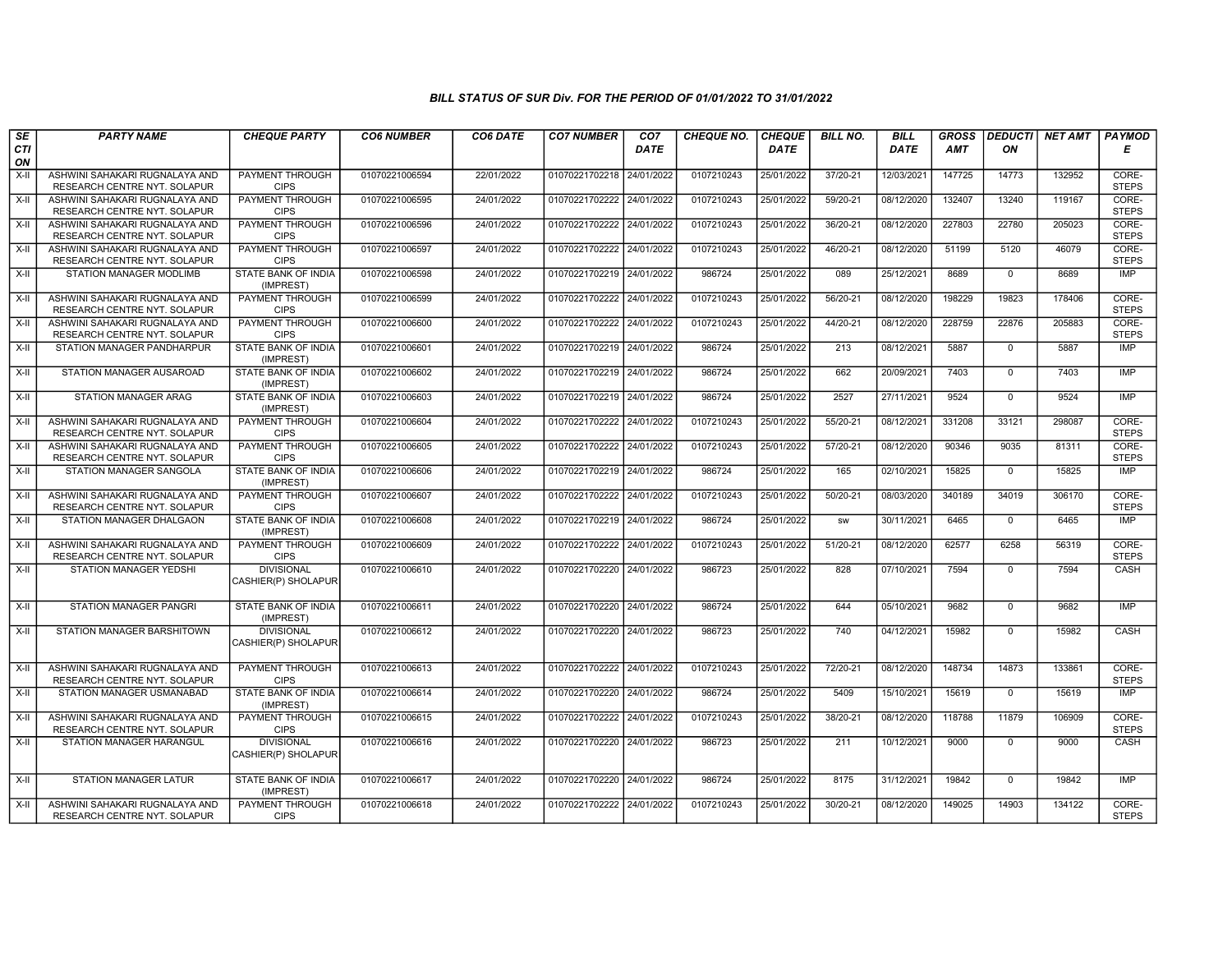| SE        | <b>PARTY NAME</b>                                              | <b>CHEQUE PARTY</b>                      | <b>CO6 NUMBER</b> | CO6 DATE   | <b>CO7 NUMBER</b>         | CO <sub>7</sub> | <b>CHEQUE NO.</b> | <b>CHEQUE</b> | <b>BILL NO.</b>          | <b>BILL</b> | <b>GROSS</b> |                | <b>DEDUCTI NET AMT</b> | <b>PAYMOD</b>         |
|-----------|----------------------------------------------------------------|------------------------------------------|-------------------|------------|---------------------------|-----------------|-------------------|---------------|--------------------------|-------------|--------------|----------------|------------------------|-----------------------|
| CTI<br>ON |                                                                |                                          |                   |            |                           | <b>DATE</b>     |                   | <b>DATE</b>   |                          | DATE        | <b>AMT</b>   | ON             |                        | Е                     |
| $X-II$    | DMM /SUR                                                       | <b>DIVISIONAL</b><br>CASHIER(P) SHOLAPUR | 01070221006619    | 24/01/2022 | 01070221702221            | 24/01/2022      | 986723            | 25/01/2022    | 733109                   | 20/01/2022  | 10600        | $\mathbf 0$    | 10600                  | CASH                  |
| $X-II$    | IPF/RPF/DQM/SUR                                                | <b>STATE BANK OF INDIA</b><br>(IMPREST)  | 01070221006620    | 24/01/2022 | 01070221702226 24/01/2022 |                 | 986724            | 25/01/2022    | 064                      | 03/12/2021  | 1000         | $\mathbf 0$    | 1000                   | <b>IMP</b>            |
| $X-H$     | IPF/RPF/DQM/SUR                                                | STATE BANK OF INDIA<br>(IMPREST)         | 01070221006621    | 24/01/2022 | 01070221702229 25/01/2022 |                 | 986726            | 25/01/2022    | 078                      | 25/12/2021  | 995          | $\overline{0}$ | 995                    | <b>IMP</b>            |
| X-II      | ASHWINI SAHAKARI RUGNALAYA AND<br>RESEARCH CENTRE NYT. SOLAPUR | <b>PAYMENT THROUGH</b><br><b>CIPS</b>    | 01070221006622    | 24/01/2022 | 01070221702223            | 24/01/2022      | 0107210243        | 25/01/2022    | 47/20-21                 | 08/12/2020  | 142413       | 14241          | 128172                 | CORE-<br><b>STEPS</b> |
| X-II      | ADEN/TM/SUR                                                    | STATE BANK OF INDIA<br>(IMPREST)         | 01070221006623    | 24/01/2022 | 01070221702225            | 24/01/2022      | 986724            | 25/01/2022    | 142                      | 02/11/2021  | 7650         | $\mathbf 0$    | 7650                   | <b>IMP</b>            |
| $X-H$     | <b>SR DME SUR</b>                                              | STATE BANK OF INDIA<br>(IMPREST)         | 01070221006624    | 24/01/2022 | 01070221702225            | 24/01/2022      | 986724            | 25/01/2022    | 40105                    | 09/01/2022  | 4000         | $\overline{0}$ | 4000                   | <b>IMP</b>            |
| $X-H$     | <b>SR DME SUR</b>                                              | <b>STATE BANK OF INDIA</b><br>(IMPREST)  | 01070221006625    | 24/01/2022 | 01070221702225 24/01/2022 |                 | 986724            | 25/01/2022    | 1760                     | 07/01/2022  | 5823         | $\mathbf 0$    | 5823                   | <b>IMP</b>            |
| X-II      | ADEN/TRACK/SUR                                                 | STATE BANK OF INDIA<br>(IMPREST)         | 01070221006626    | 24/01/2022 | 01070221702225 24/01/2022 |                 | 986724            | 25/01/2022    | 1384                     | 26/11/2021  | 4903         | $\mathbf 0$    | 4903                   | IMP                   |
| $X-H$     | SSE/P WAY/DUD                                                  | <b>STATE BANK OF INDIA</b><br>(IMPREST)  | 01070221006627    | 24/01/2022 | 01070221702226            | 24/01/2022      | 986724            | 25/01/2022    | 241                      | 24/11/2021  | 14962        | $\mathbf 0$    | 14962                  | IMP                   |
| X-II      | DRM/W/SUR                                                      | <b>DIVISIONAL</b><br>CASHIER(P) SHOLAPUR | 01070221006628    | 24/01/2022 | 01070221702224 24/01/2022 |                 | 986723            | 25/01/2022    | 672442                   | 24/01/2022  | 42325        | $\mathbf 0$    | 42325                  | CASH                  |
| X-II      | <b>DSC/RPF/SUR</b>                                             | STATE BANK OF INDIA<br>(IMPREST)         | 01070221006629    | 24/01/2022 | 01070221702229 25/01/2022 |                 | 986726            |               | 25/01/2022 733,1842,5081 | 02/11/2021  | 1979         | $\mathbf 0$    | 1979                   | <b>IMP</b>            |
| X-II      | <b>SSE WORKS PVR</b>                                           | STATE BANK OF INDIA<br>(IMPREST)         | 01070221006630    | 25/01/2022 | 01070221702229            | 25/01/2022      | 986726            | 25/01/2022    | 282                      | 15/10/2021  | 4846         | $\mathbf 0$    | 4846                   | <b>IMP</b>            |
| $X-II$    | <b>SSE/P WAY/MRJ</b>                                           | STATE BANK OF INDIA<br>(IMPREST)         | 01070221006631    | 25/01/2022 | 01070221702229            | 25/01/2022      | 986726            | 25/01/2022    | 157                      | 30/10/2021  | 4815         | $\overline{0}$ | 4815                   | <b>IMP</b>            |
| $X-H$     | <b>SSE/P WAY/PVR</b>                                           | <b>STATE BANK OF INDIA</b><br>(IMPREST)  | 01070221006632    | 25/01/2022 | 01070221702229 25/01/2022 |                 | 986726            | 25/01/2022    | 134                      | 11/10/2021  | 11580        | $\mathbf 0$    | 11580                  | IMP                   |
| X-II      | SR DCM SUR                                                     | <b>DIVISIONAL</b><br>CASHIER(P) SHOLAPUR | 01070221006633    | 25/01/2022 | 01070221702227 25/01/2022 |                 | 986723            | 25/01/2022    | 756635                   | 24/01/2022  | 22000        | $\mathbf 0$    | 22000                  | CASH                  |
| X-II      | ADEN/PVR                                                       | STATE BANK OF INDIA<br>(IMPREST)         | 01070221006634    | 25/01/2022 | 01070221702228 25/01/2022 |                 | 986726            | 25/01/2022    | 3130                     | 04/12/2021  | 2934         | $\mathbf{0}$   | 2934                   | IMP                   |
| $X-H$     | <b>ADEN/TRACK/SUR</b>                                          | <b>STATE BANK OF INDIA</b><br>(IMPREST)  | 01070221006635    | 25/01/2022 | 01070221702228 25/01/2022 |                 | 986726            | 25/01/2022    | 2835                     | 02/12/2021  | 8490         | $\overline{0}$ | 8490                   | IMP                   |
| X-II      | CCOR/KWV                                                       | STATE BANK OF INDIA<br>(IMPREST)         | 01070221006636    | 25/01/2022 | 01070221702228            | 25/01/2022      | 986726            | 25/01/2022    | 125958                   | 18/01/2022  | 23991        | $\mathbf 0$    | 23991                  | <b>IMP</b>            |
| X-II      | <b>SRDPOSUR</b>                                                | <b>DIVISIONAL</b><br>CASHIER(P) SHOLAPUR | 01070221006642    | 25/01/2022 | 01070221702230 25/01/2022 |                 | 986725            | 25/01/2022    | 643768                   | 24/01/2022  | 40000        | $\mathbf 0$    | 40000                  | CASH                  |
| X-II      | SSE/C&W/GR/COACHING DEPOT                                      | STATE BANK OF INDIA<br>(IMPREST)         | 01070221006643    | 25/01/2022 | 01070221702233 25/01/2022 |                 | 986727            | 27/01/2022    | 11480                    | 28/06/2021  | 4851         | $\mathbf{0}$   | 4851                   | IMP                   |
| X-II      | HPCL DT CARD (ELECT D G SET)                                   | PAYMENT THROUGH<br><b>CIPS</b>           | 01070221006644    | 25/01/2022 | 01070221702232            | 25/01/2022      | 0107210245        | 27/01/2022    | 38                       | 14/01/2022  | 50000        | $\overline{0}$ | 50000                  | CORE-<br><b>STEPS</b> |
| $X-II$    | HPCL DT CARD (ELECT D G SET)                                   | PAYMENT THROUGH<br><b>CIPS</b>           | 01070221006645    | 25/01/2022 | 01070221702232            | 25/01/2022      | 0107210245        | 27/01/2022    | 13738                    | 22/01/2022  | 28800        | $\mathbf{0}$   | 28800                  | CORE-<br><b>STEPS</b> |
| $X-H$     | <b>SR DME SUR</b>                                              | STATE BANK OF INDIA<br>(IMPREST)         | 01070221006646    | 25/01/2022 | 01070221702233 25/01/2022 |                 | 986727            | 27/01/2022    | 3765                     | 15/01/2022  | 6000         | $\overline{0}$ | 6000                   | <b>IMP</b>            |
| $X-II$    | CHANDRASHEKHAR INDUSTRIES                                      | <b>PAYMENT THROUGH</b><br><b>CIPS</b>    | 01070221006647    | 25/01/2022 | 01070221702231            | 25/01/2022      | 0107210245        | 27/01/2022    | GST-2021-<br>22/34       | 17/01/2022  | 112500       | 63725          | 48775                  | CORE-<br><b>STEPS</b> |
| X-II      | ASHOK CONSTRUCTION                                             | PAYMENT THROUGH<br><b>CIPS</b>           | 01070221006648    | 25/01/2022 | 01070221702234            | 25/01/2022      | 0107210245        | 27/01/2022    | GEM/21-22/08             | 12/01/2022  | 33990        | 1487           | 32503                  | CORE-<br><b>STEPS</b> |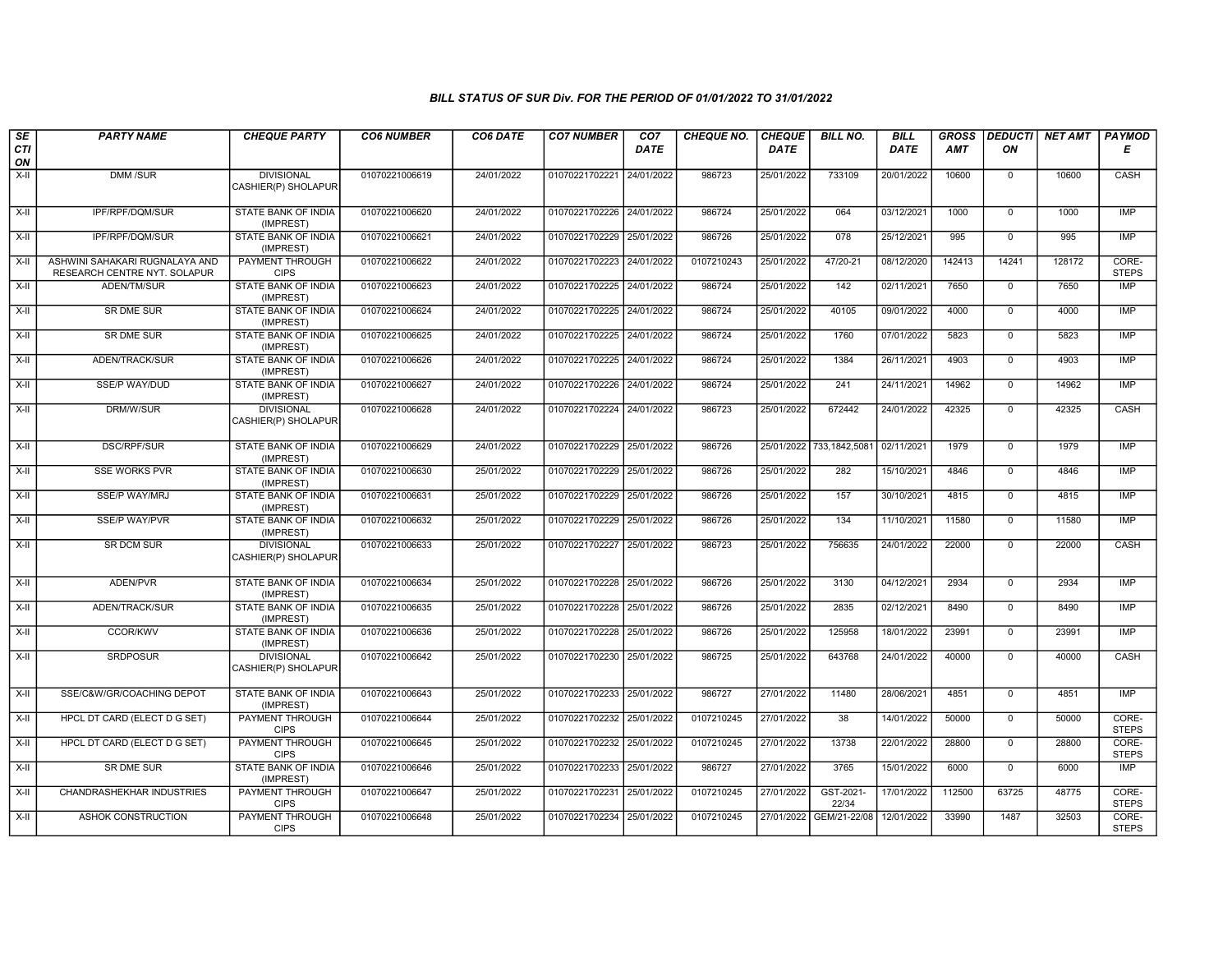| SE               | <b>PARTY NAME</b>                                              | <b>CHEQUE PARTY</b>                   | <b>CO6 NUMBER</b> | CO6 DATE   | <b>CO7 NUMBER</b>         | CO <sub>7</sub> | <b>CHEQUE NO.</b> | <b>CHEQUE</b> | <b>BILL NO.</b> | <b>BILL</b> | <b>GROSS</b> | <b>DEDUCTI</b> | <b>NET AMT</b> | <b>PAYMOD</b>         |
|------------------|----------------------------------------------------------------|---------------------------------------|-------------------|------------|---------------------------|-----------------|-------------------|---------------|-----------------|-------------|--------------|----------------|----------------|-----------------------|
| <b>CTI</b><br>ON |                                                                |                                       |                   |            |                           | <b>DATE</b>     |                   | <b>DATE</b>   |                 | <b>DATE</b> | <b>AMT</b>   | ΟN             |                | Е                     |
| X-II             | ASHWINI SAHAKARI RUGNALAYA AND<br>RESEARCH CENTRE NYT. SOLAPUR | PAYMENT THROUGH<br><b>CIPS</b>        | 01070221006650    | 26/01/2022 | 01070221702236            | 27/01/2022      | 0107210246        | 28/01/2022    | 85/21-22        | 19/07/2021  | 19368        | 1937           | 17431          | CORE-<br><b>STEPS</b> |
| X-II             | ASHWINI SAHAKARI RUGNALAYA AND<br>RESEARCH CENTRE NYT. SOLAPUR | <b>PAYMENT THROUGH</b><br><b>CIPS</b> | 01070221006651    | 26/01/2022 | 01070221702236 27/01/2022 |                 | 0107210246        | 28/01/2022    | 351/20-21       | 26/04/2021  | 18975        | 1898           | 17077          | CORE-<br><b>STEPS</b> |
| X-II             | ASHWINI SAHAKARI RUGNALAYA AND<br>RESEARCH CENTRE NYT. SOLAPUR | PAYMENT THROUGH<br><b>CIPS</b>        | 01070221006652    | 26/01/2022 | 01070221702236 27/01/2022 |                 | 0107210246        | 28/01/2022    | 183/20-21       | 08/01/2021  | 8049         | 805            | 7244           | CORE-<br><b>STEPS</b> |
| $X-H$            | ASHWINI SAHAKARI RUGNALAYA AND<br>RESEARCH CENTRE NYT. SOLAPUR | <b>PAYMENT THROUGH</b><br><b>CIPS</b> | 01070221006653    | 26/01/2022 | 01070221702236            | 27/01/2022      | 0107210246        | 28/01/2022    | 182/20-21       | 08/01/2021  | 9200         | 920            | 8280           | CORE-<br><b>STEPS</b> |
| $X-H$            | ASHWINI SAHAKARI RUGNALAYA AND<br>RESEARCH CENTRE NYT. SOLAPUR | <b>PAYMENT THROUGH</b><br><b>CIPS</b> | 01070221006654    | 26/01/2022 | 01070221702236 27/01/2022 |                 | 0107210246        | 28/01/2022    | 350/20-21       | 26/04/2021  | 12612        | 1261           | 11351          | CORE-<br><b>STEPS</b> |
| $X-II$           | ASHWINI SAHAKARI RUGNALAYA AND<br>RESEARCH CENTRE NYT. SOLAPUR | PAYMENT THROUGH<br><b>CIPS</b>        | 01070221006655    | 26/01/2022 | 01070221702236 27/01/2022 |                 | 0107210246        | 28/01/2022    | 204/20-21       | 08/01/2021  | 14811        | 1481           | 13330          | CORE-<br><b>STEPS</b> |
| X-II             | ASHWINI SAHAKARI RUGNALAYA AND<br>RESEARCH CENTRE NYT. SOLAPUR | <b>PAYMENT THROUGH</b><br><b>CIPS</b> | 01070221006656    | 26/01/2022 | 01070221702236            | 27/01/2022      | 0107210246        | 28/01/2022    | 206/20-21       | 08/01/2021  | 10980        | 1098           | 9882           | CORE-<br><b>STEPS</b> |
| X-II             | ASHWINI SAHAKARI RUGNALAYA AND<br>RESEARCH CENTRE NYT. SOLAPUR | PAYMENT THROUGH<br><b>CIPS</b>        | 01070221006657    | 26/01/2022 | 01070221702236            | 27/01/2022      | 0107210246        | 28/01/2022    | 179/20-21       | 08/01/2021  | 22497        | 2250           | 20247          | CORE-<br><b>STEPS</b> |
| $X-H$            | ASHWINI SAHAKARI RUGNALAYA AND<br>RESEARCH CENTRE NYT. SOLAPUR | <b>PAYMENT THROUGH</b><br><b>CIPS</b> | 01070221006658    | 26/01/2022 | 01070221702236 27/01/2022 |                 | 0107210246        | 28/01/2022    | 207/20-21       | 08/01/2020  | 12335        | 1234           | 11101          | CORE-<br><b>STEPS</b> |
| $X-H$            | ASHWINI SAHAKARI RUGNALAYA AND<br>RESEARCH CENTRE NYT. SOLAPUR | PAYMENT THROUGH<br><b>CIPS</b>        | 01070221006659    | 26/01/2022 | 01070221702236 27/01/2022 |                 | 0107210246        | 28/01/2022    | 186/20-21       | 08/01/2021  | 6896         | 690            | 6206           | CORE-<br><b>STEPS</b> |
| $X-II$           | ASHWINI SAHAKARI RUGNALAYA AND<br>RESEARCH CENTRE NYT. SOLAPUR | PAYMENT THROUGH<br><b>CIPS</b>        | 01070221006661    | 26/01/2022 | 01070221702241            | 27/01/2022      | 0107210247        | 29/01/2022    | 52/20-21        | 08/12/2020  | 25674        | 2567           | 23107          | CORE-<br><b>STEPS</b> |
| X-II             | ASHWINI SAHAKARI RUGNALAYA AND<br>RESEARCH CENTRE NYT. SOLAPUR | PAYMENT THROUGH<br><b>CIPS</b>        | 01070221006662    | 26/01/2022 | 01070221702237            | 27/01/2022      | 0107210247        | 29/01/2022    | 48/20-21        | 08/12/2020  | 9200         | 920            | 8280           | CORE-<br><b>STEPS</b> |
| X-II             | ASHWINI SAHAKARI RUGNALAYA AND<br>RESEARCH CENTRE NYT. SOLAPUR | <b>PAYMENT THROUGH</b><br><b>CIPS</b> | 01070221006664    | 26/01/2022 | 01070221702241            | 27/01/2022      | 0107210247        | 29/01/2022    | 29/20-21        | 08/12/2020  | 39262        | 3926           | 35336          | CORE-<br><b>STEPS</b> |
| $X-H$            | ASHWINI SAHAKARI RUGNALAYA AND<br>RESEARCH CENTRE NYT. SOLAPUR | <b>PAYMENT THROUGH</b><br><b>CIPS</b> | 01070221006665    | 26/01/2022 | 01070221702241            | 27/01/2022      | 0107210247        | 29/01/2022    | 33/20-21        | 08/12/2020  | 25552        | 2555           | 22997          | CORE-<br><b>STEPS</b> |
| X-II             | ASHWINI SAHAKARI RUGNALAYA AND<br>RESEARCH CENTRE NYT. SOLAPUR | PAYMENT THROUGH<br><b>CIPS</b>        | 01070221006666    | 26/01/2022 | 01070221702237 27/01/2022 |                 | 0107210247        | 29/01/2022    | 54/20-21        | 08/12/2020  | 18883        | 1888           | 16995          | CORE-<br><b>STEPS</b> |
| X-II             | ASHWINI SAHAKARI RUGNALAYA AND<br>RESEARCH CENTRE NYT. SOLAPUR | <b>PAYMENT THROUGH</b><br><b>CIPS</b> | 01070221006667    | 26/01/2022 | 01070221702237            | 27/01/2022      | 0107210247        | 29/01/2022    | 41/20-21        | 08/12/2020  | 11931        | 1193           | 10738          | CORE-<br><b>STEPS</b> |
| X-II             | ASHWINI SAHAKARI RUGNALAYA AND<br>RESEARCH CENTRE NYT. SOLAPUR | PAYMENT THROUGH<br><b>CIPS</b>        | 01070221006668    | 26/01/2022 | 01070221702237            | 27/01/2022      | 0107210247        | 29/01/2022    | 40/20-21        | 08/12/2020  | 21410        | 2141           | 19269          | CORE-<br><b>STEPS</b> |
| $X-II$           | ASHWINI SAHAKARI RUGNALAYA AND<br>RESEARCH CENTRE NYT. SOLAPUR | <b>PAYMENT THROUGH</b><br><b>CIPS</b> | 01070221006669    | 26/01/2022 | 01070221702237            | 27/01/2022      | 0107210247        | 29/01/2022    | 37/20-21        | 08/12/2020  | 7857         | 786            | 7071           | CORE-<br><b>STEPS</b> |
| $X-H$            | ASHWINI SAHAKARI RUGNALAYA AND<br>RESEARCH CENTRE NYT. SOLAPUR | PAYMENT THROUGH<br><b>CIPS</b>        | 01070221006670    | 26/01/2022 | 01070221702237            | 27/01/2022      | 0107210247        | 29/01/2022    | 49/20-21        | 08/12/2020  | 13225        | 1323           | 11902          | CORE-<br><b>STEPS</b> |
| X-II             | ASHWINI SAHAKARI RUGNALAYA AND<br>RESEARCH CENTRE NYT. SOLAPUR | <b>PAYMENT THROUGH</b><br><b>CIPS</b> | 01070221006671    | 26/01/2022 | 01070221702237            | 27/01/2022      | 0107210247        | 29/01/2022    | 34/20-21        | 08/12/2020  | 13225        | 1323           | 11902          | CORE-<br><b>STEPS</b> |
| $X-H$            | ASHWINI SAHAKARI RUGNALAYA AND<br>RESEARCH CENTRE NYT. SOLAPUR | <b>PAYMENT THROUGH</b><br><b>CIPS</b> | 01070221006672    | 26/01/2022 | 01070221702237            | 27/01/2022      | 0107210247        | 29/01/2022    | 43/20-21        | 08/12/2020  | 16158        | 1616           | 14542          | CORE-<br><b>STEPS</b> |
| X-II             | ASHWINI SAHAKARI RUGNALAYA AND<br>RESEARCH CENTRE NYT. SOLAPUR | PAYMENT THROUGH<br><b>CIPS</b>        | 01070221006673    | 26/01/2022 | 01070221702237            | 27/01/2022      | 0107210247        | 29/01/2022    | 39/20-21        | 08/12/2020  | 16158        | 1616           | 14542          | CORE-<br><b>STEPS</b> |
| X-II             | ASHWINI SAHAKARI RUGNALAYA AND<br>RESEARCH CENTRE NYT. SOLAPUR | PAYMENT THROUGH<br><b>CIPS</b>        | 01070221006674    | 26/01/2022 | 01070221702237            | 27/01/2022      | 0107210247        | 29/01/2022    | 45/20-21        | 08/12/2020  | 16158        | 1616           | 14542          | CORE-<br><b>STEPS</b> |
| $X-H$            | ASHWINI SAHAKARI RUGNALAYA AND<br>RESEARCH CENTRE NYT. SOLAPUR | PAYMENT THROUGH<br><b>CIPS</b>        | 01070221006675    | 26/01/2022 | 01070221702237            | 27/01/2022      | 0107210247        | 29/01/2022    | 32/20-21        | 08/12/2020  | 3450         | 345            | 3105           | CORE-<br><b>STEPS</b> |
| X-II             | ASHWINI SAHAKARI RUGNALAYA AND<br>RESEARCH CENTRE NYT. SOLAPUR | PAYMENT THROUGH<br><b>CIPS</b>        | 01070221006676    | 26/01/2022 | 01070221702237            | 27/01/2022      | 0107210247        | 29/01/2022    | 31/20-21        | 13/12/2020  | 16158        | 1616           | 14542          | CORE-<br><b>STEPS</b> |
| $X-H$            | ASHWINI SAHAKARI RUGNALAYA AND<br>RESEARCH CENTRE NYT. SOLAPUR | <b>PAYMENT THROUGH</b><br><b>CIPS</b> | 01070221006677    | 26/01/2022 | 01070221702237 27/01/2022 |                 | 0107210247        | 29/01/2022    | 53/20-21        | 08/12/2020  | 9200         | 920            | 8280           | CORE-<br><b>STEPS</b> |
| $X-H$            | ADEN/PVR                                                       | STATE BANK OF INDIA<br>(IMPREST)      | 01070221006678    | 27/01/2022 | 01070221702235 27/01/2022 |                 | 986727            | 27/01/2022    | 1459            | 04/01/2022  | 2710         | $\mathbf{0}$   | 2710           | IMP                   |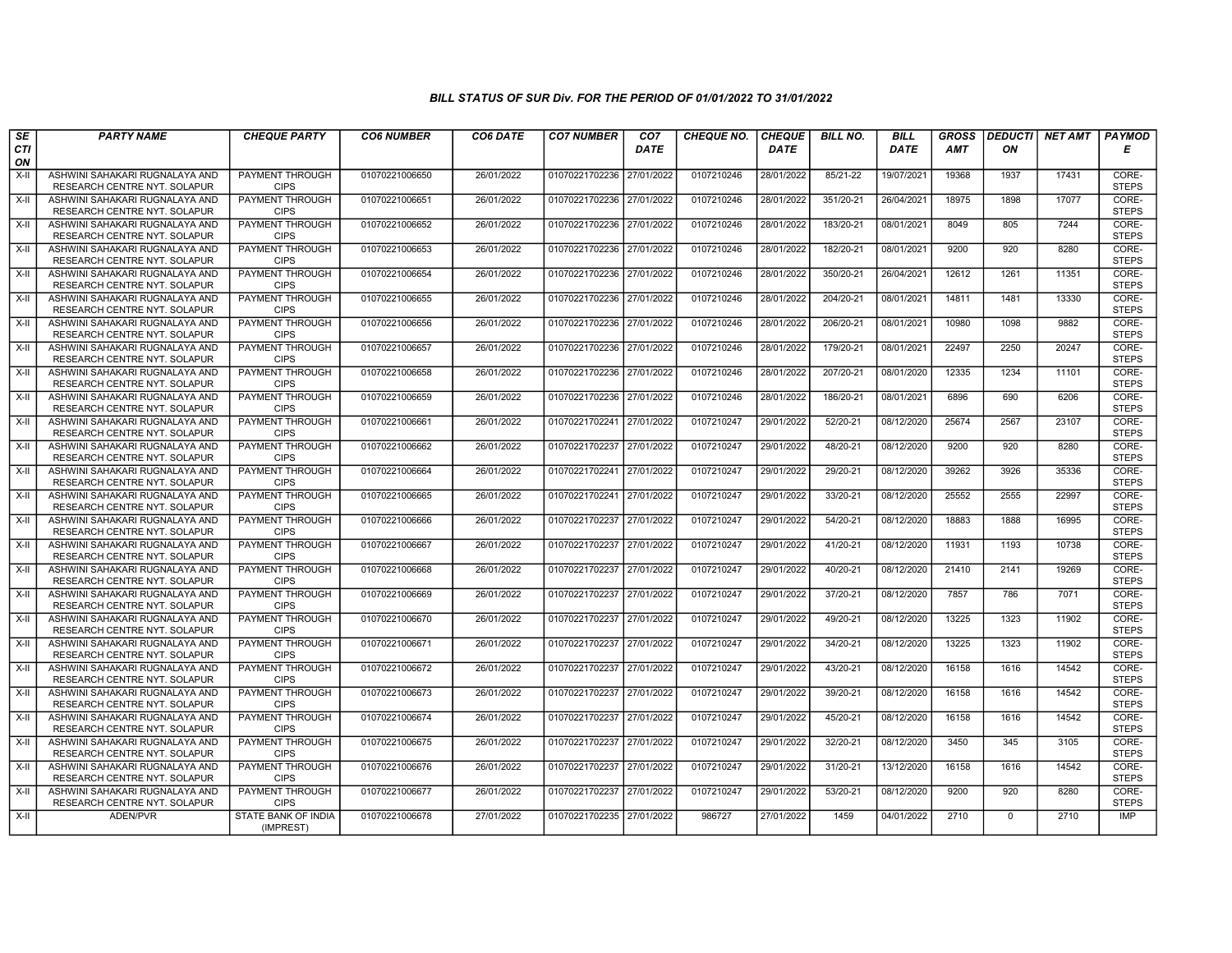| SE               | <b>PARTY NAME</b>                 | <b>CHEQUE PARTY</b>                      | <b>CO6 NUMBER</b> | CO6 DATE   | <b>CO7 NUMBER</b>         | CO <sub>7</sub> | <b>CHEQUE NO.</b> | <b>CHEQUE</b> | <b>BILL NO.</b> | <b>BILL</b> | <b>GROSS</b> | <b>DEDUCTI</b> | <b>NET AMT</b> | <b>PAYMOD</b>         |
|------------------|-----------------------------------|------------------------------------------|-------------------|------------|---------------------------|-----------------|-------------------|---------------|-----------------|-------------|--------------|----------------|----------------|-----------------------|
| <b>CTI</b><br>ON |                                   |                                          |                   |            |                           | <b>DATE</b>     |                   | <b>DATE</b>   |                 | <b>DATE</b> | <b>AMT</b>   | ON             |                | Е                     |
| X-II             | MSEDCL DAUND 173452616388         | <b>PAYMENT THROUGH</b><br><b>CIPS</b>    | 01070221006679    | 27/01/2022 | 01070221702239            | 27/01/2022      | 0107210246        | 28/01/2022    | 1447077297      | 18/01/2022  | 8230         | $\mathbf 0$    | 8230           | CORE-<br><b>STEPS</b> |
| $X-H$            | MSEDCL SHRIRAMPUR 850710664017    | <b>PAYMENT THROUGH</b><br><b>CIPS</b>    | 01070221006680    | 27/01/2022 | 01070221702239 27/01/2022 |                 | 0107210246        | 28/01/2022    | 1453777914      | 18/01/2022  | 270          | $\overline{0}$ | 270            | CORE-<br><b>STEPS</b> |
| X-II             | MSEDCL BARSHI U 333010091119      | <b>PAYMENT THROUGH</b><br><b>CIPS</b>    | 01070221006681    | 27/01/2022 | 01070221702239 27/01/2022 |                 | 0107210246        | 28/01/2022    | 1450781827      | 17/01/2022  | 660          | $\mathbf 0$    | 660            | CORE-<br><b>STEPS</b> |
| $X-H$            | MSEDCL TEMBHURNI 343020003345     | <b>PAYMENT THROUGH</b><br><b>CIPS</b>    | 01070221006682    | 27/01/2022 | 01070221702239            | 27/01/2022      | 0107210246        | 28/01/2022    | 1451534812      | 17/01/2022  | 3930         | $\overline{0}$ | 3930           | CORE-<br><b>STEPS</b> |
| $X-II$           | MSEDCL K.MAHANKAL 277960130555    | <b>PAYMENT THROUGH</b><br><b>CIPS</b>    | 01070221006683    | 27/01/2022 | 01070221702239 27/01/2022 |                 | 0107210246        | 28/01/2022    | 1453014324      | 18/01/2022  | 1060         | $\overline{0}$ | 1060           | CORE-<br><b>STEPS</b> |
| $X-H$            | MSEDCL AKKALKOT 335470402158      | <b>PAYMENT THROUGH</b><br><b>CIPS</b>    | 01070221006684    | 27/01/2022 | 01070221702239 27/01/2022 |                 | 0107210246        | 28/01/2022    | 1453025069      | 18/01/2022  | 7150         | $\overline{0}$ | 7150           | CORE-<br><b>STEPS</b> |
| X-II             | MSEDCL MOHOL 345290080468         | PAYMENT THROUGH<br><b>CIPS</b>           | 01070221006685    | 27/01/2022 | 01070221702239 27/01/2022 |                 | 0107210246        | 28/01/2022    | 1451913178      | 17/01/2022  | 16890        | $\mathbf{0}$   | 16890          | CORE-<br><b>STEPS</b> |
| $X-II$           | IPF/RPF/DR/SUR/FUEL               | <b>DIVISIONAL</b><br>CASHIER(P) SHOLAPUR | 01070221006686    | 27/01/2022 | 01070221702243 28/01/2022 |                 | 986728            | 28/01/2022    | 4700            | 06/01/2022  | 4700         | $\mathbf 0$    | 4700           | CASH                  |
| $X-II$           | IPF/RPF/DR/SUR/FUEL               | <b>DIVISIONAL</b><br>CASHIER(P) SHOLAPUR | 01070221006687    | 27/01/2022 | 01070221702238 27/01/2022 |                 | 986728            | 28/01/2022    | 3646,28872      | 14/12/2021  | 5600         | $\mathbf 0$    | 5600           | CASH                  |
| $X-H$            | IPF/RPF/DR/SUR/FUEL               | <b>DIVISIONAL</b><br>CASHIER(P) SHOLAPUR | 01070221006688    | 27/01/2022 | 01070221702252 28/01/2022 |                 | 986731            | 29/01/2022    | 7447            | 05/01/2022  | 5000         | $\overline{0}$ | 5000           | <b>CASH</b>           |
| $X-H$            | <b>SSE/P WAY/GR</b>               | <b>STATE BANK OF INDIA</b><br>(IMPREST)  | 01070221006689    | 27/01/2022 | 01070221702238 27/01/2022 |                 | 986729            | 28/01/2022    | 8238            | 27/12/2021  | 5770         | $\overline{0}$ | 5770           | IMP                   |
| $X-H$            | IPF/RPF/DQM/SUR                   | <b>DIVISIONAL</b><br>CASHIER(P) SHOLAPUR | 01070221006690    | 27/01/2022 | 01070221702238 27/01/2022 |                 | 986728            | 28/01/2022    | 652804          | 04/01/2022  | 25000        | $\overline{0}$ | 25000          | CASH                  |
| $X-H$            | DEN/S/SUR                         | STATE BANK OF INDIA<br>(IMPREST)         | 01070221006691    | 27/01/2022 | 01070221702248 28/01/2022 |                 | 986732            | 29/01/2022    | 14              | 01/11/2021  | 7970         | $\mathbf 0$    | 7970           | <b>IMP</b>            |
| $X-H$            | CMS/SUR/GEN                       | <b>STATE BANK OF INDIA</b><br>(IMPREST)  | 01070221006692    | 27/01/2022 | 01070221702249 28/01/2022 |                 | 986732            | 29/01/2022    | <b>GEN-55</b>   | 20/01/2022  | 35486        | $\overline{0}$ | 35486          | IMP                   |
| X-II             | <b>SR.DCM.SUR</b>                 | <b>STATE BANK OF INDIA</b><br>(IMPREST)  | 01070221006693    | 27/01/2022 | 01070221702248 28/01/2022 |                 | 986732            | 29/01/2022    | 7876            | 21/11/2021  | 14166        | $\mathbf{0}$   | 14166          | <b>IMP</b>            |
| X-II             | MS/KWV/GEN                        | STATE BANK OF INDIA<br>(IMPREST)         | 01070221006694    | 27/01/2022 | 01070221702248            | 28/01/2022      | 986732            | 29/01/2022    | $1 - 8$         | 09/11/2021  | 9756         | $\mathbf 0$    | 9756           | <b>IMP</b>            |
| $X-II$           | SSE(TL/AC)/SUR                    | <b>STATE BANK OF INDIA</b><br>(IMPREST)  | 01070221006695    | 27/01/2022 | 01070221702248 28/01/2022 |                 | 986732            | 29/01/2022    | 270             | 21/01/2022  | 3600         | $\overline{0}$ | 3600           | IMP                   |
| X-II             | <b>JAYDEEP ENTERPRISES</b>        | <b>PAYMENT THROUGH</b><br><b>CIPS</b>    | 01070221006697    | 27/01/2022 | 01070221702240 27/01/2022 |                 | 0107210247        | 29/01/2022    | C/08            | 24/01/2022  | 175719       | 5098           | 170621         | CORE-<br><b>STEPS</b> |
| $X-H$            | SSE/(ELECT/MAINT)/SUR             | <b>STATE BANK OF INDIA</b><br>(IMPREST)  | 01070221006698    | 27/01/2022 | 01070221702248 28/01/2022 |                 | 986732            | 29/01/2022    | 97              | 18/01/2022  | 18000        | $\overline{0}$ | 18000          | IMP                   |
| X-II             | <b>SSE/P WAY/MRJ</b>              | STATE BANK OF INDIA<br>(IMPREST)         | 01070221006700    | 27/01/2022 | 01070221702243 28/01/2022 |                 | 986729            | 28/01/2022    | 159             | 30/11/2021  | 4926         | $\mathbf 0$    | 4926           | <b>IMP</b>            |
| X-II             | <b>SSE WORKS PVR</b>              | STATE BANK OF INDIA<br>(IMPREST)         | 01070221006701    | 27/01/2022 | 01070221702243            | 28/01/2022      | 986729            | 28/01/2022    | 799/21-22       | 23/10/2021  | 4963         | $\mathbf 0$    | 4963           | <b>IMP</b>            |
| $X-H$            | IPF/RPF/DIVISIONAL RESRVE/SOLAPUR | <b>DIVISIONAL</b><br>CASHIER(P) SHOLAPUR | 01070221006702    | 27/01/2022 | 01070221702243 28/01/2022 |                 | 986728            | 28/01/2022    | 652805          | 12/12/2021  | 4200         | $\mathbf 0$    | 4200           | CASH                  |
| $X-H$            | <b>IPFSNSI</b>                    | <b>DIVISIONAL</b><br>CASHIER(P) SHOLAPUR | 01070221006703    | 27/01/2022 | 01070221702243 28/01/2022 |                 | 986728            | 28/01/2022    | 652809          | 11/10/2021  | 4500         | $\mathbf 0$    | 4500           | CASH                  |
| X-II             | MSEDCL MOHOL 345290834187         | <b>PAYMENT THROUGH</b><br><b>CIPS</b>    | 01070221006704    | 28/01/2022 | 01070221702244 28/01/2022 |                 | 0107210246        | 28/01/2022    | 1451912854      | 17/01/2022  | 250          | $\mathbf 0$    | 250            | CORE-<br><b>STEPS</b> |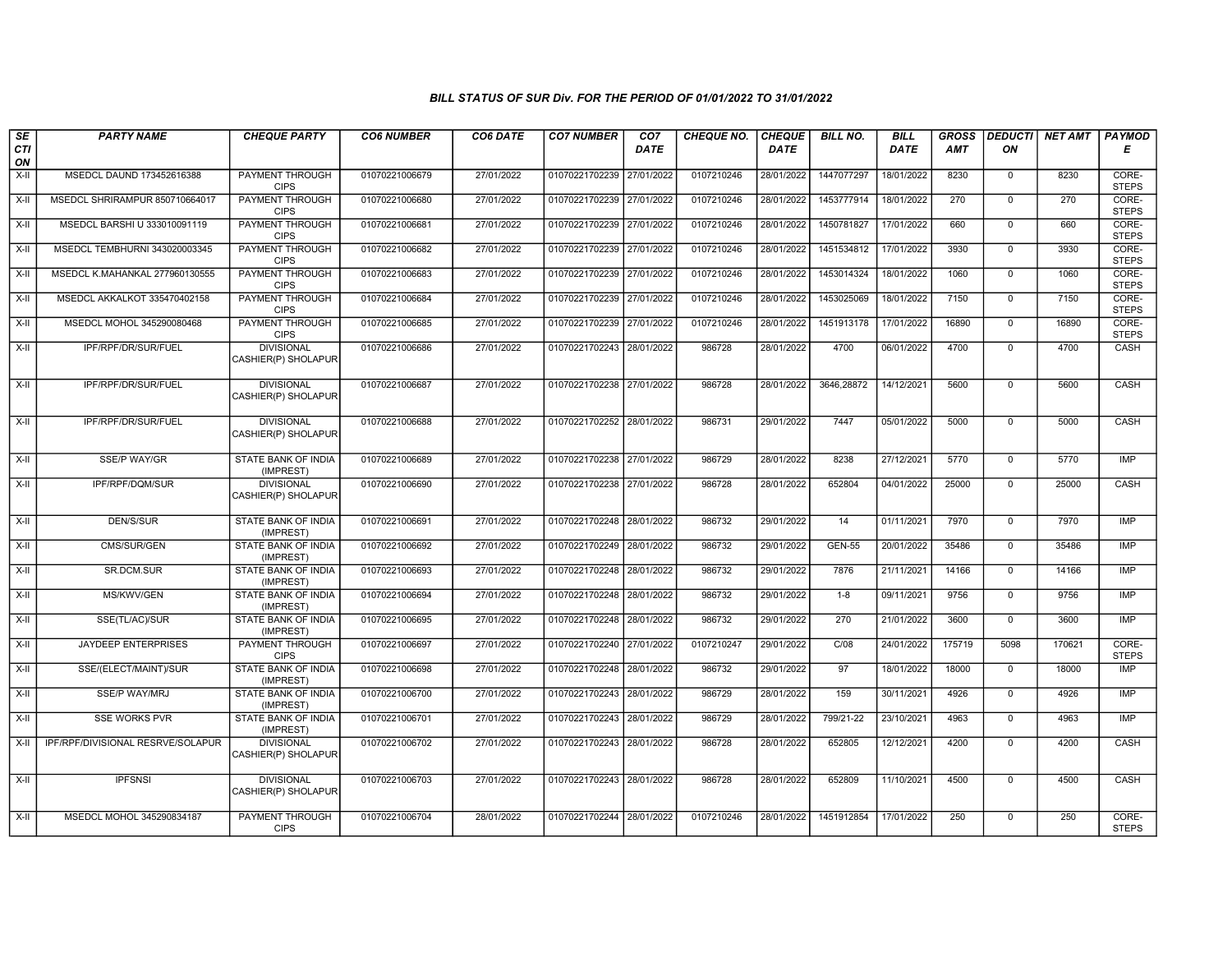| SE               | <b>PARTY NAME</b>               | <b>CHEQUE PARTY</b>                   | <b>CO6 NUMBER</b> | CO6 DATE   | <b>CO7 NUMBER</b>         | CO <sub>7</sub> | <b>CHEQUE NO.</b> | <b>CHEQUE</b> | <b>BILL NO.</b> | <b>BILL</b> | <b>GROSS</b> | <b>DEDUCTI</b> | <b>NET AMT</b> | <b>PAYMOD</b>         |
|------------------|---------------------------------|---------------------------------------|-------------------|------------|---------------------------|-----------------|-------------------|---------------|-----------------|-------------|--------------|----------------|----------------|-----------------------|
| <b>CTI</b><br>ON |                                 |                                       |                   |            |                           | <b>DATE</b>     |                   | <b>DATE</b>   |                 | <b>DATE</b> | <b>AMT</b>   | ΟN             |                | Е                     |
| $X-H$            | MSEDCL K.MAHANKAL 277960130547  | <b>PAYMENT THROUGH</b><br><b>CIPS</b> | 01070221006705    | 28/01/2022 | 01070221702251            | 28/01/2022      | 0107210247        | 29/01/2022    | 1453014200      | 18/01/2022  | 9010         | $\mathbf 0$    | 9010           | CORE-<br><b>STEPS</b> |
| $X-H$            | MSEDCL CHAKUR R 618100202933    | <b>PAYMENT THROUGH</b><br><b>CIPS</b> | 01070221006706    | 28/01/2022 | 01070221702244 28/01/2022 |                 | 0107210246        | 28/01/2022    | 1449235227      | 14/01/2022  | 560          | $\Omega$       | 560            | CORE-<br><b>STEPS</b> |
| X-II             | MSEDCL CHAKUR R 624280196073    | PAYMENT THROUGH<br><b>CIPS</b>        | 01070221006707    | 28/01/2022 | 01070221702244 28/01/2022 |                 | 0107210246        | 28/01/2022    | 1448118871      | 13/01/2022  | 2350         | $\mathbf 0$    | 2350           | CORE-<br><b>STEPS</b> |
| $X-H$            | MSEDCL MADHA 343520457237       | PAYMENT THROUGH<br><b>CIPS</b>        | 01070221006708    | 28/01/2022 | 01070221702244            | 28/01/2022      | 0107210246        | 28/01/2022    | 1448055320      | 13/01/2022  | 650          | $\mathbf{0}$   | 650            | CORE-<br><b>STEPS</b> |
| $X-H$            | MSEDCL MADHA 343790810028       | <b>PAYMENT THROUGH</b><br><b>CIPS</b> | 01070221006709    | 28/01/2022 | 01070221702244 28/01/2022 |                 | 0107210246        | 28/01/2022    | 1452618178      | 17/01/2022  | 560          | $\mathbf 0$    | 560            | CORE-<br><b>STEPS</b> |
| X-II             | MSEDCL KURDUWADI 343140834933   | PAYMENT THROUGH<br><b>CIPS</b>        | 01070221006710    | 28/01/2022 | 01070221702244 28/01/2022 |                 | 0107210246        | 28/01/2022    | 1449576608      | 15/01/2022  | 530          | $\mathbf 0$    | 530            | CORE-<br><b>STEPS</b> |
| X-II             | MSEDCL MIRAJ R II 279200045054  | PAYMENT THROUGH<br><b>CIPS</b>        | 01070221006711    | 28/01/2022 | 01070221702244            | 28/01/2022      | 0107210246        | 28/01/2022    | 1447110491      | 13/01/2022  | 6180         | $\mathbf 0$    | 6180           | CORE-<br><b>STEPS</b> |
| $X-H$            | MSEDCL MURUD R 610280423141     | <b>PAYMENT THROUGH</b><br><b>CIPS</b> | 01070221006712    | 28/01/2022 | 01070221702244 28/01/2022 |                 | 0107210246        | 28/01/2022    | 1448110926      | 13/01/2022  | 840          | $\overline{0}$ | 840            | CORE-<br><b>STEPS</b> |
| X-II             | MSEDCL MURUD R 610010129675     | <b>PAYMENT THROUGH</b><br><b>CIPS</b> | 01070221006713    | 28/01/2022 | 01070221702244 28/01/2022 |                 | 0107210246        | 28/01/2022    | 1448111028      | 13/01/2022  | 1210         | $\mathbf 0$    | 1210           | CORE-<br><b>STEPS</b> |
| $X-H$            | MSEDCL BARSHI R 333261037458    | <b>PAYMENT THROUGH</b><br><b>CIPS</b> | 01070221006714    | 28/01/2022 | 01070221702244 28/01/2022 |                 | 0107210246        | 28/01/2022    | 1446042391      | 12/01/2022  | 18450        | $\overline{0}$ | 18450          | CORE-<br><b>STEPS</b> |
| X-II             | MSEDCL BARSHI R 333261037474    | PAYMENT THROUGH<br><b>CIPS</b>        | 01070221006715    | 28/01/2022 | 01070221702245 28/01/2022 |                 | 0107210247        | 29/01/2022    | 1446042222      | 12/01/2022  | 1040         | $\mathbf{0}$   | 1040           | CORE-<br><b>STEPS</b> |
| X-II             | MSEDCL BARSHI R 333521037279    | PAYMENT THROUGH<br><b>CIPS</b>        | 01070221006716    | 28/01/2022 | 01070221702245 28/01/2022 |                 | 0107210247        | 29/01/2022    | 1450770391      | 17/01/2022  | 10890        | $\mathbf 0$    | 10890          | CORE-<br><b>STEPS</b> |
| $X-H$            | MSEDCL BARSHI R 333521037490    | PAYMENT THROUGH<br><b>CIPS</b>        | 01070221006717    | 28/01/2022 | 01070221702245 28/01/2022 |                 | 0107210247        | 29/01/2022    | 1450770554      | 17/01/2022  | 560          | $\overline{0}$ | 560            | CORE-<br><b>STEPS</b> |
| X-II             | MSEDCL TER 593580571264         | <b>PAYMENT THROUGH</b><br><b>CIPS</b> | 01070221006718    | 28/01/2022 | 01070221702245 28/01/2022 |                 | 0107210247        | 29/01/2022    | 1453959429      | 18/01/2022  | 670          | $\mathbf{0}$   | 670            | CORE-<br><b>STEPS</b> |
| X-II             | MSEDCL TER 591140219451         | PAYMENT THROUGH<br><b>CIPS</b>        | 01070221006719    | 28/01/2022 | 01070221702245 28/01/2022 |                 | 0107210247        | 29/01/2022    | 1449733178      | 15/01/2022  | 1630         | $\Omega$       | 1630           | CORE-<br><b>STEPS</b> |
| X-II             | MSEDCL LATUR R 611250003748     | PAYMENT THROUGH<br><b>CIPS</b>        | 01070221006720    | 28/01/2022 | 01070221702245 28/01/2022 |                 | 0107210247        | 29/01/2022    | 1447114706      | 13/01/2022  | 650          | $\mathbf{0}$   | 650            | CORE-<br><b>STEPS</b> |
| X-II             | MSEDCL SANGOLA 340010541404     | PAYMENT THROUGH<br><b>CIPS</b>        | 01070221006721    | 28/01/2022 | 01070221702245 28/01/2022 |                 | 0107210247        | 29/01/2022    | 1448230781      | 13/01/2022  | 990          | $\mathbf{0}$   | 990            | CORE-<br><b>STEPS</b> |
| $X-H$            | MSEDCL SANGOLA 340010688758     | <b>PAYMENT THROUGH</b><br><b>CIPS</b> | 01070221006722    | 28/01/2022 | 01070221702245 28/01/2022 |                 | 0107210247        | 29/01/2022    | 1447024366      | 12/01/2022  | 800          | $\mathbf 0$    | 800            | CORE-<br><b>STEPS</b> |
| $X-II$           | MSEDCL SANGOLA 340550000844     | <b>PAYMENT THROUGH</b><br><b>CIPS</b> | 01070221006723    | 28/01/2022 | 01070221702245 28/01/2022 |                 | 0107210247        | 29/01/2022    | 1450507804      | 15/01/2022  | 690          | $\mathbf 0$    | 690            | CORE-<br><b>STEPS</b> |
| X-II             | MSEDCL KOPARGAON R 165238003821 | PAYMENT THROUGH<br><b>CIPS</b>        | 01070221006724    | 28/01/2022 | 01070221702245 28/01/2022 |                 | 0107210247        | 29/01/2022    | 1449484728      | 15/01/2022  | 5780         | $\mathbf{0}$   | 5780           | CORE-<br><b>STEPS</b> |
| $X-II$           | MSEDCL KOPARGAON R 165230003113 | PAYMENT THROUGH<br><b>CIPS</b>        | 01070221006725    | 28/01/2022 | 01070221702246 28/01/2022 |                 | 0107210247        | 29/01/2022    | 1449485449      | 15/01/2022  | 420          | $\mathbf{0}$   | 420            | CORE-<br><b>STEPS</b> |
| X-II             | MSEDCL KOPARGAON R 165230001251 | <b>PAYMENT THROUGH</b><br><b>CIPS</b> | 01070221006726    | 28/01/2022 | 01070221702246 28/01/2022 |                 | 0107210247        | 29/01/2022    | 1449484428      | 15/01/2022  | 800          | $\Omega$       | 800            | CORE-<br><b>STEPS</b> |
| X-II             | MSEDCL KOPARGAON R 165230002796 | PAYMENT THROUGH<br><b>CIPS</b>        | 01070221006727    | 28/01/2022 | 01070221702246            | 28/01/2022      | 0107210247        | 29/01/2022    | 1449484970      | 15/01/2022  | 490          | $\mathbf 0$    | 490            | CORE-<br><b>STEPS</b> |
| $X-H$            | MSEDCL YEOLA U 061518153772     | PAYMENT THROUGH<br><b>CIPS</b>        | 01070221006728    | 28/01/2022 | 01070221702246            | 28/01/2022      | 0107210247        | 29/01/2022    | 1450581800      | 15/01/2022  | 940          | $\mathbf{0}$   | 940            | CORE-<br><b>STEPS</b> |
| X-II             | MSEDCL YEOLA U 061518152580     | PAYMENT THROUGH<br><b>CIPS</b>        | 01070221006729    | 28/01/2022 | 01070221702246 28/01/2022 |                 | 0107210247        | 29/01/2022    | 1450581801      | 15/01/2022  | 5820         | $\Omega$       | 5820           | CORE-<br><b>STEPS</b> |
| $X-II$           | MSEDCL YEOLA U 061510777165     | <b>PAYMENT THROUGH</b><br><b>CIPS</b> | 01070221006730    | 28/01/2022 | 01070221702246 28/01/2022 |                 | 0107210247        | 29/01/2022    | 1450515071      | 15/01/2022  | 1310         | $\mathbf 0$    | 1310           | CORE-<br><b>STEPS</b> |
| X-II             | MSEDCL YEOLA U 061510777912     | PAYMENT THROUGH<br><b>CIPS</b>        | 01070221006731    | 28/01/2022 | 01070221702246 28/01/2022 |                 | 0107210247        | 29/01/2022    | 1452779509      | 17/01/2022  | 620          | $\mathbf{0}$   | 620            | CORE-<br><b>STEPS</b> |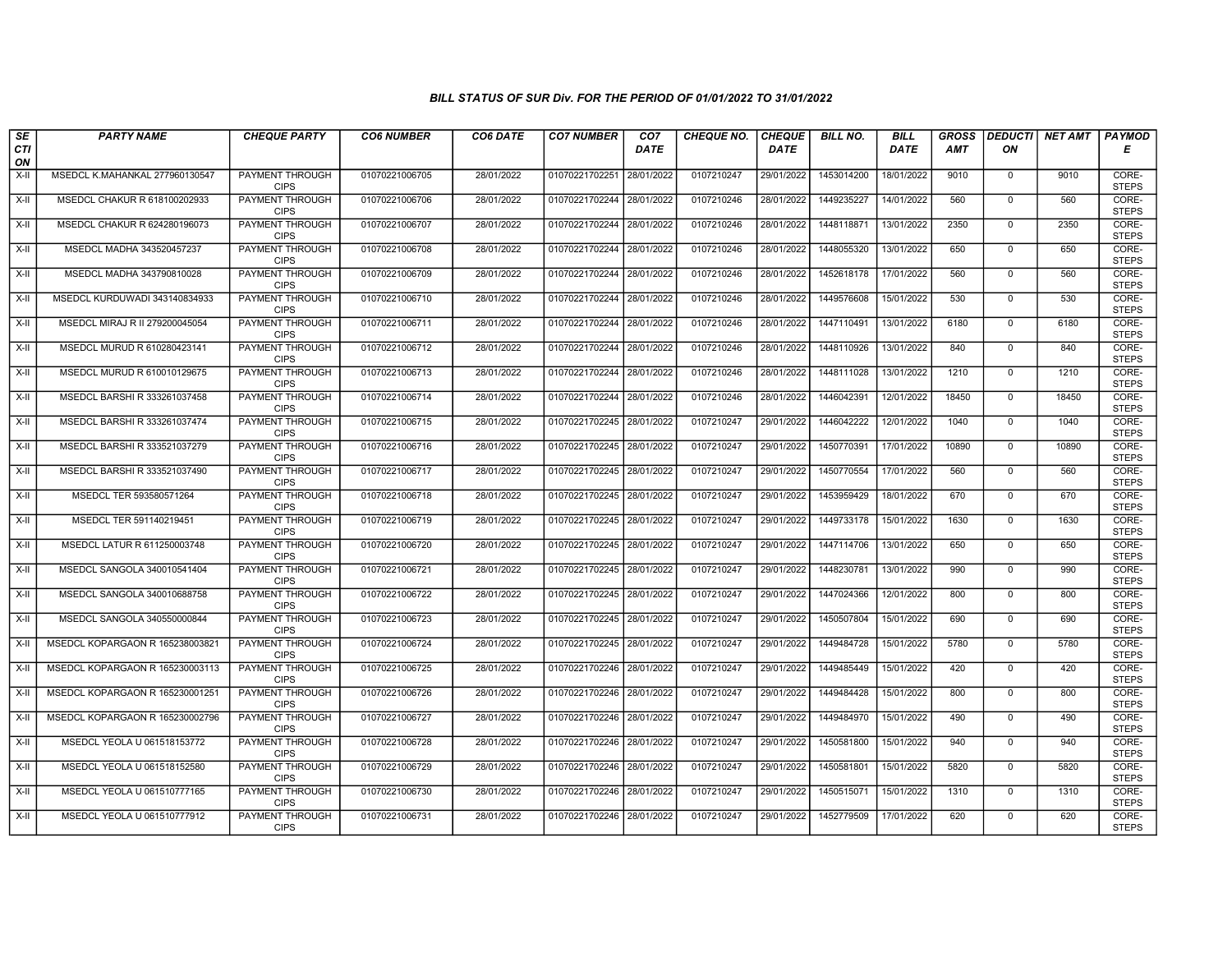| $s_E$<br><b>CTI</b> | <b>PARTY NAME</b>                      | <b>CHEQUE PARTY</b>                      | <b>CO6 NUMBER</b> | CO6 DATE   | <b>CO7 NUMBER</b>         | CO <sub>7</sub><br><b>DATE</b> | <b>CHEQUE NO.</b> | <b>CHEQUE</b><br>DATE | <b>BILL NO.</b> | <b>BILL</b><br>DATE | <b>GROSS</b><br>AMT | DEDUCTI  <br>ON | NET AMT | <b>PAYMOD</b><br>Е    |
|---------------------|----------------------------------------|------------------------------------------|-------------------|------------|---------------------------|--------------------------------|-------------------|-----------------------|-----------------|---------------------|---------------------|-----------------|---------|-----------------------|
| ON                  |                                        |                                          |                   |            |                           |                                |                   |                       |                 |                     |                     |                 |         |                       |
| X-II                | MSEDCL YEOLA 061518151435              | <b>PAYMENT THROUGH</b><br><b>CIPS</b>    | 01070221006732    | 28/01/2022 | 01070221702246            | 28/01/2022                     | 0107210247        | 29/01/2022            | 1447027383      | 12/01/2022          | 310                 | $\mathbf{0}$    | 310     | CORE-<br><b>STEPS</b> |
| X-II                | MSEDCL YEOLA U 061518151559            | PAYMENT THROUGH<br><b>CIPS</b>           | 01070221006733    | 28/01/2022 | 01070221702246 28/01/2022 |                                | 0107210247        | 29/01/2022            | 1447027467      | 12/01/2022          | 100                 | $\overline{0}$  | 100     | CORE-<br><b>STEPS</b> |
| X-II                | MSEDCL SHRIRAMPUR 850710096728         | PAYMENT THROUGH<br><b>CIPS</b>           | 01070221006734    | 28/01/2022 | 01070221702246 28/01/2022 |                                | 0107210247        | 29/01/2022            | 1448093156      | 13/01/2022          | 520                 | $\Omega$        | 520     | CORE-<br><b>STEPS</b> |
| X-II                | MSEDCL SHRIRAMPUR 850710101438         | PAYMENT THROUGH<br><b>CIPS</b>           | 01070221006735    | 28/01/2022 | 01070221702246 28/01/2022 |                                | 0107210247        | 29/01/2022            | 1448092872      | 13/01/2022          | 270                 | $\overline{0}$  | 270     | CORE-<br><b>STEPS</b> |
| $X-H$               | MSEDCL SHRIRAMPUR 850710083413         | <b>PAYMENT THROUGH</b><br><b>CIPS</b>    | 01070221006736    | 28/01/2022 | 01070221702247            | 28/01/2022                     | 0107210247        | 29/01/2022            | 1450362252      | 15/01/2022          | 8320                | $\overline{0}$  | 8320    | CORE-<br><b>STEPS</b> |
| X-II                | MSEDCL SHRIRAMPUR 850710100156         | <b>PAYMENT THROUGH</b><br><b>CIPS</b>    | 01070221006737    | 28/01/2022 | 01070221702247            | 28/01/2022                     | 0107210247        | 29/01/2022            | 1449219929      | 14/01/2022          | 360                 | $\overline{0}$  | 360     | CORE-<br><b>STEPS</b> |
| X-II                | MSEDCL SHRIRAMPUR 850710664335         | PAYMENT THROUGH<br><b>CIPS</b>           | 01070221006738    | 28/01/2022 | 01070221702247 28/01/2022 |                                | 0107210247        | 29/01/2022            | 1453778429      | 18/01/2022          | 1060                | $\mathbf{0}$    | 1060    | CORE-<br><b>STEPS</b> |
| X-II                | MSEDCL SHRIRAMPUR 850710673164         | PAYMENT THROUGH<br><b>CIPS</b>           | 01070221006739    | 28/01/2022 | 01070221702247 28/01/2022 |                                | 0107210247        | 29/01/2022            | 1453778401      | 18/01/2022          | 760                 | $\overline{0}$  | 760     | CORE-<br><b>STEPS</b> |
| X-II                | MSEDCL SHRIRAMPUR 850710664297         | PAYMENT THROUGH<br><b>CIPS</b>           | 01070221006740    | 28/01/2022 | 01070221702247            | 28/01/2022                     | 0107210247        | 29/01/2022            | 1453778466      | 18/01/2022          | 170                 | $\overline{0}$  | 170     | CORE-<br><b>STEPS</b> |
| X-II                | MSEDCL BABHALESHWAR 850670004264       | <b>PAYMENT THROUGH</b><br><b>CIPS</b>    | 01070221006741    | 28/01/2022 | 01070221702247 28/01/2022 |                                | 0107210247        | 29/01/2022            | 1449226182      | 14/01/2022          | 2720                | $\overline{0}$  | 2720    | CORE-<br><b>STEPS</b> |
| $X-II$              | MSEDCL DOUND 173542523168              | PAYMENT THROUGH<br><b>CIPS</b>           | 01070221006742    | 28/01/2022 | 01070221702247            | 28/01/2022                     | 0107210247        | 29/01/2022            | 1452735704      | 17/01/2022          | 620                 | $\mathbf{0}$    | 620     | CORE-<br><b>STEPS</b> |
| $X-II$              | MSEDCL DOUND 173781574882              | <b>PAYMENT THROUGH</b><br><b>CIPS</b>    | 01070221006743    | 28/01/2022 | 01070221702247            | 28/01/2022                     | 0107210247        | 29/01/2022            | 1451635490      | 17/01/2022          | 1260                | $\overline{0}$  | 1260    | CORE-<br><b>STEPS</b> |
| X-II                | MSEDCL BELWANDI 153248000393           | PAYMENT THROUGH<br><b>CIPS</b>           | 01070221006744    | 28/01/2022 | 01070221702247            | 28/01/2022                     | 0107210247        | 29/01/2022            | 1444759272      | 18/01/2022          | 3690                | $\overline{0}$  | 3690    | CORE-<br><b>STEPS</b> |
|                     | X-II MSEDCL WALCHANDNAGAR 174020235461 | PAYMENT THROUGH<br><b>CIPS</b>           | 01070221006745    | 28/01/2022 | 01070221702247            | 28/01/2022                     | 0107210247        | 29/01/2022            | 1450555219      | 15/01/2022          | 7440                | $\overline{0}$  | 7440    | CORE-<br><b>STEPS</b> |
| X-II                | MSEDCL WALCHANDNAGAR 178342054181      | PAYMENT THROUGH<br><b>CIPS</b>           | 01070221006746    | 28/01/2022 | 01070221702247 28/01/2022 |                                | 0107210247        | 29/01/2022            | 1447074047      | 13/01/2022          | 200                 | $\Omega$        | 200     | CORE-<br><b>STEPS</b> |
| X-II                | <b>IPFSNSI</b>                         | <b>DIVISIONAL</b><br>CASHIER(P) SHOLAPUR | 01070221006747    | 28/01/2022 | 01070221702243 28/01/2022 |                                | 986728            | 28/01/2022            | 652807          | 01/11/2021          | 4500                | $\overline{0}$  | 4500    | CASH                  |
| X-II                | <b>IPFSNSI</b>                         | <b>DIVISIONAL</b><br>CASHIER(P) SHOLAPUR | 01070221006748    | 28/01/2022 | 01070221702243 28/01/2022 |                                | 986728            | 28/01/2022            | 652806          | 01/11/2021          | 4200                | $\Omega$        | 4200    | CASH                  |
| X-II                | <b>IPFSNSI</b>                         | <b>DIVISIONAL</b><br>CASHIER(P) SHOLAPUR | 01070221006749    | 28/01/2022 | 01070221702243 28/01/2022 |                                | 986728            | 28/01/2022            | 652808          | 01/11/2021          | 4500                | $\mathbf 0$     | 4500    | CASH                  |
| X-II                | <b>MESSRS PRANATHI ELECTRONICS</b>     | <b>PAYMENT THROUGH</b><br><b>CIPS</b>    | 01070221006750    | 28/01/2022 | 01070221702250 28/01/2022 |                                | 0107210247        | 29/01/2022            | 252848          | 27/01/2022          | 689360              | $\overline{0}$  | 689360  | CORE-<br><b>STEPS</b> |
| X-II                | SR SE(C&W)/SUR                         | STATE BANK OF INDIA<br>(IMPREST)         | 01070221006751    | 28/01/2022 | 01070221702242 28/01/2022 |                                | 986729            | 28/01/2022            | 9561            | 04/12/2021          | 2000                | $\mathbf{0}$    | 2000    | IMP                   |
| X-II                | ADEN/SDB                               | <b>DIVISIONAL</b><br>CASHIER(P) SHOLAPUR | 01070221006752    | 28/01/2022 | 01070221702242 28/01/2022 |                                | 986728            | 28/01/2022            | 11547           | 19/11/2021          | 7308                | $\mathbf 0$     | 7308    | CASH                  |
| X-II                | <b>SR DME SUR</b>                      | <b>STATE BANK OF INDIA</b><br>(IMPREST)  | 01070221006753    | 28/01/2022 | 01070221702242 28/01/2022 |                                | 986729            | 28/01/2022            | 398411          | 20/01/2022          | 5000                | $\overline{0}$  | 5000    | IMP                   |
| X-II                | ADEN/TRACK/SUR                         | STATE BANK OF INDIA<br>(IMPREST)         | 01070221006754    | 28/01/2022 | 01070221702242 28/01/2022 |                                | 986729            | 28/01/2022            | 3857            | 06/12/2021          | 8612                | $\mathbf{0}$    | 8612    | <b>IMP</b>            |
| X-II                | SR DME SUR                             | STATE BANK OF INDIA<br>(IMPREST)         | 01070221006755    | 28/01/2022 | 01070221702242 28/01/2022 |                                | 986729            | 28/01/2022            | 3320            | 15/01/2022          | 3000                | $\mathbf{0}$    | 3000    | <b>IMP</b>            |
| X-II                | IPF/RPF/LUR MH13 DK 6575               | <b>DIVISIONAL</b><br>CASHIER(P) SHOLAPUR | 01070221006756    | 28/01/2022 | 01070221702253            | 28/01/2022                     | 986731            | 29/01/2022            | 2757,40360      | 12/09/2021          | 3100                | $\mathbf 0$     | 3100    | CASH                  |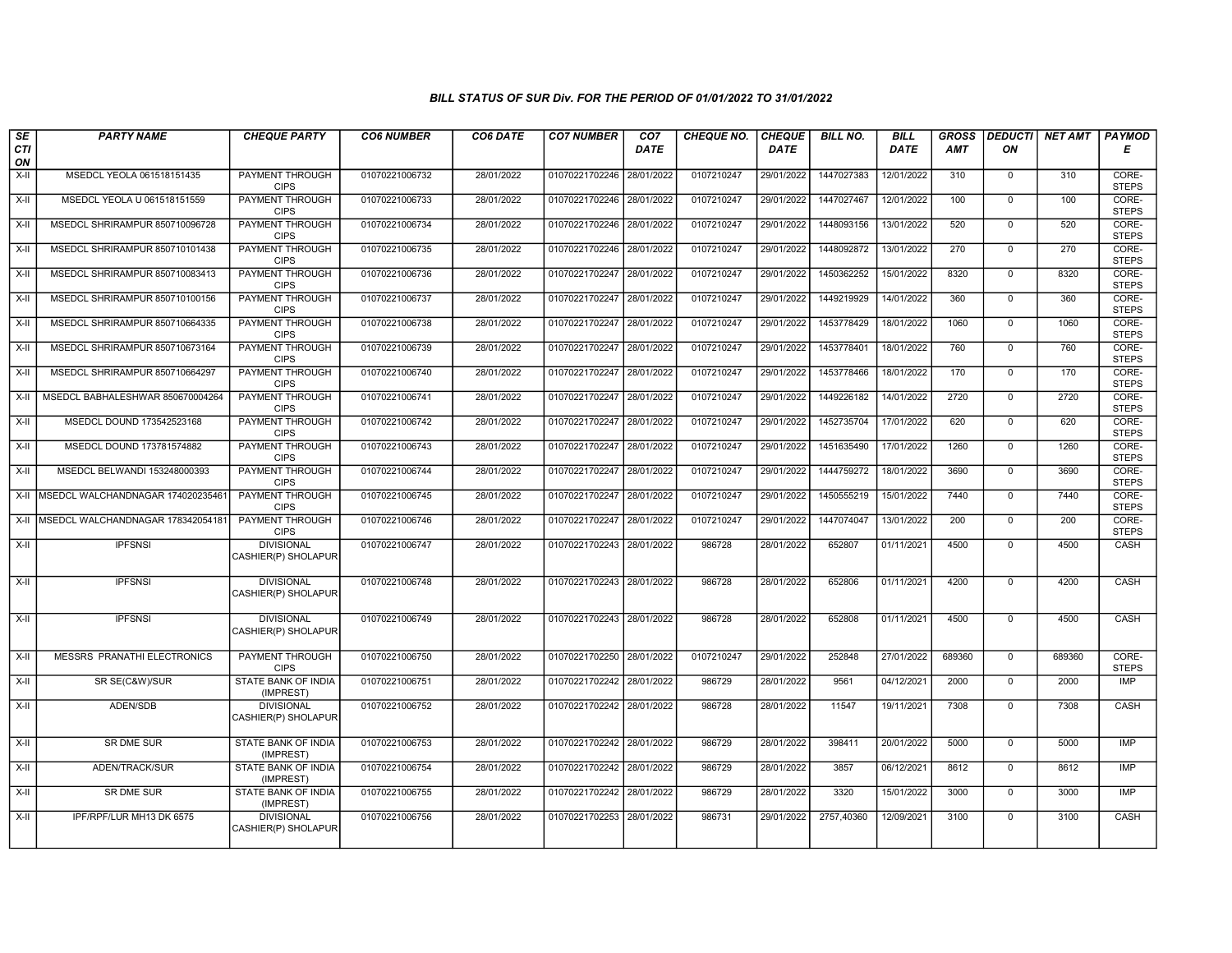| SE        | <b>PARTY NAME</b>              | <b>CHEQUE PARTY</b>                      | <b>CO6 NUMBER</b> | CO6 DATE   | <b>CO7 NUMBER</b>         | CO7         | <b>CHEQUE NO.</b> | <b>CHEQUE</b> | <b>BILL NO.</b>                | <b>BILL</b> | <b>GROSS</b> | <b>DEDUCTI</b> | <b>NET AMT</b> | <b>PAYMOD</b>                |
|-----------|--------------------------------|------------------------------------------|-------------------|------------|---------------------------|-------------|-------------------|---------------|--------------------------------|-------------|--------------|----------------|----------------|------------------------------|
| CTI<br>ON |                                |                                          |                   |            |                           | <b>DATE</b> |                   | <b>DATE</b>   |                                | DATE        | AMT          | ON             |                | Е                            |
| $X-H$     | IPF/RPF/KWV MH13 DN 9916       | <b>STATE BANK OF INDIA</b><br>(IMPREST)  | 01070221006757    | 28/01/2022 | 01070221702253            | 28/01/2022  | 986732            |               | 29/01/2022 1027,43674,43<br>13 | 06/08/2021  | 2500         | $\mathbf 0$    | 2500           | <b>IMP</b>                   |
| $X-H$     | IPF.RPF.GULBARGA               | <b>STATE BANK OF INDIA</b><br>(IMPREST)  | 01070221006759    | 28/01/2022 | 01070221702253 28/01/2022 |             | 986732            | 29/01/2022    | 401                            | 03/12/2021  | 8980         | $\mathbf{0}$   | 8980           | <b>IMP</b>                   |
| X-II      | IPF/RPF/BGVN                   | STATE BANK OF INDIA<br>(IMPREST)         | 01070221006760    | 28/01/2022 | 01070221702253 28/01/2022 |             | 986732            | 29/01/2022    | 871                            | 06/12/2021  | 8980         | $\mathbf 0$    | 8980           | <b>IMP</b>                   |
| X-II      | ASC/RPF/SUR                    | <b>DIVISIONAL</b><br>CASHIER(P) SHOLAPUR | 01070221006761    | 28/01/2022 | 01070221702253            | 28/01/2022  | 986731            | 29/01/2022    | 1312.28852.29<br>050           | 27/12/2021  | 10016        | $\mathbf 0$    | 10016          | CASH                         |
| X-II      | SUR R I 330090175815           | PAYMENT THROUGH<br><b>CIPS</b>           | 01070221006762    | 28/01/2022 | 01070221702251            | 28/01/2022  | 0107210247        | 29/01/2022    | 1457627290                     | 22/01/2022  | 5810         | $\Omega$       | 5810           | CORE-<br><b>STEPS</b>        |
| X-II      | MSEDCL BELWANDI 153060002844   | <b>PAYMENT THROUGH</b><br><b>CIPS</b>    | 01070221006763    | 28/01/2022 | 01070221702251            | 28/01/2022  | 0107210247        | 29/01/2022    | 1458340205                     | 22/01/2022  | 9510         | $\mathbf{0}$   | 9510           | CORE-<br><b>STEPS</b>        |
| $X-H$     | IPF/RPF/DOG SQUAD/SUR/SANDY    | <b>STATE BANK OF INDIA</b><br>(IMPREST)  | 01070221006765    | 28/01/2022 | 01070221702253            | 28/01/2022  | 986732            | 29/01/2022    | 2949,54                        | 04/01/2022  | 10000        | $\overline{0}$ | 10000          | IMP                          |
| X-II      | IPF/RPF/DOG SQUAD/SUR/RAMBO    | STATE BANK OF INDIA<br>(IMPREST)         | 01070221006766    | 28/01/2022 | 01070221702253 28/01/2022 |             | 986732            | 29/01/2022    | 2948,53                        | 04/01/2022  | 10000        | $\mathbf{0}$   | 10000          | IMP                          |
| X-II      | IPF/RPF/DOG SQUAD/SUR/REX      | STATE BANK OF INDIA<br>(IMPREST)         | 01070221006767    | 28/01/2022 | 01070221702253            | 28/01/2022  | 986732            | 29/01/2022    | 2950,,51                       | 24/12/2021  | 10000        | $\mathbf 0$    | 10000          | <b>IMP</b>                   |
| $X-II$    | IPF/RPF/DOG SQUAD/SUR/BUBBA    | STATE BANK OF INDIA<br>(IMPREST)         | 01070221006768    | 28/01/2022 | 01070221702253            | 28/01/2022  | 986732            | 29/01/2022    | 2951,52                        | 24/12/2021  | 10000        | $\overline{0}$ | 10000          | IMP                          |
| $X-II$    | IPF/RPF/DOG SQUAD/SUR/SANDY    | STATE BANK OF INDIA<br>(IMPREST)         | 01070221006769    | 28/01/2022 | 01070221702253 28/01/2022 |             | 986732            | 29/01/2022    | 109                            | 09/01/2022  | 200          | $\overline{0}$ | 200            | IMP                          |
| $X-H$     | IPF/RPF/DOG SQUAD/SUR/RAMBO    | STATE BANK OF INDIA<br>(IMPREST)         | 01070221006770    | 28/01/2022 | 01070221702253 28/01/2022 |             | 986732            | 29/01/2022    | 110                            | 09/01/2022  | 200          | $\mathbf 0$    | 200            | <b>IMP</b>                   |
| X-II      | DSC/RPF/SUR                    | STATE BANK OF INDIA<br>(IMPREST)         | 01070221006771    | 28/01/2022 | 01070221702253            | 28/01/2022  | 986732            | 29/01/2022    | 6099                           | 30/11/2021  | 1990         | $\mathsf 0$    | 1990           | <b>IMP</b>                   |
| X-II      | <b>MAYURESH ENTERPRISES</b>    | <b>PAYMENT THROUGH</b><br><b>CIPS</b>    | 01070221006772    | 28/01/2022 | 01070221702255            | 28/01/2022  | 0107210247        | 29/01/2022    | 20                             | 20/05/2021  | 38500        | 1264           | 37236          | CORE-<br><b>STEPS</b>        |
| X-II      | <b>MAYURESH ENTERPRISES</b>    | PAYMENT THROUGH<br><b>CIPS</b>           | 01070221006773    | 28/01/2022 | 01070221702256 28/01/2022 |             | 0107210247        | 29/01/2022    | 21                             | 15/07/2021  | 68000        | 2266           | 65734          | CORE-<br><b>STEPS</b>        |
| $X-H$     | <b>MAYURESH ENTERPRISES</b>    | <b>PAYMENT THROUGH</b><br><b>CIPS</b>    | 01070221006774    | 28/01/2022 | 01070221702257            | 28/01/2022  | 0107210247        | 29/01/2022    | $\overline{22}$                | 17/08/2021  | 38500        | 1264           | 37236          | CORE-<br><b>STEPS</b>        |
| X-II      | DIVL.SECRETARY NRMU            | <b>DIVL.SECRETARY</b><br><b>NRMU</b>     | 01070221006776    | 28/01/2022 | 01070221702254            | 28/01/2022  | 986730            | 29/01/2022    | 643767                         | 20/01/2022  | 9450         | $\mathbf 0$    | 9450           | <b>BANK</b><br><b>CHEQUE</b> |
| X-II      | SECRETARY AIOBC/SUR            | <b>DIVISIONAL</b><br>CASHIER(P) SHOLAPUR | 01070221006777    | 28/01/2022 | 01070221702254 28/01/2022 |             | 986731            | 29/01/2022    | 643766                         | 13/01/2022  | 18900        | $\mathbf{0}$   | 18900          | CASH                         |
| $X-H$     | SR DFM SUR (PAY ORDER)         | <b>DIVISIONAL</b><br>CASHIER(P) SHOLAPUR | 01070221006778    | 28/01/2022 | 01070221702254 28/01/2022 |             | 986731            | 29/01/2022    | 255287                         | 27/01/2022  | 1000         | $\overline{0}$ | 1000           | CASH                         |
| $X-H$     | MSEDCL SUR RI 330090024370     | <b>PAYMENT THROUGH</b><br><b>CIPS</b>    | 01070221006779    | 29/01/2022 | 01070221702258 29/01/2022 |             | 0107210251        | 01/02/2022    | 1457627265                     | 22/01/2022  | 25910        | $\mathbf{0}$   | 25910          | CORE-<br><b>STEPS</b>        |
| X-II      | MSEDCL AKKALKOT 335510315156   | <b>PAYMENT THROUGH</b><br><b>CIPS</b>    | 01070221006780    | 29/01/2022 | 01070221702258 29/01/2022 |             | 0107210251        | 01/02/2022    | 1456541700                     | 21/01/2022  | 3920         | $\mathbf{0}$   | 3920           | CORE-<br><b>STEPS</b>        |
| X-II      | MSEDCL RAHATA 165180316638     | PAYMENT THROUGH<br><b>CIPS</b>           | 01070221006781    | 29/01/2022 | 01070221702258            | 29/01/2022  | 0107210251        | 01/02/2022    | 1459600034                     | 24/01/2022  | 1330         | $\Omega$       | 1330           | CORE-<br><b>STEPS</b>        |
| X-II      | MSEDCL RAHATA 165180109381     | <b>PAYMENT THROUGH</b><br><b>CIPS</b>    | 01070221006782    | 29/01/2022 | 01070221702258            | 29/01/2022  | 0107210251        | 01/02/2022    | 1455046664                     | 19/01/2022  | 810          | $\mathbf 0$    | 810            | CORE-<br><b>STEPS</b>        |
| $X-H$     | MSEDCL RAHATA 165188315088     | PAYMENT THROUGH<br><b>CIPS</b>           | 01070221006783    | 29/01/2022 | 01070221702258 29/01/2022 |             | 0107210251        | 01/02/2022    | 1458485634                     | 22/01/2022  | 580          | $\mathbf{0}$   | 580            | CORE-<br><b>STEPS</b>        |
| $X-H$     | MSEDCL YEOLA R 061710002079    | <b>PAYMENT THROUGH</b><br><b>CIPS</b>    | 01070221006784    | 29/01/2022 | 01070221702258            | 29/01/2022  | 0107210251        | 01/02/2022    | 1456155470                     | 20/01/2022  | 540          | $\mathbf{0}$   | 540            | CORE-<br><b>STEPS</b>        |
| X-II      | MSEDCL SHRIRAMPUR 850710657673 | <b>PAYMENT THROUGH</b><br><b>CIPS</b>    | 01070221006785    | 29/01/2022 | 01070221702258 29/01/2022 |             | 0107210251        | 01/02/2022    | 1457266615                     | 21/01/2022  | 200          | $\mathbf 0$    | 200            | CORE-<br><b>STEPS</b>        |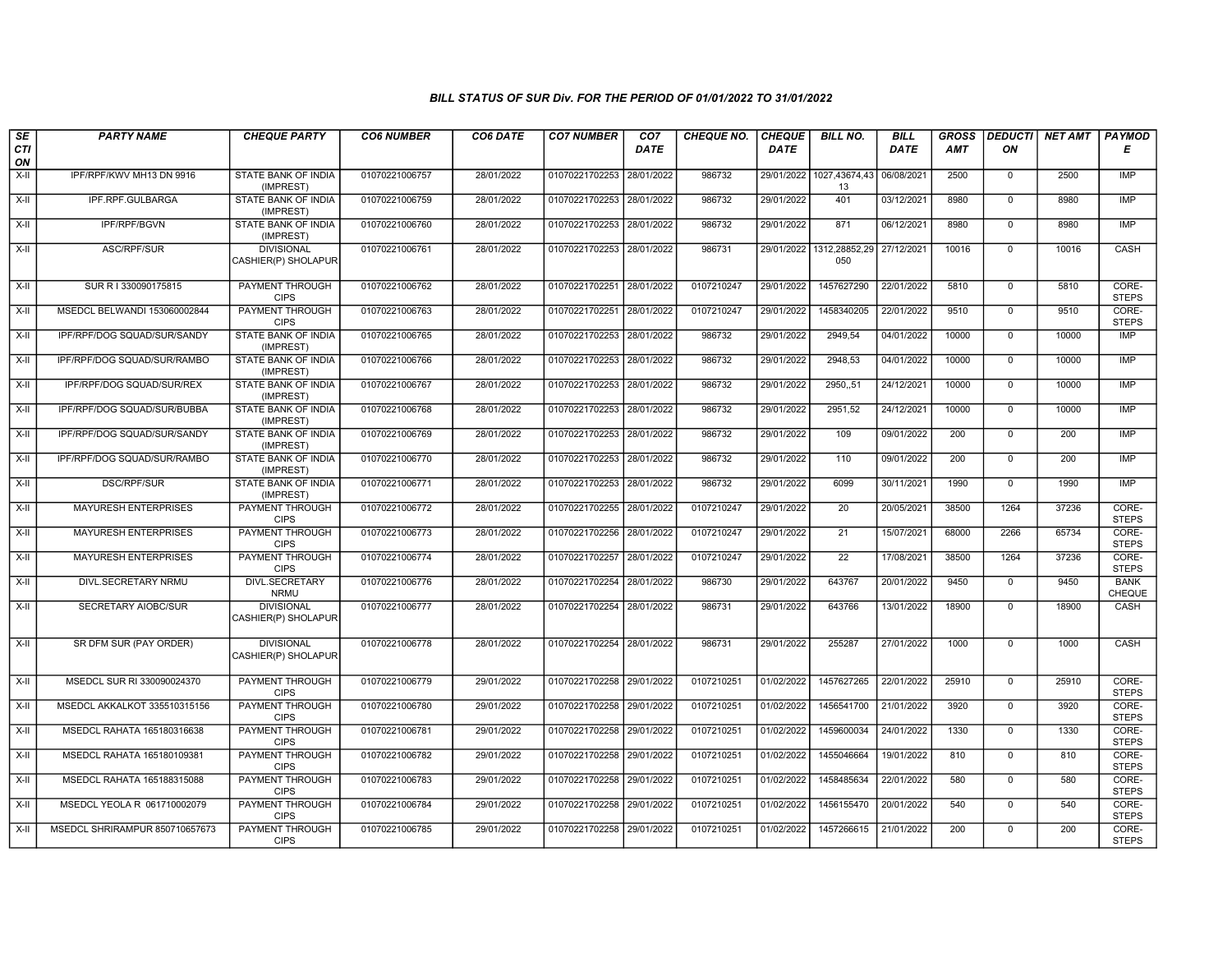| SE                         | <b>PARTY NAME</b>                                      | <b>CHEQUE PARTY</b>                      | <b>CO6 NUMBER</b> | CO6 DATE   | <b>CO7 NUMBER</b>         | CO <sub>7</sub> | <b>CHEQUE NO.</b> | <b>CHEQUE</b> | <b>BILL NO.</b>         | <b>BILL</b> | <b>GROSS</b> |                | DEDUCTI NET AMT | <b>PAYMOD</b>         |
|----------------------------|--------------------------------------------------------|------------------------------------------|-------------------|------------|---------------------------|-----------------|-------------------|---------------|-------------------------|-------------|--------------|----------------|-----------------|-----------------------|
| CTI<br>ON                  |                                                        |                                          |                   |            |                           | <b>DATE</b>     |                   | <b>DATE</b>   |                         | DATE        | <b>AMT</b>   | ON             |                 | Е                     |
| X-II                       | MSEDCL SHRIRAMPUR 850710664149                         | <b>PAYMENT THROUGH</b><br><b>CIPS</b>    | 01070221006786    | 29/01/2022 | 01070221702258            | 29/01/2022      | 0107210251        | 01/02/2022    | 1459534711              | 24/01/2022  | 70           | $\mathbf{0}$   | 70              | CORE-<br><b>STEPS</b> |
| $X-H$                      | MSEDCL RAHURI 850120109450                             | <b>PAYMENT THROUGH</b><br><b>CIPS</b>    | 01070221006787    | 29/01/2022 | 01070221702258 29/01/2022 |                 | 0107210251        | 01/02/2022    | 1458912715              | 24/01/2022  | 380          | $\overline{0}$ | 380             | CORE-<br><b>STEPS</b> |
| X-II                       | MSEDCL RAHURI 850360029313                             | <b>PAYMENT THROUGH</b><br><b>CIPS</b>    | 01070221006788    | 29/01/2022 | 01070221702258            | 29/01/2022      | 0107210251        | 01/02/2022    | 1454970911              | 19/01/2022  | 6330         | $\Omega$       | 6330            | CORE-<br><b>STEPS</b> |
| X-II                       | MSEDCL BELWANDI 153240003237                           | PAYMENT THROUGH<br><b>CIPS</b>           | 01070221006789    | 29/01/2022 | 01070221702258            | 29/01/2022      | 0107210251        | 01/02/2022    | 1454864361              | 19/01/2022  | 12630        | $\mathbf 0$    | 12630           | CORE-<br><b>STEPS</b> |
| $X-H$                      | MSEDCL BELWANDI 153060000647                           | <b>PAYMENT THROUGH</b><br><b>CIPS</b>    | 01070221006790    | 29/01/2022 | 01070221702258 29/01/2022 |                 | 0107210251        | 01/02/2022    | 1458340390              | 22/01/2022  | 340          | $\mathbf 0$    | 340             | CORE-<br><b>STEPS</b> |
| X-II                       | MSEDCL BELWANDI 153240000432                           | <b>PAYMENT THROUGH</b><br><b>CIPS</b>    | 01070221006791    | 29/01/2022 | 01070221702258 29/01/2022 |                 | 0107210251        | 01/02/2022    | 1454864067              | 19/01/2022  | 3620         | $\Omega$       | 3620            | CORE-<br><b>STEPS</b> |
| X-II                       | <b>MS ANG</b>                                          | <b>DIVISIONAL</b><br>CASHIER(P) SHOLAPUR | 01070221006792    | 29/01/2022 | 01070221702259            | 29/01/2022      | 986746            | 01/02/2022    | R-2457                  | 24/12/2020  | 8454         | $\mathbf 0$    | 8454            | CASH                  |
| $X-H$                      | <b>SR DPO/SUR</b>                                      | <b>STATE BANK OF INDIA</b><br>(IMPREST)  | 01070221006795    | 29/01/2022 | 01070221702260 01/02/2022 |                 | 986747            | 01/02/2022    | 6125                    | 03/01/2022  | 11980        | $\mathbf 0$    | 11980           | IMP                   |
| X-II                       | DEN/S/SUR                                              | STATE BANK OF INDIA<br>(IMPREST)         | 01070221006796    | 29/01/2022 | 01070221702260 01/02/2022 |                 | 986747            | 01/02/2022    | 204                     | 17/12/2021  | 3000         | $\mathbf{0}$   | 3000            | <b>IMP</b>            |
| X-II                       | SR DSO SUR HIRING VEH                                  | STATE BANK OF INDIA<br>(IMPREST)         | 01070221006797    | 29/01/2022 | 01070221702260 01/02/2022 |                 | 986747            | 01/02/2022    | 118                     | 25/11/2021  | 3780         | 0              | 3780            | IMP                   |
| $X-II$                     | SSE(TELE-N)/SUR/VEH                                    | <b>STATE BANK OF INDIA</b><br>(IMPREST)  | 01070221006799    | 29/01/2022 | 01070221702260 01/02/2022 |                 | 986747            | 01/02/2022    | 556                     | 04/12/2021  | 6581         | $\overline{0}$ | 6581            | <b>IMP</b>            |
| $X-H$                      | SSE/(ELECT/MAINT)VEH/(TRUCK)                           | <b>STATE BANK OF INDIA</b><br>(IMPREST)  | 01070221006800    | 29/01/2022 | 01070221702260 01/02/2022 |                 | 986747            | 01/02/2022    | 29494                   | 21/01/2022  | 20000        | $\mathbf 0$    | 20000           | <b>IMP</b>            |
| $X-H$                      | SSE (E/M)/DD                                           | STATE BANK OF INDIA<br>(IMPREST)         | 01070221006801    | 29/01/2022 | 01070221702260 01/02/2022 |                 | 986747            | 01/02/2022    | 174                     | 06/12/2021  | 1800         | $\mathbf 0$    | 1800            | IMP                   |
| X-II                       | SSE(SIG/M)/ANG                                         | <b>DIVISIONAL</b><br>CASHIER(P) SHOLAPUR | 01070221006802    | 29/01/2022 | 01070221702260 01/02/2022 |                 | 986746            | 01/02/2022    | 6881                    | 06/06/2021  | 2000         | $\mathbf 0$    | 2000            | CASH                  |
| X-II                       | SR SE(SIG/M)/GR                                        | <b>DIVISIONAL</b><br>CASHIER(P) SHOLAPUR | 01070221006803    | 29/01/2022 | 01070221702260 01/02/2022 |                 | 986746            | 01/02/2022    | 1322                    | 18/10/2021  | 2000         | $\mathbf 0$    | 2000            | CASH                  |
| $X-H$                      | CMS/SUR/GEN                                            | <b>STATE BANK OF INDIA</b><br>(IMPREST)  | 01070221006804    | 29/01/2022 | 01070221702261 01/02/2022 |                 | 986747            | 01/02/2022    | $MED-68$                | 24/01/2022  | 40302        | $\overline{0}$ | 40302           | IMP                   |
| $X-H$                      | SR DSTE(M)/SUR                                         | <b>STATE BANK OF INDIA</b><br>(IMPREST)  | 01070221006805    | 29/01/2022 | 01070221702260 01/02/2022 |                 | 986747            | 01/02/2022    | 036                     | 28/12/2021  | 13837        | $\mathbf 0$    | 13837           | IMP                   |
| X-II                       | EA TO DRM GEN                                          | STATE BANK OF INDIA<br>(IMPREST)         | 01070221006806    | 29/01/2022 | 01070221702260 01/02/2022 |                 | 986747            | 01/02/2022    | 042                     | 20/12/2021  | 9809         | $\mathbf 0$    | 9809            | <b>IMP</b>            |
| X-II                       | <b>MESSRS PRANATHI ELECTRONICS</b>                     | PAYMENT THROUGH<br><b>CIPS</b>           | 01070221006807    | 31/01/2022 | 01070221702274 02/02/2022 |                 | 0107210253        | 02/02/2022    | 252849                  | 27/01/2022  | 211900       | $\mathbf 0$    | 211900          | CORE-<br><b>STEPS</b> |
| $X-H$                      | <b>MS ANG</b>                                          | <b>DIVISIONAL</b><br>CASHIER(P) SHOLAPUR | 01070221006808    | 31/01/2022 | 01070221702260 01/02/2022 |                 | 986746            | 01/02/2022    | R-2466                  | 30/12/2020  | 7987         | $\mathbf 0$    | 7987            | CASH                  |
| X-II                       | ASTRAL ADVERTISING & MARKETING<br><b>INDIA PVT LAD</b> | <b>PAYMENT THROUGH</b><br><b>CIPS</b>    | 01070221006809    | 31/01/2022 | 01070221702262 01/02/2022 |                 | 0107210251        | 01/02/2022    | 21-22/0225              | 21/12/2021  | 56255        | $\mathbf 0$    | 56255           | CORE-<br><b>STEPS</b> |
| <b>SBN</b><br>S            | RAHUL TRADERS-SOLAPUR                                  | <b>PAYMENT THROUGH</b><br><b>CIPS</b>    | 01070421000497    | 03/01/2022 | 01070421700227            | 03/01/2022      | 0107210228        | 05/01/2022    | 144                     | 06/12/2021  | 2533897      | 48265          | 2485632         | CORE-<br><b>STEPS</b> |
| <b>SBN</b><br>S            | HUBCROSS ENTERPRISE PRIVATE<br>LIMITED                 | <b>PAYMENT THROUGH</b><br><b>CIPS</b>    | 01070421000498    | 06/01/2022 | 01070421700229 06/01/2022 |                 | 0107210230        | 07/01/2022    | $\overline{\mathbf{3}}$ | 27/11/2021  | 16650        | $\overline{0}$ | 16650           | CORE-<br><b>STEPS</b> |
| SBN<br>S                   | DHANLAXMI ENTERPRISES-SOLAPUR                          | <b>PAYMENT THROUGH</b><br><b>CIPS</b>    | 01070421000499    | 06/01/2022 | 01070421700230 06/01/2022 |                 | 0107210230        | 07/01/2022    | 082                     | 28/01/2020  | 39060        | $\Omega$       | 39060           | CORE-<br><b>STEPS</b> |
| <b>SBN</b><br><sub>S</sub> | PRAVIN TRADING COMPANY-SOLAPUR                         | PAYMENT THROUGH<br><b>CIPS</b>           | 01070421000500    | 06/01/2022 | 01070421700235 07/01/2022 |                 | 0107210230        | 07/01/2022    | 284                     | 22/12/2021  | 48597        | $\mathbf{0}$   | 48597           | CORE-<br><b>STEPS</b> |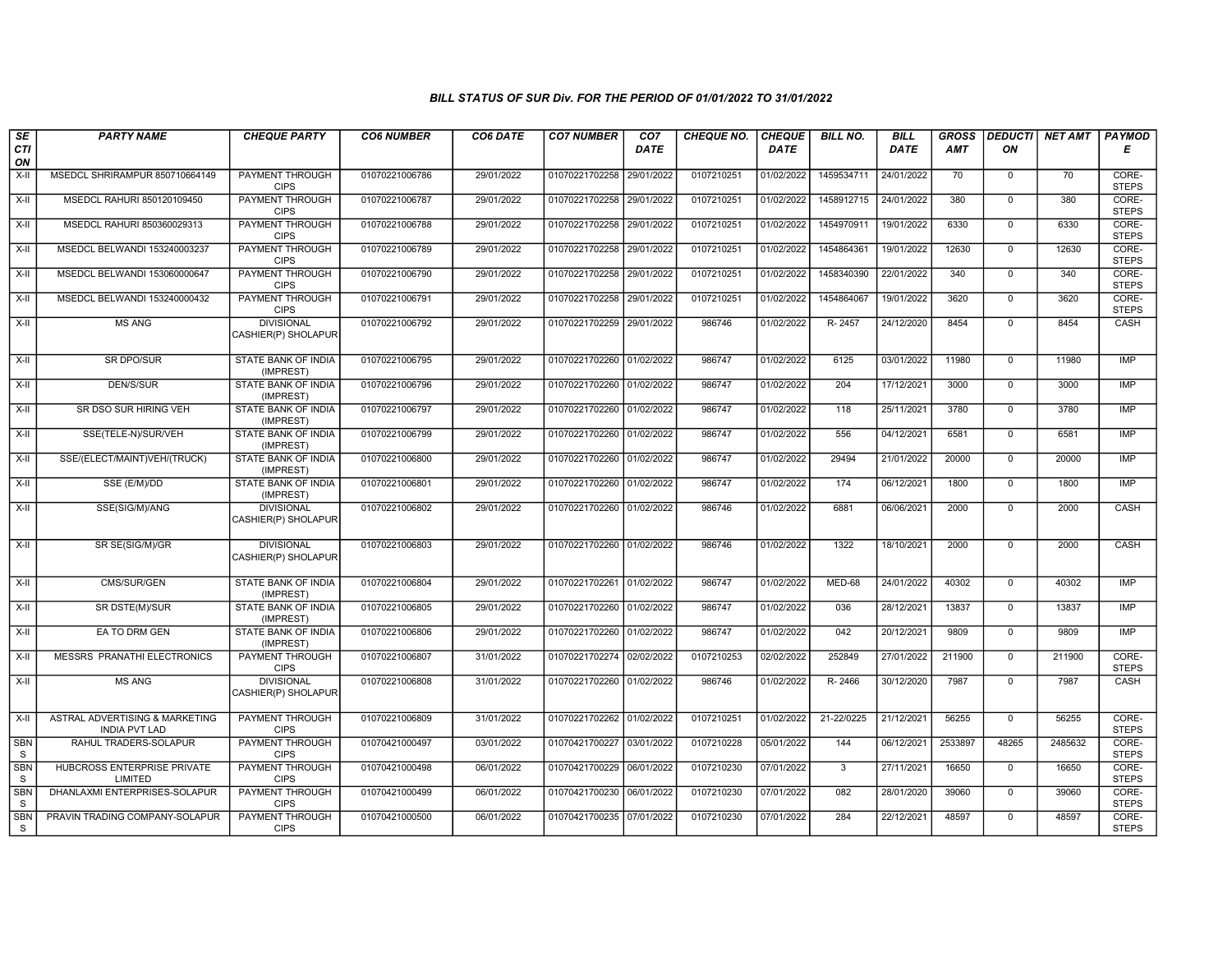| SE                   | <b>PARTY NAME</b>                                  | <b>CHEQUE PARTY</b>                   | <b>CO6 NUMBER</b> | CO6 DATE   | <b>CO7 NUMBER</b>         | CO <sub>7</sub> | <b>CHEQUE NO.</b> | <b>CHEQUE</b> | <b>BILL NO.</b>               | <b>BILL</b> | <b>GROSS</b> |                | DEDUCTI NET AMT | <b>PAYMOD</b>         |
|----------------------|----------------------------------------------------|---------------------------------------|-------------------|------------|---------------------------|-----------------|-------------------|---------------|-------------------------------|-------------|--------------|----------------|-----------------|-----------------------|
| CTI<br>ON            |                                                    |                                       |                   |            |                           | <b>DATE</b>     |                   | <b>DATE</b>   |                               | <b>DATE</b> | <b>AMT</b>   | ON             |                 | Е                     |
| SBN<br>S             | PRAVIN TRADING COMPANY-SOLAPUR                     | PAYMENT THROUGH<br><b>CIPS</b>        | 01070421000501    | 06/01/2022 | 01070421700233            | 07/01/2022      | 0107210230        | 07/01/2022    | 265                           | 20/11/2021  | 6998         | 105            | 6893            | CORE-<br><b>STEPS</b> |
| <b>SBN</b><br>S      | PRAVIN TRADING COMPANY-SOLAPUR                     | <b>PAYMENT THROUGH</b><br><b>CIPS</b> | 01070421000502    | 06/01/2022 | 01070421700233 07/01/2022 |                 | 0107210230        | 07/01/2022    | 255                           | 15/11/2021  | 22776        | $\mathbf 0$    | 22776           | CORE-<br><b>STEPS</b> |
| SBN<br>S             | PRAVIN TRADING COMPANY-SOLAPUR                     | PAYMENT THROUGH<br><b>CIPS</b>        | 01070421000503    | 06/01/2022 | 01070421700233            | 07/01/2022      | 0107210230        | 07/01/2022    | 277                           | 04/12/2021  | 20994        | $\mathbf 0$    | 20994           | CORE-<br><b>STEPS</b> |
| <b>SBN</b><br>S      | PRAVIN TRADING COMPANY-SOLAPUR                     | <b>PAYMENT THROUGH</b><br><b>CIPS</b> | 01070421000504    | 06/01/2022 | 01070421700234            | 07/01/2022      | 0107210230        | 07/01/2022    | 250                           | 13/11/2021  | 2450         | 25             | 2425            | CORE-<br><b>STEPS</b> |
| SBN<br><sub>S</sub>  | PRAVIN TRADING COMPANY-SOLAPUR                     | <b>PAYMENT THROUGH</b><br><b>CIPS</b> | 01070421000505    | 06/01/2022 | 01070421700233 07/01/2022 |                 | 0107210230        | 07/01/2022    | 273                           | 20/11/2021  | 2898         | 58             | 2840            | CORE-<br><b>STEPS</b> |
| SBN<br>S             | NIDEESHWARAM SOFT SOLUTIONS<br>PRIVATE LIMITED     | PAYMENT THROUGH<br><b>CIPS</b>        | 01070421000506    | 06/01/2022 | 01070421700238 11/01/2022 |                 | 0107210232        | 11/01/2022    | 122                           | 10/11/2021  | 241150       | 1206           | 239944          | CORE-<br><b>STEPS</b> |
| SBN<br>S             | ANJALI ENTERPRISES-SOLAPUR                         | <b>PAYMENT THROUGH</b><br><b>CIPS</b> | 01070421000507    | 06/01/2022 | 01070421700235 07/01/2022 |                 | 0107210230        | 07/01/2022    | 90                            | 24/12/2021  | 29440        | 29             | 29411           | CORE-<br><b>STEPS</b> |
| <b>SBN</b><br>S      | RASIKA INTERNATIONAL-NEW DELH                      | PAYMENT THROUGH<br><b>CIPS</b>        | 01070421000508    | 07/01/2022 | 01070421700239            | 11/01/2022      | 0107210232        | 11/01/2022    | 098                           | 03/11/2021  | 189154       | 189            | 188965          | CORE-<br><b>STEPS</b> |
| <b>SBN</b><br>S      | FOUNTAIN STATIONERS-MUMBAI                         | <b>PAYMENT THROUGH</b><br><b>CIPS</b> | 01070421000509    | 11/01/2022 | 01070421700236 11/01/2022 |                 | 0107210232        | 11/01/2022    | S0820                         | 07/12/2021  | 32862        | 33             | 32829           | CORE-<br><b>STEPS</b> |
| <b>SBN</b><br>S      | PRAVIN TRADING COMPANY-SOLAPUR                     | <b>PAYMENT THROUGH</b><br><b>CIPS</b> | 01070421000510    | 11/01/2022 | 01070421700236 11/01/2022 |                 | 0107210232        | 11/01/2022    | 282                           | 16/12/2021  | 95934        | 96             | 95838           | CORE-<br><b>STEPS</b> |
| <b>SBN</b><br>S      | <b>GARG ENTERPRISESLUDHIANA</b>                    | PAYMENT THROUGH<br><b>CIPS</b>        | 01070421000511    | 11/01/2022 | 01070421700237            | 11/01/2022      | 0107210232        | 11/01/2022    | G1-456                        | 19/11/2021  | 38850        | $\mathbf 0$    | 38850           | CORE-<br><b>STEPS</b> |
| <b>SBN</b><br>S      | D.M.ASSOCIATES-MUMBAI                              | PAYMENT THROUGH<br><b>CIPS</b>        | 01070421000512    | 16/01/2022 | 01070421700241            | 17/01/2022      | 0107210236        | 17/01/2022    | $\overline{7}$                | 27/11/2021  | 973972       | 114879         | 859093          | CORE-<br><b>STEPS</b> |
| <b>SBN</b><br>S      | DECCAN SALES CORPORATION-<br>SOLAPUR.              | PAYMENT THROUGH<br><b>CIPS</b>        | 01070421000513    | 16/01/2022 | 01070421700241            | 17/01/2022      | 0107210236        | 17/01/2022    | 025                           | 08/12/2021  | 181144       | 181            | 180963          | CORE-<br><b>STEPS</b> |
| <b>SBN</b><br>$\,$ S | PRAVIN TRADING COMPANY-SOLAPUR                     | <b>PAYMENT THROUGH</b><br><b>CIPS</b> | 01070421000514    | 16/01/2022 | 01070421700241            | 17/01/2022      | 0107210236        | 17/01/2022    | 289                           | 27/12/2021  | 309092       | 5548           | 303544          | CORE-<br><b>STEPS</b> |
| SBN<br>S             | Ms BACKBONE TECHNOLOGIES INDIA<br>PRIVATE LIMITED  | PAYMENT THROUGH<br><b>CIPS</b>        | 01070421000515    | 16/01/2022 | 01070421700242            | 17/01/2022      | 0107210236        |               | 17/01/2022 BTIPL/019/002<br>6 | 14/10/2021  | 15540        | $\mathbf 0$    | 15540           | CORE-<br><b>STEPS</b> |
| <b>SBN</b><br>S      | SHERIN ENTERPRISES-BHOPAL                          | <b>PAYMENT THROUGH</b><br><b>CIPS</b> | 01070421000516    | 16/01/2022 | 01070421700242 17/01/2022 |                 | 0107210236        | 17/01/2022    | SE/21-22/263                  | 24/11/2021  | 87710        | $\mathbf 0$    | 87710           | CORE-<br><b>STEPS</b> |
| <b>SBN</b><br>S      | <b>AVS ENTERPRISES</b>                             | <b>PAYMENT THROUGH</b><br><b>CIPS</b> | 01070421000517    | 16/01/2022 | 01070421700252            | 27/01/2022      | 0107210246        | 28/01/2022    | 20-21/165                     | 12/02/2021  | 3867         | $\overline{4}$ | 3863            | CORE-<br><b>STEPS</b> |
| SBN<br>S             | SOFTCRUISE TECHNOLOGIES PVT LTD-<br><b>AGRA</b>    | PAYMENT THROUGH<br><b>CIPS</b>        | 01070421000518    | 16/01/2022 | 01070421700245            | 20/01/2022      | 0107210240        | 20/01/2022    | 2019078                       | 20/03/2020  | 81685        | 1385           | 80300           | CORE-<br><b>STEPS</b> |
| <b>SBN</b><br>S      | SOFTCRUISE TECHNOLOGIES PVT LTD-<br><b>AGRA</b>    | PAYMENT THROUGH<br><b>CIPS</b>        | 01070421000520    | 16/01/2022 | 01070421700245 20/01/2022 |                 | 0107210240        | 20/01/2022    | 2020004                       | 20/06/2020  | 81685        | 1385           | 80300           | CORE-<br><b>STEPS</b> |
| <b>SBN</b><br>S      | SOFTCRUISE TECHNOLOGIES PVT LTD-<br><b>AGRA</b>    | <b>PAYMENT THROUGH</b><br><b>CIPS</b> | 01070421000521    | 16/01/2022 | 01070421700245            | 20/01/2022      | 0107210240        | 20/01/2022    | 2020012                       | 20/08/2020  | 27228        | 462            | 26766           | CORE-<br><b>STEPS</b> |
| <b>SBN</b><br>S      | DIGITRONICS-SOLAPUR                                | <b>PAYMENT THROUGH</b><br><b>CIPS</b> | 01070421000522    | 18/01/2022 | 01070421700244            | 18/01/2022      | 0107210238        | 18/01/2022    | 2021-22/128                   | 01/01/2022  | 66080        | 66             | 66014           | CORE-<br><b>STEPS</b> |
| <b>SBN</b><br>S      | <b>KSONS</b>                                       | PAYMENT THROUGH<br><b>CIPS</b>        | 01070421000523    | 20/01/2022 | 01070421700246 20/01/2022 |                 | 0107210240        | 20/01/2022    | 1219                          | 16/12/2021  | 361000       | 6119           | 354881          | CORE-<br><b>STEPS</b> |
| <b>SBN</b><br>S      | THE BATTERY SHOP                                   | PAYMENT THROUGH<br><b>CIPS</b>        | 01070421000524    | 20/01/2022 | 01070421700246            | 20/01/2022      | 0107210240        | 20/01/2022    | TBS/0305/21<br>22             | 07/12/2021  | 268800       | 4200           | 264600          | CORE-<br><b>STEPS</b> |
| <b>SBN</b><br>S      | SOFTCRUISE TECHNOLOGIES PVT LTD-<br><b>AGRA</b>    | PAYMENT THROUGH<br><b>CIPS</b>        | 01070421000525    | 21/01/2022 | 01070421700248            | 21/01/2022      | 0107210241        | 21/01/2022    | 2019052                       | 12/12/2020  | 92040        | 1560           | 90480           | CORE-<br><b>STEPS</b> |
| SBN<br>S             | <b>BHUMI TRADERS</b>                               | PAYMENT THROUGH<br><b>CIPS</b>        | 01070421000526    | 25/01/2022 | 01070421700253            | 27/01/2022      | 0107210246        | 28/01/2022    | 21-22/366                     | 15/12/2021  | 24993        | $\mathbf 0$    | 24993           | CORE-<br><b>STEPS</b> |
| <b>SBN</b><br>S      | B L HEALTH AND SAFETY PRIVATE<br>LIMITED-NEW DELHI | <b>PAYMENT THROUGH</b><br><b>CIPS</b> | 01070421000527    | 25/01/2022 | 01070421700250            | 25/01/2022      | 0107210245        | 27/01/2022    | <b>BLHS/22/6757</b>           | 31/12/2021  | 98448        | 9943           | 88505           | CORE-<br><b>STEPS</b> |
| <b>SBN</b><br>S      | ARJUN METALS PVT. LTD.-JAIPUR                      | PAYMENT THROUGH<br><b>CIPS</b>        | 01070421000528    | 25/01/2022 | 01070421700249            | 25/01/2022      | 0107210245        | 27/01/2022    | 45                            | 02/10/2021  | 646640       | 37472          | 609168          | CORE-<br><b>STEPS</b> |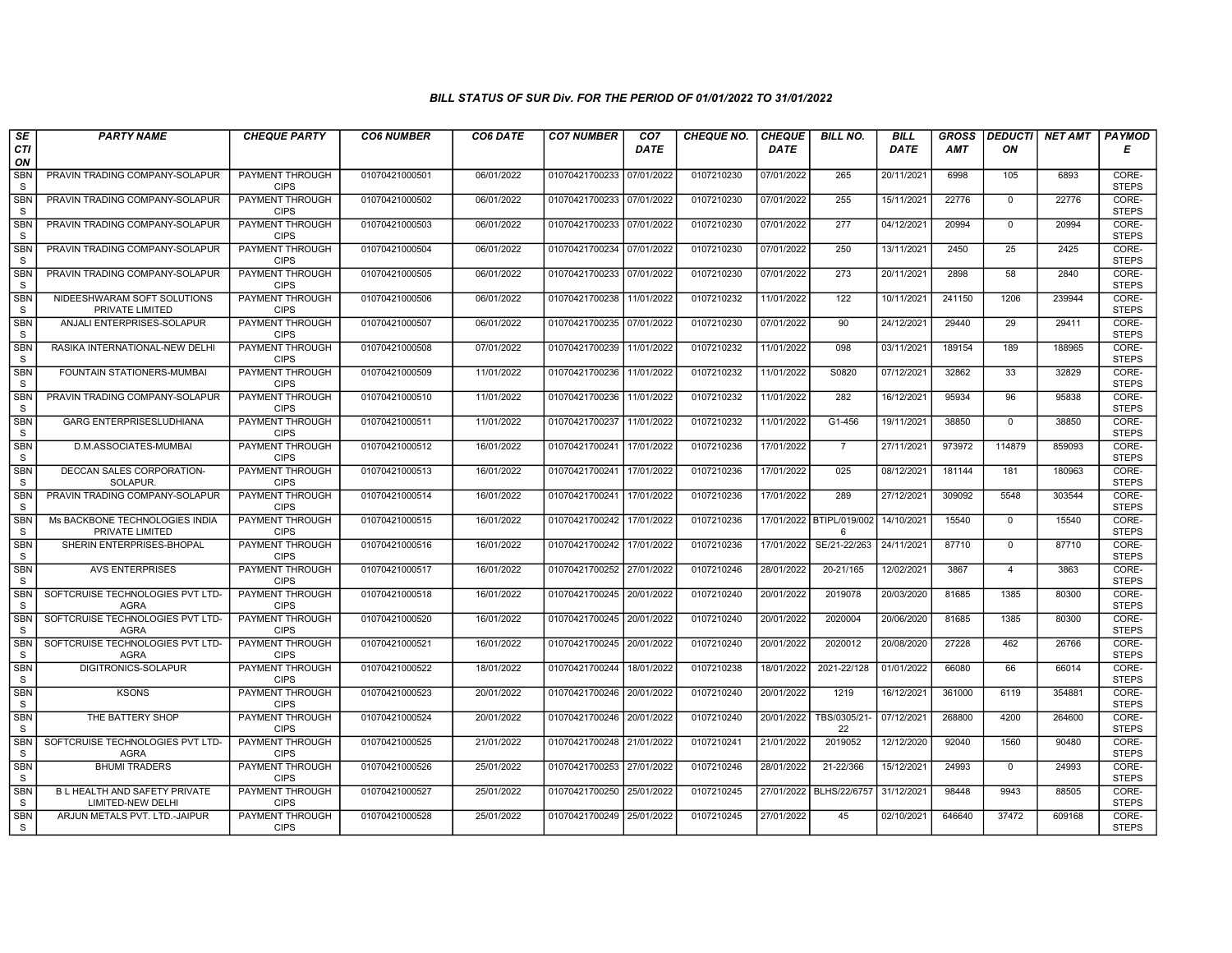| SE  | <b>PARTY NAME</b>                | <b>CHEQUE PARTY</b> | <b>CO6 NUMBER</b> | CO6 DATE   | CO7 NUMBER                | CO7  | <b>CHEQUE NO</b> | CHEQUE      | <b>BILL NO.</b> | BILL        | <b>GROSS</b> | <b>DEDUCTI</b> | <b>NET AMT</b> | <b>PAYMOD</b> |
|-----|----------------------------------|---------------------|-------------------|------------|---------------------------|------|------------------|-------------|-----------------|-------------|--------------|----------------|----------------|---------------|
| CTI |                                  |                     |                   |            |                           | DATE |                  | <b>DATE</b> |                 | <b>DATE</b> | <b>AMT</b>   | ΟN             |                |               |
| ON  |                                  |                     |                   |            |                           |      |                  |             |                 |             |              |                |                |               |
| SBN | S. PAL ENTERPRISES PVT LTD-ALWAR | PAYMENT THROUGH     | 01070421000529    | 27/01/2022 | 01070421700251 27/01/2022 |      | 0107210246       | 28/01/2022  | 272             | 01/01/2022  | 13545883     | 243138         | 13302745       | CORE-         |
|     |                                  |                     |                   |            |                           |      |                  |             |                 |             |              |                |                | <b>STEPS</b>  |